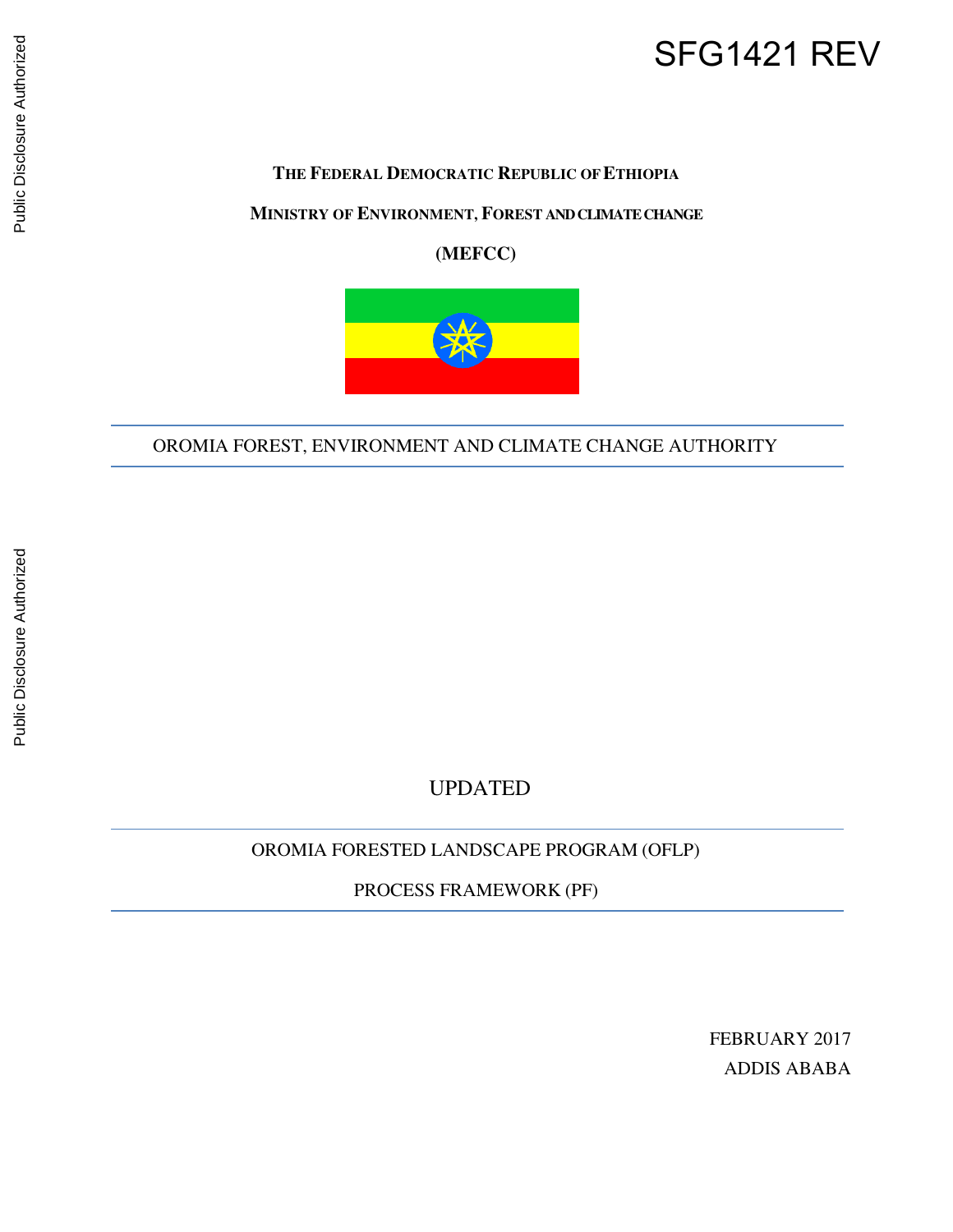# Contents

| 1.    |                                                                                                           |  |
|-------|-----------------------------------------------------------------------------------------------------------|--|
| 1.2   |                                                                                                           |  |
| 2.    |                                                                                                           |  |
| 2.1   |                                                                                                           |  |
| 2.2   |                                                                                                           |  |
| 2.3   |                                                                                                           |  |
| 2.4   |                                                                                                           |  |
| 2.5   | Summary of Issues and Dates of Community Consultation post October 2015 Appraisal of<br>OFLP <sub>3</sub> |  |
| 3.    |                                                                                                           |  |
|       |                                                                                                           |  |
| 4.    |                                                                                                           |  |
| 4.2   |                                                                                                           |  |
| 4.3   |                                                                                                           |  |
| 5.    |                                                                                                           |  |
| 6.    | Access Restricted Areas and Natural Resources in Ethiopia and Oromia  18                                  |  |
| 7.    |                                                                                                           |  |
| 7.1.1 |                                                                                                           |  |
| 7.1.2 |                                                                                                           |  |
| 7.2   |                                                                                                           |  |
| 8.    |                                                                                                           |  |
| 8.1   |                                                                                                           |  |
| 8.2   |                                                                                                           |  |
| 9.    |                                                                                                           |  |
| 9.2   |                                                                                                           |  |
| 10.   |                                                                                                           |  |
| 11.   |                                                                                                           |  |
| 12.   |                                                                                                           |  |
|       |                                                                                                           |  |
|       |                                                                                                           |  |
|       |                                                                                                           |  |
| 13.   |                                                                                                           |  |
|       |                                                                                                           |  |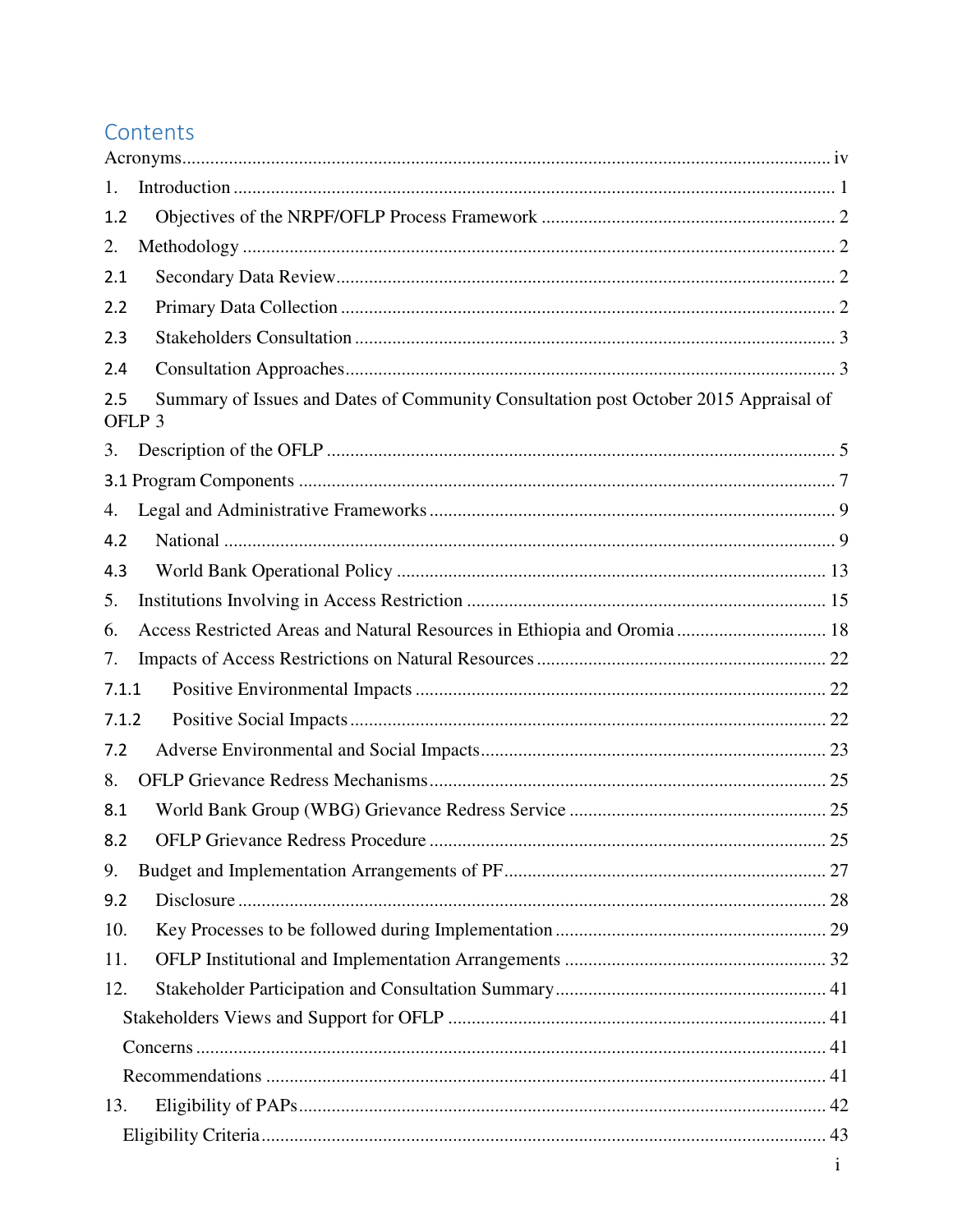| Appendix-II- List of Participants in the Consultations in Sample Districts of Oromia 49 |  |
|-----------------------------------------------------------------------------------------|--|
|                                                                                         |  |

# **List of Figures**

| Figure 2-Protected Areas of Ethiopia, as of March 2012, Source: Vreugdenhil, et.al (2012)  19 |  |
|-----------------------------------------------------------------------------------------------|--|
|                                                                                               |  |
|                                                                                               |  |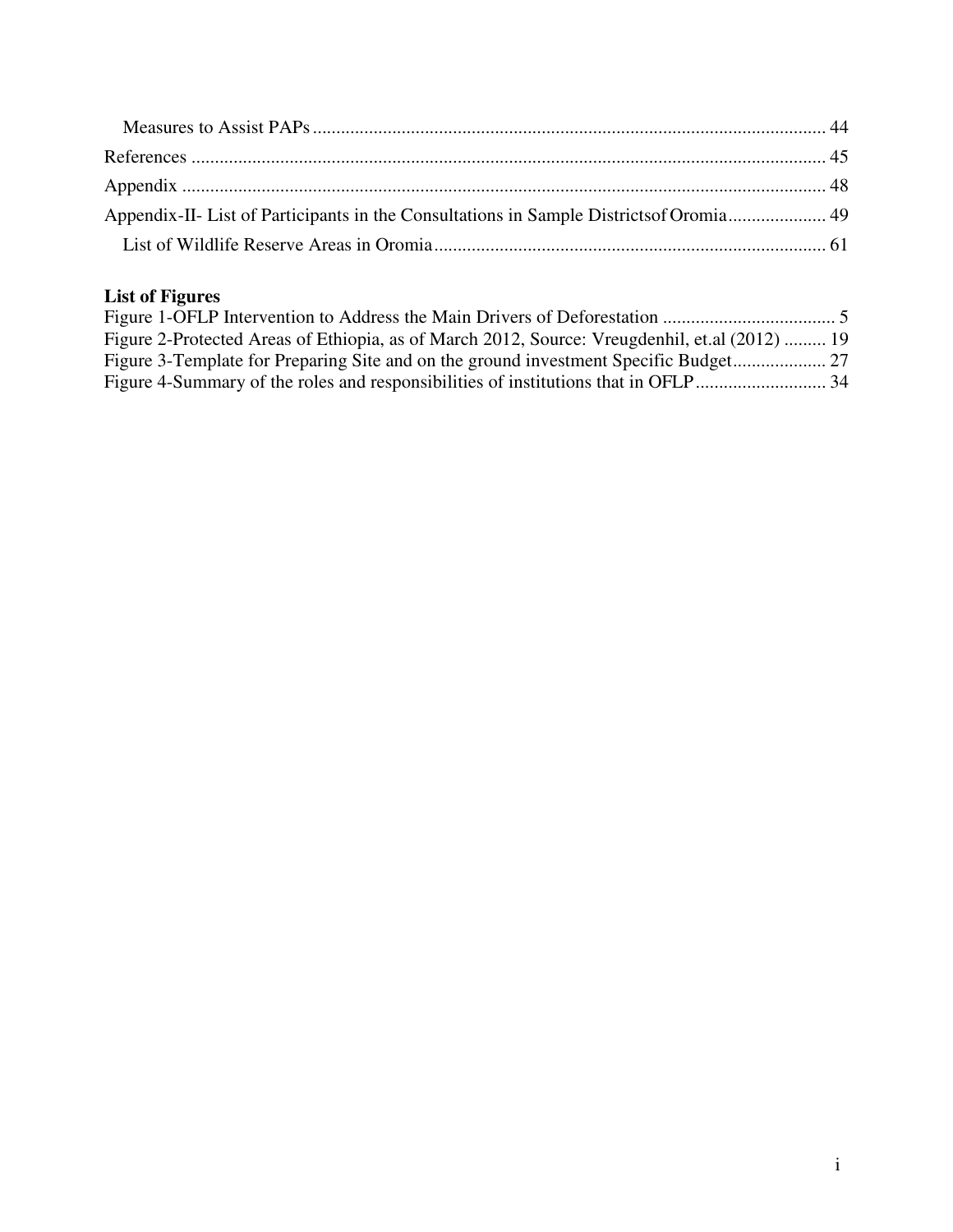## **Acronyms**

| AE            | Area Ex-Closure                                                               |
|---------------|-------------------------------------------------------------------------------|
| A/R           | Afforestation / Reforestation                                                 |
| AGP           | <b>Agricultural Growth Program</b>                                            |
| <b>ARAP</b>   | Abbreviated Resettlement Action plan                                          |
| ARAs          | Access Restricted Area(s)                                                     |
| ARs           | <b>Access Restrictions</b>                                                    |
| <b>BioCF</b>  | Bio-Carbon Fund                                                               |
| <b>BoANR</b>  | Bureaus of Agriculture and Natural Resources                                  |
| <b>BSM</b>    | <b>Benefit Sharing Mechanism</b>                                              |
| <b>CBD</b>    | Convention on Biological Diversity                                            |
| <b>CBFM</b>   | <b>Community Based Forest Management</b>                                      |
| <b>CBO</b>    | <b>Community Based Organization</b>                                           |
| <b>CITIES</b> | Convention on International Trade in Endangered Species of Wild Fauna & Flora |
| <b>COP</b>    | Conference of the Parties to the UNFCCC                                       |
| <b>CREMA</b>  | <b>Community Resource Management Area</b>                                     |
| <b>CRGE</b>   | <b>Climate Resilient Green Economy</b>                                        |
| CSOs          | <b>Civil Society Organizations</b>                                            |
| DD            | Deforestation and forest Degradation                                          |
| EBI           | <b>Ethiopian Biodiversity Institute</b>                                       |
| <b>EFAP</b>   | <b>Ethiopian Forestry Action Program</b>                                      |
| <b>EGRM</b>   | Ethiopian Grievance Redress Mechanisms                                        |
| EIO           | Ethiopian Institute of Ombudsman                                              |
| EMA           | <b>Ethiopian Mapping Agency</b>                                               |
| EMP           | <b>Environmental Management Plan</b>                                          |
| EPE           | Environmental Policy of Ethiopia                                              |
| <b>EPLAU</b>  | <b>Environment Protection and Land Use</b>                                    |
| <b>ERPA</b>   | <b>Emissions Reductions Purchase Agreement</b>                                |
| <b>ESMF</b>   | <b>Environmental and Social Management Framework</b>                          |
| <b>EWCA</b>   | Ethiopian Wildlife Conservation Authority                                     |
| <b>FAO</b>    | Food and Agriculture Organization                                             |
| FCPF          | <b>Forest Carbon Partnership Facility</b>                                     |
| <b>FDRE</b>   | Federal Democratic Republic of Ethiopia                                       |
| FGD           | Focus Group Discussion                                                        |
| FM            | <b>Financial Management</b>                                                   |
| <b>GHG</b>    | Green House Gas                                                               |
| <b>GOE</b>    | Government of Ethiopia                                                        |
| <b>GTP</b>    | Growth and Transformation Plan                                                |
| Ha            | Hectare                                                                       |
| <b>IAS</b>    | <b>Invasive Alien Species</b>                                                 |
| <b>ILUP</b>   | <b>Integrated Land Use Planning</b>                                           |
| <b>IPCC</b>   | Intergovernmental Panel on Climate Change                                     |
| <b>KCRC</b>   | Kebele Compensation and Resettlement Committee                                |
| <b>LIFT</b>   | Land Investment for Transformation                                            |
| <b>LULC</b>   | Land Use Land Cover                                                           |
| M & E         | Monitoring and Evaluation                                                     |
| <b>MEFCC</b>  | Ministry of Environment, Forest and Climate Change                            |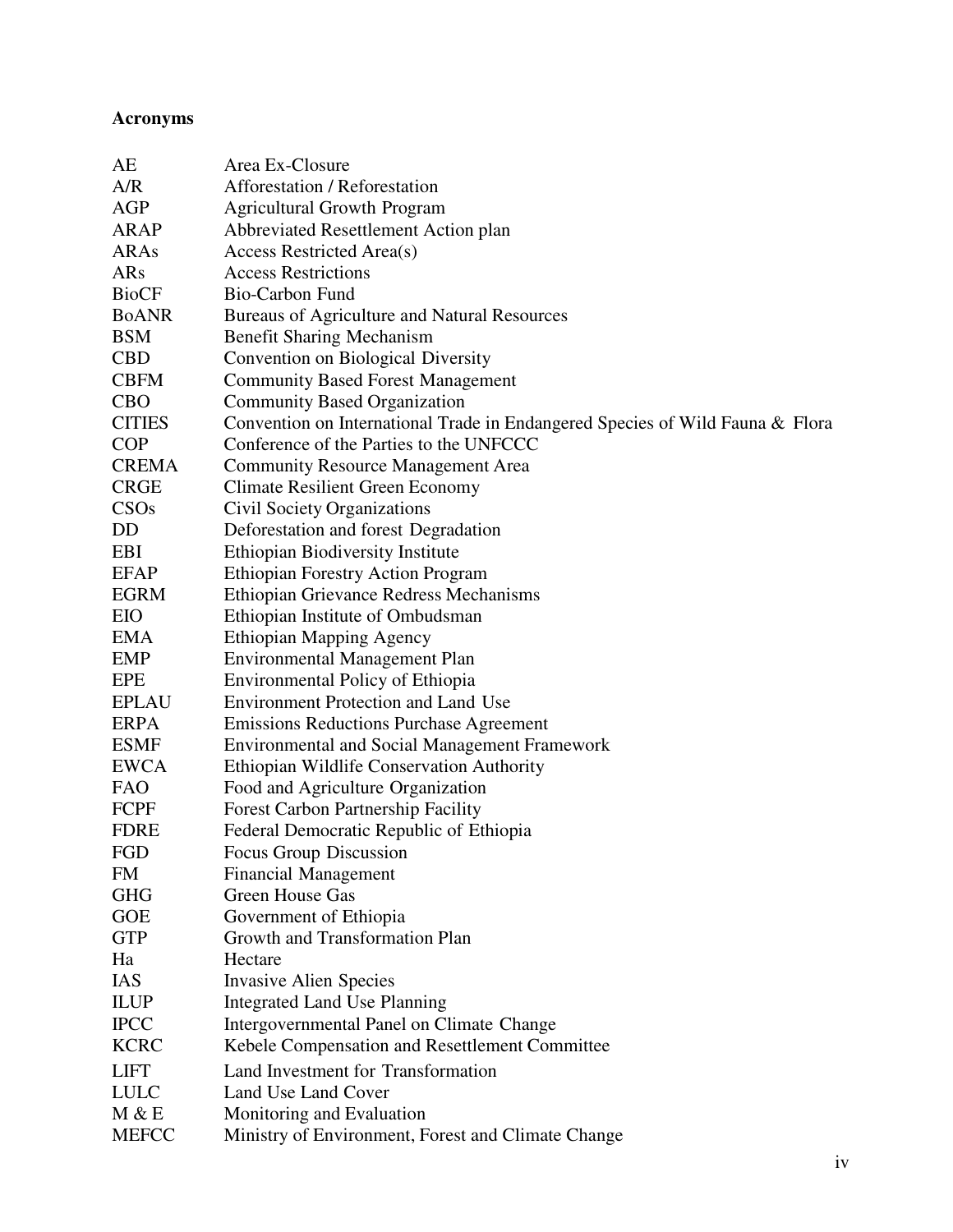| <b>MoANR</b>     | Ministry of Agriculture and Natural Resources                  |
|------------------|----------------------------------------------------------------|
| MoFEC            | Ministry of Finance and Economic Cooperation                   |
| MoWIE            | Ministry of Water, Irrigation and Electricity                  |
| <b>MRV</b>       | Monitoring Reporting and Verification                          |
| <b>NGOs</b>      | Non-Governmental Organizations                                 |
| <b>NRPF</b>      | <b>Natural Resources Process Framework</b>                     |
| <b>NRS</b>       | National REDD+ Secretariat                                     |
| <b>NTFPs</b>     | <b>Non-Timber Forest Products</b>                              |
| <b>OFCCA</b>     | Oromia Environment, Forest and Climate Change Authority        |
| <b>OFLP</b>      | Oromia Forested Landscape Program                              |
| <b>OFWE</b>      | Oromia Forest and Wildlife Enterprise                          |
| OP/BP            | <b>Operational Policy/ Bank Procedures</b>                     |
| <b>ORCU</b>      | Oromia REDD+ Coordination Unit                                 |
| <b>ORS</b>       | Oromia Regional State                                          |
| PAs              | Protected Area(s)                                              |
| PAP <sub>s</sub> | <b>Project Affected Persons</b>                                |
| PF               | <b>Process Framework</b>                                       |
| <b>PFM</b>       | Participatory Forest Management                                |
| <b>PGHO</b>      | <b>Public Grievance Hearing Offices</b>                        |
| <b>RAP</b>       | <b>Resettlement Action Plan</b>                                |
| <b>REDD</b>      | Reducing Emissions from Deforestation and Forest Degradation   |
| <b>REL</b>       | <b>Reference Emission Level</b>                                |
| RL               | Reference Level                                                |
| <b>RLMRV</b>     | Reference Level Measurement Reporting and Verification         |
| <b>RPF</b>       | <b>Resettlement Policy Framework</b>                           |
| R-PIN            | REDD+ Project Idea Note                                        |
| R-PPP            | <b>Readiness Preparation Proposal</b>                          |
| <b>SESA</b>      | <b>Strategic Environmental and Social Assessment</b>           |
| <b>SFM</b>       | <b>Sustainable Forest Management</b>                           |
| <b>SLMP</b>      | Sustainable Land Management Project                            |
| <b>SNNPRS</b>    | Southern Nations, Nationalities and Peoples Regional State     |
| tCO <sub>2</sub> | Ton of Carbon dioxide                                          |
| TF               | Task Forces                                                    |
| <b>UNCCD</b>     | United Nations Convention to Combat Desertification            |
| <b>UNFCC</b>     | United Nations Framework Convention on Climate Change (UNFCCC) |
| WaBuB            | Walda Bulchiinsa Bosonaa (afaan Aromoo) Forest Management      |
| <b>WBG</b>       | World Bank Group                                               |
| <b>WBG GRS</b>   | <b>WBG"s Grievance Redress Service</b>                         |
| <b>WCRC</b>      | Woreda Compensation and Resettlement Commiee                   |
|                  |                                                                |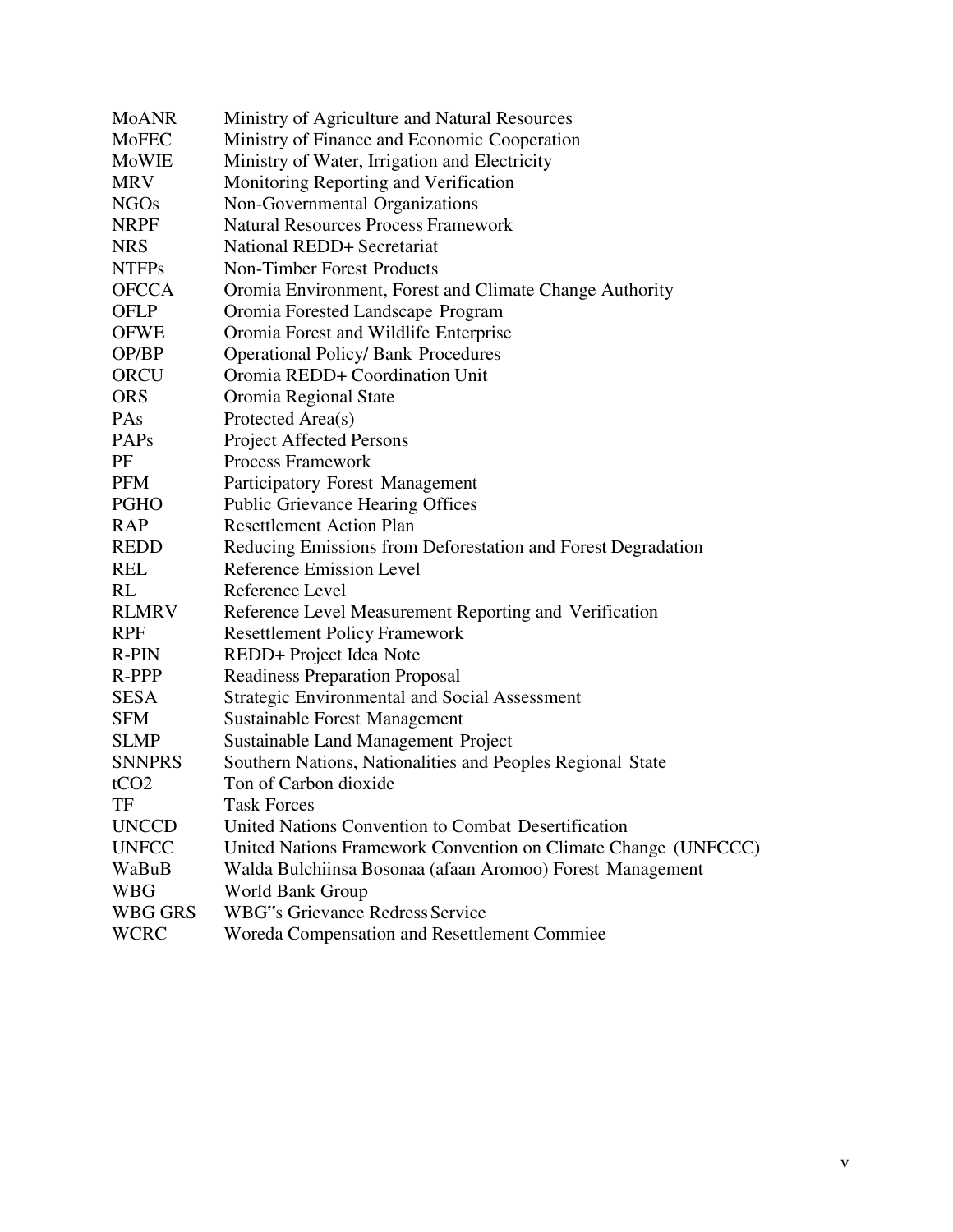#### **1. Introduction**

#### **1.1 Background to NRPF and the OFLP**

Ethiopia has designated many protected areas throughout the country that includes national parks, wildlife reserves, National Forest Priority Areas, biosphere reserves and community conservation areas. There are 58 protected forest priority areas, 21 national parks, 2 wildlife sanctuaries, 3 wildlife reserve areas, 6 community conservation areas, 2 wildlife rescue centers, 20 controlled hunting areas, 2 botanical gardens and herbariums and 4 biosphere reserves (Young, 2012). According to Young (2012), protected forests did not yield the expected results as they are increasingly degraded and is being converted for subsistence and commercial agriculture, timber used for fuel wood and construction, protected grasslands used for livestock grazing. Young (2012) reported that the loss of forests and other protected areas is underpinned by a growing population, unsustainable natural resource management, poor enforcement of existing legislation, uncertain land tenure and very low public awareness of the impact of climate change and the importance of biodiversity and ecosystems. A close look at policy and legal framework as well as the institutional set up reveal that the efforts made so far to establish and protect protected areas induced access restriction. At international level as well as the establishment of institutions for implementing the policies and strategies indicate the efforts Ethiopia made so far to protect its natural resources be it within protected areas or outside.

Ethiopia, cognizant of its vulnerability to the climate change has promptly engaged in REDD+ process by submitting its initial national communications to the UNFCCC in 2001 and its related instrument, the Kyoto Protocol in 2005. Since then, it has been trying to increase the forest cover of the country through reforestation/afforestation programs to address the issues of climate change. The 2007 Forest Management, Development and Utilization Policy, the NAMA (2010) and CRGE strategy (2011) documents produced can be dully mentioned as the effort of the country to that end.

The preparation of this natural resource process framework (NRPF) report is required because Ethiopia is going to implement REDD+ (be it in protected areas, where access restriction is already there, or outside without access restriction where the REDD+ itself induces access restriction.)

This process framework is prepared by using inputs from national forest priority areas of Ethiopia, the Bale National Park and Yayu Biosphere Forest Reserve. A detailed project and site specific NRPF preparation needs to be supported by social analysis or surveys of a local context due to the fact that how communities manage land and natural resource is critical for the local context preparation of NRPF.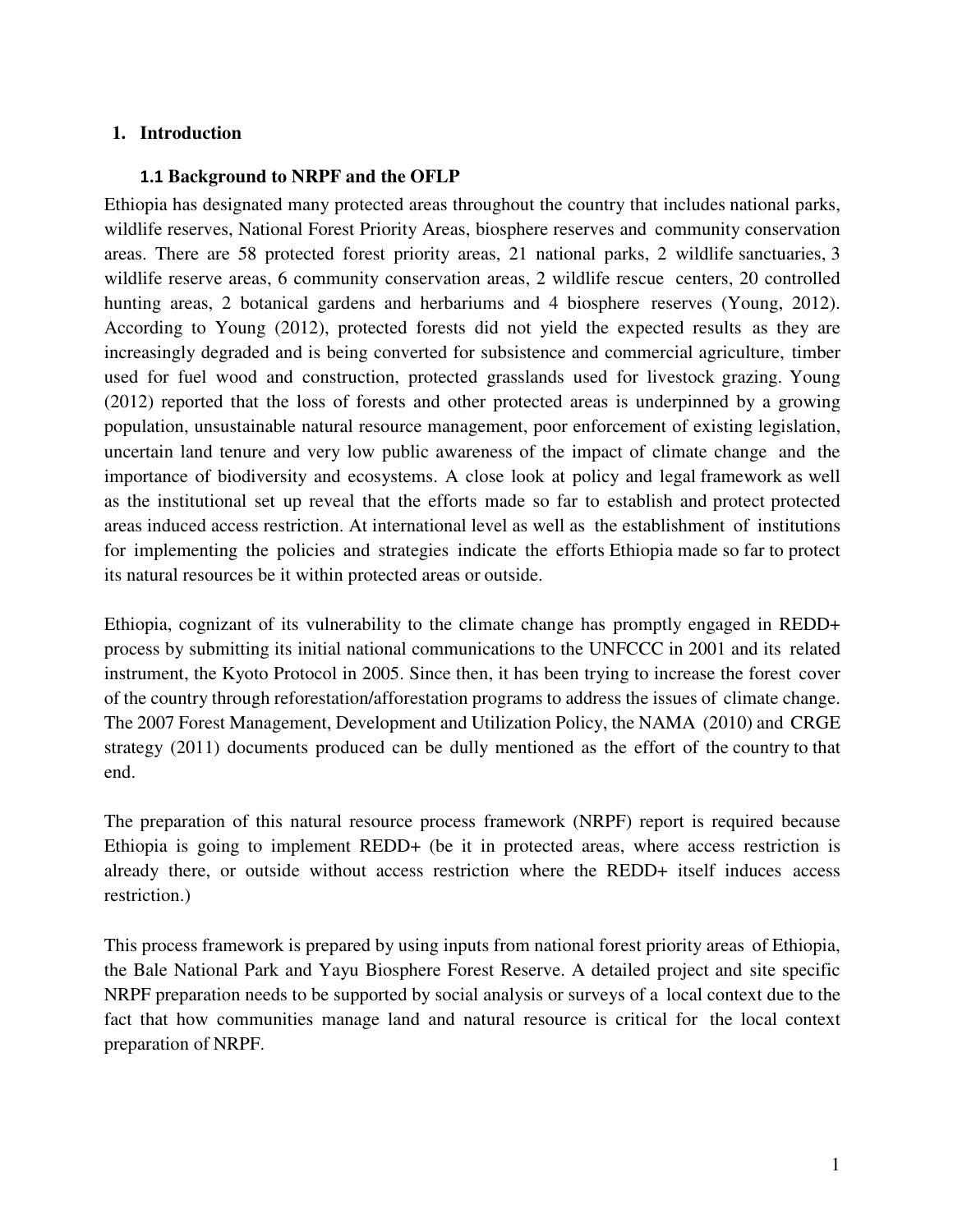#### **1.2 Objectives of the NRPF/OFLP Process Framework**

The objective of the NRPF/OFLP PF is to outline the procedures and process for the NR in general and for OFLP on the ground of investment activities that may lead to restriction of access to natural resources, in order to avoid, minimize, and/or mitigate potentially adverse effects of such restrictions as per the OP/BP 4.12 requirements. The overall objective of the PF is to establish an enabling environment in which the Persons Affected by the Program (PAPs) will be able to participate in mitigating against these negative impacts. It includes the PAPs own input on program activities (e.g. habitat restoration, reforestation and the design of necessary measures to reduce social impacts caused by the limitation in access and setting up process and monitoring plans as needed.

#### **2. Methodology**

The preparation of this NRPF is based on a thorough review of available relevant policy and legal frameworks and intuitional arrangements. In addition, community and stakeholder consultations at region, woreda and kebele level were and documented.

#### **2.1 Secondary Data Review**

Secondary data were collected from review of pertinent literature, published and unpublished reports and strategic documents while primary data were collected from interviews, discussions and field observations in the selected study regions, Woredas and Kebeles. The following steps were followed in the data collection process. Secondary data pertinent to process framework (global, national, regional and local) which included but not limited to the followings were reviewed, and analyzed. Policy, legal frameworks and other relevant documents review encompassed international (conventions, declarations), national (Constitution, policies, land tenure, regulations and strategies) and World Bank Environmental and Social Safeguards Operational Policies are reviewed.

#### **2.2 Primary Data Collection**

The community based consultation and participation was conducted using focus group discussions, key informant interviews and household interviews. **Community** consultation and participation was conducted with the primary objective to garner broad community support while identifying potential risks and propose mitigation measures related with restriction of access to natural resources. The consultation covered 10 Woredas, 20 Kebeles, a total of 347 people (women (93), men (254) comprising youth, forest dependent and underserved community members). **Stakeholder Consultation:** National, Regional and Woreda level stakeholders consultations were held to get views on OFLP related natural resource access restriction. The list of stakeholder and community consultation participants are attached in Annex-II.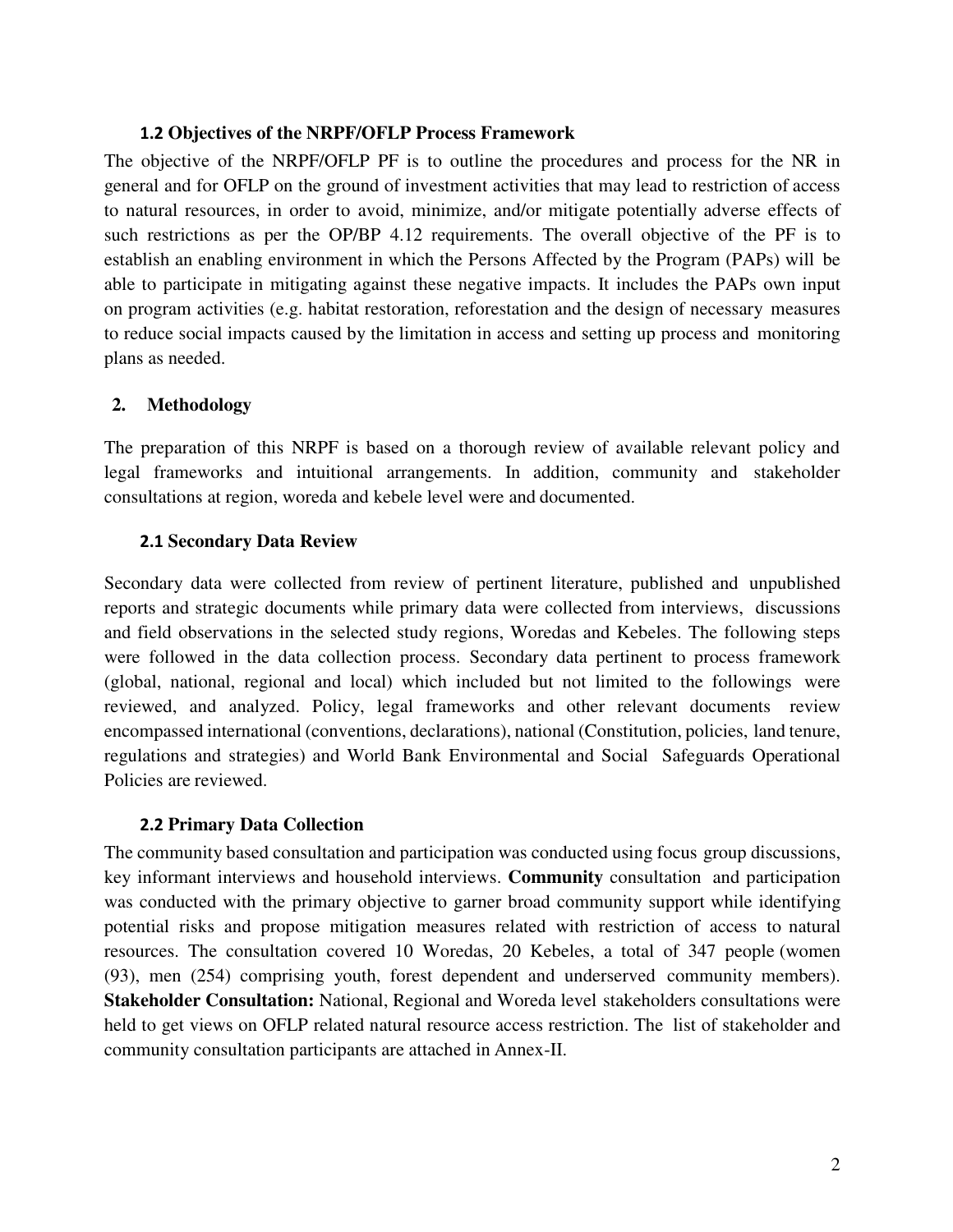#### **2.3 Stakeholders Consultation**

Stakeholders from different institutions and civil society at different levels were involved including, (i) communities, forest dwellers and users, farmers, herders, cooperatives, and water users who would benefit from OFLP interventions directly or downstream; (ii) federal institutions such as MEFCC, MoFEC, MoANR, MoWIE, and EWCA; (iii) Oromia regional state institutions such as the Vice President's Office, OFWE and bureaus of agriculture, water, irrigation and energy, rural land and environmental protection, local governments and other public institutions that would either directly implement OFLP and/or benefit from it; (iv) other regional states that could learn from OFLP as they advance their own forest programs and/or REDD+ pilots; (v) communitybased organizations and NGOs delivering services to farmers; and (vi) private sector entities involved in providing services such as inputs and extension or in commercial endeavors such as coffee and other forest products. Institutional capacity is slowly strengthening; some of the main challenges include weak multi-sector coordination, overlapping mandates, and inadequate staffing at all levels.

### **2.4 Consultation Approaches**

These consultation meetings were facilitated mainly by a team of consultants with ORCU environmental and social safeguard officers. The various consultations in sample Woredas of the Oromia Regional State were conducted from June 1 to July 5 2015. The consultations covered 10 Woredas, 20 kebeles reaching 254 men and 93 Women. Consultations were conducted with stakeholders at different levels, communities in focus group discussions and individual interviews to garner broad community support.

## **2.5 Summary of Issues and Dates of Community Consultation post October 2015 Appraisal of OFLP**

- *OFLP Consultations (May 2016)*: information on the Program including safeguards was shared with government officials, NGOs, and PFM cooperative representatives (900 people consulted).
- *OFLP Community Consultations (1-31 August 2016)*: Oromia REDD+ Coordination Unit (ORCU) conducted consultations with forest dependent communities on the overall features of the Program and awareness creation for a total 146,403 people in 49 woredas, 889 kebeles and four zones.
- *OFLP Benefit Sharing Mechanism Consultation including safeguards instruments (October 2-21 2016)*: the consultation, participation and negotiation with different stakeholders (4627 people), including forest dependent communities, cooperatives and other community based organizations were held.
- *Consultations on Environmental and Social Review/Due Diligence* of two ongoing REDD+ Projects [(i) Bale Eco Region REDD Project and (ii) REDD+ Joint Forest Management in the five districts of Ilu Ababora Zone) were held in Oromia from (December 17 to 25, 2016 and from January 22 to- February 3, 2017, 612 people were consulted in 7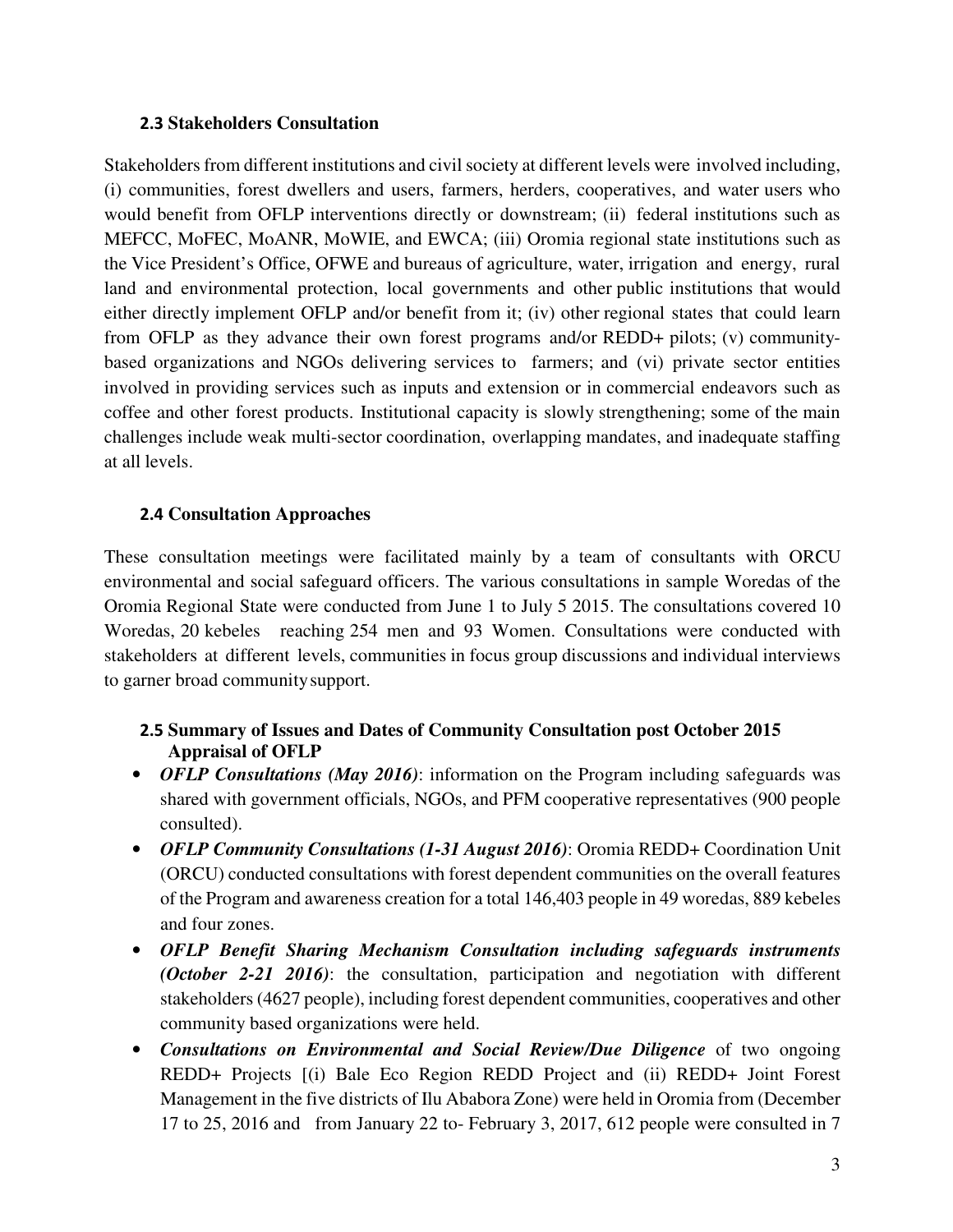woredas and 14 kebeles.) The objective of the study has been to identify gaps between the WBG safeguard policy requirements and the projects and propose mitigation action plans as the projects are associated.

• *The summary of the minutes of consultations is disclosed in the National REDD+ bloghttps://reddplusethiopia.wordpress.com/consultation-and-participation/*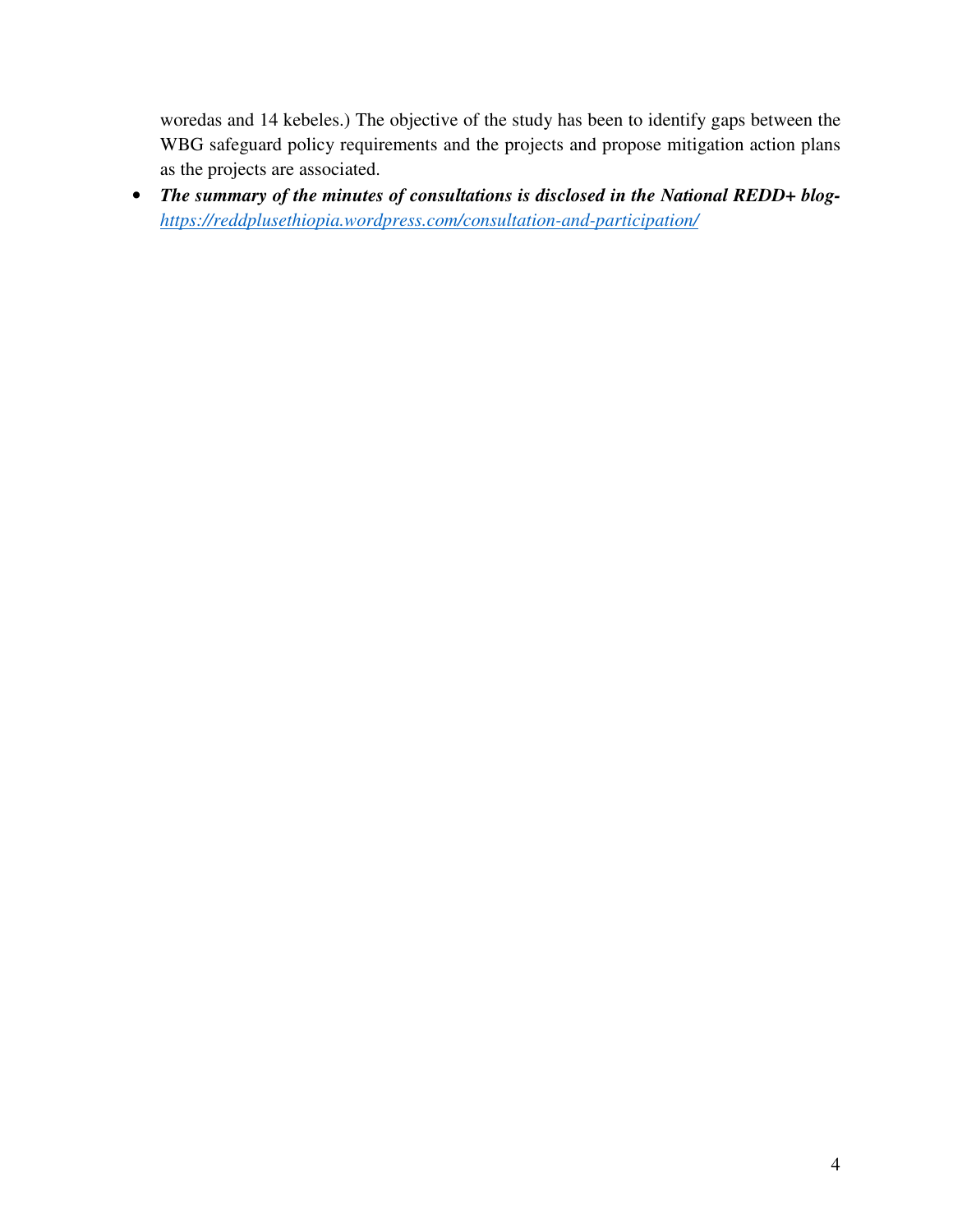#### **3. Description of the OFLP**

<u>.</u>

OFLP will be Oromia's strategic programmatic umbrella and coordination platform for multisector, multi-partner intervention on all forested landscapes in Oromia. The 10-year program will contribute to a transformation in how forested landscapes are managed in Oromia to deliver multiple benefits such as poverty reduction and resilient livelihoods, climate change mitigation, biodiversity conservation, and water provisioning. OFLP will foster equitable and sustainable low carbon development through a series of: (i) on-the-ground activities that address deforestation, reduce land-use based emissions, and enhance forest carbon stocks; and (ii) state- wide and local enhancements to institutions, incentives, information, and safeguards management to upscale investment (enabling environment), including coordinating and leveraging multiple REDDrelevant interventions<sup>1</sup> across the regional state. Table 1 below summarizes how OFLP will help address primary causes of deforestation.

| <b>Primary causes of</b><br>deforestation in<br>Oromia |                                                    | <b>OFLP</b> Interventions                                                                                                                                                                                                                                                                                                                                                                                                             | <b>Source of Funding</b>                                                                                                                                |
|--------------------------------------------------------|----------------------------------------------------|---------------------------------------------------------------------------------------------------------------------------------------------------------------------------------------------------------------------------------------------------------------------------------------------------------------------------------------------------------------------------------------------------------------------------------------|---------------------------------------------------------------------------------------------------------------------------------------------------------|
| <b>Primary</b><br><b>Direct</b><br><b>Causes</b>       | Small-scale<br>agriculture<br>expansion            | • Forest management investment in deforestation<br>hotspots, including the promotion of Participatory<br><b>Forest Management</b><br>■ Strengthening extension services on forest<br>management, smallholder agriculture, soil and water<br>conservation, and household energy.<br>• Coordination with several other initiatives in Oromia<br>promoting more resilient and productive agricultural<br>and land management techniques. | $\blacksquare$ OFLP grant<br>• OFLP grant<br>GoE and<br>development<br>partners funding<br>REDD-relevant<br>initiatives (such as<br>SLMP, PSNP,<br>AGP) |
|                                                        | Wood<br>extraction for<br>firewood and<br>charcoal | Forest management investment, including<br>п<br>afforestation and reforestation for biomass energy<br>(woodlots).<br>Coordination with the national cook stoves and the<br>٠<br>biogas programs to mitigate biomass demand (see<br>below for incentives enhancements and policy).                                                                                                                                                     | • OFLP grant<br>$\blacksquare$ GoE                                                                                                                      |
| <b>Primary</b><br><b>Indirect</b><br><b>Causes</b>     | Inadequate<br>land-use<br>planning and             | • Land-use planning support at Woreda level and<br>community levels<br>• Further coordination to promote smallholder land                                                                                                                                                                                                                                                                                                             | $\blacksquare$ OFLP grant<br>GoE land use<br>planning initiative                                                                                        |

#### *Figure 1-OFLP Intervention to Address the Main Drivers of Deforestation*

<sup>&</sup>lt;sup>1</sup> REDD-relevant initiatives are projects, programs and activities in general promoted by GoE, donors, NGOs or private sector that directly or indirectly contribute to reducing emissions from deforestation or increasing forest carbon stocks in the Oromia Regional State. Examples of these initiatives, include, the Ministry of Agriculture and Natural Resource's SLMP, JICA and OFWE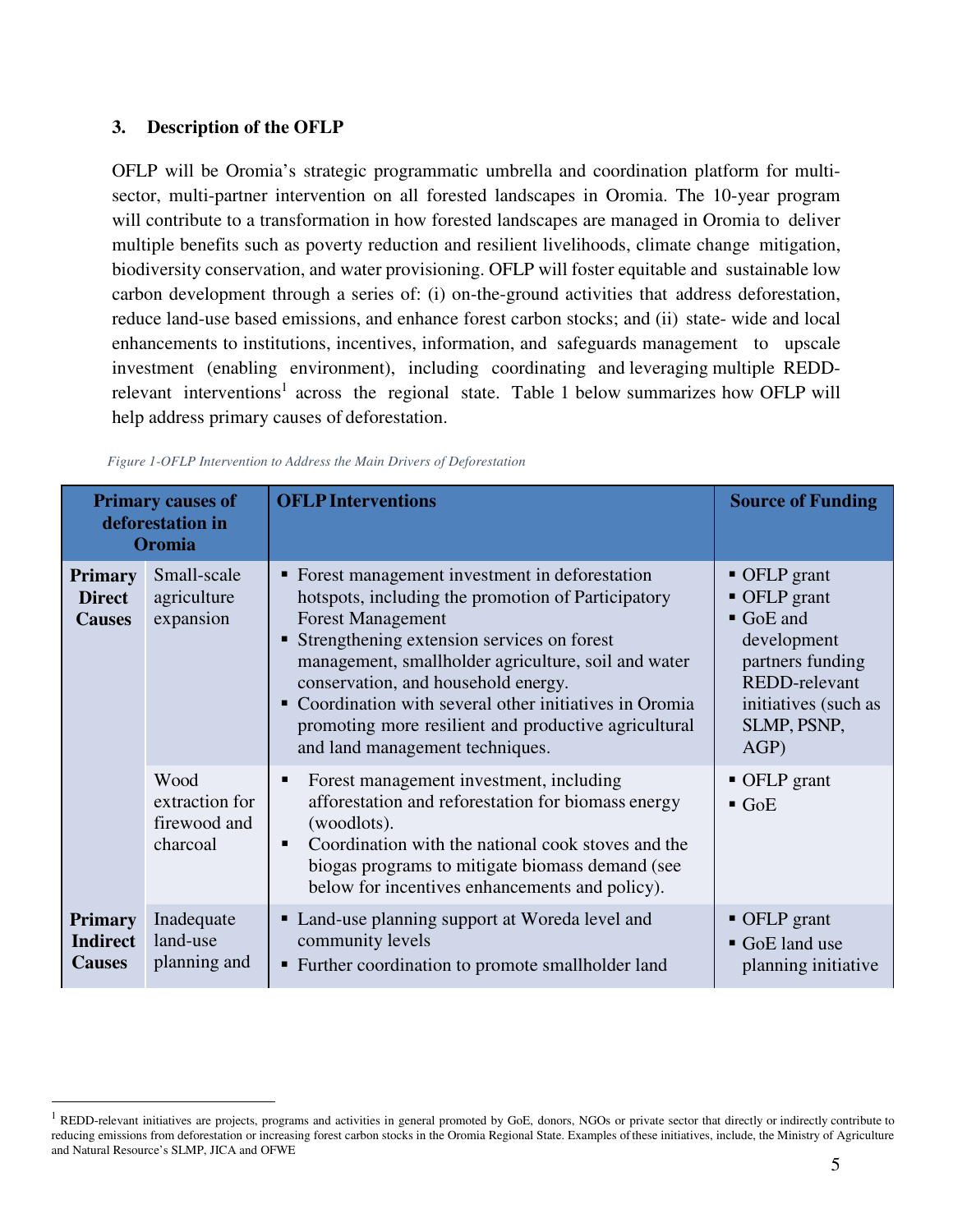| enforcement<br>at micro-level                                            | certification.                                                                                                                                                                                                                                                                                                                                                                                                                                                                                                                                                                                                                                                                                                                                                                                                                                                           | $\blacksquare$ SLMP<br>(MoANR/BoANR)<br>· DFID (LIFT)                                                                                                                     |
|--------------------------------------------------------------------------|--------------------------------------------------------------------------------------------------------------------------------------------------------------------------------------------------------------------------------------------------------------------------------------------------------------------------------------------------------------------------------------------------------------------------------------------------------------------------------------------------------------------------------------------------------------------------------------------------------------------------------------------------------------------------------------------------------------------------------------------------------------------------------------------------------------------------------------------------------------------------|---------------------------------------------------------------------------------------------------------------------------------------------------------------------------|
| Inadequate<br>cross-sectoral<br>policy and<br>investment<br>coordination | State-level activities to promote cross-sectoral<br>п<br>coordination, including the establishment of the<br>Oromia REDD+ Steering Committee chaired by<br>the Oromia Bureau Head; and of the Oromia<br>REDD+ Coordination Unit.<br>• Policy development and enforcement<br>(harmonized PFM rules, forest and land<br>certification, incentives for the adoption of<br>renewable energy sources, etc.)<br>Improvement of incentives (marketing of cook<br>п<br>stoves, preparation of benefits sharing<br>mechanism for ER payments, small natural-<br>resource based enterprise operating environment)<br>• Local-level activities to coordinate and leverage<br>existing initiatives to protect and expand forest<br>cover and improve land use.<br>Information enhancements such as MRV, Forest<br>٠<br>Management Information System, and strategic<br>communication | • OFLP grant<br>$\blacksquare$ GoE<br>$\blacksquare$ GoE and<br>development<br>partners<br>funding<br>REDD-<br>relevant<br>initiatives<br>(such as<br>SLMP,<br>PSNP, AGP) |

Two types of REDD-relevant initiatives are distinguished: (i) existing REDD+ projects that seek to account for and sell emissions reductions (ERs), such as the Bale Mountains REDD+ project and Nono Sele Participatory Forest Management REDD+ project; (ii) initiatives that contribute to REDD+ goals but are not seeking to account for and sell ERs such as SLMP, AGP which is currently supporting agricultural intensification; and/or the UK financed Land Investment for Transformation (LIFT) program which seeks to improve land certification. The former group would be 'nested' into OFLP, while the Oromia REDD+ Coordination Unit (ORCU) within the Oromia Environment, Forest, and Climate Change Authority (OEFCCA), and the Oromia vice presidency will together will seek to further coordinate the second type of interventions towards OFLP goals<sup>2</sup>.

OFLP will establish the programmatic approach through two financial instruments that would be supported by two legal agreements: that will be supported by two legal instruments (1) a US\$ 18 million Grant Agreement for 5 years; and (2) a US\$ 50 million Emissions Reduction Purchase Agreement (ERPA) of up to 10 years.

i. *The 5-year mobilization grant will finance the establishment and initial implementation of the state-wide jurisdictional ER components of the Program.* The grant will finance the GoE to strengthen its state-level and local-level enabling environment and implement selected

 $\frac{1}{2}$  $\frac{2}{\pi}$  The mobilization grant would complement and be coordinated with the significant investments that are already being made in the OFLP area including WBG-financed operations such as the Sustainable Land Management Program (SLMP), the Agricultural<br>Growth Program (AGP), and Productive Safety Net Program (PSNP); and projects not financed by the WBG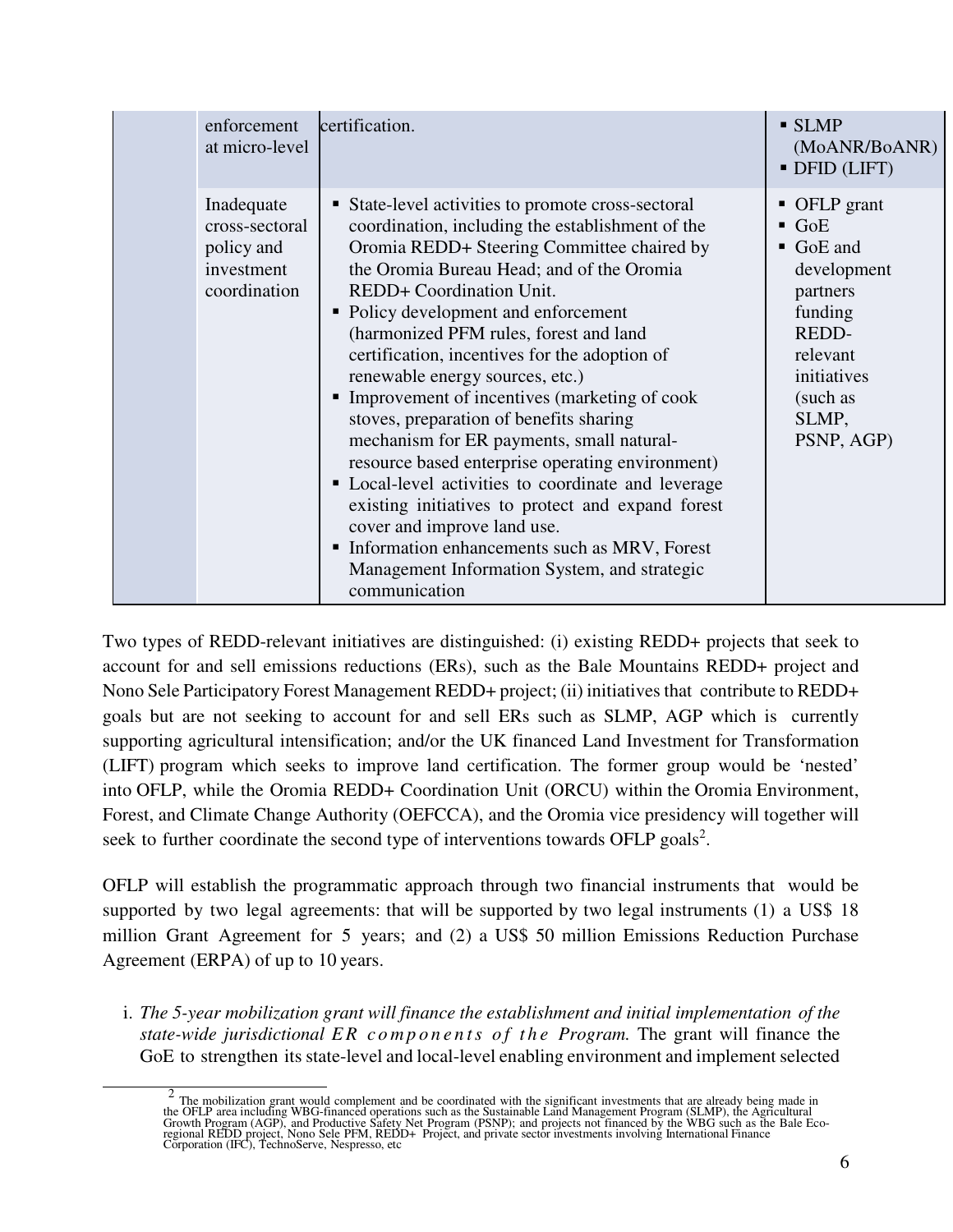on-the-ground investment activities. The grant will facilitate the achievement of ERs (and resulting ER payments) while also leveraging greater financial resources from multiple sources. The grant will in particular finance: (i) TA among all rural and semi-rural woredas across the state (such as landscape management coordination, and use planning support, and safeguards management); and (ii) selected forest investment and livelihoods support in deforestation hotspots with high carbon content  $(49 \text{ words})^3$ .

ii. *ER payments of US\$ 50 million for verified carbon performance paid in a period of up to 10 years (2016-2026)*. These payments would be available once the Program achieves, verifies and reports on results in terms of reduced emissions. The ER payments will be distributed according to a Benefit Sharing Mechanism and used primarily to ensure sustainability of landuse interventions, as well as to scale up action in other geographical areas within Oromia. This climate financing would be channeled through an ERPA to be signed between GoE and WBG. The envelope for these payments could grow as OFLP becomes operational and generates results, and as other ER buyers show interest in OFLP.

The OFLP geographic boundary is all forests in Oromia. Specifically, the Program would monitor and account for positive and negative changes in forest cover and associated GHG emissions reduction within all 287 rural and semi-rural Woredas within the regional state boundaries of Oromia (i.e., the "accounting area of the Program"). As per the 2013 Ethiopian Mapping Authority map and the National REDD+ Secretariat's proposed forest definition, this includes approximately 9 million hectares of forest, spread over all of Oromia's rural and semi-rural Woredas.

The stakeholders that would benefit from ER payments would be defined in the BSM currently under preparation by the GoE. The BSM provides an operational solution for disbursing the performance-based ER payments equitably, effectively and efficiently. The BSM would be designed during OFLP implementation via a robust consultation process including with local communities state-wide. A BSM manual, subject to no-objection from the WBG, would be prepared by the GoE prior to ERPA signature. The BSM manual would describe the eligibility criteria, the allocation procedures, and the flow of funds.

### **3.1 Program Components**

-

OFLP has three components. The US\$ 18 million mobilization grant would finance components one and two over a 5-year period: (1) Enabling Investments; and (2) Enabling Environment. These funds would be channeled to GoE as a recipient executed (RE) grant. The third component would consist of up to US\$ 50 million of ER Payments for verified emissions reductions as they are delivered over a longer year period. The components overlap in time.

 $3$  These 49 woredas were selected according to: (i) presence of high forest areas (given the high carbon stocks in these forests); (ii) large size deforested area and high rate of deforestation within these woredas; and (iii) contiguity.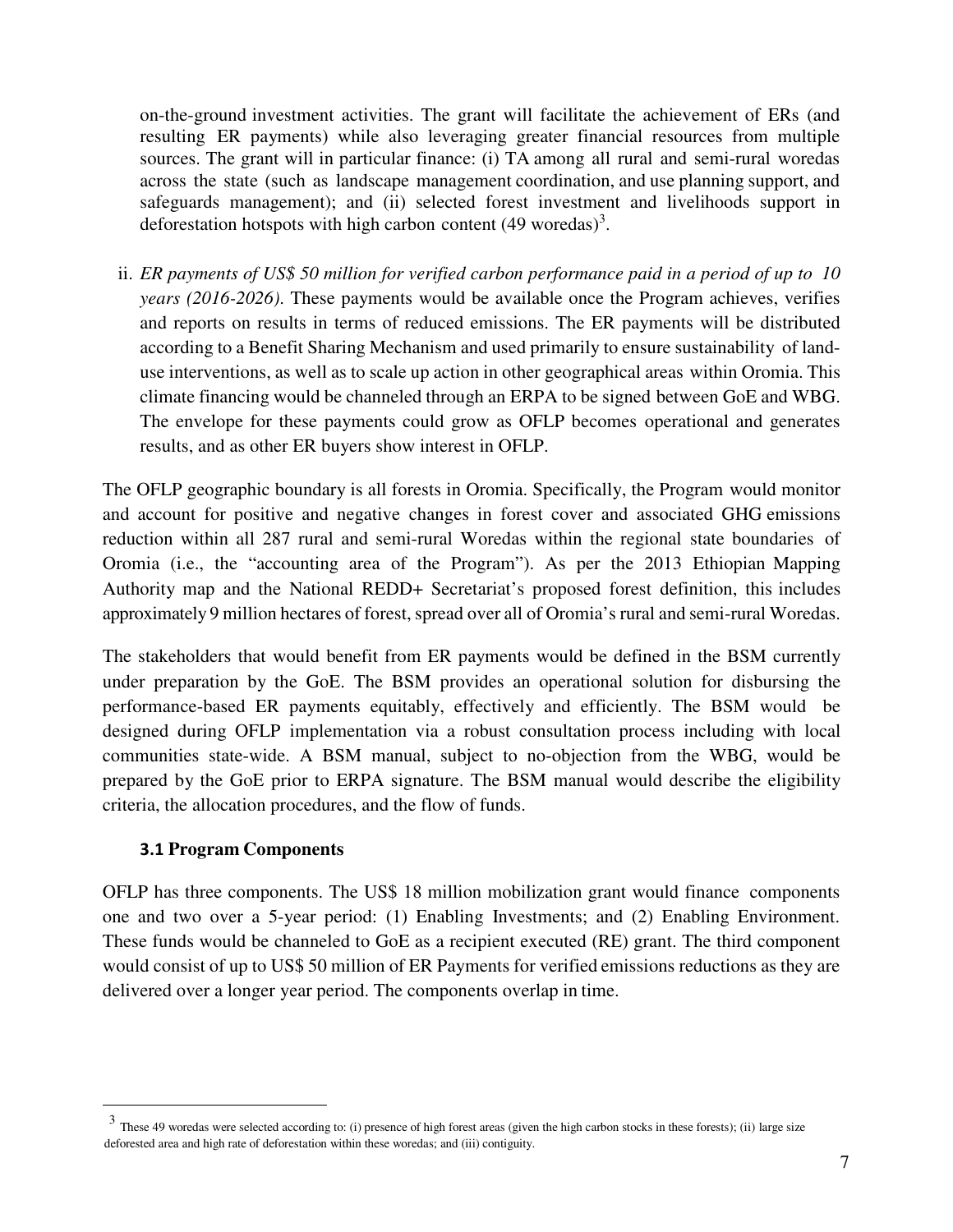## *Component 1. Enabling Investments (US\$ 11.55<sup>4</sup> million RE grant, 5-year period)*

Component 1 will finance investment in participatory forest management (including livelihoods support and selected nature-based community enterprise development) and reforestation in deforestation hotspots in sites to be selected, as well as extension services, and land-use planning state-wide at state and local levels.

## *Component 2. Enabling Environment (US\$ 6.45<sup>5</sup> million RE grant, 5-year period)*

Component 2 will finance complementary activities to improve the effectiveness and impact of institutions, incentives (i.e., policies, marketing, BSM), information (i.e., strategic communication, MRV) and safeguards management at state and local levels. This component will enhance the enabling environment to help scale up and leverage action on-the-ground to reduce deforestation and forest degradation.

### *Component 3. Emissions Reductions (ER) Payments* (*US\$ 50 million ERPA, 10-year period)*

Unless specified differently in the ERPA, ER Payments will be made only for emission reductions achieved during the ERPA period. However, interventions conducive to emission reductions can start at any time. ER payments will be delivered once results are achieved, verified by a third party, and formally reported to the WBG. Based on the design of the MRV system, it is expected that reporting and verification of ERs can occur every two years. The ER payments could begin once the ERPA is signed and emissions reductions (results) occur, are verified and reported to the WBG. The ER payments will be managed by the FDRE and distributed to the beneficiaries according to the BSM to be prepared by the FDRE (see annex 6), which will aim to incentivize greater uptake of sustainable land-use actions. The BSM will need to be formally adopted by the FDRE before any ER payment can be made. In addition, it should be noted that the ER payments will not cover the full cost of implementing changes in landscape management. The ER payments will provide some return that offsets some of the costs of improving the landscape for the wider benefit of all.

-

<sup>4</sup> Physical and price contingencies of 0.54 US\$ m (5%) not included.

<sup>5</sup> Physical and price contingencies of 0.32 US\$ m (5%) not included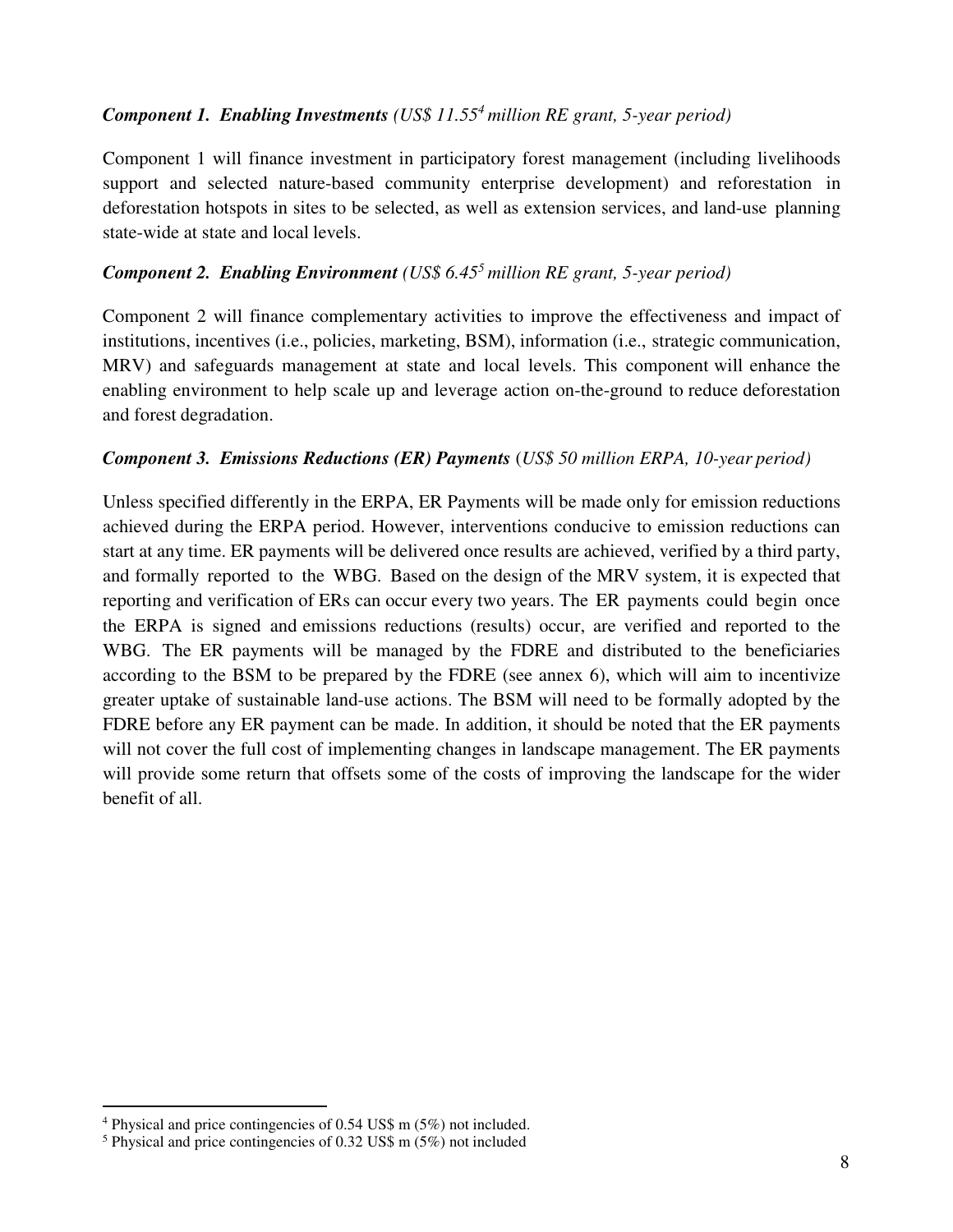#### **4. Legal and Administrative Frameworks**

#### **4.1 International**

At the international level, the Federal Democratic Republic of Ethiopia (FDRE) is signatory to a number of conventions including the Convention on Biological Diversity (CBD), the UN Framework Convention for Climate Change, the Convention on International Trade in Endangered Species of Wild Fauna and Flora (CITES), the United Nations Convention to Combat Desertification and others. The preparation of the OFLP Process Framework underscored the importance of these international agreements.

### **4.2 National**

The political commitment of Ethiopia with regard to environmental protection is depicted through ratifying international treaties and enacting national policies and strategies to address environmental challenges. In the GTP document, it is indicated that environmental conservation plays a vital role in achieving sustainable development. CRGE is also implemented as a key strategy plan with the forestry sector as one of its pillars for reducing emission from agriculture, industry, transport and other sources. The following sub-sections present the legal and administrative frameworks relevant to access restriction related to natural resource uses.

### *The 1995 Constitution of Ethiopia*

The Constitution of Ethiopia has been adopted in 1995 and provides guiding principles for environmental protection and management. The concept of sustainable development and environmental rights are enshrined in Article 43, 44 and 92 of the Constitution.

The right of the people to sustainable development and improved living standard is enshrined in article 43 of the Constitution. In the same article it is indicated that the people of Ethiopia have the right to participate in national developments making a particular reference to developments that adversely affects them and calls the need for consulting them. The need for the capacity building for the development and to meet their basic needs, are recognized in this same article.

The Environmental Rights of the people of Ethiopia is enshrined in article 44 of the Constitution of Ethiopia. The article contained a statement that all persons have the right to live in a clean and healthy environment. Whenever a project (government, public, private) is found adversely affecting the livelihoods of the community, PAPs have the right for monetary or alternative means of compensation, including relocation with adequate state assistance.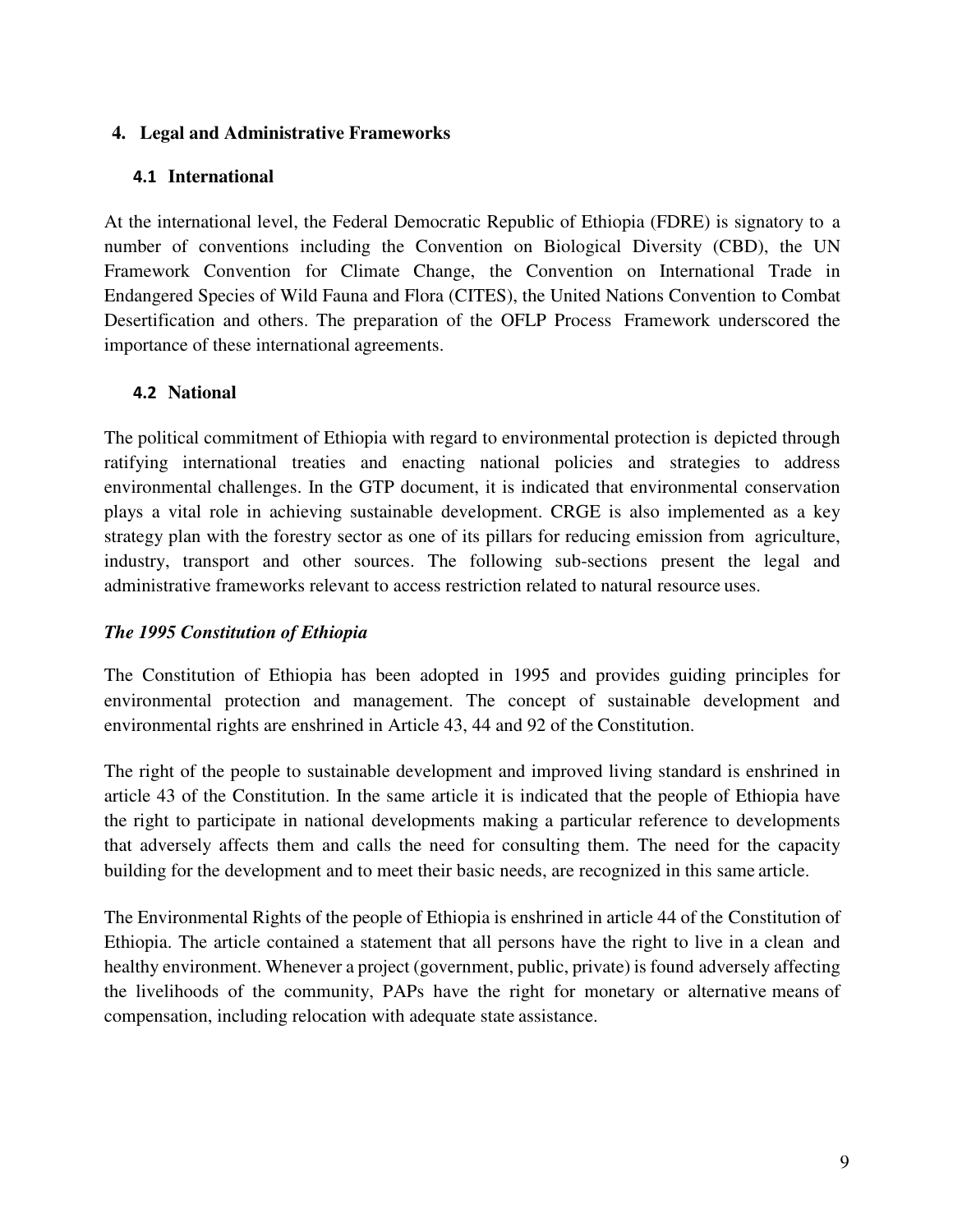Article 92 of the Constitution of Ethiopia promulgates that the design and implementation of programs shall not damage or destroy the environment and people have the right to full consultation and to the expression of views in the planning and implementation of environmental policies and projects that affect them directly. In addition, the article puts responsibilities of environmental protection to both the government and the citizens.

The 1995 Constitution of Ethiopia is very much relevant to projects that restrict access to the land/natural resources and/or adversely affect their livelihoods as it calls for compensation (in monetary, in kind and relocation, and assistance). The right to be consulted and participate in a project planning and designing is also mentioned which enable the community to propose mitigation measures at earlier time to the extent of relocating the project into different areas of no or minimum adverse impacts.

### *Environmental Policy of Ethiopia*

The environmental policy of Ethiopia, approved in 1997, is aimed at guiding sustainable social and economic development of the country through the conservation and sustainable utilization of the natural, man-made and cultural resources and the environment at large. The policy lists specific objectives encompassing wide range of environmental issues to be addressed through the adoption of the policy. It also provides overarching environmental guiding principles to be adopted to harmonize the environmental elements in sectoral and cross sectoral policies. The policy includes ten sectoral environmental policies ( such as (i) Soil Husbandry and Sustainable Agriculture; (ii) Forests, Woodlands and Trees; (iii) Genetic, Species and Ecosystem Biodiversity; (iv) Water Resources; (v) Energy Resources; (vi) Human Settlement, Urban Environment and Environmental Health; (vii) Control Of Hazardous Materials and Pollution from Industrial Waste; (viii) Atmospheric Pollution and Climate Change; and (ix) Cultural and Natural Heritage);and ten crosssectoral environmental policies (such as Pollution and the Environment; Community Participation and the Environment; Social and Gender Issues; and Environmental Impact Assessment). Generally, its overall goal is "to improve and enhance the health and quality of life of all Ethiopians, and to promote sustainable social and economic development through the sound management and use of natural, human-made and cultural resources and the environment as a whole, so as to meet the needs of the present generation without compromising the ability of future generations to meet their own needs".

### *Forest Development, Conservation and Utilization Proclamation*

The 2007 enacted proclamation no. 544 for the forest development, conservation and utilization of Ethiopia dully acknowledges the participation of communities for the sustainable utilization of forest resources and benefit sharing. The proclamation in its pre-amble section recognizes the alarming rate of deforestation in the country and called upon for development, conservation and utilization of forests to harness soil erosion, expansion of desert, encroachment of ecological imbalance, depletion of biodiversity and reduction of agricultural production. The following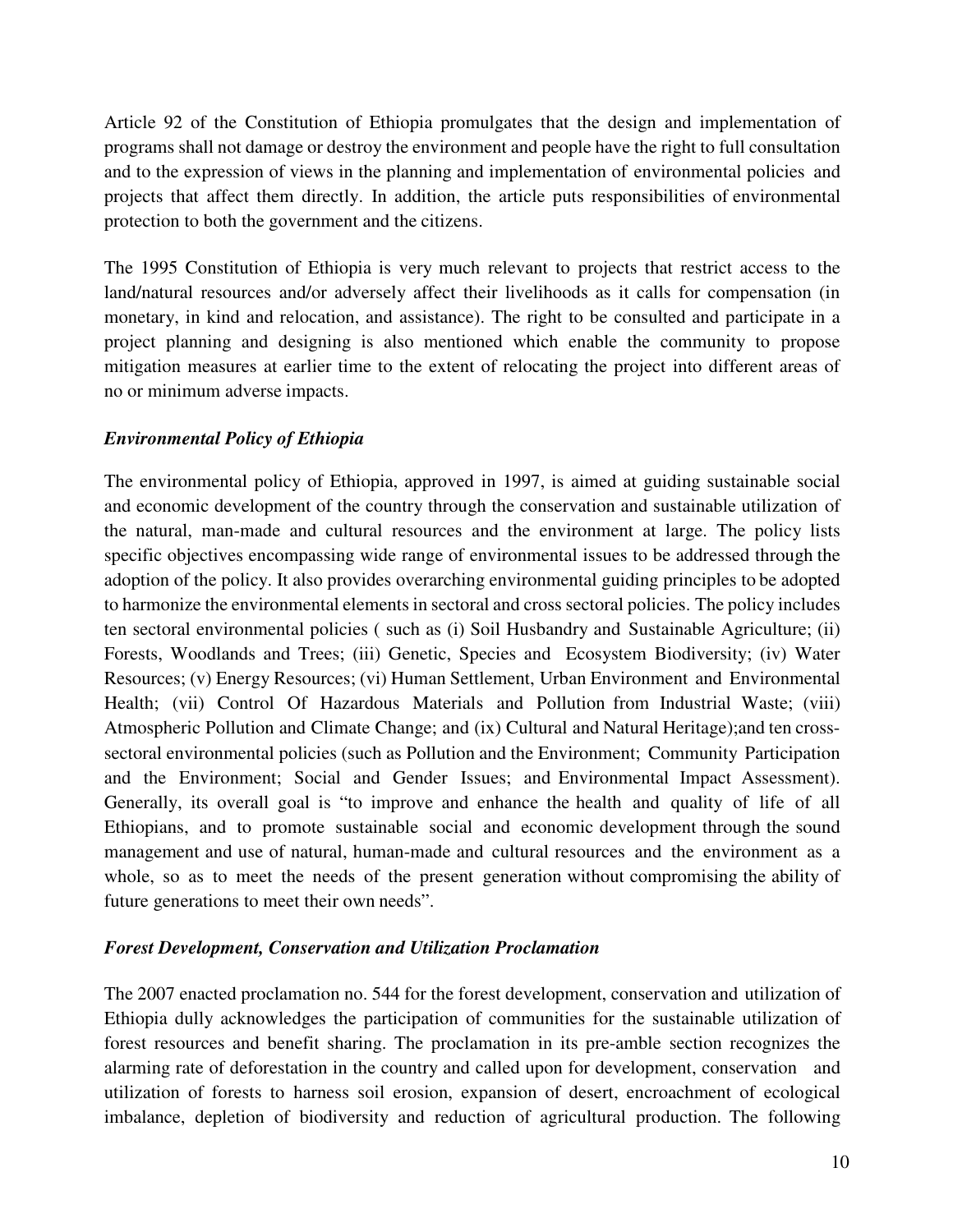article of the proclamation has relation with community participation, benefit sharing and access to the resources.

## *Proclamation for the Development, Conservation and Utilization of Wildlife*

The proclamation no. 541/2007 enacted for the development, conservation and utilization of wildlife in its pre-amble recognizes the depletion and the danger for the existence of the wild life due to unplanned and inappropriate utilization in conservation areas. The proclamation demanded the participation of communities residing around conservation areas and private investors for their meaningful contributions.

### *Regulation for Wildlife Development, Conservation and Utilization*

Regulation no. 163/2008 on the Wildlife Development, Conservation and Utilization was by Council of Ministries in 2008. The regulation gives room for the community to manage and utilize wildlife conservation outside protected areas that is not administered either by the government or private concessionaire.

Article 5(3b) states that persons who were inhabitants of wildlife reserve prior to the date of its establishment, to continue residing therein and article 5 (4) states that persons authorized to reside in a wildlife reserve shall have the right to cultivate their land plots without expanding, to allow their domestic animals graze and water, and to undertake bee keeping therein. But when the organ administering the wildlife reserve wishes to further develop the area, the in habitants may be resettled elsewhere.

### *National Biodiversity Strategy and Action Plan*

The National Biodiversity Strategic and Action Plan (NBSAP) of Ethiopia was issued in December 2005 with the overall goal establishing of effective systems that ensure the conservation and sustainable use of the biodiversity of the country, that provide for the equitable sharing of the costs and benefits arising therefrom, and that contribute to the well-being and security of the nation (IBC, 2005).

NBSAP defines the current status of, pressures on, options for, and priority action to ensure the conservation, sustainable use, and equitable share of benefits accrued from the use of biological diversity of Ethiopia. The NBSAP is prepared to serves as a roadmap for supporting the environmental component on Ethiopia's journey to sustainable development being as member parties of the CBD.

The strategy recognizes that successful conservation shall be achieved by changing human attitudes, use regimes and promoting collaborative management. The policy boldly acknowledges collaborative management of the biodiversity (natural resources) but never exclusive management by either communities or governments. The policy states the need for the mutual understanding between the government and communities with the government recognizing the interests and rights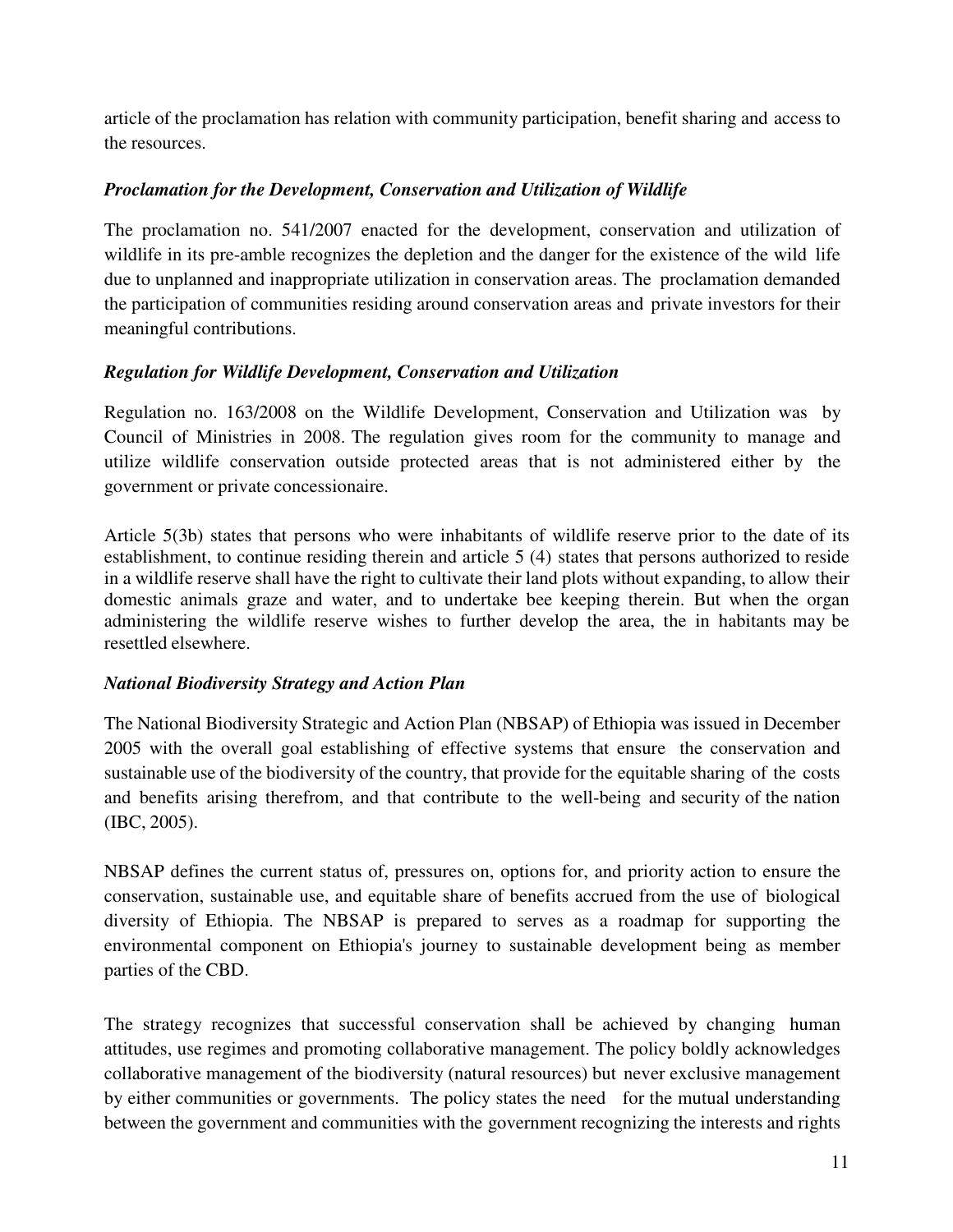of local communities, while communities recognize that such management to be part of a larger political and environmental framework.

## *Regulation for Payment of Compensation for Property Situated on Landholding Expropriated for Public Purposes*

Payment of compensation for property situated on landholding expropriated for public purposes was enacted by regulation no. 135/2007. The proclamation states that there shall be a committee pursuant to the promulgation of this same proclamation that oversees the issues of compensation and PAPs due to the land expropriated for the public use. The aim of the proclamation is to prevent the impoverishment and family disintegration due to relocation and avoid adverse impacts of development programs and projects.

Compensation is stipulated to be effected for buildings, seasonal and perennial crops, trees, protected grass, and permanent improvement of land, relocated property, mining licensee and burial ground using different formulae. This regulation is relevant as it involves both settling of displaced persons and payment of compensation when the land occupied is need by the government for any reason.

## *Access to Genetic Resources and Community Knowledge and Community Rights Proclamation No. 482/2006*

This proclamation appreciates the historical contribution of the people of Ethiopia made to the conservation, development and sustainable utilization of biodiversity resources and further acknowledge their contribution to the international and regional commitments the country ratified (such as CBD) to conserve the natural resources as well as reputed the right of the community regarding the genetic resources (such as African Model Law on Community, Farmers" and Plant Breeders" Right and Access to Biological Resources).

The right of the community to access the genetic resource, benefit sharing, and use rights are given in article 7, 8 and 9 respectively. The proclamation states that the community has the right to refuse consent to the utilization of genetic resource when they believe that the intended access will be detrimental to the integrity of their cultural or natural heritages or even can withdraw for the same reason on consent they gave earlier. It is indicated that the state and communities shall have a fair and equitable benefit sharing arising out of the utilization of genetic resources and community knowledge accessed.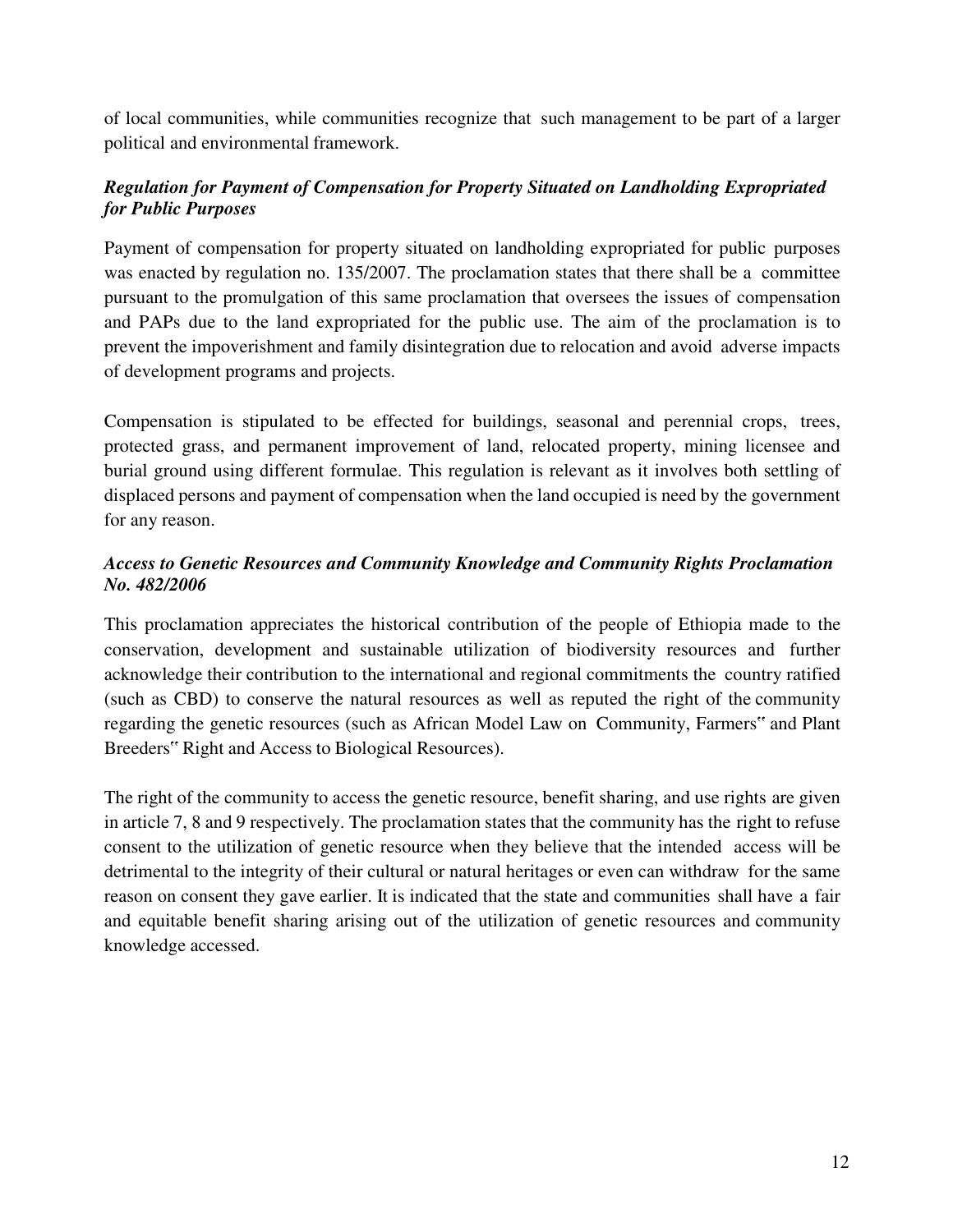## *Proclamation on the establishment of Ethiopian Institution of the Ombudsman (EIO)*

The FDRE constitution article 55 sub-article 15 provided the legal basis for the establishment of the Ethiopian Institution of the Ombudsman (EIO). In 2000, the enabling legislation of the EIO was passed under Proclamation 211/2000. This Proclamation established that the main function, roles and institutional arrangement with a key objective of EIO to prevent and rectify maladministration and thus to promote good governance.

It is an independent institution providing service without fee at citizen's request. It involves in raising awareness, monitor/supervise GoE executive organs to ensure they carry out their function according to the law, investigate and seek solutions to complaints and recommend helpful measures to administrative errors so as to ensure good governance and access to information.

## **4.3 World Bank Operational Policy**

## *World Bank's Policy on Natural Habitats (Op 4.04)*

This Policy is triggered by any World Bank-supported development projects/activities with the potential to cause significant conversion (loss) or degradation of natural habitats (protected or unprotected ecologically valuable habitats), either directly through construction or indirectly through human activities induced by the project.

Overall, OFLP is expected to have significant positive impacts on natural habitats, as it will support the maintenance and rehabilitation of forest areas and their function; and local communities will be involved in design, implementation and monitoring of program activities. Activities that involve the significant conversion or degradation of critical natural habitats will not be supported. To this effect, program activities will be screened and impacts will be avoided on natural habitats using appropriate preventive and mitigation measures identified in the ESMF of the Program.

### *Forests OP/BP 4.36*

The Policy aims to reduce deforestation, enhance the environmental contribution of forested areas, promote forestation, reduce poverty, and encourage economic development. The policy applies to Bank financed investment projects: i) that have or may have impacts on the health and quality of forests; ii) that affect the rights and welfare of people and their level of dependence upon or interaction with forests; iii) that aim to bring about changes in the management, protection, or utilization of natural forests or plantations under public, private, or communally ownership. The Bank does not finance projects that involve commercial logging, significant conversion or degradation of critical forest areas and related habitats.

OFLP is expected to have significant positive impacts on targeted forests in Oromia by reducing deforestation and forest degradation, while contributing to improve the livelihood of forestdependent communities. Generally, potential impact of the Program activities on natural forests will be addressed as per the procedures of the ESMF for the OFLP. Specifically, the ESMF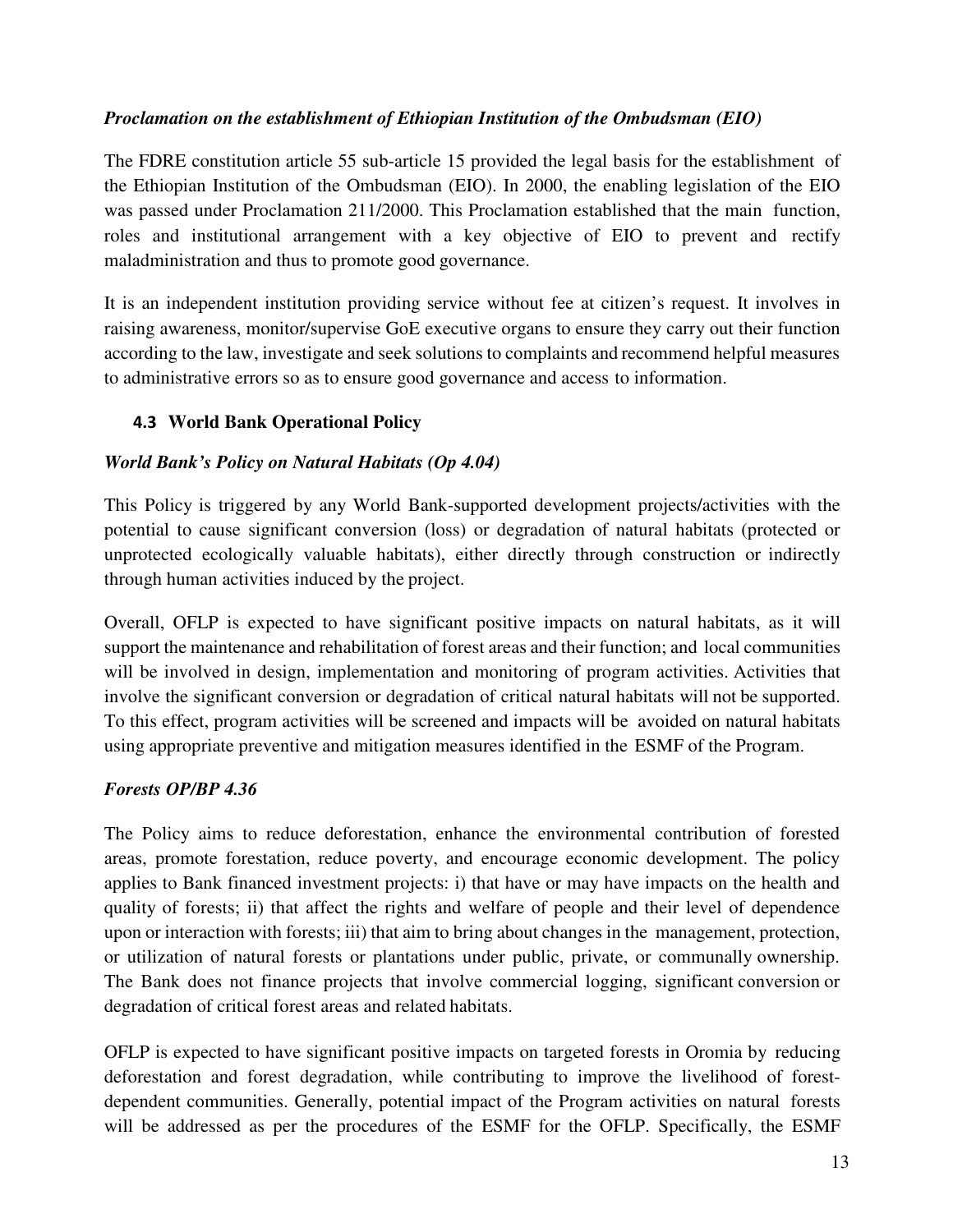provides detail procedures to screen program activities for potential adverse environmental and social impacts, and to take measures to avoid, minimize and mitigate such impacts. To this effect, site specific environmental and social management plans with mitigation measures will be prepared avoid or reduce such impacts. If there are Program activities likely to cause significant conversions of forests, they will not be financed under the OFLP.

#### *World Bank's Policy on Indigenous Peoples<sup>6</sup> (OP 4.10)*

This is one of the operational policies focusing on the indigenous and vulnerable segments of the population where the intended World Bank supported projects are going to be implemented. The objective of the policy broadly encompasses, (i) ensure that the development process fully respects the dignity, human rights, economies and cultures of Indigenous Peoples, (ii) ensure that adverse effects during the development process are avoided, or if not feasible ensure that these are minimized, mitigated or compensated, and (iii) ensure that indigenous peoples receive culturally appropriate and gender and inter generationally inclusive social and economic benefits.

#### *World Bank's Involuntary Resettlement Policy (OP 4.12)*

 $\overline{a}$ 

The World Bank in its involuntary resettlement policy stressed that unless well managed and mitigated resettlement may cause severe long-term hardship, impoverishment, and environmental damage unless appropriate measures are carefully planned and carried out. The overall objectives of the policy are the following (i) involuntary resettlement should be avoided where feasible, or minimized, exploring all viable alternative project designs, (ii) where it is not feasible to avoid resettlement, resettlement activities should be conceived and executed as sustainable development programs, providing sufficient investment resources to enable the persons displaced by the project to share in project benefits. Displaced persons should be meaningfully consulted and should have opportunities to participate in planning and implementing resettlement programs, (iii) Displaced persons should be assisted in their efforts to improve their livelihoods and standards of living or at least to restore them, in real terms, to pre- displacement levels or to levels prevailing prior to the beginning of project implementation, whichever is higher.

<sup>&</sup>lt;sup>6</sup> There is no universally accepted definition of indigenous people. The GoE and the World Bank in 2013 conducted a screening and reached an agreements to call the people meeting the requirements of OP/BP/4.10 as 'underserved groups'.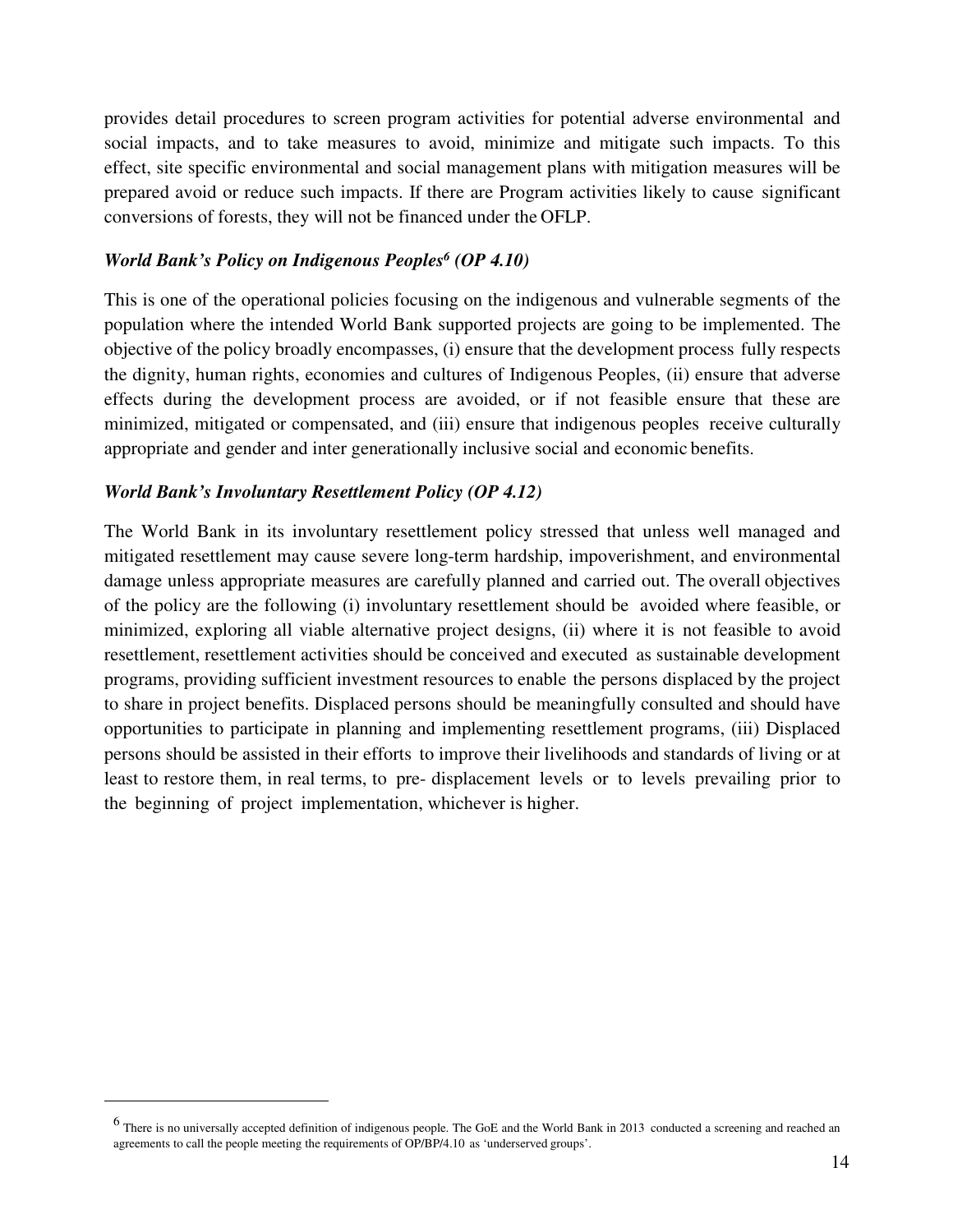#### **5. Institutions Involving in Access Restriction**

#### *Ministry of Environment, Forest and Climate Change (MEFCC)*

MEFCC is established by the amended proclamation 803/2013. In an attempt to discharge its duties and responsibilities, the Ministry is carrying out different activities which adversely may affect either the community and/or the environment. For instance, while incentivizing or de- incentivizing the conservation and management of the natural resources to prevent degradation, there could be communities who can be adversely affected by the process. Or when an internationally ratified convention, say the CBD is implemented, there could be area ex-closures that may prevent communities to access the resource. MEFCC is therefore, directly or indirectly involved in restricting access to communities to the NR.

## *Definition of Powers and Duties of the Executive Organs Proclamation No.916/ 2015 (including the Ministry of Environment, Forest and Climate Change)*

This Proclamation redefines the mandates of several federal government agencies including that of the environment. For instance, it amends all previous laws and provides for expanded responsibility to the Ministry of Environment and Forest. One significant development was the addition of "climate change" in the naming of the Ministry thereby amplifying its mandate regarding climate change mitigation and adaptation activities. Its current responsibilities include, among others:

- environmental impact assessment or strategic environmental assessment on social and economic development polices, strategies, laws, programs and projects set by the government or the private sector;
- prepare a mechanism that promotes social, economic and environmental justice and channel the major part of benefit derived thereof to the affected communities to reduce emissions of greenhouse gases that would otherwise have resulted from deforestation and forest degradation;
- coordinate actions on soliciting the resources required for building a climate resilient green economy in all sectors and at all Regional levels; as well as provide capacity building support and advisory services;
- establish a system for evaluating and decision making, in accordance with the Environmental Impact Assessment Proclamation, the impacts of implementation of investment programs and projects on environment prior to approvals of their implementation by the concerned sectoral licensing organs or the concerned regional organs;
- prepare programs and directives for the synergistic implementation and follow up of environmental agreements ratified by Ethiopia pertaining to the natural resources base, desertification, forests, hazardous chemicals, industrial wastes and anthropogenic environmental hazards with the objective of avoiding overlaps, wastage of resources and gaps during their implementation in all sectors and at all governance levels;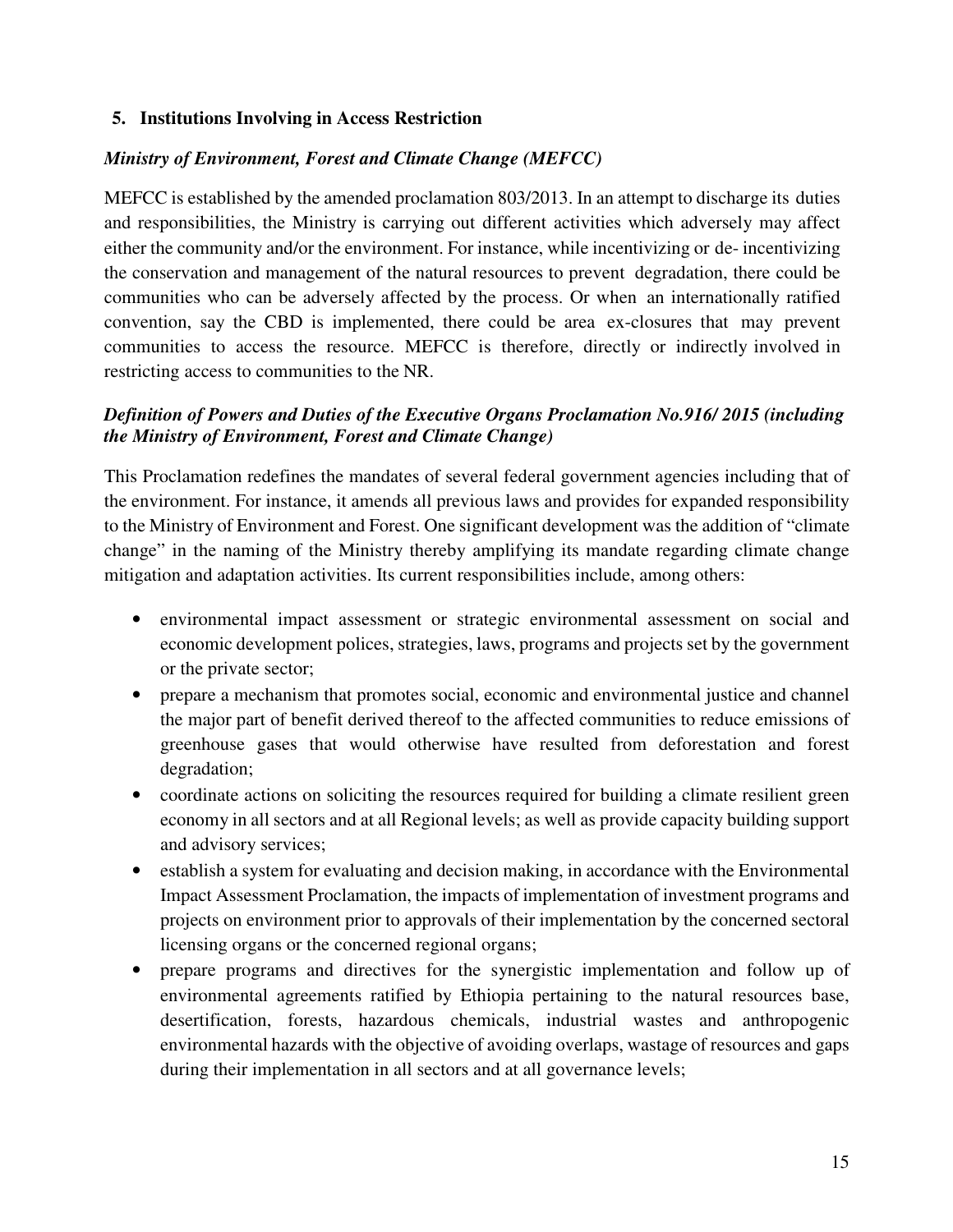- take part in the negotiations of international environmental and climate change agreements and, as appropriate, initiate a process of their ratification; play key role in coordinating the nationwide responses to the agreements; and
- Formulate environmental safety policies and laws on the production, importation, management and utilization of hazardous substances or wastes, as well as on the development of genetically modified organisms and the importation, handling and utilization of genetically modified organisms or alien species, and ensure their implementation.

The Proclamation also envisages the development of environmental cost-benefit analysis and formulates an accounting system to be integrated in development plans and investment programs.

### *Ethiopian Biodiversity Institute (EBI)*

A Plant Genetic Resources Center, Ethiopia (PGRC/E) was initially established in 1976 and transformed into Institute of Biodiversity Conservation and Research (IBCR) by Proclamation No.120/1998. In 2004, by Proclamation No.120/1998 was amended and the Institute of Biodiversity Conservation (IBC) was established by proclamation No. 81/2004. Currently, IBC is renamed to Ethiopian Biodiversity Institute (EIA).EBI has established genetic resource access benefit sharing (ABS)directorate to ensure that the country get the pledged benefits from the international ratified agreements and its communities get from the conserved and utilized natural resource fair and equitable share arising from the utilization of the genetic resources.

### *Ethiopian Wildlife Conservation Authority (EWCA)*

Ethiopian Wildlife Conservation Authority (EWCA) is established as an autonomous body under the Ministry of Culture and Tourism by proclamation No. 581/2007. EWCA has a vision of becoming one of the top five countries in Africa by 2020 with a mission of conserving and managing of wildlife and its habitats scientifically in collaboration with communities and stakeholders for the ecological, economic and social benefits of the present generation, and pass to the next generation as a heritage.

The EWCA administers 13 National Parks; it is also in charge of the 8 wildlife reserves of the country and administers the hunting industry. The EWCA sits on the national REDD+ Steering Committee and provided input during the development of the Ethiopian R-PP (EWCA website, 2015).

## *Ministry of Agriculture and Natural Resources (MoANR)*

Duties and responsibilities of the Ministry of Agriculture and Natural Resources that may trigger restriction of access to the natural resources in one way or the other are listed above. For instance, with the outbreak of plant diseases (including in forests), the Ministry may call for the ex-closure of the diseased plant areas to prevent expansion of the disease into other sites. This could be short term or temporary but it can affect the livelihoods of the community within the time period it prevailed. Like in the case of MEFCC, MoANR may induce area ex-closures for natural resources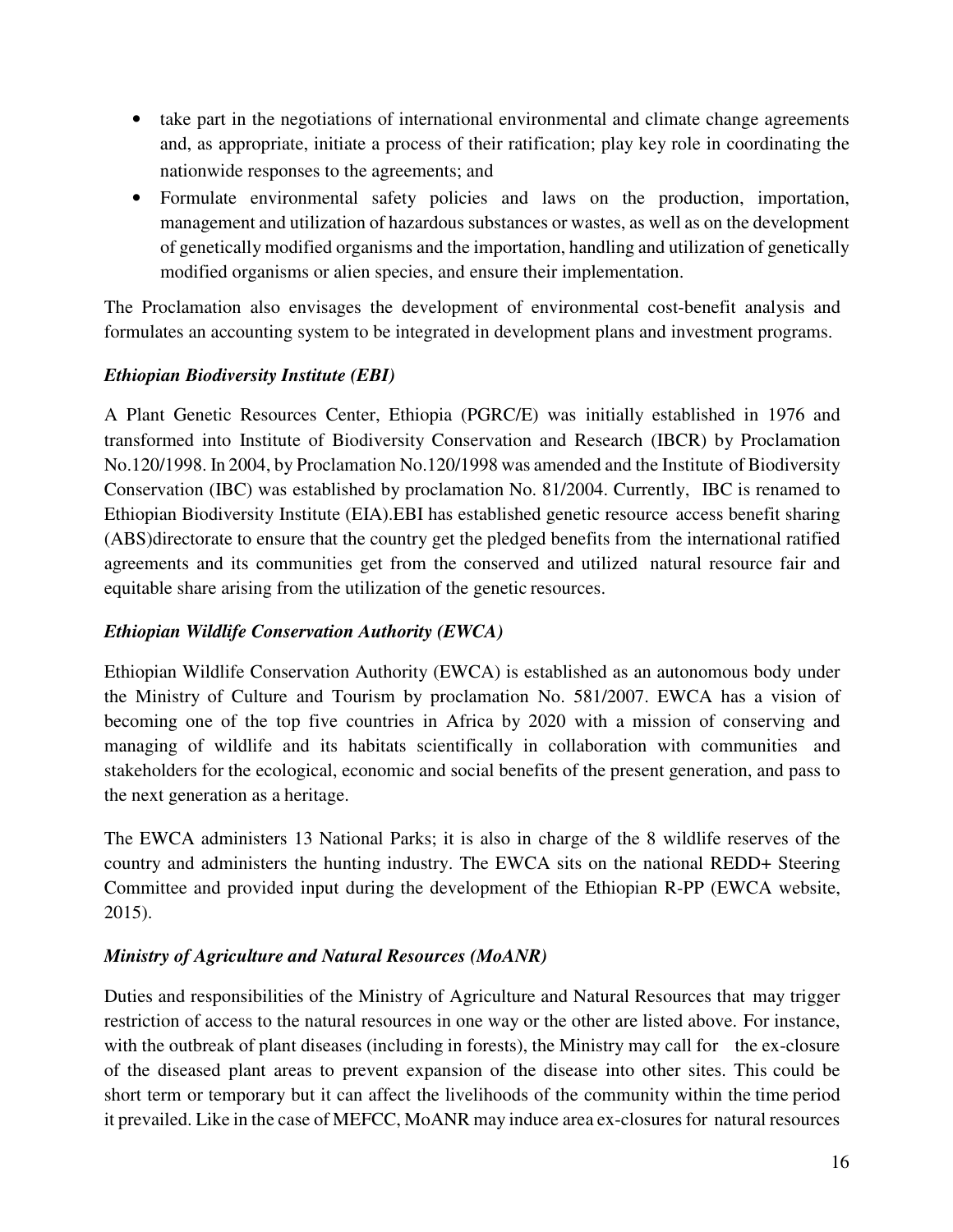protection and development per the duties and responsibilities vested to it by the proclamation. The act of doing this may adversely affect the community though beneficial from the environmental perspective. MoANR, is therefore, involved in imposing if restricting access to NR.

## *Ministry of Water, Irrigation and Electricity*

Proclamation No. 691/2010 provides powers and duties to the executive organs of the federal democratic republic of Ethiopia. From the duties and responsibilities assigned to be discharged by the Ministry, it can be understood that the Ministry assign concession for mining and exploration. The assigned concession areas for mining explorations or mining may fall within the area used by local communities. The area (forest, grazing, private land, etc.) could be used by community or individuals. This act of assigning land for exploration or mining, therefore, induces restriction of access to the land/natural resource by communities.

### *Regional Government Offices (Executive Organs)*

The Ethiopian Constitution recognizes the right of nations, nationalities and peoples to selfdetermination and to determine their own affairs by themselves. The regional governments, therefore, based on the Constitution establish relevant executive organs to their regions. As a result, there are several regional executive organs in line with or different from the federal executive organs. The following regional executive organs are found relevant for imposing access restriction on land or natural resources uses.

- Forest and Wildlife Enterprise
- Bureau of Agriculture and Natural Resources
- Bureau of Water, Irrigation and Electricity
- Oromia Environment, Forest and Climate Change Authority
- Bureau of Rural Land Administration

It is recommended to identify and consult other key regional bureaus that may involve imposing restriction of access on land or natural resources during a specific project implementation.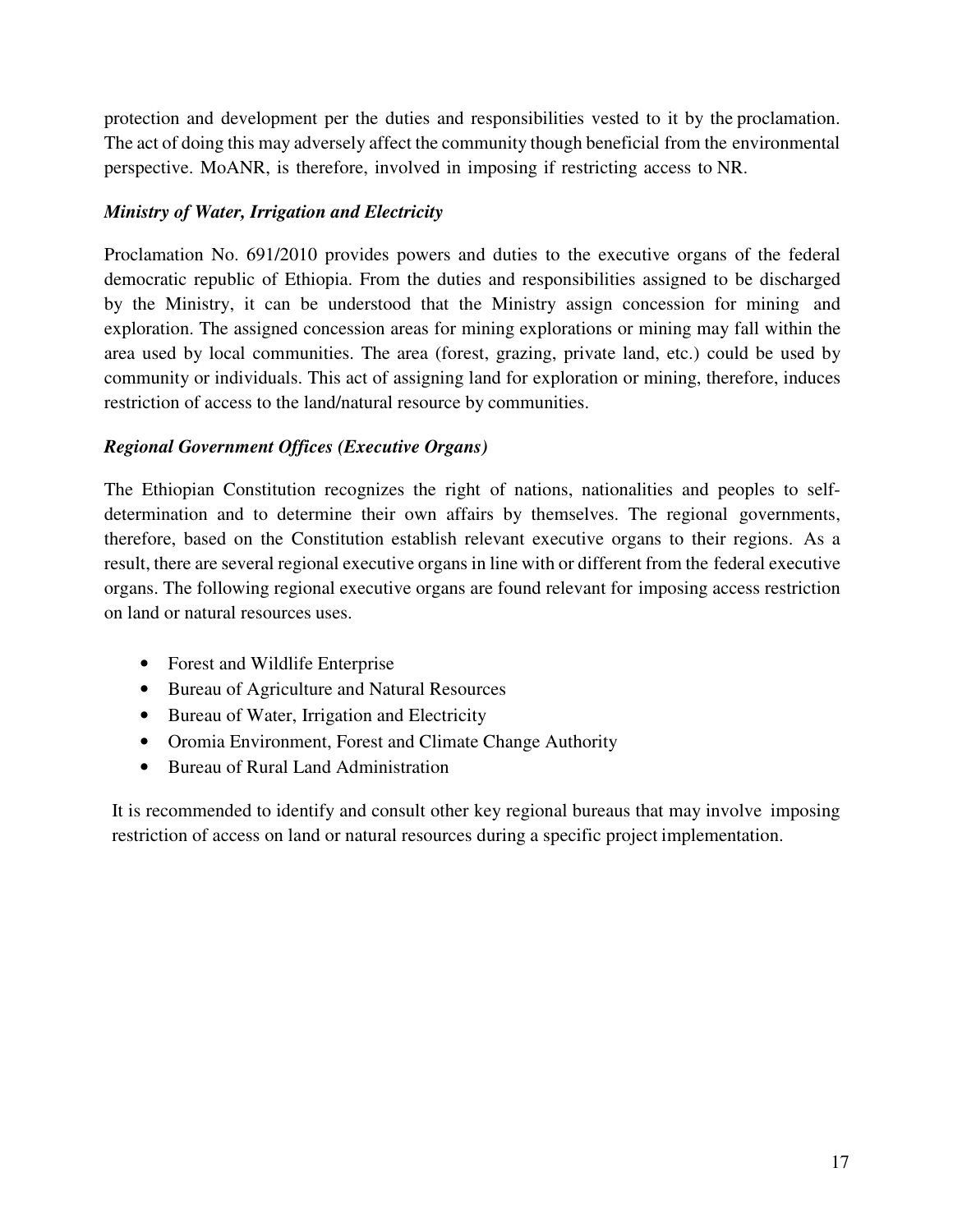#### **6. Access Restricted Areas and Natural Resources in Ethiopia and Oromia**

The majority of Ethiopia's PAs were created in the 1960s and 1970s, and paid insufficient attention to the ecological criteria for biodiversity conservation and for the requirements of local communities. A total of 193,600  $\text{Km}^2$  of land has been put aside as PA. Officially, Ethiopia's protected areas cover 14% of the country (SDPASE, 2015).

Most of the existing Pas were created in a limited range of altitudes, semi-arid ecosystems with the principal objective of wildlife conservation, biodiversity conservation, tourism, research and education which essentially override the inclusion of the social and cultural aspects. The IUCN (1994) emphasizes PAs to be dedicated or managed for the biological diversity and of natural and associated cultural resources and managed through legal or other effective means. According to IUCN (1994), the term "associated cultural resources" reflects a view of conservation that can accommodate the social, economic and cultural interests, values, rights and responsibilities of local communities living in and around protected areas. The PAs established under different regimes in Ethiopia are shown in Figure 2 below.

There is a general perception by the government to protect and manage natural resources with decentralization but not through the active involvement of key stakeholders including the community affected by the process.

Stakeholders and community involvement and participation in resource management help to distribute responsibilities among the parties involved in the management than merely shouldered by the government. Stakeholder and community participations in resource management strengthen the synergy and assist to avoid mistrust and competition among the involving parties. For instance academic institutions, research centers, donors and NGOs have different roles for the management and conservation of PAs.

PAs in Ethiopia are so complex in terms of biodiversity and sometimes have international importance where international communities are identified as key stakeholders. The case of Semien Mountain National Park can be mentioned which is recognized by UNESCO as the World heritage site.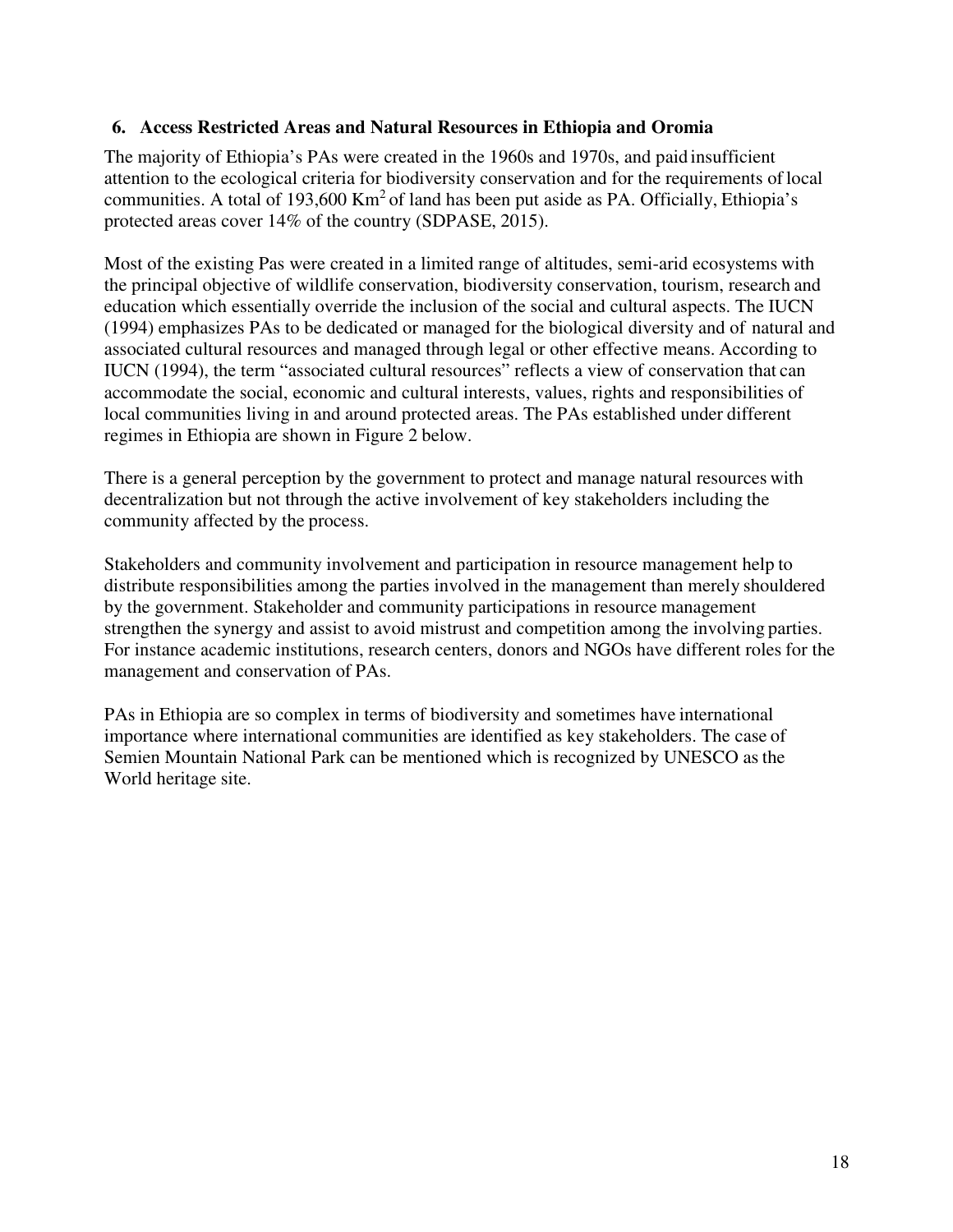

*Figure 2-Protected Areas of Ethiopia, as of March 2012, Source: Vreugdenhil, et.al (2012)* 

National Forest Priority Areas: The government of Ethiopia had identified 58 national forest priority areas (NFPA) throughout the country. Oromia hosts 38 of the forest priority areas. The 38 NFPAs cover an estimated area of 3 million hectare that includes high forest, plantations and non-forested land. The list of the national priority areas of Oromia are attached in Annex III.

Parks: Ethiopia has 21 national parks distributed throughout the country, where Oromia hosts six. Recently, EWCA has updated and re-demarcated some of the parks. EWCA has given due emphasis to own capacity building through soliciting material and training as well as hiring of staffs. So far, EWCA seems to focus the protection of the National parks from illegal activities by employing scouts and managed by professionals. The list of the national priority areas of Oromia are attached in Annex IV.

Biosphere Reserves: Ethiopia currently has four biosphere reserve areas: namely Yayu, Kafa Coffee Forest Region, Sheka and Lake Tana. Oromia hosts two of the national biosphere reserves (Yayu, Kafa Coffee Forest Region). The forest biosphere reserves are divided into three distinct zones as core area, buffer zone and transition area. The core areas represent relatively intact forest of high conservation value of biodiversity. The core areas are excluded from any use, except for research and monitoring purposes (ECFF, 2015). The buffer zones of biosphere reserve forest are managed by the members of the local community for NTFP production such as coffee, spices and honey. The transition area of biosphere reserve represents an area of intensive human activities to improve the livelihoods of the communities living adjacent to the reserved forest resources. In the transition area, agricultural land, grazing land, settlement areas, coffee home gardens, small plantations and some semi-forest coffee production areas are being carried out. There is no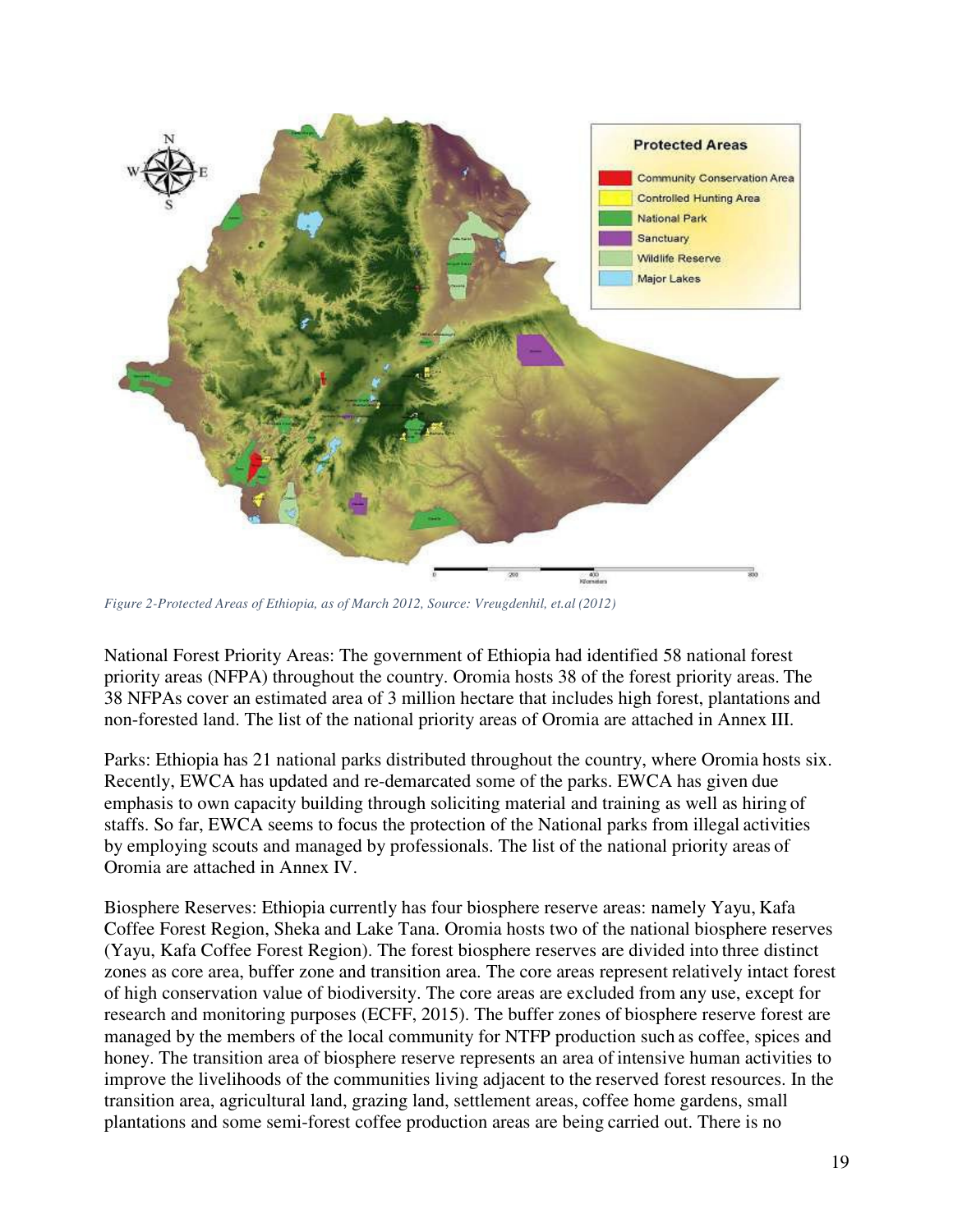legally binding law that restricts communities to access the biosphere reserve except that indicated in the project document. UNESCO also does not have 'police function' and it is the responsibility of each country to protect the biosphere reserve of its own (Vreugdenhil et. al., 2012).

Area Ex-closure: Scientific evidences show that the World had lost significant amounts of productive lands to degradation in the last century (Oldeman et al., 1990 and WRI, 1992). According to these studies, land degradation is the complex result of social, economic, cultural, political and biophysical forces operating across a broad spectrum of time and spatial scale. Once lands are degraded they are abandoned or ex-closed to rehabilitate and make it productive again. In Ethiopia context, area ex-closure (AE) is defined as the degraded land that has been excluded from human and livestock interference for rehabilitation (Betru Nedessa et.al, 2005). Human and animal interference is restricted in the AE to encourage natural regeneration.

Ex-closed areas are mostly protected by the community except when they are heavily engaged in the agricultural activities during the peak rainy season. In that case, guards are hired for two months to protect the enclosed areas. Despite the fact enclosed areas are protected by the communities in most cases, there are still unresolved issues with it. Ownership of rehabilitated enclosed areas, clear definition of the boundary of community involving in the management of the enclosed areas, time when trees or other resources in the rehabilitated areas utilized and whether the government or the community own the resources rehabilitated in the enclosed areas are some issues that need immediate action.

*Grazing Lands*: Most East African protected areas and national parks have been created in areas used by pastoralists. Once protected areas are established for any reason, pastoralist and semipastoralist are not allowed to access the areas for livestock grazing which causes conflict between the management body and the community on most cases.

Communities are also restricted to apply their management knowledge of the grassland on their own or communal lands. Alemayehu Mengistu, (2006) had indicated that there is misunderstanding of the traditional knowledge from the government side that led to restriction of management with fire by pastoralist communities. Fire is a natural component of tropical ecosystems but its restriction as a management practice resulted in weeds and bush encroachments. As a result, grazing lands are decreasing in size from time to time.

The other type of access restriction to grazing (pasture) lands is that imposed with respect to the use regulations of grass (pasture). This type of restriction is enforced by mutual trust among the community members. It applies to certain times of the year only, to certain livestock species only, harvesting quotas, or simply closing off the entire resource for a long period of time or until the resource has regenerated to levels that can be sustainably harvested (Benin and Pender, 2002).

Access restriction of grazing (pasture) lands for certain times of the year or certain types of livestock (those which induce heavy degradation due to overgrazing, trampling, etc.) improves availability and quality of forage in the long run because the practice reduces degradation of the resource by eliminating overexploitation; however, it may shift pressure to other unrestricted grazing areas as far as the communities are holding their livestock during the times of access restriction.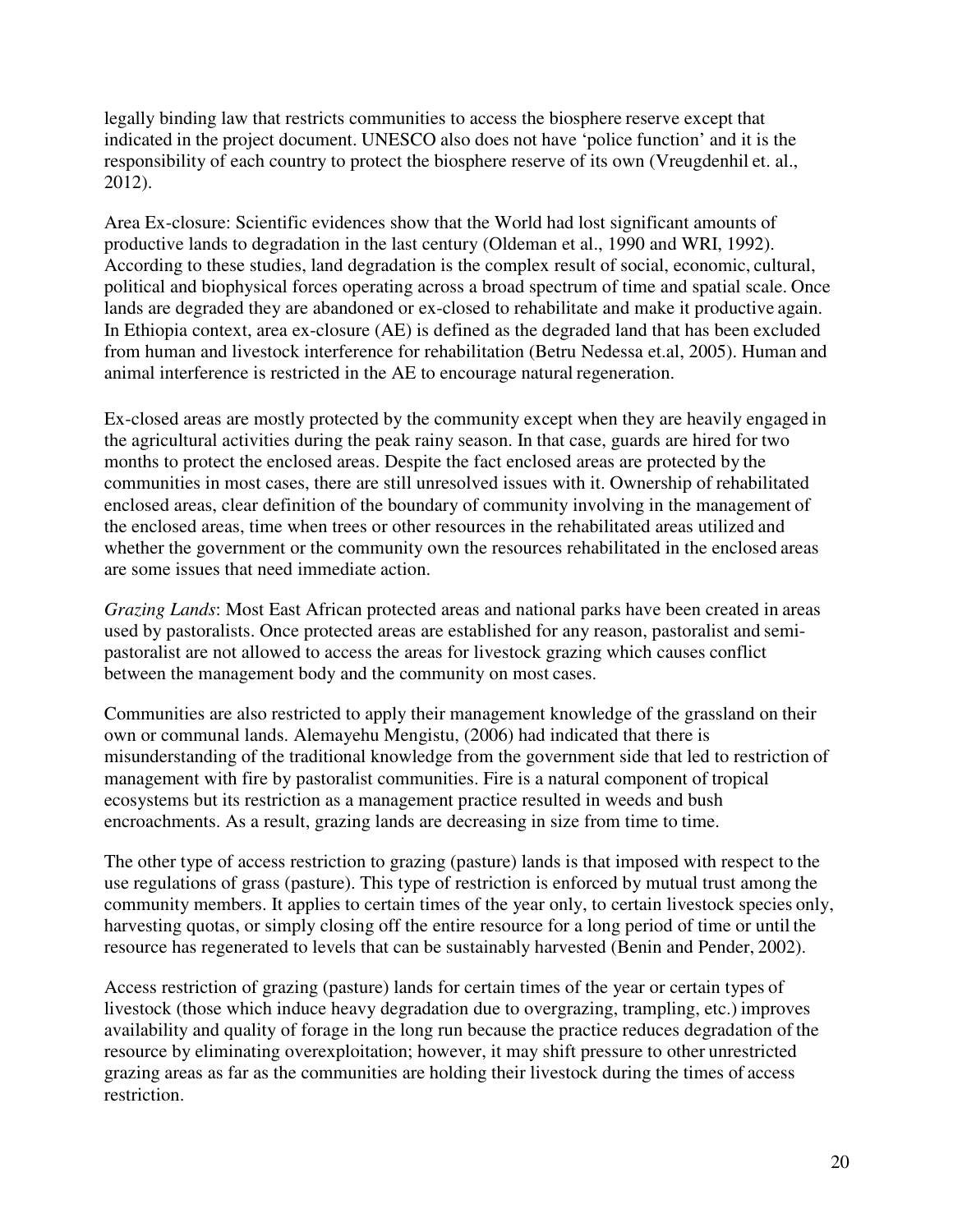*Mining Areas*: The government of Ethiopia is actively seeking private and foreign investment to promote large scale mining proponents to enhance productivity and, technical, environmental and social performance as indicated in proclamation 678/2010. Oromia has the Laga-Dambi gold and Yayu Coal Miningare being carried out within the Shakiso and Yayo Forest respectively pursuant to proclamation 678/2010 that allows mining of any lands except those mentioned shortly above.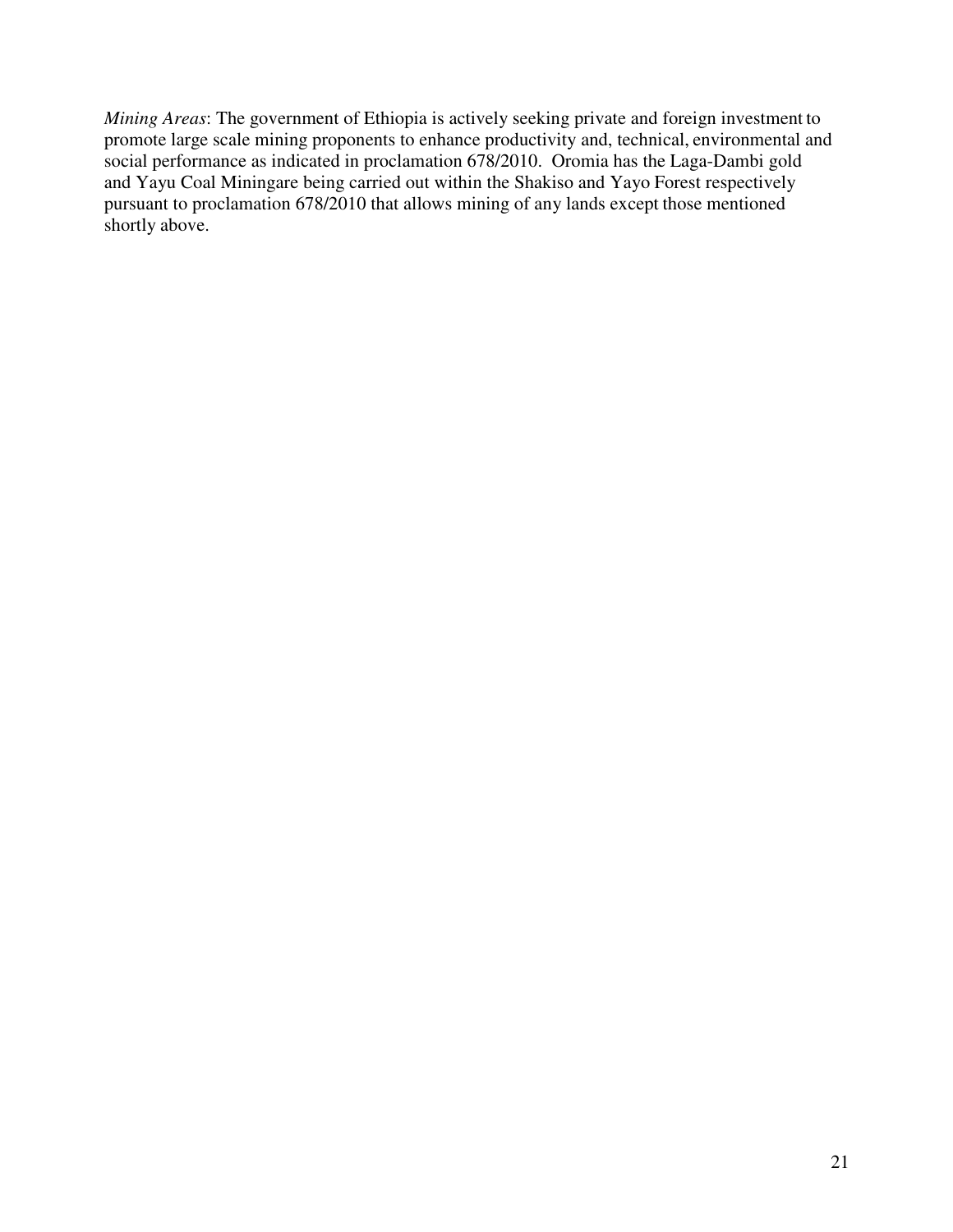#### **7. Impacts of Access Restrictions on Natural Resources**

#### **7.1 Positive Impacts**

It is expected that most natural ecosystems provide the benefits briefly described in the following sub-sections but PAs are doing more than natural ecosystems (un-protected/un-managed areas) because PAs have efficient and successful established system with associated laws and policies, management and governance institutions and knowledge to serve multiple functions.

### **7.1.1 Positive Environmental Impacts**

#### *Carbon Sequestration*

There is currently a switch in reasoning that PAs only the conservation of natural ecosystem. In the past, natural ecosystems were protected merely for economic or social value, but now days there is a growing momentum Pas are also used for the storing and sequestering carbon, and thus reducing the rate of climate change. Protected areas thus help both to preventing further losses of carbon to the atmosphere and contributing for a healthy ecosystem, by sequestering additional carbon (Dudley et al. 2009). According to UNEP-WCME (2008), a minimum of 15 per cent of the world's stored carbon is found within protected areas. This fact encourages the importance of PA for carbon sequestration t (Keenleyside et al. 2012).

### *Natural Disaster Prevention or Mitigation*

Natural ecosystems in protected areas can mitigate landslide, soil erosion and floods. Natural vegetation in dryland and arid areas can prevent desertification, and reduce dust storms and dune movement. Stolton et al (2008) ascertain that intact forest ecosystems, particularly in the tropics, are more resistant to fire than degraded or fragmented ecosystems.

### *Other Positive Environmental Impacts*

PAs provide several environmental benefits that include watershed protection, biodiversity conservation, eco-system service, habitat for wildlife, nutrient retention, climate stabilization, flood control and ground water recharge.

### **7.1.2 Positive Social Impacts**

#### *Recreation*

One of the major drivers for the establishment of PAs are the recreational service they provide. In PAs, people walk, watch nature, ride, and do sport.

### *Cultural and Spiritual Values*

The value of forest to provide cultural, psychological and spiritual service to the community as well as tourists is so immense. When protected areas are established in beautiful and pristine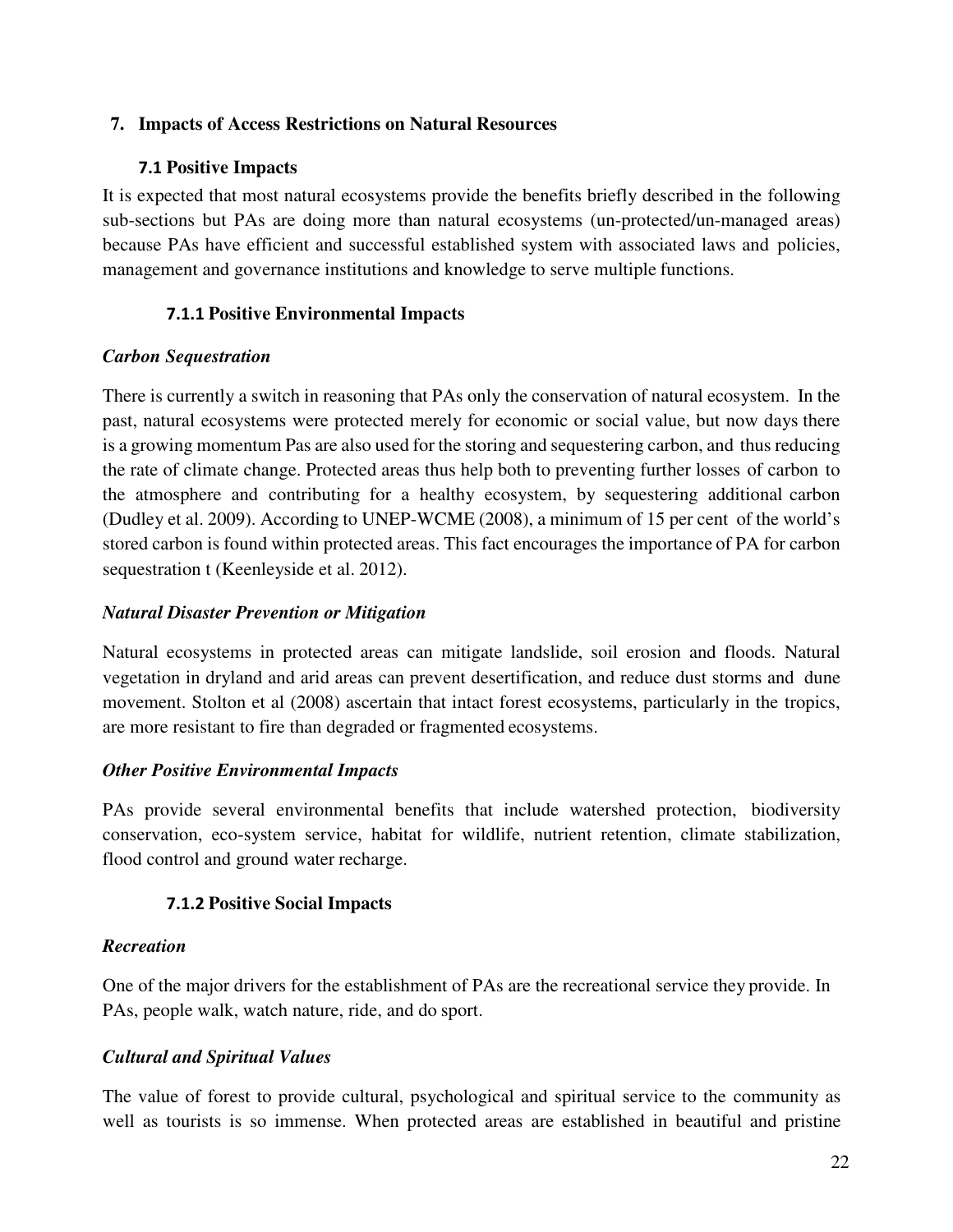parts of nature, these provide psychological and spiritual services for tourists which are very important.

## *Medicinal Sources*

Protected areas help support public and livestock health through providing diverse medicinal herbs which are the choice for the majority of the world's poor people to date. PAs also can serves as genetic resource pools for pharmaceutical companies which the community derives benefit due to access to the resource by companies. Stolton and Dudley (2010), have indicated that the medicinal herbs are, is increasingly being confined to protected areas

## *Education and Research*

Protected areas are usually in a good condition of natural integrity (not disturbed) to provide a good condition for scientific research and education. PAs, unlike an open natural ecosystem, have staffs and facilities that promote research and education. Hence, PAs are ideal places where ecological processes and interactions can be studied under the best possible circumstances. Education excursion can also be made to PAs by school and colleges for study of intact ecosystem.

## **7.2 Adverse Environmental and Social Impacts**

## *Ecosystem Degradation*

Natural resources should be managed to preserve fundamental physical and biological resources with the humans to benefit from the protection of the resources. However, Svancara et al (2005) had indicated that 13.3% of the conservation in the World is policy driven than evidence based. So, PAs that are managed based on the policy enactment may fulfill only the policy requirement overriding the desires of communities while still the communities are utilizing the various resources from the PAs and using the land for the purpose they want. The concept of PAs apart from humans is a poor management practice that will results in the ecosystem degradation of the PAs.

Another reason why ecosystem degradation happen in the PAs is that the native species that constitutes the ecosystem may be gradually replaced by introduced species (not necessarily though inducing monoculture) creating quite different ecosystem than the original. When an ecosystem is delineated for conservation and protection as PAs, infrastructures will be built for various reasons such as houses for the management staffs and visiting tourists, road for accessing the different parts of the ecosystem, firebreak to control fire incidents and others. Such activities will bring ecosystem fragmentation that result in the degradation or even disintegration of ecosystem.

## *Invasive Alien Species (IAS)*

Invasive alien species are species introduced from one area to the other either incidentally or deliberately. IAS is incidentally introduced by tourists who come to visit PAs while it is deliberately introduced (due to economic, environmental and social motives) as an ornamental plant and/or plant gap fill though planting in open areas of protected areas. IAS could be plants, animals or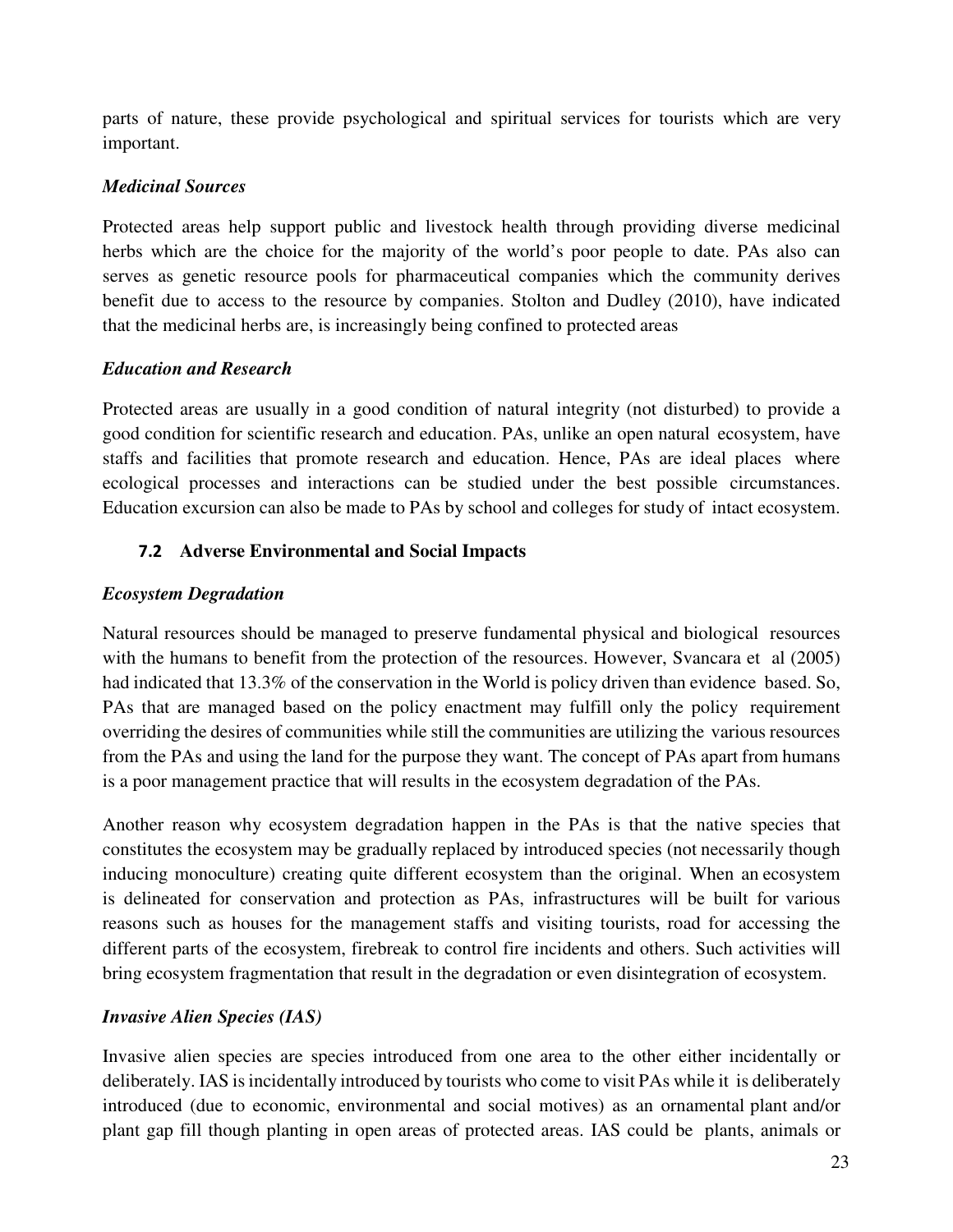microbes which become threat to the native or local species. IAS hinders the potential of the PAs to achieve the objectives which are established for through degrading or replacing of the local species. The incidence of IAS in Africa is shown in Figure 7.

Chenge and Mohamed-Katerere (2006) had indicated that *Pinus*, *Eucalyptus* and *Acacia* species alien species which important sources of pulp, timber and fuelwood and are the backbone of plantation forestry, bringing in valuable foreign currency, yet at the same time decimating land and water resources. Though there are no detailed studies done so far on the extent and quantity of these introduced species and affected PAs of Ethiopia, Chenge and Mohamed-Katerere (2006) had reported that Ethiopia is a victim of IAS. In Ethiopia identified IAS includes *Prosopis juliflora* and many other herbaceous species.

## *Adverse Social Impacts: PAs as a Source of Conflict*

Protected areas (PAs) are managed for conserving and development of different flora and fauna for keeping them from extinctions or make the PAs as tourist attractant site. These objectives of the PAs override the community need of the resource for their livelihoods as well as cultural and spiritual needs. As a result there are often conflicts between the bodies that administer the PAs and the community. Some PAs host wildlife which is threat to the crops, livestock and the children of the community. Hence, human-wildlife conflict is the major challenge of PAs that shift into the PAs-community conflict. Another conflict in PAs is between the different communities or among the members of the community due to unequal and unfair benefit sharing. PAs are also the sources of conflict when there is unresolved<sup>7</sup> ownership and overlap of jurisdiction between the PAs and the adjoining lands.

-

 $7$  Communities and/or individuals often claim PAs belong to their ancestors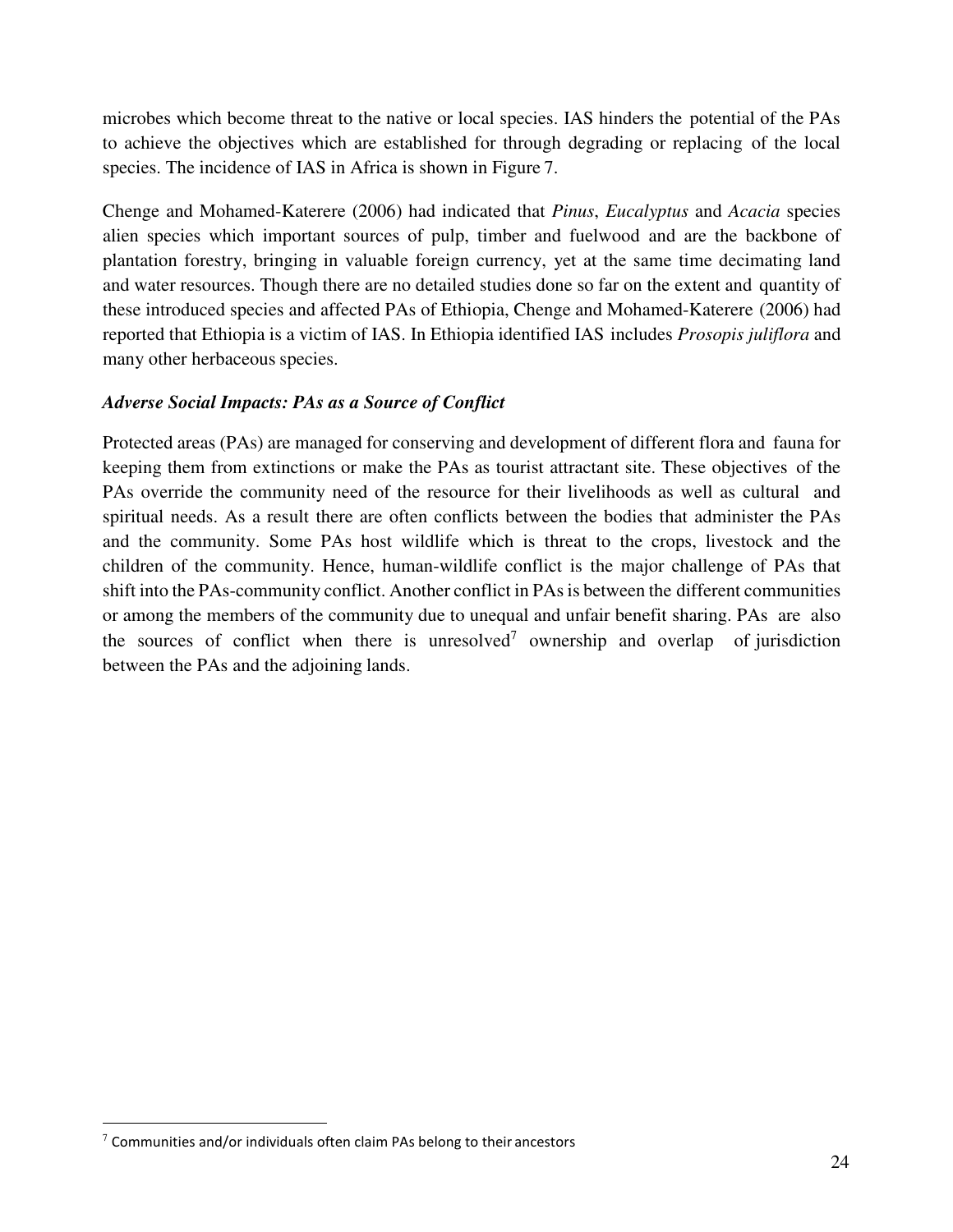#### **8. OFLP Grievance Redress Mechanisms**

A key element of the OFLP on the ground investment activities related resettlement activity will be the development and implementation of cost effective and accessible grievance handling mechanism. Grievances will be actively managed and tracked to ensure that appropriate resolution and actions are taken. A clear time table will be defined for resolving grievances, ensuring that they are addressed in an appropriate and timely manner, with corrective actions being implemented if appropriate and the complainant being informed of the outcome. Grievances may arise from members of communities who are dissatisfied with (i) the eligibility criteria, (ii) community planning and resettlement measures, or (iii) actual implementation. This chapter sets out the measures to be used to manage grievances.

This OFLP grievance procedure does not replace existing legal processes. Based on consensus, the procedures will seek to resolve issues quickly in order to expedite the receipt of entitlements, without resorting to expensive and time-consuming legal actions. If the grievance procedure fails to provide a result, complainants can still seek legal redress.

### **8.1 World Bank Group (WBG) Grievance Redress Service**

Communities and individuals who believe that they are adversely affected by a WBG supported program, may submit complaints to existing program-level grievance redress mechanisms or the WBG"s Grievance Redress Service (GRS). The GRS ensures that complaints received are promptly reviewed in order to address program-related concerns. Program affected communities and individuals may submit their complaint to the WBG"s independent Inspection Panel which determines whether harm occurred, or could occur, as a result of WBG non-compliance with its policies and procedures. Complaints may be submitted at any time after concerns have been brought directly to the WBG"s attention, and WBG Management has been given an opportunity to respond. For information on how to submit complaints to the WBG"s corporate Grievance Redress Service (GRS), please visit http://www.worldbank.org/GRS. For information on how to submit complaints to the WBG Inspection Panel, please visit www.inspectionpanel.org

### **8.2 OFLP Grievance Redress Procedure**

*Ethiopian Grievance Redress Mechanisms (EGRM):* As part of risk mitigation measures, the OFLP Program would support citizen's complaints or grievances in a formalized, transparent, cost-effective, and time bound manner. All program-affected people would be informed about how to register grievances or complaints, including specific concerns on any OFLP activities. Resolution of different types of grievances can be addressed at different levels:

• *Grievance Redress Mechanisms:* Arbitration by appropriate local institutions such as Local Authorities, community leaders or the Gada system is encouraged. The Program would make use of the existing Kebele, Woreda, Zonal and Regional Public Grievance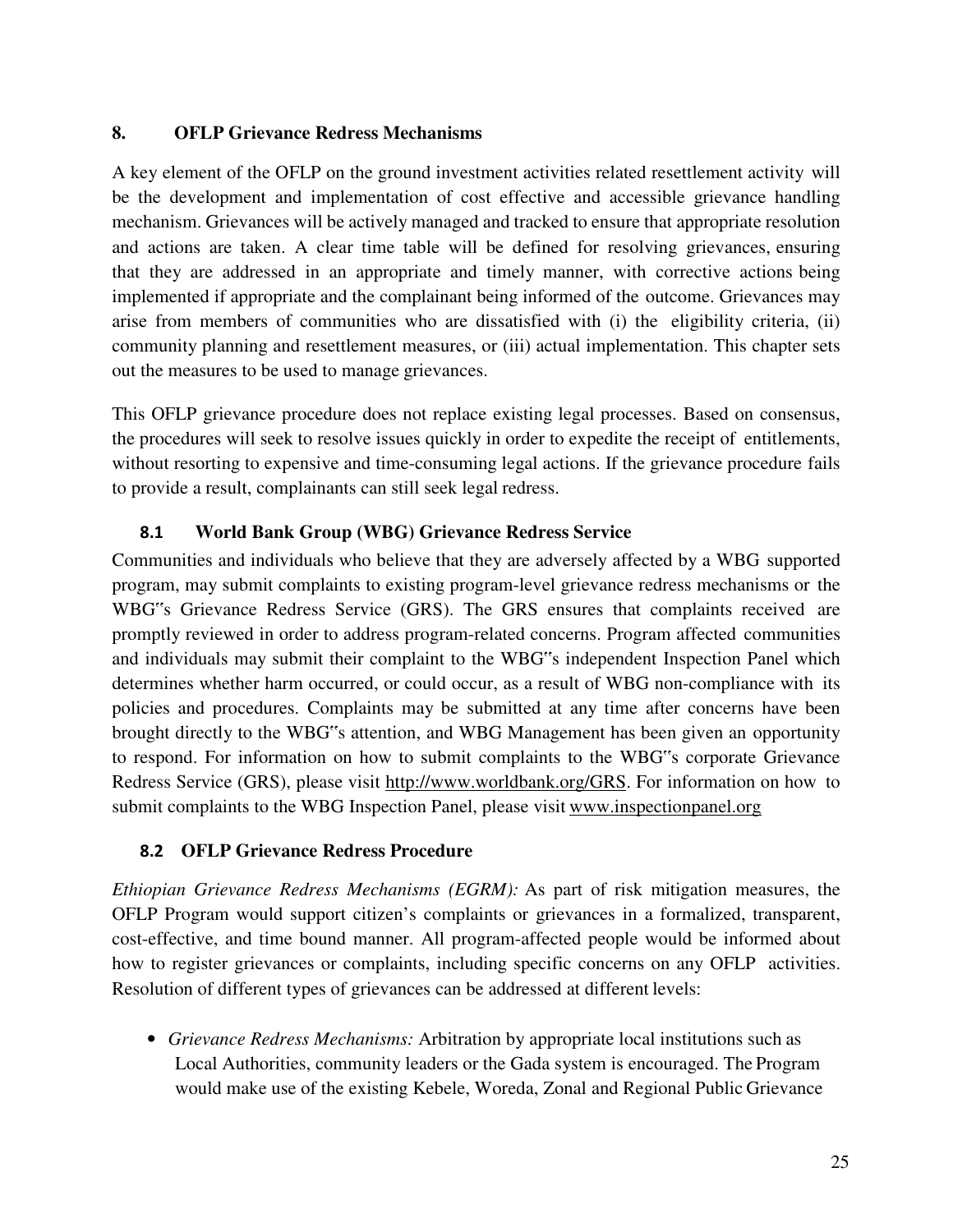Hearing Offices (PGHO) in Oromia, and build on the successes of those regional offices.

- *The Ethiopian Institute of Ombudsman (EIO):* The Ethiopian Institute of Ombudsman (EIO), which reports directly to parliament and is independent of government agencies, is now implementing the EGRM with six branches at present, and is responsible for ensuring that the constitutional rights of citizens are not violated by executive organs. It receives and investigates complaints in respect of maladministration; conducts supervision to ensure the executive carries out its functions according to the law; and seeks remedies in case of maladministration. OFLP would use the EIO regional branch office of Oromia.
- A complainant has the option to lodge his/her complaint to the nearby EIO branch or the respective PGHO in person, through his/her representative, orally, in writing, by fax, telephone or in any other manner. Complaints are examined; investigated and remedial actions are taken to settle them. If not satisfied with the decision of the lower level of the Ethiopian GRM system, the complainant has the right to escalate his/her case to the next higher level of administration. In addition, some regions (including Oromia) have mobile grievance handling teams at woreda level to address grievances by clustering kebeles; and some have good governance command posts to handle cases that have not been settled by the Kebele Manager (focal person of EIO) and woreda PGHOs. The Protection of Basic Services Project (being financed by the WB) is supporting GRM system strengthening including the opening of new EIO branches.
- Where satisfactory solutions to grievances cannot be achieved, the aggrieved party may take the matter before the courts.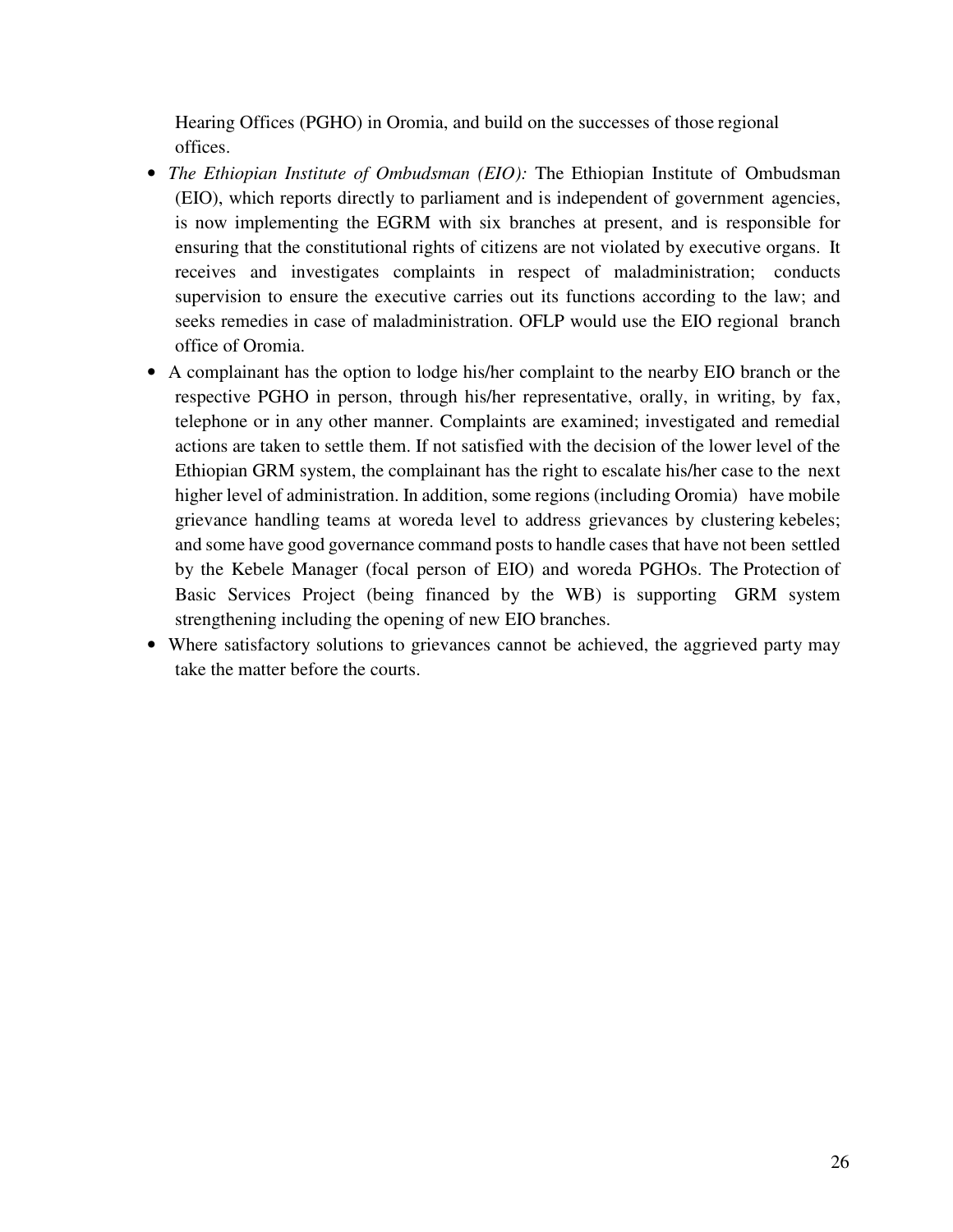#### **9. Budget and Implementation Arrangements of PF**

#### **9.1 Budget**

In the case of OFLP, inducing restriction of access to natural resources and resulting in loss of income this will be financed through funds from the Government of Ethiopia. OFLP would not finance restriction of access to natural resources and resulting in loss of income (if happened), which is the responsibility of GoE. Based on the 2013 Central Statistics Authority population projection, the population of Ethiopia has reached 45, 249,998 male and 44,826,014 female and a total of 90,076,012 in 2015. Likewise, the population of Oromia based on the same projection reached 33,691,991 in 2015. In line with the REDD+ jurisdictional approach that defines the carbon accounting area, OFLP would cover all of Oromia's 277 rural and semi-rural Woredas<sup>8</sup>. In these Woredas, there are approximately 1.8 million people living inside or immediately adjacent to existing forests. At this stage, it is not possible to estimate the exact number of people who may be affected since the specific sites for the on the ground investment activities are not known. Site specific detailed socio-economic survey is required to prepare accurate budget allocation of the project that induce access restriction. The implementation of the process framework will follow the existing arrangements for the OFLP implementation, ESMF and RPF. Thus, no need for separate institutional arrangement.

|                | Description                                    |            | Affected category |           |            | Budget needed |           |
|----------------|------------------------------------------------|------------|-------------------|-----------|------------|---------------|-----------|
|                |                                                | Individual | Household         | Community | Individual | Household     | Community |
| $\mathbf{1}$   | Numbers of affected with<br>access restriction |            |                   |           |            |               |           |
| $\overline{2}$ | Land loss (ha) $%$ of the total                |            |                   |           |            |               |           |
|                | Seasonal crop land                             |            |                   |           |            |               |           |
|                | Annual crop land                               |            |                   |           |            |               |           |
|                | Perennial crop land                            |            |                   |           |            |               |           |
|                | Residential land                               |            |                   |           |            |               |           |
|                | Non-residential land                           |            |                   |           |            |               |           |
|                | <b>Business land</b>                           |            |                   |           |            |               |           |
| 3              | Income loss (Birr)                             |            |                   |           |            |               |           |
|                | from use of the resource                       |            |                   |           |            |               |           |
|                | from job opportunity                           |            |                   |           |            |               |           |
|                | From trading on<br>residential/business land   |            |                   |           |            |               |           |
| 5              | Infrastructure (m2)                            |            |                   |           |            |               |           |
|                | House                                          |            |                   |           |            |               |           |
|                | Clinic                                         |            |                   |           |            |               |           |
|                | School                                         |            |                   |           |            |               |           |
|                | Office                                         |            |                   |           |            |               |           |
| 6              | Road construction (km)                         |            |                   |           |            |               |           |

*Figure 3-Template for Preparing Site and on the ground investment Specific Budget* 

-

<sup>8</sup> Ethiopia Mapping Agency (EMA).*2013 Land Cover Map and Population Data.* Central Statistical Agency (CSA), 2014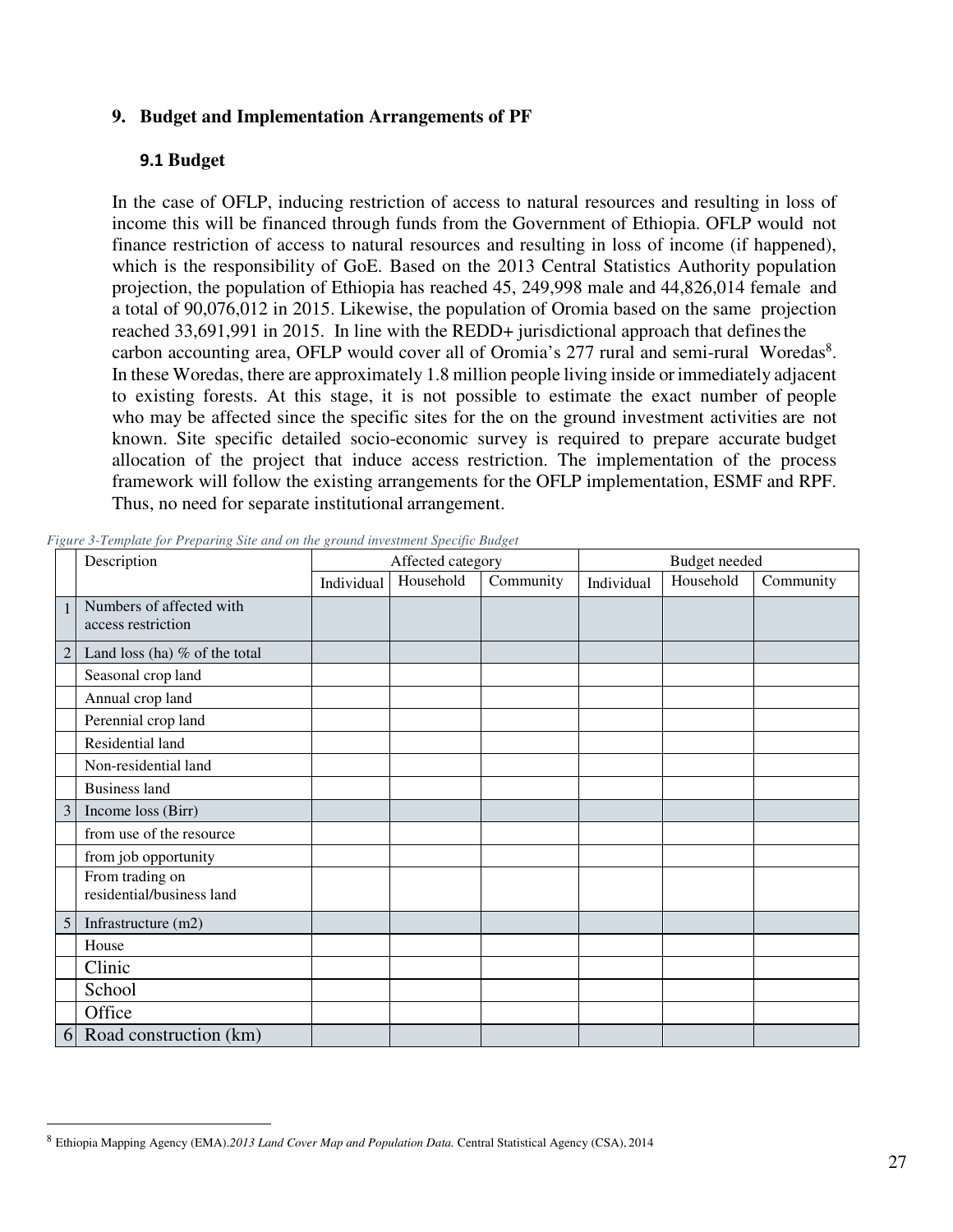#### **9.2 Disclosure**

The OFLP process framework, whether it induce access restriction or not, must be prepared with the participation and consultation of communities and stakeholders. Once a draft Process Framework produced, it must be shared with the stakeholder and the communities, particularly those affected by the implementation of the project to get their input and feedback. After incorporating the input of the community and stakeholders, the final PF again shared to them for getting the final bless for public disclosure. The PF document can be disclosed in hard copies to all stakeholders and soft-copies depending their access to the resource. For the national and international communities, MEFCC will disclose it on its website.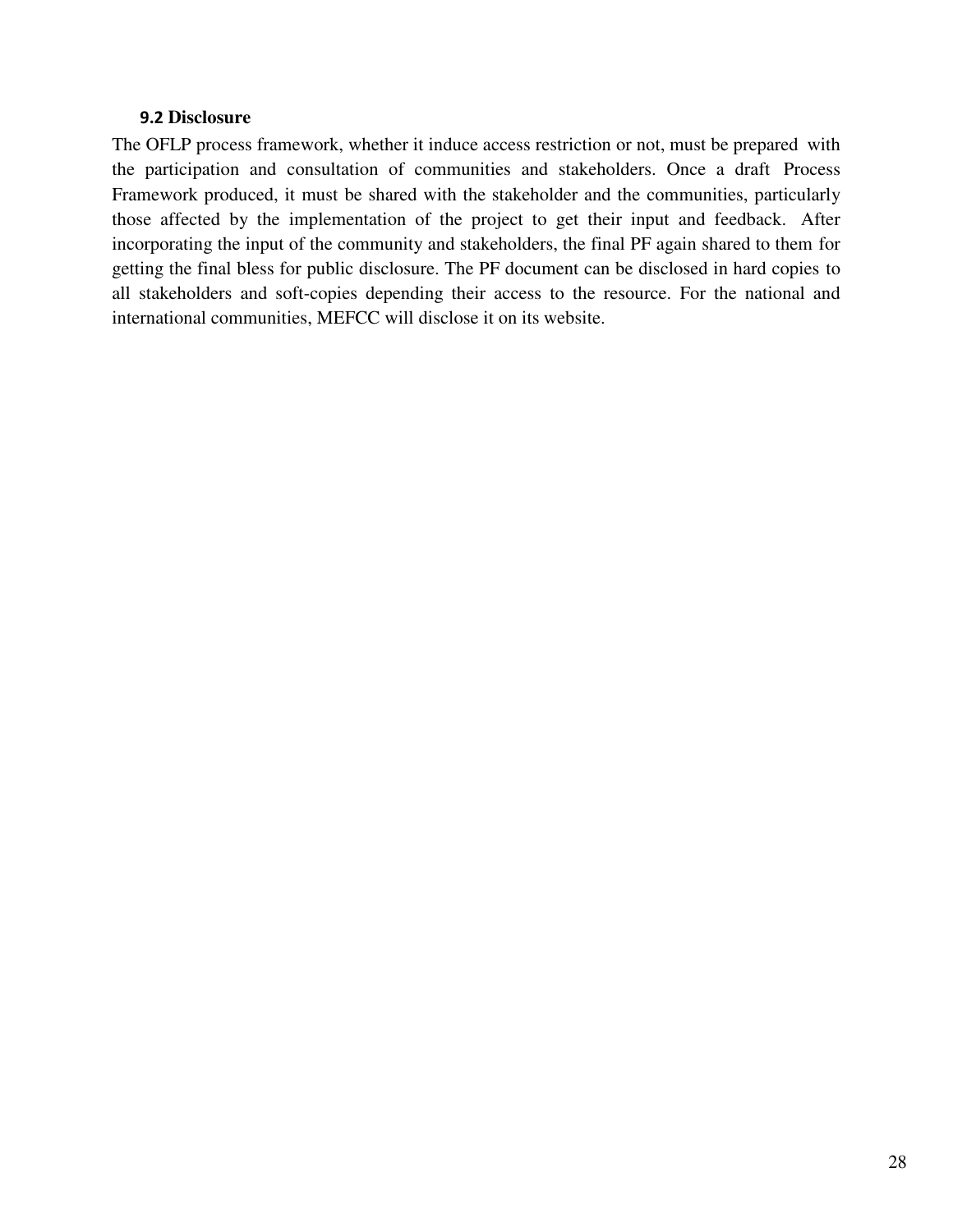## **10. Key Processes to be followed during Implementation**

When land acquisition or land use in some situations, may lead to either physical or economic displacement of people or their loss, denial or restriction of access to economic assets occur, the World Bank Operational Policy, OP4.12 on Involuntary Resettlement and Government of Ethiopia (GoE) Land laws will be triggered.

The GoE is not required to prepare a Resettlement Plan at this stage since the exact nature and technical details of the program's activities has not yet been designed and since the specific locations to be designated as protected areas have also no yet been, identified. However, the GoE is required by the World Bank during preparation of this program to prepare a Resettlement Policy Framework (RPF) and for negative social impacts due to the denial of access, or restrictive or limited access to or total loss of access to economic assets and resources of people and communities in these areas, an appropriate to use is the a Process Framework (PF) to be publicly disclosed in country where it can be accessed and at the info shop at the Bank, before appraisal of this program.

Basically, the PF establishes the process by which members of potentially affected communities participate in designing measures necessary to achieve resettlement policy objectives, and implementation and monitoring of relevant sub-project activities. Changes in access to resources will be addressed by encouraging participation of the communities themselves in drawing up management plans for these resources. During project implementation and prior to enforcement of the restriction, a plan of action will be prepared, describing the specific measures to be taken to assist the impacted persons and arrangements for their implementation. Through the participatory process described in this PF, local management plans will be prepared to adequately address these issues.

Accordingly, the basic process to be followed during site specific implementation of the OFLP on the ground investment resulting in restriction of access include:

- *Conduct a Complementary Social Assessment*: building on the Strategic Environmental and Social Assessment (the Social Assessment part of the SESA), the OFLP implementing entity, Oromia REDD+ Coordination Unit (ORCU) will conduct as needed, Participatory Rural Assessments to capture community's voices on alternative means, identify potential conflicts and mechanism to address and come up with special assistance/initiatives for the community, particularly targeting vulnerable groups. The findings of the study will guide the overall considerations and approaches in compensation and risk mitigation measures.
- *Assign a Focal Person*: the social development officer at ORCU and the OFLP safeguard coordinators should be primary contact persons in taking care of on the ground investments inducing access restriction.
- *Conduct Special Compensation Program*: the OFLP implementing entity, Oromia REDD+ Coordination Unit (ORCU) will develop a compensation package appropriate to PAPs in restoring and improving livelihoods. Special compensation measures could include but not be limited to, provision of alternative grazing area, priority in employment, provision of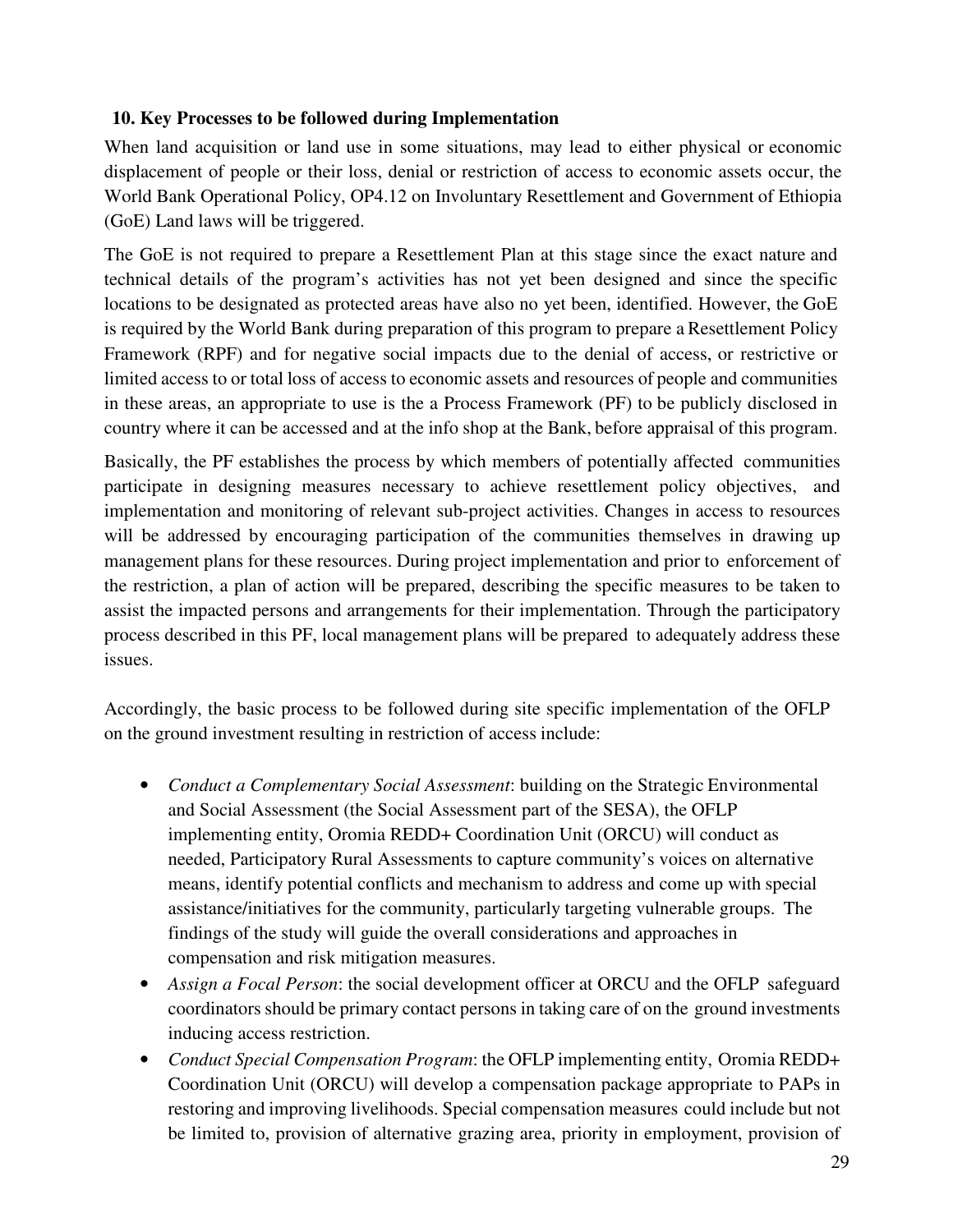fodder, supporting in intensification and agricultural inputs.

- *Community Participation and Citizen Engagement during Implementation*: OFLP will focus on increasing community engagement and participation in forest management and decision-making. The participation and engagement forums would help familiarize OFLP components and accompanying benefits. Citizen feedback and a series of consultations with community members, government officials, and representatives of CSOs will continue during implementation.
- *Establish Woreda and Kebele Resettlement Committee*: this committee will handle issues of access restriction process in OFLP implementation. For composition and detail roles of committees is similar to the RPF resettment committee captured in the RPF.
- *Conflict resolution committee*: Any potential conflicts between forest dependent community members who are restricted from protected areas and other users such as those participating in ecotourism and wild life conservation activities for instance, will be addressed through process action plans by negotiation under the auspices of a conflict resolution committee. The conflict resolution committee must include the participation of all stakeholders from all socio-economic backgrounds.
- *Develop Action Plan*: based on the process stipulated above ORCU will develop a process action plan to be submitted to the Woreda OEFCCA, regional OEFCCA or the World Bank for review and clearance based on the scope of impact of the access restriction. The Process action plan should be submitted and cleared before enforcing new restrictions of access to resources.

The implementation of the PF needs detailed action plan of each activity relevant to the on the ground investment activity site and the Program that induce access restriction. Detailed action plan must be prepared together with the PAPs and stakeholders. An action plan of a PF may include, but not limited to, the following:

- Description of agreed restriction with extent and time frame
- Boundaries of the access restricted land/resources with brief description
- Description of the community/stakeholders affected by access restriction
- Measures to assist access restricted affected community/individuals/stakeholders with time bound and financial sources
- Monitoring and evaluation arrangements
- Impact mitigation measures (i.e. environmental and social impacts) with identified community and specific environment or location of the area that receive mitigation
- Background of the socio-economic status of the community
- Special measures concerning women and vulnerable groups
- Capacity building plan (of the implementing agencies, community, stakeholders)
- Roles and responsibilities of implementers, collaborators, community, stakeholders, etc.
- Complaint entertaining and settling mechanism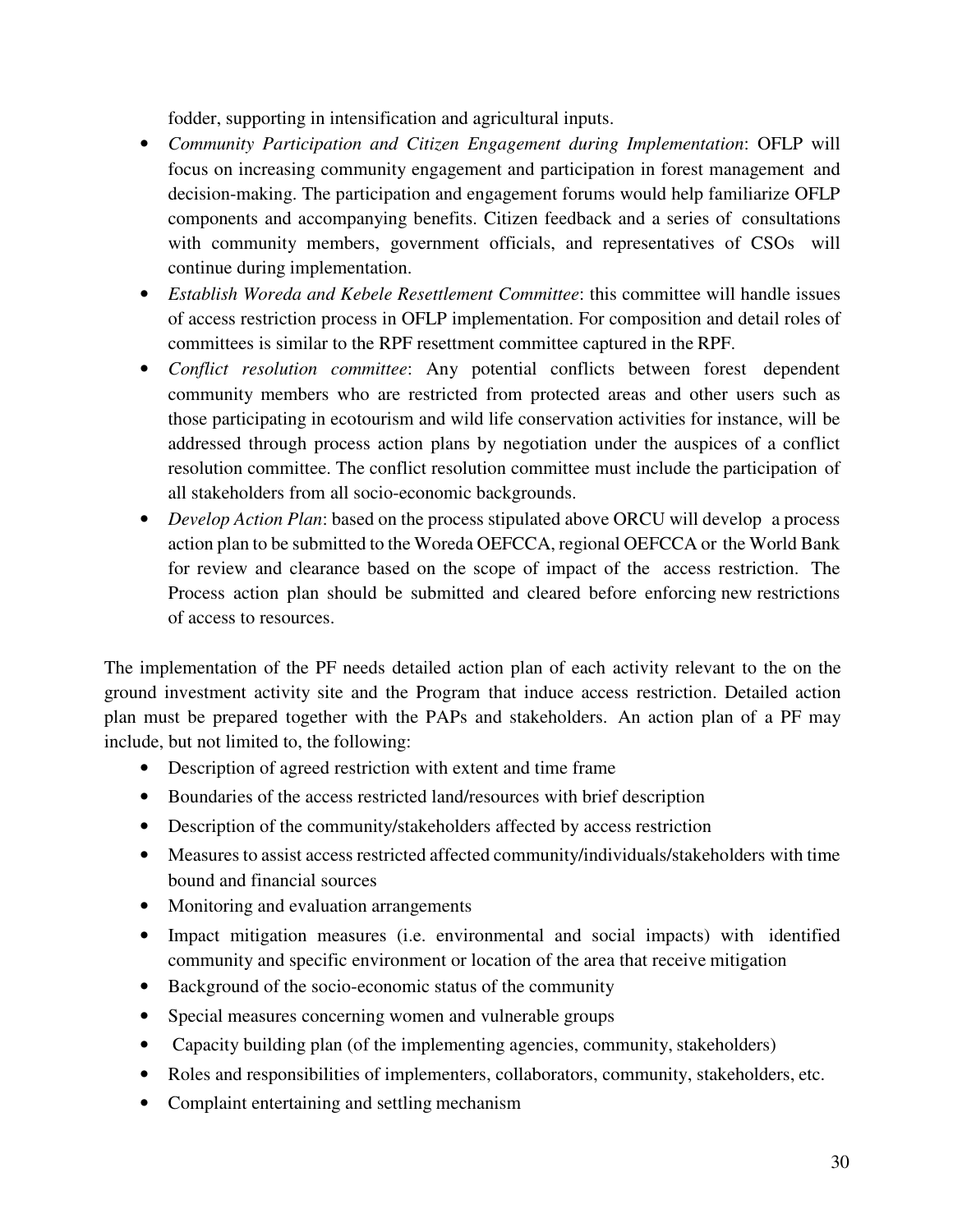• Monitoring and evaluation measures with participatory approach (that include community, stakeholders and collaborators).

Once detailed action plan of PF is prepared in participatory manner (community, specially PAP and stakeholders), the draft must be disclosed to get input from the respective participants and others. The disclosure is such that it must be the way and the manner culturally appropriate, have broad community support among PAPs who are affected by the access restriction. Disclosure to local communities could be through oral communication or other means using local language (critical because discloser using other language may create ineffective communication that could trigger conflict). Once the draft PF action plan is enriched by input and finalized, it again disclosed to the community and stakeholders using available means of disclosure. National REDD+ Secretariat will disclose the final action plan of PF on its website for the world community. Basic elements of a Process of Action are attached in Annex-I.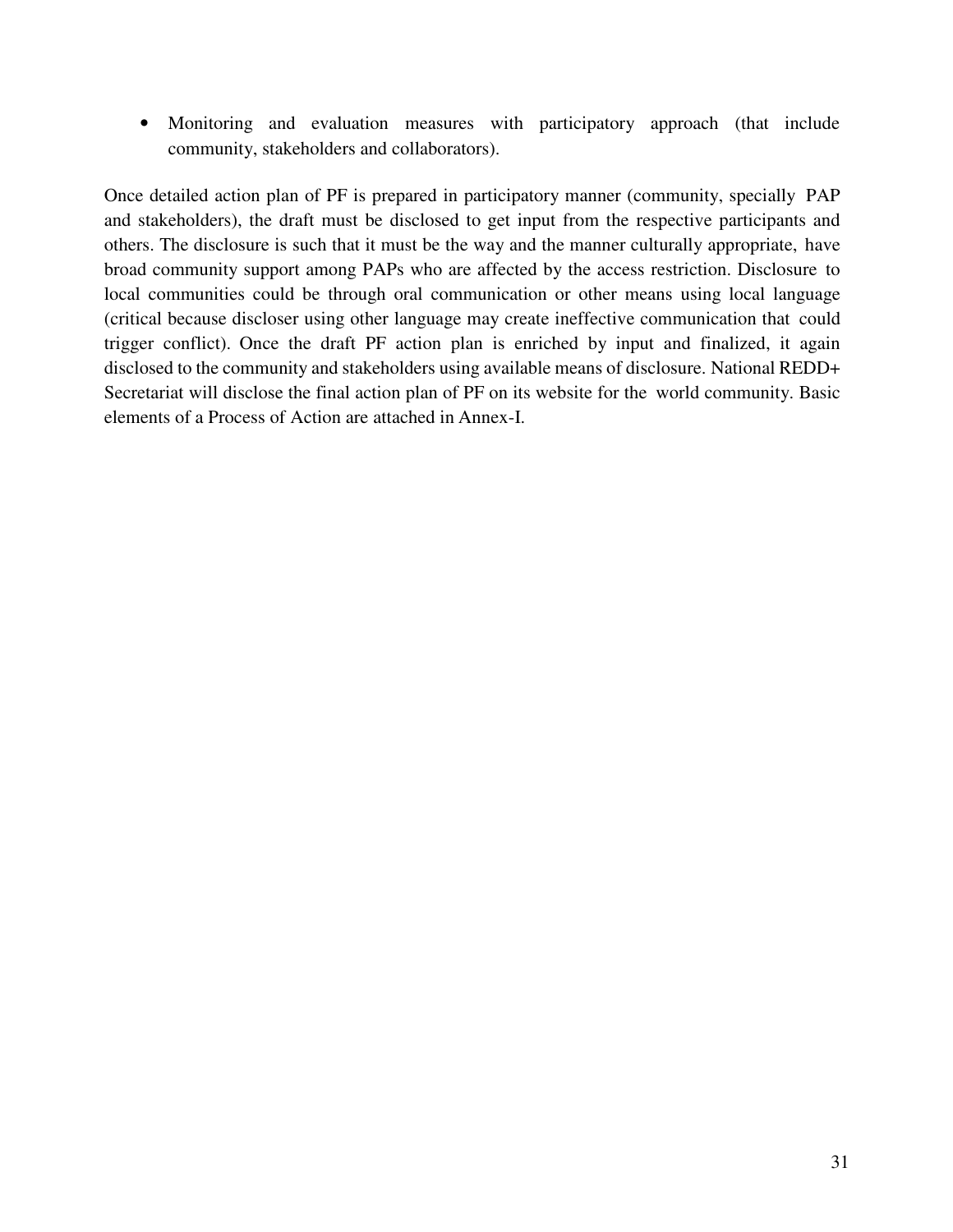## **11. OFLP Institutional and Implementation Arrangements**

As a strategic multi-sectoral Government program utilizing diverse financing sources and partner support to scale up action, OFLP"s institutional arrangement is anchored in the following principles: (i) the institutional set-up will be based on existing federal and state government structures; (ii) clear institutional roles, responsibilities and procedures based on existing institutional mandates; (iii) extensive multi-sectoral coordination to plan and implement related projects and activities critical for OFLP success; and (iv) coordinating and leveraging selected associated initiatives (not financed by the WBG) that generate verified emissions reductions.

The OFLP institutional structure includes relevant institutions at national, state and sub-state levels with discrete accountabilities and decision making roles based on existing mandates. The ORCU is the OFLP implementing unit and has been administratively hosted by the OFWE for over two years; on December 8, 2016 the ORCU was transferred to the newly established OEFCCA as the new administrative host. OEFCCA was set up by Proclamation 199/2008 on August 21, 2016, and is officially mandated to oversee the forest sector in Oromia. While ORCU reports administratively to the OEFCCA, it seeks strategic and tactical guidance from the Oromia Regional State Vice President, given the multi-sector nature of OFLP and land use challenges in the regional state. The ORCU and OEFCCA will be supported by the MEFCC which will carry out a fiduciary oversight role through its National REDD+ Secretariat, in particular on MRV, project monitoring, safeguards, financial management and procurement; more specifically, the MEFCC will focus on providing operational guidance to the ORCU to carry out its own procurement, financial management, and safeguards compliance, providing quality control, guidance and resolving issues.

The regional state's multi-sector REDD+ Steering and Technical Working Group would provide strategic guidance and technical inputs, respectively, to OFLP implementation. OEFCCA and sector bureaus bureaus including the BOA, OFWE and BoRL will implement and coordinate activities onthe-ground through their woreda offices/experts and kebele development agents (DAs) who cover forest, agriculture, water, and household energy. However, OEFCCA will, in the near-term, rely on DAs under the authority of the BoANR and BoRLA to implement investment activities on the ground until such time as OEFCCA has its own core of DAs in place. OFWE has a similar structure with local extension agents with experience in PFM, but OFWE does not follow the woreda structure and instead follows its own district structure based on its forest concessions. Specific activities to be implemented by the OEFCCA, OFWE and relevant bureaus will be defined with specific accountabilities, including lead and supporting roles and budgets, in the joint annual work program and budget and joint procurement plan. An MOU is being developed among the Oromia institutions to articulate the accountabilities

OEFCCA hosts the implementing unit, ORCU, given that its concessions are where the carbon-rich high forest and deforestation hotspots are located and therefore manages important conservation areas. The OFWE remains a key implementing partner in OFLP owing to its experience with implementing PFM, preparing OFLP, hosting ORCU for the past two years, managing plantations, and managing large concessions where carbon-rich high forest and deforestation hotspots are located. Moreover, given its dual public and private mandates, the OFWE cultivates private sector relationships, which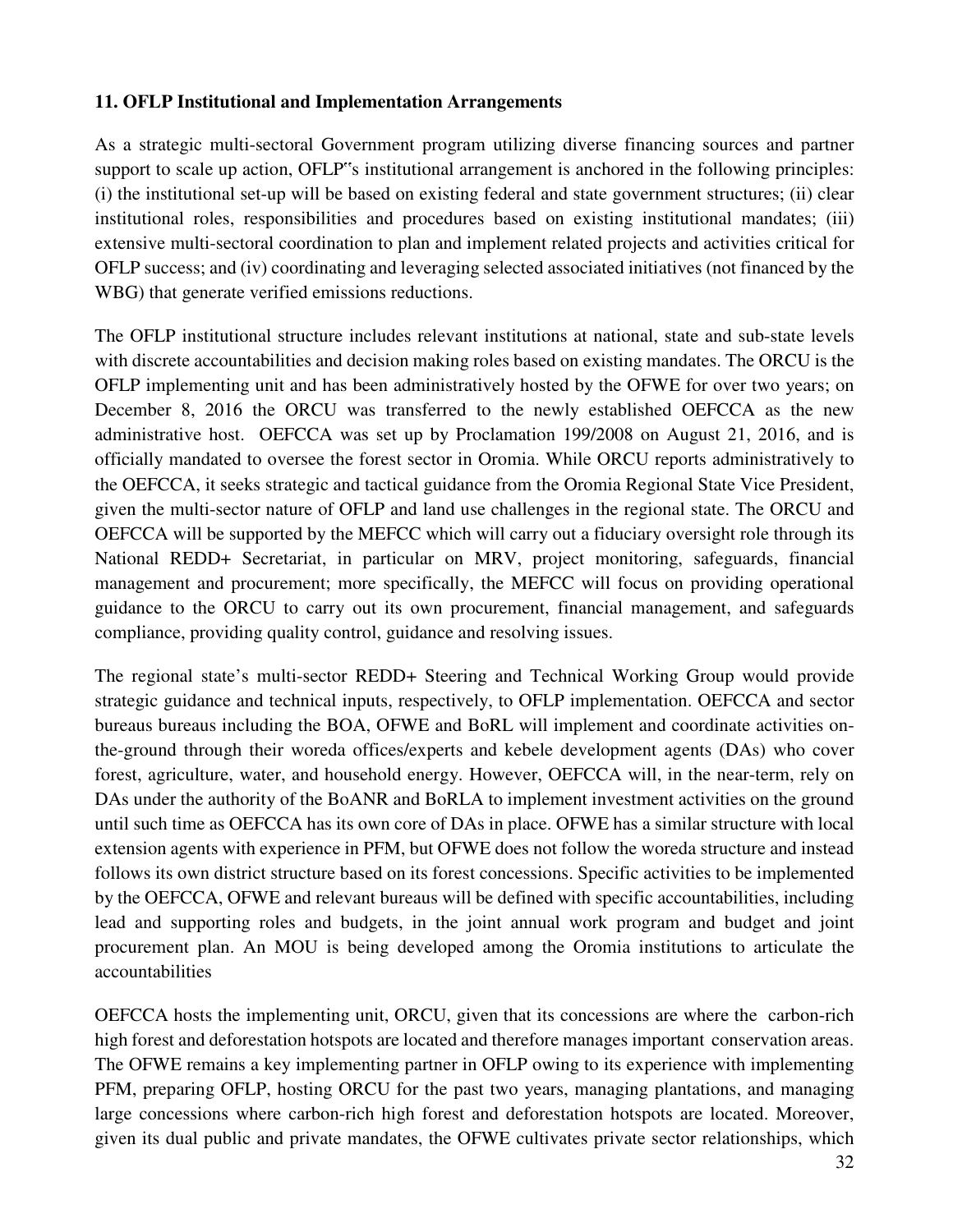will play an important part in sustaining activities that contribute to the objectives of the OFLP.

Spatial and thematic coordination and leveraging of REDD- related initiatives and institutions on land use across sectors would be a strategic feature of OFLP. *At regional state level,* joint work planning, budget formulation and reporting for OFLP and forest-related policy development/harmonization would take place with the involvement (as needed of the Executive level of Oromia Regional State, the OEFCCA, OFWE, all relevant bureaus, and other actors as relevant, with the ORCU serving as the OFLP secretariat at the OEFCCA. *At sub-state levels,* the woreda administrators and a combination of woreda sector experts and development agents under them already implement a range of initiatives, sector programs and operations that would need to be coordinated and leveraged to deliver on OFLP objectives. . At the woreda level, each woreda administration office together with a combination of woreda sector experts and DAs under them, who are already implementing a range of sector programs and operations, will also support OFLP implementation. OFLP woreda coordinators – to be appointed – will be hosted by selected woreda offices of  $OEFCCA<sup>9</sup>$  to: (a) reinforce woreda capacity to coordinate implementation of OFLP activities, related projects and operations, (b) lead implementation of activities directly funded by OFLP financing, and (c) support fiduciary aspects of OFLP including safeguards management, activity reporting, financial management and procurement. At the zone level, OFLP safeguards coordinators<sup>10</sup> will oversee the safeguards work of the OFLP woreda coordinators and ensure that environmental and social safeguards are implemented according to the OFLP environmental and social safeguards instruments. At the same zone level, OFLP lead facilitators hosted by selected zone offices of the  $OEFCCA^{11}$ , will provide technical and operational support to OFLP woreda coordinators and OFLP safeguards coordinators to ensure satisfactory implementation.

 $\overline{a}$ 

<sup>&</sup>lt;sup>9</sup> Proposed selected woredas where the OFLP woreda coordinators will be based include: Gawa Kebe, Yama Logi Walal, Nole Kaba, Gimbi, Nejo, Nekemte, Gida Ayana, Abayi Choman, Shambu, Limu Seka, Setema, Gera, Assendabo, Chora, Bedele, Yayu, Alle, Nono Sele, Bule Hore, Adolla Rede, Bore, Liben, Yaballo, Ginir, Dollomena, Arba Gugu, Chilalo, Dodolla, Munessa, Babich, Dendi/Ginchi, Sebeta Hawass, Lume, Chancho, Dindin, Jelo Muktar, Gara Mulata, Jarso.

<sup>&</sup>lt;sup>10</sup> Proposed selected zones where OFLP safeguards coordinators will be based include: Wollega (Nekemt), Jimma, Illubabor (Metu), Guji (Adola Rede), Bale (Robe) and Harerge (Chiro)

<sup>&</sup>lt;sup>11</sup> Proposed selected zones where the OFLP lead facilitators will be based include: Nekemt, Shahemene and Adama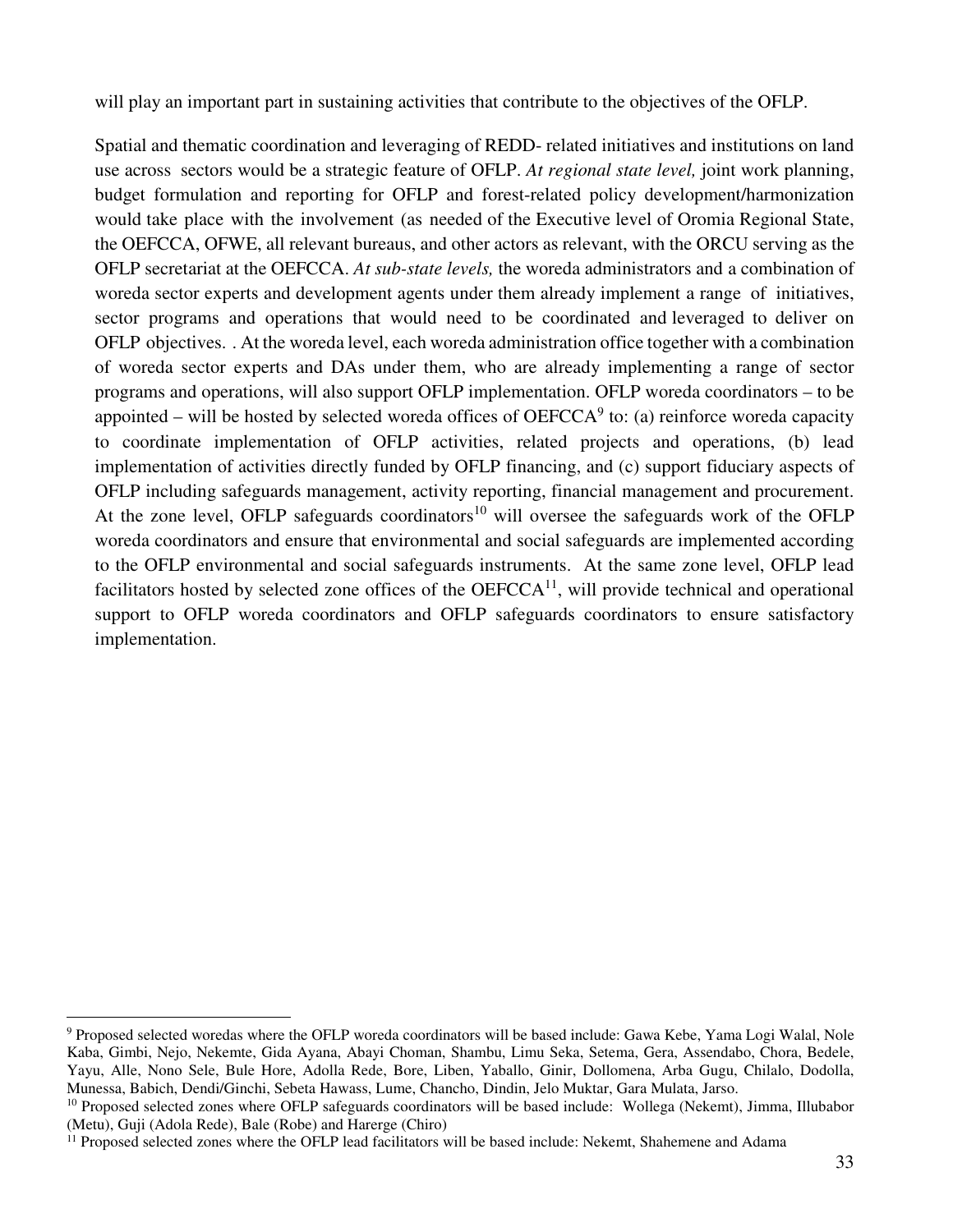*Figure 4-Summary of the roles and responsibilities of institutions that in OFLP*

| <b>Institution</b>                                           | <b>Accountabilities in OFLP (not only grant)</b>                                                                                                                                                                                                                                                          | <b>Examples of</b><br>implementation<br>accountabilities of key<br>specific activities<br>financed by the OFLP<br>grant |
|--------------------------------------------------------------|-----------------------------------------------------------------------------------------------------------------------------------------------------------------------------------------------------------------------------------------------------------------------------------------------------------|-------------------------------------------------------------------------------------------------------------------------|
| <b>Oromia</b><br>President's<br><b>Office</b>                | Assign and maintain executive level and technical level<br>OFLP Focal Points to assist ORCU in coordinating OFLP<br>implementation across sectors                                                                                                                                                         | N/A                                                                                                                     |
|                                                              | Provide high level political support to ORCU to ensure<br>$\bullet$<br>multi-sector level coordination.                                                                                                                                                                                                   |                                                                                                                         |
|                                                              | Assist ORCU through the OFLP Focal Point to cascade<br>and coordinate across Oromia Government vertical<br>structure through zone, woreda and kebele levels                                                                                                                                               |                                                                                                                         |
| Oromia VP<br><b>Office</b>                                   | The VP Office is the main voice of OFLP in the high-level<br>$\bullet$<br>Regional Council, and (i) advocates for forest-smart<br>development and (ii) ensures that ORCU participates in<br>the region's budget planning sessions and any other key<br>decision making events at the level of the region. | N/A                                                                                                                     |
|                                                              | Chair the Oromia REDD Steering Committee ensuring that<br>$\bullet$<br>all OFLP implementing sector institutions.<br>Liaises with President's Office OFLP focal points                                                                                                                                    |                                                                                                                         |
| $REDD+$<br><b>Steering</b><br><b>Committee</b>               | Provides strategic guidance of OFLP management<br>$\bullet$<br>and implementation<br>Provides management direction to ORCU                                                                                                                                                                                | N/A                                                                                                                     |
| $REDD+$<br><b>Technical</b><br><b>Working</b><br>Group (TWG) | Provides strategic oversight on OFLP management<br>and implementation<br>Provides technical direction to ORCU                                                                                                                                                                                             | N/A                                                                                                                     |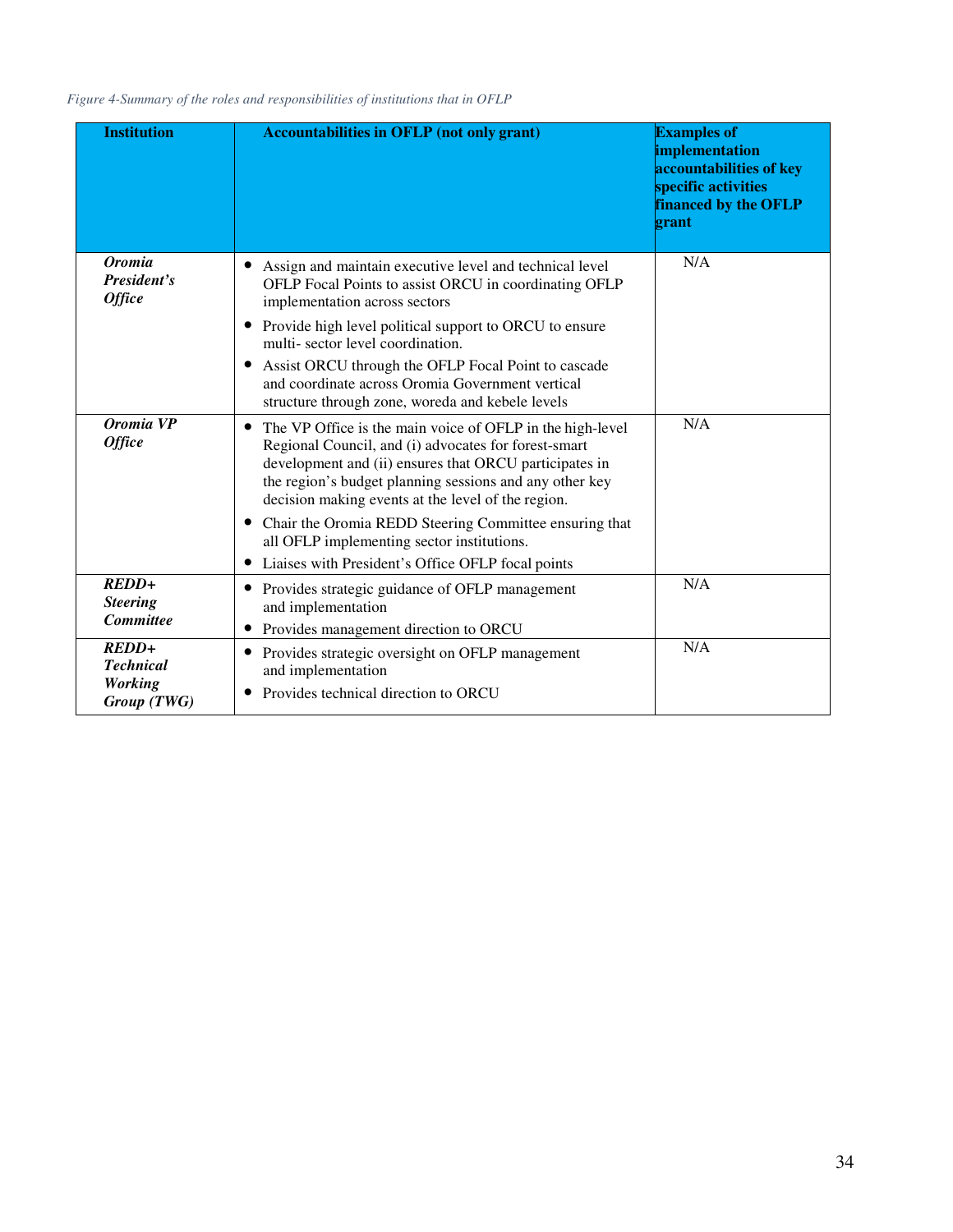| <b>ORCU</b><br>As the OFLP implementing unit within OEFCCA, coordinates<br>and manages OFLP implementation including all day-to-day<br>fiduciary requirements, regularly liaising technically with all<br>partner agencies, NGOs and private sector actors involved in<br>OFLP implementation.<br>Carries out and consolidates safeguards implementation and<br>$\bullet$<br>reporting (assisted by OEFCCA).<br>Carries out and consolidates FM and reporting (assisted by<br>OEFCCA).<br>Carries out and consolidates procurement management and<br>$\bullet$<br>reporting (assisted by OEFFCA).<br>Carries out and consolidates M&E for OFLP (each indicator<br>in results framework and others as government requires and<br>the program team desires)<br>Directly implements specific TA activities financed by the<br>OFLP grant.<br>Acts as secretariat for the REDD+ Steering Committee<br>$\bullet$<br>and REDD+ TWG and participates actively in meetings<br>Carries out joint annual work programming process<br>(with partner Bureaus and other relevant entities),<br>preparation of procurement plan<br>Facilitates coordination with OFLP-related initiatives<br>(liaising with Executive level focal points above as<br>needed)<br>Sub-state team engages with woreda and kebele level<br>$\bullet$<br>officials and other actors to coordinate OFLP<br>interventions and related initiatives across sectors that<br>impact forest (promoting a landscape management<br>approach) | ORCU team<br>includes 13 existing<br>staff at state level.<br>Under OFLP, new<br>staff will added as<br>follows:5 new staff<br>at state-level, 3<br>OFLP lead<br>facilitators, 38<br>woreda<br>coordinators, and 6<br>Safeguards<br>Coordinators at sub-<br>state levels,<br>Safeguards<br>management<br>capacity<br>development sub-<br>component |
|--------------------------------------------------------------------------------------------------------------------------------------------------------------------------------------------------------------------------------------------------------------------------------------------------------------------------------------------------------------------------------------------------------------------------------------------------------------------------------------------------------------------------------------------------------------------------------------------------------------------------------------------------------------------------------------------------------------------------------------------------------------------------------------------------------------------------------------------------------------------------------------------------------------------------------------------------------------------------------------------------------------------------------------------------------------------------------------------------------------------------------------------------------------------------------------------------------------------------------------------------------------------------------------------------------------------------------------------------------------------------------------------------------------------------------------------------------------------------------------------------|----------------------------------------------------------------------------------------------------------------------------------------------------------------------------------------------------------------------------------------------------------------------------------------------------------------------------------------------------|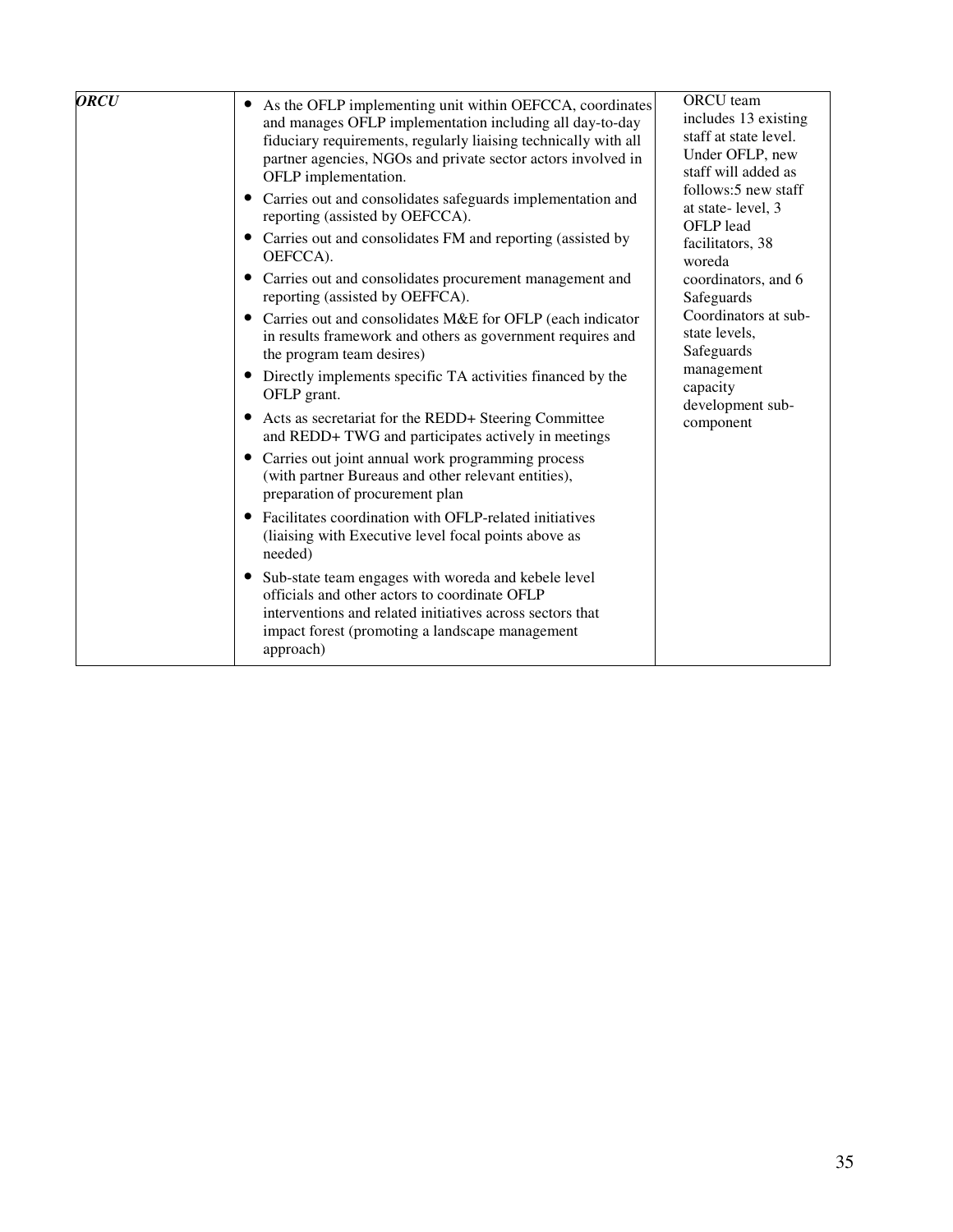| <b>OEFCCA</b> | • Leads and administers the implementation of OFLP by                                                                          | • Designs and                                  |
|---------------|--------------------------------------------------------------------------------------------------------------------------------|------------------------------------------------|
|               | overseeing its technical, financial, human resource, and inter-<br>sectoral coordination facilitation activities through ORCU. | implements Forest<br>MIS                       |
|               | Responsible for all fiduciary matters pertaining to OFLP                                                                       | Design and<br>$\bullet$                        |
|               | implementation.                                                                                                                | implements PFM                                 |
|               | Hosts ORCU administratively which serves as the<br>implementing unit for OFLP at regional, zonal, woreda, and                  | activities                                     |
|               | kebele levels.                                                                                                                 | (subcomponent<br>$1.3.1)$ (out of              |
|               | Provides strategic and technical guidance to ORCU to ensure                                                                    | <b>OFWE</b>                                    |
|               | multi-sector-level coordination for OFLP implementation.<br>Provides technical and logistical support to ORCU in               | concessions) and                               |
|               | facilitating regional multi-sectoral joint annual work plan                                                                    | A/R activities<br>(Subcomponent                |
|               | preparation, budget approval, reporting, M&E, and progress                                                                     | $1.3.2$ ) in 49                                |
|               | review workshops.<br>• Provides support to ORCU in facilitating the REDD+ Steering                                             | deforestations<br>hotspot woredas              |
|               | Committee and REDD+ Technical Working Group meeting<br>and activities.                                                         |                                                |
|               | Reports to ORCU on specific activities implemented with<br>$\bullet$                                                           |                                                |
|               | OFLP financing (that is, PFM, livelihoods, and A/R outside<br>OFW concessions in sites to be selected) for collation and       |                                                |
|               | reporting by OCRU upwards to MEFCC and on to<br>development partners.                                                          |                                                |
|               | As a member of the high level regional government council                                                                      |                                                |
|               | and lead in coordinating the implementation of REDD+<br>activities at regional level, is instrumental in bringing any          |                                                |
|               | outstanding issues related to OFLP implementation on the                                                                       |                                                |
|               | agenda of the regional council for decision making and/or                                                                      |                                                |
|               | guidance.<br>Advocates forest-smart development as its mission, including                                                      |                                                |
|               | leading on policy development and harmonization concerning<br>the forest sector.                                               |                                                |
|               | • Participates in the region's budget planning sessions and any                                                                |                                                |
|               | other key decision-making events at regional level.<br>• Implements specific forest activities financed by the OFLP            |                                                |
|               | grant (that is, PFM and A/R out of OFWE concessions).                                                                          |                                                |
|               | Appoints OFLP focal person to coordinate implementation of                                                                     |                                                |
|               | PFM and A/R activities (subcomponent 1.3) in 49<br>deforestations hotspot woredas outside OFWE concessions.                    |                                                |
| <b>OFWE</b>   |                                                                                                                                | Implements PFM in                              |
|               | • In OFWE concessions, implements part of the PFM,<br>livelihoods and A/R activities financed by the OFLP grant in             | targeted Woredas in its                        |
|               | accordance with the MoU to be signed between OEFCCA and                                                                        | concession                                     |
|               | OFWE. Sites are not yet selected.                                                                                              | (Subcomponent 1.3.1)<br>in accordance with the |
|               | • Participates in the REDD+ Steering Committee and REDD+<br>Technical Working Group.                                           | MoU to be signed                               |
|               | Provides items for joint annual work program and budget                                                                        | between OEFCCA and                             |
|               | approval (facilitated and coordinated by ORCU).                                                                                | OFWE, and also<br>AWPB and PP                  |
|               | Reports to ORCU on OFLP implementation.                                                                                        | Assessments of land-                           |
|               |                                                                                                                                | use-related regulations,<br>policy, and law    |
|               |                                                                                                                                | (Subcomponent 2.2)                             |
|               |                                                                                                                                |                                                |
|               |                                                                                                                                | Participates in the<br>design and              |
|               |                                                                                                                                | implementation of the                          |
|               |                                                                                                                                | <b>Forest MIS</b>                              |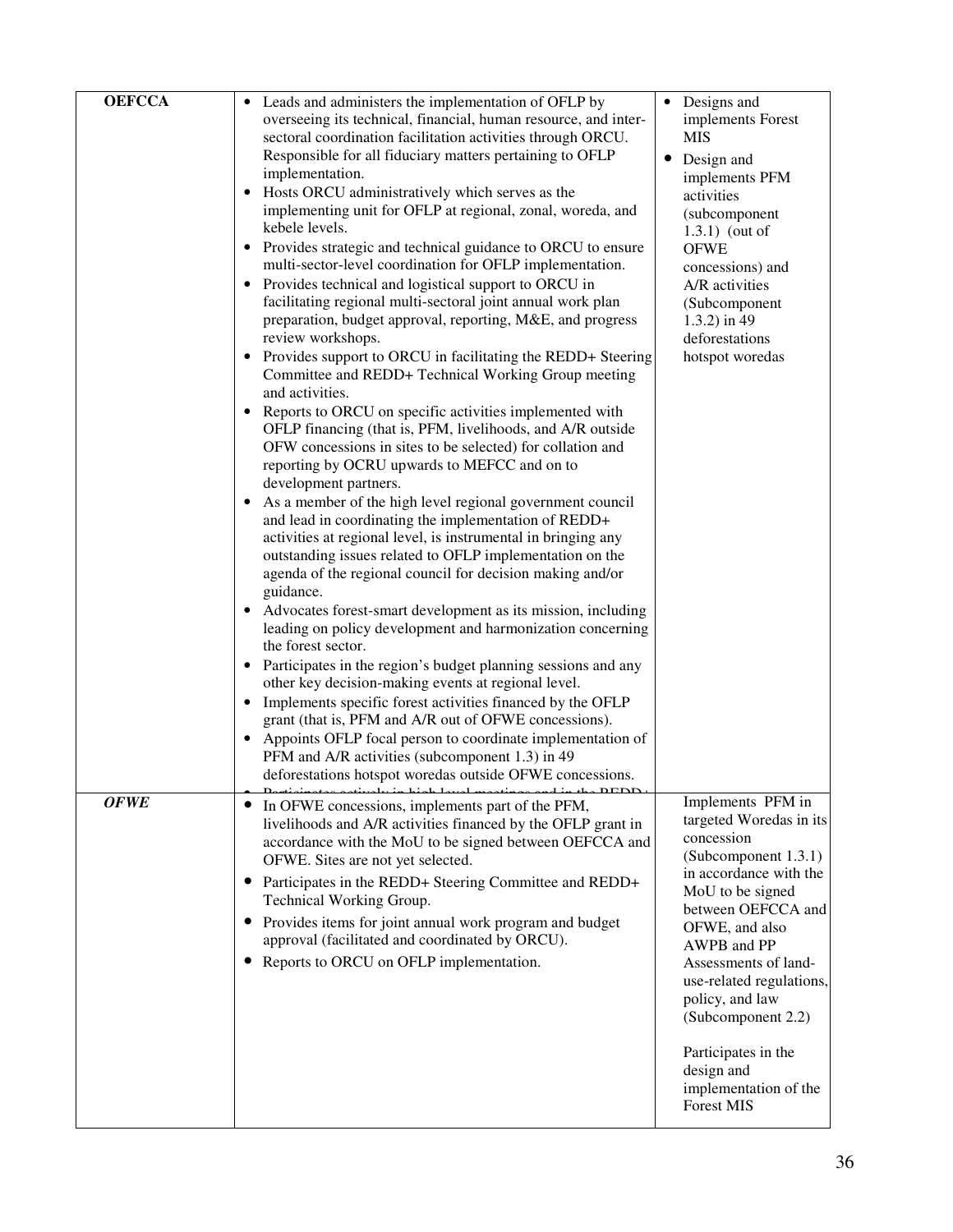| <b>BoANR</b><br>State level  | Appoints OFLP focal point<br>$\bullet$<br>Implements: specific activities financed by the OFLP grant<br>(i.e. ANR)<br>Participates in REDD+ Steering Committee and<br>REDD+ technical working group<br>• Provides items for joint annual work program and<br>budget approval (facilitated and coordinated by<br>ORCU)<br>Reports to ORCU on M&E, FM, PM and program<br>management, including participating in<br>comprehensive landscape carbon accounting<br>Note: Signs MoU with OEFCCA. The MoU will define how the<br>BoANR DAs will be deployed to implement OFLP.                                                         | Assessments of land<br>$\bullet$<br>use related<br>regulations, policy,<br>and law (Sub-<br>component 2.2)<br>Extension support<br>and coordination<br>with forest<br>extension |
|------------------------------|---------------------------------------------------------------------------------------------------------------------------------------------------------------------------------------------------------------------------------------------------------------------------------------------------------------------------------------------------------------------------------------------------------------------------------------------------------------------------------------------------------------------------------------------------------------------------------------------------------------------------------|---------------------------------------------------------------------------------------------------------------------------------------------------------------------------------|
| <b>WoANR</b><br>Woreda level | • Coordinates its land-use related activities spatially at<br>woreda level with other bureaus and enterprises (led by<br>Woreda Land- use Planning Unit)                                                                                                                                                                                                                                                                                                                                                                                                                                                                        | • Forest extension<br>capacity<br>development (Sub-<br>component 1.2)<br><b>ANR</b><br>$\bullet$                                                                                |
| <b>BoWME</b><br>State level  | • Appoint OFLP focal point<br>• Implements specific activities financed by the OFLP grant<br>(i.e. marketing of cooking stoves)<br>• Participates in REDD+ Steering Committee and<br>REDD+ technical working group<br>• Provides items for joint annual work program and<br>budget approval (facilitated and coordinated by<br>ORCU)<br>• Coordinates all land-use related activities spatially at<br>woreda level with other bureaus and enterprises<br>Reports to ORCU on M&E, FM, PM and program<br>management.<br>Note: Signs MoU with OEFCCA. The MoU will define<br>how the BoWME implements activities financed by OFLP. | Assessments of land-<br>$\bullet$<br>use related<br>regulations, policy,<br>TA to NICSP<br>$\bullet$<br>implementation in<br>Oromia, with a focus<br>on forest areas            |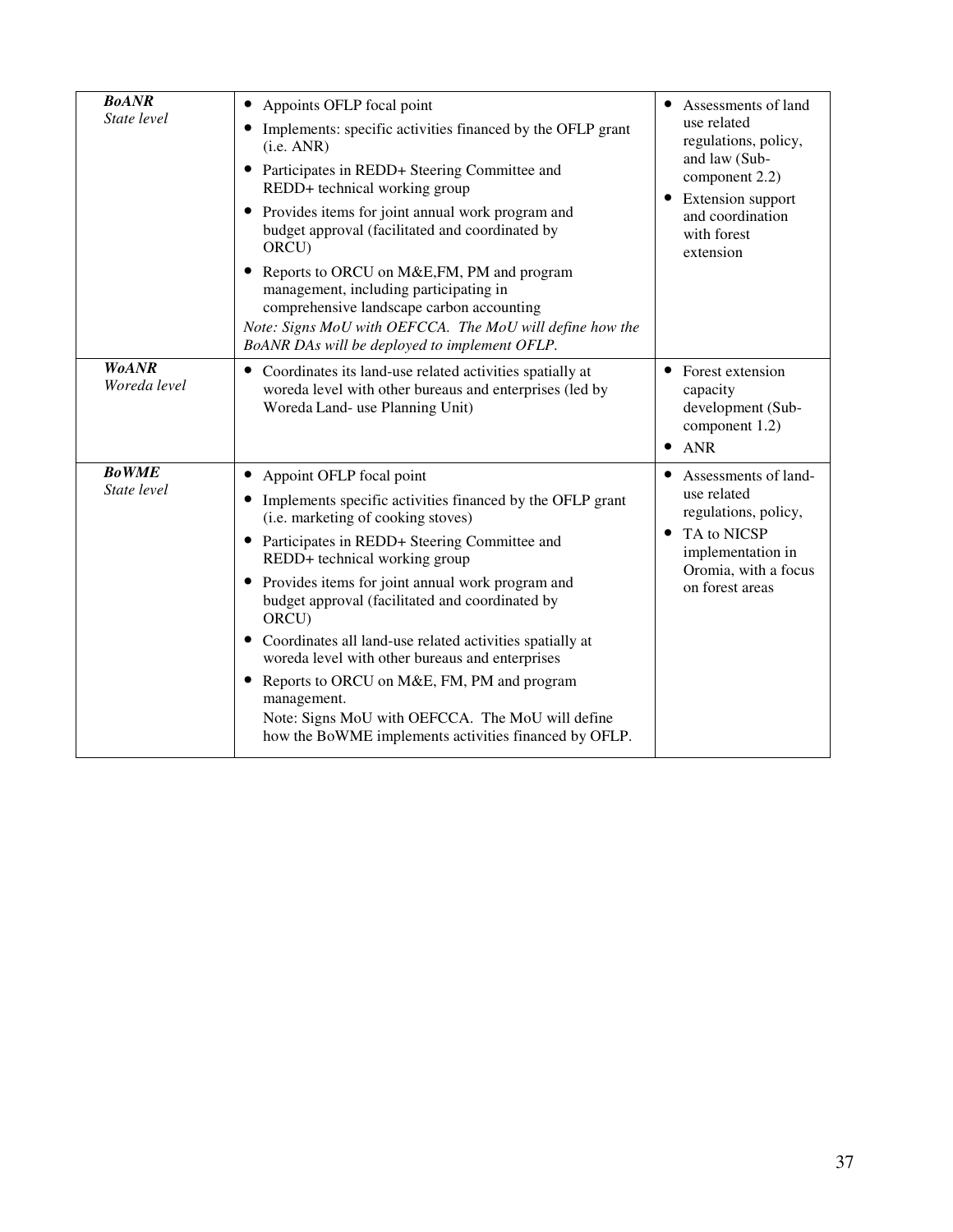| Woreda<br><b>Administrat</b><br><i>i</i> on Offices<br>Woreda<br>level | • Highest government administrative body providing political leadership<br>support to OFLP through coordinating woreda level sectoral<br>development activities;<br>• Closely supervises and coordinates planning and implementation of<br>OFLP activities and REDD+ relevant activities in the Woreda;<br>• Ensures that OFLP achievements and challenges are discussed at Woreda<br>Council meetings thus providing timely administrative and technical<br>support to program implementation on the ground;<br>• Acts proactively in resolving conflicts whenever these happen during<br>OFLP implementation in coordination with relevant sector offices;<br>• Ensures OFLP Woreda coordinator gets the required support from sector<br>offices when such support is required;<br>• Liaises with relevant zonal and regional institutions maintaining two ways<br>information flow for facilitating smooth implementation of the program;<br>• Oversees and ensures appropriate use of OFLP resources by<br>implementing sector entities. | $\bullet$<br>Forest management<br>investments:<br>afforestation and<br>reforestation, and PFM<br>Integrated Land use plan<br>preparation and<br>enforcement in the<br>woreda<br>Energy related<br>activities: ICS and<br>biogas<br>Safeguards |
|------------------------------------------------------------------------|----------------------------------------------------------------------------------------------------------------------------------------------------------------------------------------------------------------------------------------------------------------------------------------------------------------------------------------------------------------------------------------------------------------------------------------------------------------------------------------------------------------------------------------------------------------------------------------------------------------------------------------------------------------------------------------------------------------------------------------------------------------------------------------------------------------------------------------------------------------------------------------------------------------------------------------------------------------------------------------------------------------------------------------------|-----------------------------------------------------------------------------------------------------------------------------------------------------------------------------------------------------------------------------------------------|
| <b>Wo WME</b><br>Woreda level                                          | • Coordinates its land-use related activities spatially at woreda level with<br>other bureaus and enterprises (led by Woreda Land- use Planning Unit)                                                                                                                                                                                                                                                                                                                                                                                                                                                                                                                                                                                                                                                                                                                                                                                                                                                                                        | • Biogas demonstration<br>(Sub-component 2.2)<br>TA to National Cook<br>stoves Program<br>implementation in<br>Oromia with a focus on<br>forest areas                                                                                         |
| <b>BoRLA</b><br>State level                                            | • OFLP focal point appointed<br>• Implements specific activities financed by the OFLP grant (i.e. woreda<br>land use planning at sub-basin level)<br>• Participates in REDD+ Steering Committee and REDD+ technical<br>working group<br>• Provides items for joint annual work program and budget approval<br>(facilitated and coordinated by ORCU)<br>• Coordinates all land-use related activities spatially at woreda level with<br>other bureaus and enterprises<br>• Reports to ORCU on M&E, FM, PM and program management.<br>Note: Signs MoU with OEFCCA.                                                                                                                                                                                                                                                                                                                                                                                                                                                                             | • Lead sub-basin land use<br>planning support (Sub-<br>component 1.1)<br>Assessments of land use<br>related regulations,<br>policy, and law (Sub-cp<br>2.2)                                                                                   |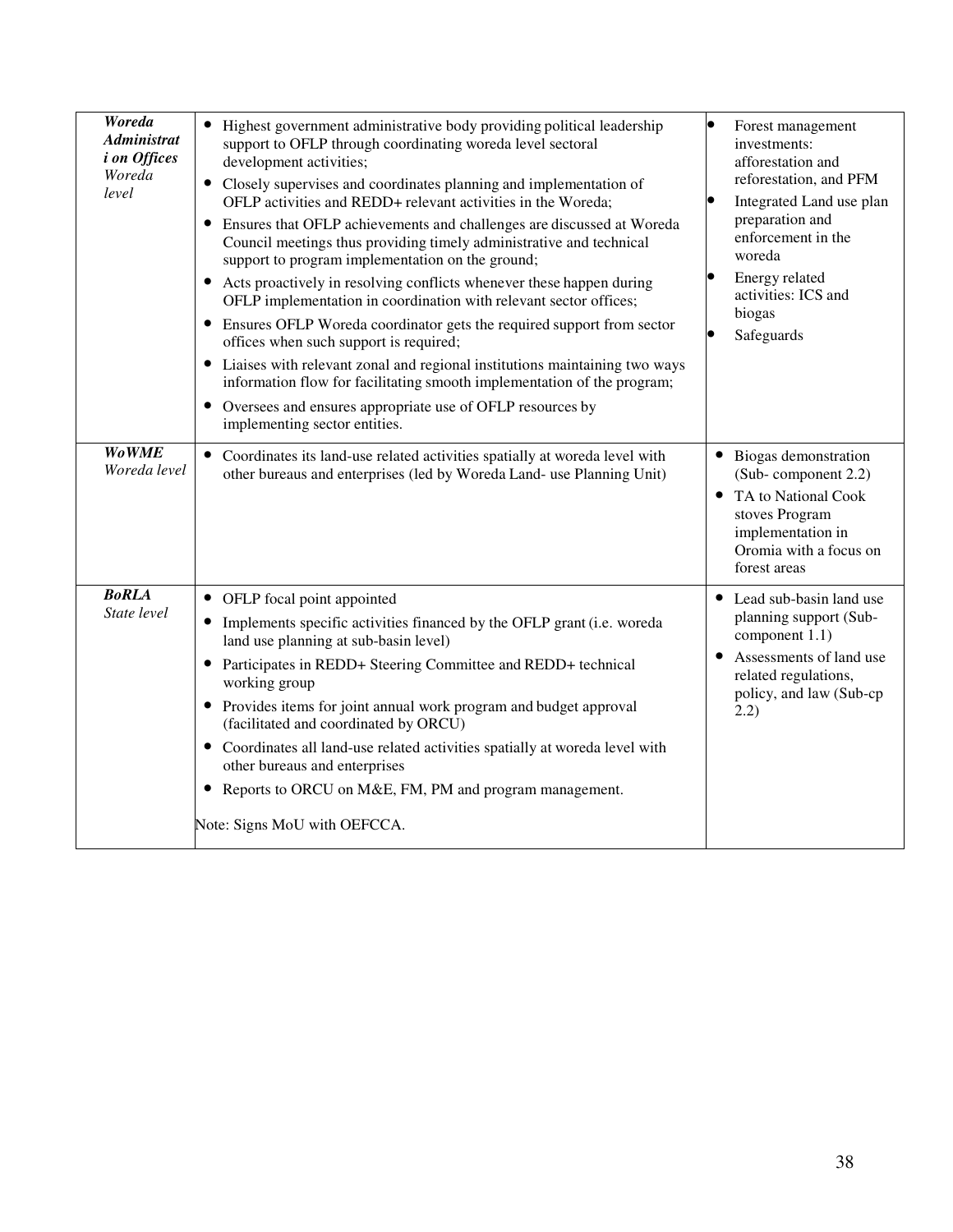| <b>WoRL</b><br>Woreda level                                     | • Coordinates its land-use related activities spatially at woreda level with<br>other bureaus and enterprises (led by Woreda Land- use Planning Unit)                                                                                                                                                                                                                                                                                                                                                                                                                                                                                                                                                                                                                                                                                                                                                                            |                                                                                                                                                                                                                     |
|-----------------------------------------------------------------|----------------------------------------------------------------------------------------------------------------------------------------------------------------------------------------------------------------------------------------------------------------------------------------------------------------------------------------------------------------------------------------------------------------------------------------------------------------------------------------------------------------------------------------------------------------------------------------------------------------------------------------------------------------------------------------------------------------------------------------------------------------------------------------------------------------------------------------------------------------------------------------------------------------------------------|---------------------------------------------------------------------------------------------------------------------------------------------------------------------------------------------------------------------|
| <b>Bureau</b><br>of<br>Roads,<br><i>State</i><br>level          | • OFLP focal point appointed<br>Note: Signs MoU with OEFCCA. MoU will define accountabilities.                                                                                                                                                                                                                                                                                                                                                                                                                                                                                                                                                                                                                                                                                                                                                                                                                                   | • Guidelines on forest-<br>smart roads (to be<br>discussed)                                                                                                                                                         |
| Woreda<br><b>Rural Road</b><br><b>Office</b><br>Woreda<br>level | • Coordinates all land-use related activities (i.e. road siting and cross-<br>drainage) spatially at woreda level with other bureaus and enterprises                                                                                                                                                                                                                                                                                                                                                                                                                                                                                                                                                                                                                                                                                                                                                                             |                                                                                                                                                                                                                     |
| <b>OFWE</b><br>branch                                           | Reports to ORCU on M&E, FM, and program management.                                                                                                                                                                                                                                                                                                                                                                                                                                                                                                                                                                                                                                                                                                                                                                                                                                                                              | n.a                                                                                                                                                                                                                 |
| Zone<br>administrat<br>ion office                               | • Highest government administrative body providing political leadership<br>support to OFLP through coordinating zone-level sectoral development<br>activities.<br>• Ensures that OFLP achievements and challenges are discussed at the<br>zone council meetings, thus providing timely administrative and<br>technical support to program implementation on the ground.<br>• Acts proactively in resolving conflicts, whenever they happen during<br>OFLP implementation, in coordination with the relevant zone sector<br>offices.<br>• Ensures OFLP lead facilitator and safeguards coordinator get the<br>required support from sector offices when such support is required.<br>• Liaises with relevant regional institutions maintaining two-way<br>information flow for facilitating smooth implementation of the program.<br>• Oversees and ensures appropriate use of OFLP resources by<br>implementing sector entities. | • Forest management<br>investments: A/R and<br><b>PFM</b><br>• ILUP preparation and<br>enforcement in the<br>zone<br>Energy-related<br>$\bullet$<br>activities: ICS and<br>biogas<br>Safeguards                     |
| Private<br>sector<br>business<br>es                             | • Participates in REDD+ Steering Committee and REDD+ technical<br>working group<br>Coordinates all land-use related activities spatially at woreda and local<br>$\bullet$<br>levels with other bureaus and enterprises<br>Carries out activities not financed by the grant but which should be<br>coordinated under the OFLP umbrella<br>• Participates in dialogues with government on enhancements to regulations,<br>policies                                                                                                                                                                                                                                                                                                                                                                                                                                                                                                 | • Development of value<br>chains, domestic and<br>international market<br>opportunities that<br>reinforce sustainable<br>land-use management<br>(not financed by the<br>mobilization grant,<br>which would include) |
| NGOs/CSOs,<br>Unions,<br><b>Universities</b>                    | Participates in REDD+ Steering Committee and REDD+<br>$\bullet$<br>Potential partners in the implementation of some of the grant activities,<br>such as PFM and A/R, and/or technical assistance and analytics                                                                                                                                                                                                                                                                                                                                                                                                                                                                                                                                                                                                                                                                                                                   |                                                                                                                                                                                                                     |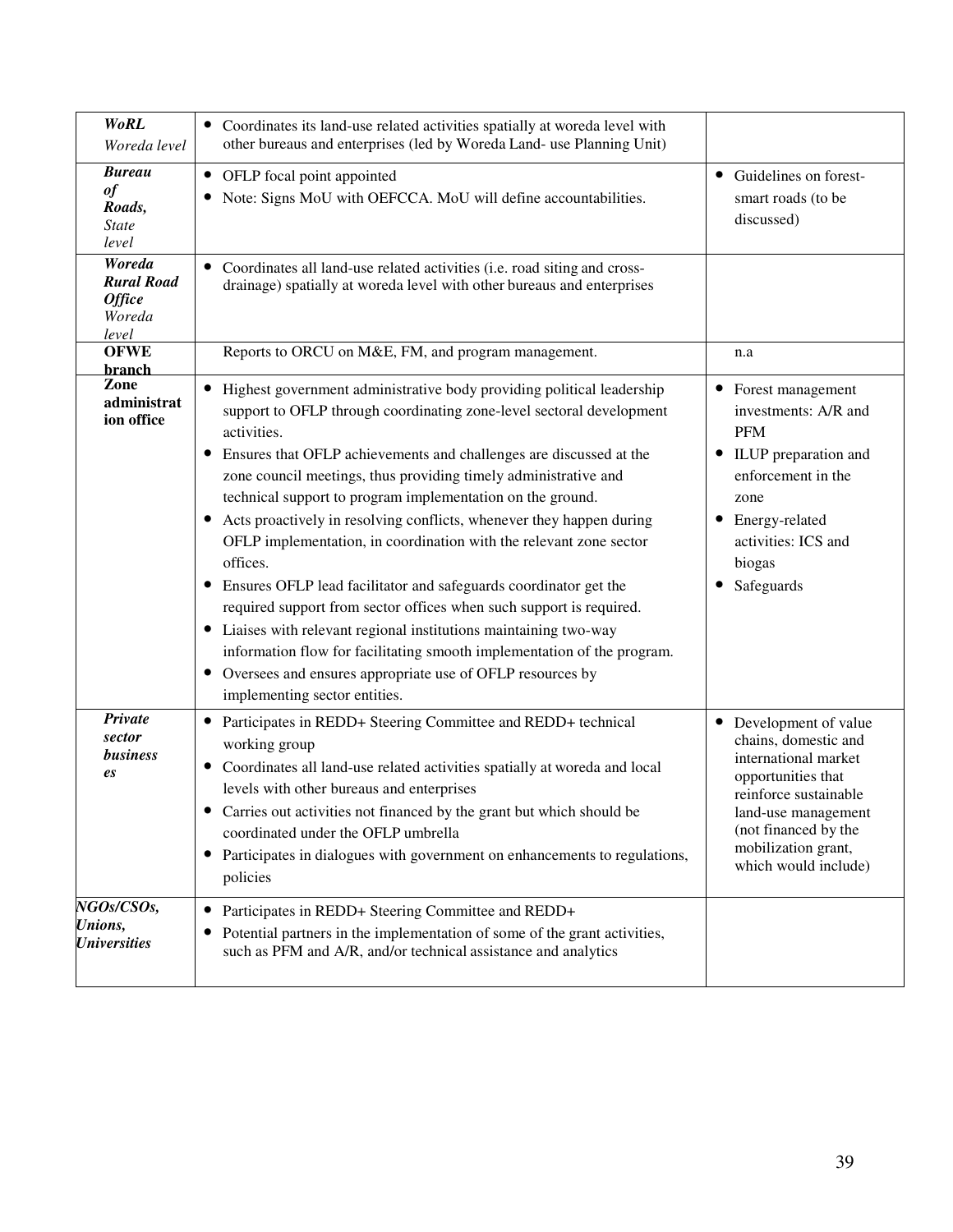| <b>Federal level interactions</b> |                                                                                                                                                                                                                                                                                                                                                                                                                                                                                                                |                                                                                                                                                                                                                                                                                                                          |  |  |  |  |  |  |  |
|-----------------------------------|----------------------------------------------------------------------------------------------------------------------------------------------------------------------------------------------------------------------------------------------------------------------------------------------------------------------------------------------------------------------------------------------------------------------------------------------------------------------------------------------------------------|--------------------------------------------------------------------------------------------------------------------------------------------------------------------------------------------------------------------------------------------------------------------------------------------------------------------------|--|--|--|--|--|--|--|
| <b>MEFCC</b>                      | Provides operational guidance to OEFCCA/ORCU to carry out OFLP<br>procurement, FM, and safeguards activities.<br>Assists in resource mobilization for the OFLP umbrella.<br>• Provides guidance on strategy and policy.<br>Monitors and reports on ER according to agreed rules, using the national<br>MRV system (verification will be conducted by a third party to be hired<br>by ORCU administratively guided by OEFCCA).<br>Supports compatibility of OFLP with Ethiopia's CRGE strategy and<br>facility. | MRV implementation<br>(financed under national)<br>REDD+ Readiness grant)<br>National GHG accounting<br>(to which the OFLP<br>contributes data)<br>Ensures that fiduciary<br>obligations are carried out<br>and complied with by the<br>ORCU/OEFCCA<br>Interacts with the<br>Bank team and other<br>development partners |  |  |  |  |  |  |  |
| <b>EWCA</b>                       | Coordinate with contiguous woredas and zone on issues of mutual concern<br>including land use and watershed planning, resettlement, livelihoods<br>provision/substitution, PFM, A/R, etc.                                                                                                                                                                                                                                                                                                                      | Bale National park<br>resettlement planned                                                                                                                                                                                                                                                                               |  |  |  |  |  |  |  |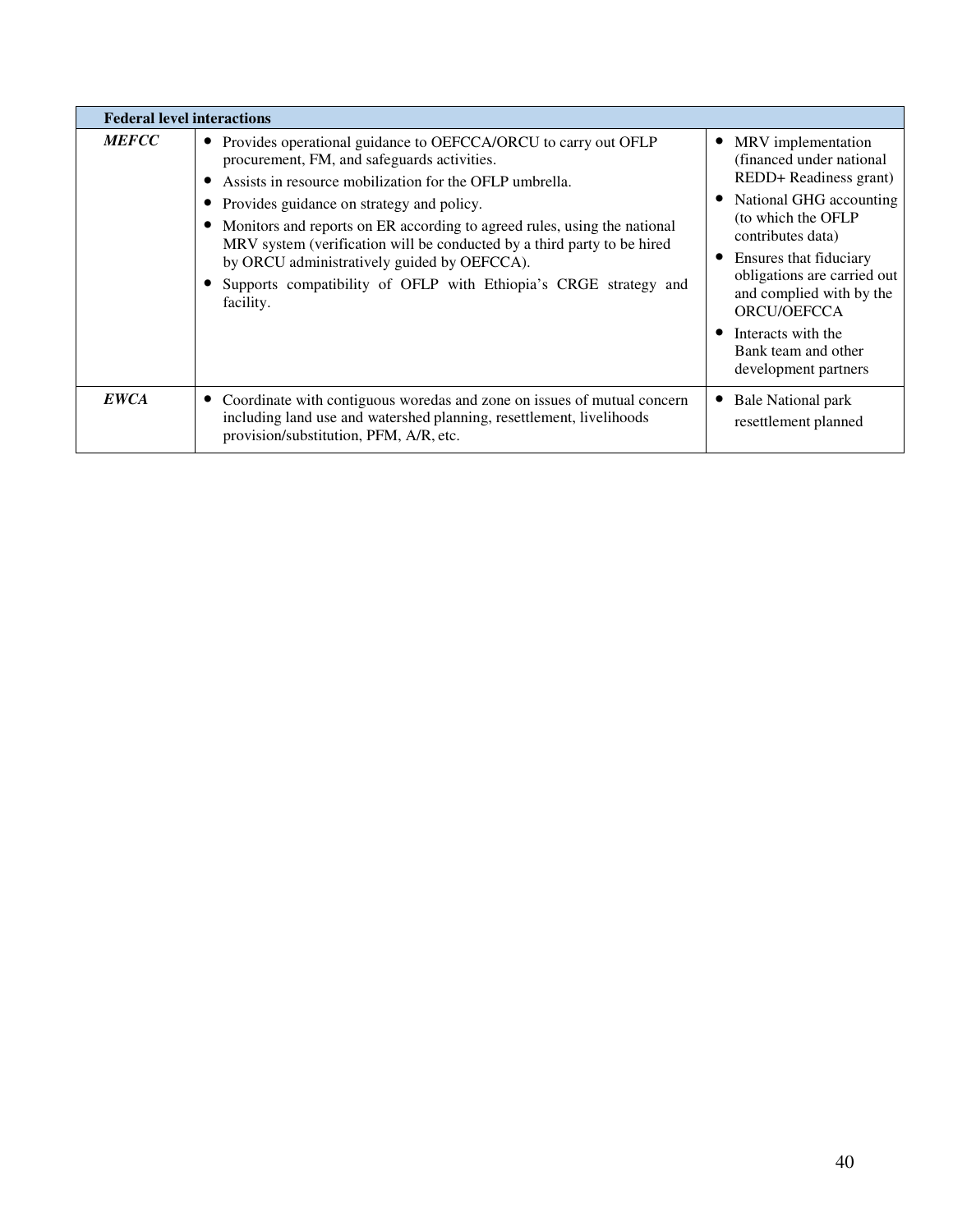## **12. Stakeholder Participation and Consultation Summary**

## *Stakeholders Views and Support for OFLP*

- 1. Stakeholders confirmed that Protected Areas (including Ex-closure) have ecological, economic and social benefit to the country in general and the community in particular.
- 2. Protected Areas (parks and wildlife conservation areas) attract tourists, create opportunities and income.
- 3. PAs are potential reserve of natural resources (such as wood, grass, water, etc.) for the communities residing around them to be utilized in time of their need.
- 4. OFLP should build on the effort by government and agricultural extension experts to incorporate traditional practices with the modern conservation and management practices.

### *Concerns*

- 1. The flow of tourists may adversely impact the culture of the local community, while also fearing that it may exacerbate the living standards as basic food items will inflate
- 2. Increasing demands for crop, grazing land and wood for fuel and construction put PAs under pressure.
- 3. Communities explained that humans and wildlife can co-exist together unlike the strict conservationist approach that roughen the relationship of the community with the PA.
- 4. PAs should take actions of restriction in consultation with communities not imposing without the knowledge of the community as collaborative partners in conserving nature for sustainable use.
- 5. Community members lack awareness on the modern management of PAs.
- 6. Arrangements should be sorted out to avoid conflict in accessing resources during drought and hard times (grass for their livestock).
- 7. Information from households indicates that the local people did not air out their voices in the process of PAs planning, delineation and management.

### *Recommendations*

- 1. Collaborative efforts should be exerted between GOs, NGOs and community members to mitigate the adverse impacts of tourist.
- 2. Inclusive and all-encompassing participation and consultation would provide space to state concerns and address bottlenecks for sustainable development of PAs.
- 3. Preferential treatment process should be followed for PAPs, vulnerable and underserved groups to restore livelihoods lost.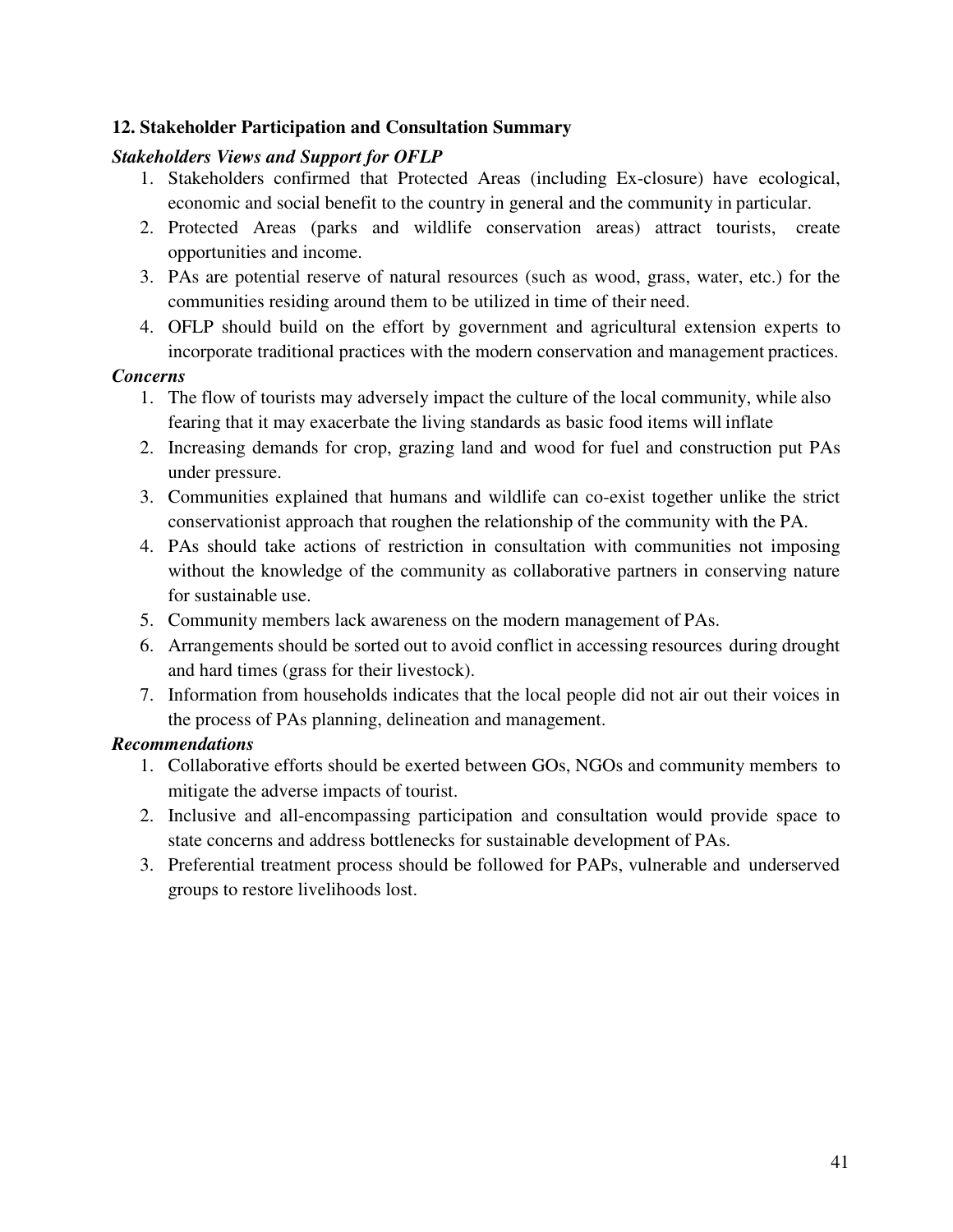## **13. Eligibility of PAPs**

If the process plan (s) (arrived at through participation) decide that there will be restricted access to resources, then compensation has to be considered. The first step is to determine who will be affected.

The necessary condition to qualify as a Person Affected by the Project (PAP) is those persons that depend on the access to the resource to maintain their standard of living. The exact number will be determined by Participatory Rural Appraisal (PRA) process. The diagnosis phase will serve as a reference to determine the PAPs. People having entered the zone after the diagnosis will not be considered.

Any person identified as a PAP must be able to participate in meetings and decisions concerning the management of the program. PAPs are not restricted to forest dwellers and their immediate families but also other stakeholders like agriculturists cultivating crops in the program area during the rainy or dry season, pastoralists, hunters, poachers, woodcutters, charcoal burners, wood workers, women collecting firewood, beekeepers, fishermen and all fisheries industry related people e.g. fish smokers, traders, traditional herbalists, hatchers and basket makers and traditional healers using sacred sites within the protected areas. This list is not final, and other categories may be added as the project develops. The criteria used to identify eligible PAPs will be people living in or near protected areas or areas to be designated as protected areas, dependence on or use of any kind of resource in protected areas, seasonal use or exploitation of resources in protected areas.

Land acquisition for OFLP on the ground investment activities or imposition of access restriction to natural resources may result in loss of income or means of livelihoods whether the PAPs move to other places or remain in their original places. The World Bank's OP 4.12 is applicable here for PAPs due to access restriction to NR, which state that:

- People who have customary, communal, traditional and religious rights on land use are considered as PAPS and therefore are eligible
- People who are not identified during the census time but have formal legal rights and access to the land/resources but identified though the process are eligible
- People recognized under the World Bank's OP 4.12 but do not have legal right or claim over the land they occupied/resources they used are eligible

In accordance with the World Bank OP 4.12, all PAPs are eligible for some kinds of assistance identified occupying land/use resources before the cut-off date regardless of their status or whether they have formal titles, legal rights or not, squatters or otherwise encroaching illegally.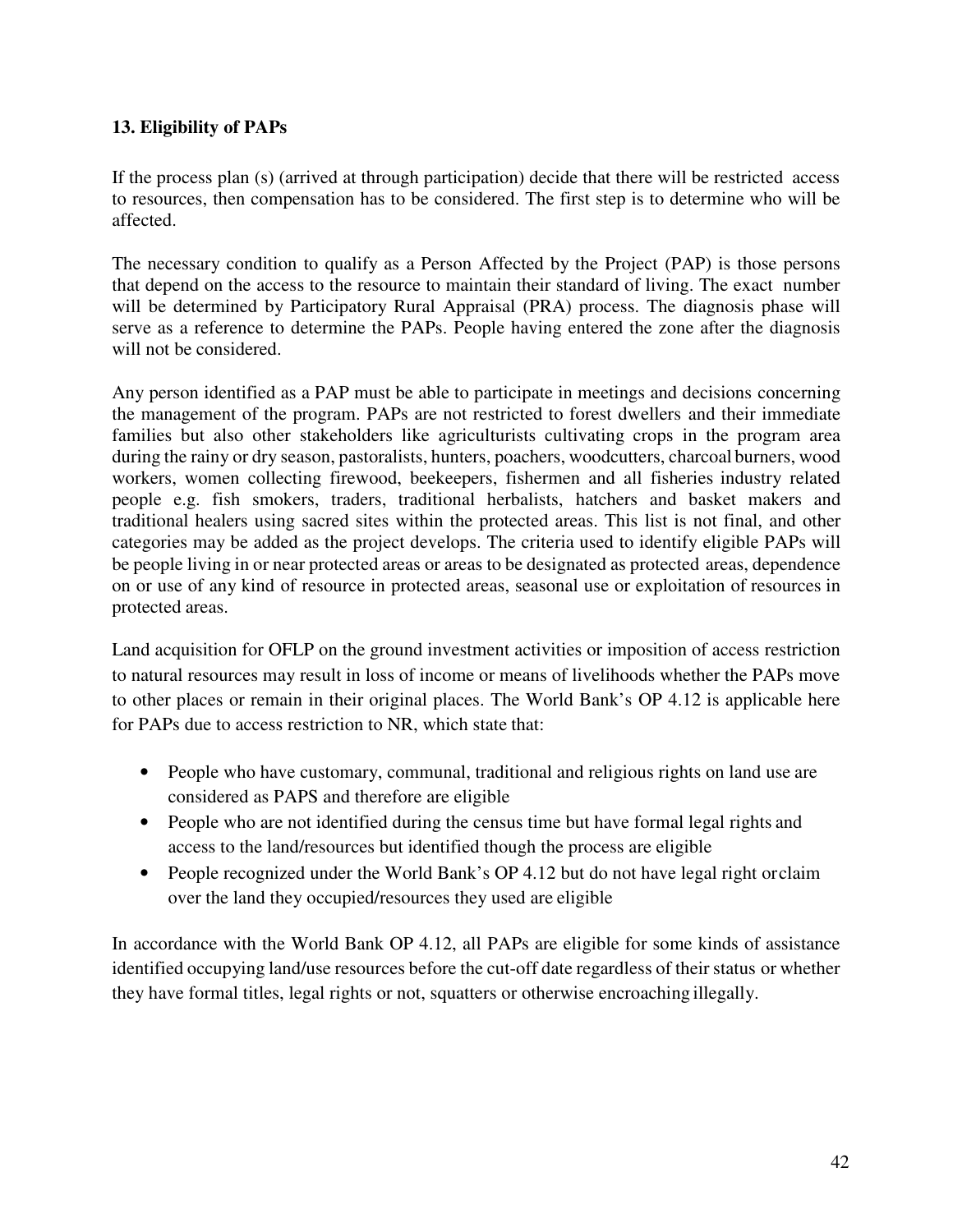## *Eligibility Criteria*

The procedure to be followed to identify and enumerate PAPs is a "participative diagnosis", to be initiated at the start of the program by the OFLP implementing entity (Oromia REDD+ Coordination Unit (ORCU)). Vulnerable members of forest dependent communities will be identified first. The technique for identification of the poor and vulnerable within a rural community is the "property classification", one of the tools of PRA, and the "individual vote" used by qualified NGOs. The identification of PAPs is done during the "participative diagnosis", using one file per person (including name, village, neighborhood, type of activity in the forest, what season, using what resource). This allows the personalized monitoring of very poor people at mid-term and at the end of the program. Further, the assessment might include examination of any legal documents available and used by the PAPs for the land and natural resources to which access may be restricted, interview of households and consultation with the government authority at all administrative levels who administer the area or the resources. CBOs, community leaders and traditional institutes are key to be consulted during the process of defining eligibility.

The World Bank OP/BP 4.12 states that, while developing Process Framework management plans, affected communities will be consulted up on the general strategies in devising alternatives:

- Devising reliable and equitable ways of sustainably sharing the resource at issue. (Attention to equitable property rights or more efficient practices may significantly reduce pressure on forest products, for example.)
- Obtaining access to alternative resources or functional substitutes. (Obtaining access to electricity or biomass energy may eliminate overuse of timber for firewood, for example.)
- Obtaining public or private employment (or financial subsidies) to provide local residents with alternative livelihoods or the means to purchase resource substitutes.
- Providing access to resources outside of the park or protected area. Of course, a framework promoting this strategy must also consider impacts on people and the sustainability of the resources in these alternative areas.

The following points could serve as starting points of general eligibility criteria can be used to identify eligible PAPs:

- Presence of legal document over the use of the land/use of the access restricted NR
- Presence of person during the socio-economic survey
- Presence of asset of PAPs on the land or access restricted NR
- Evidence of loss of livelihood due to the project or access restriction to NR
- Customary use right over the natural resource

Other eligibility criteria identification is critically important during a specific project implementation at a specific site.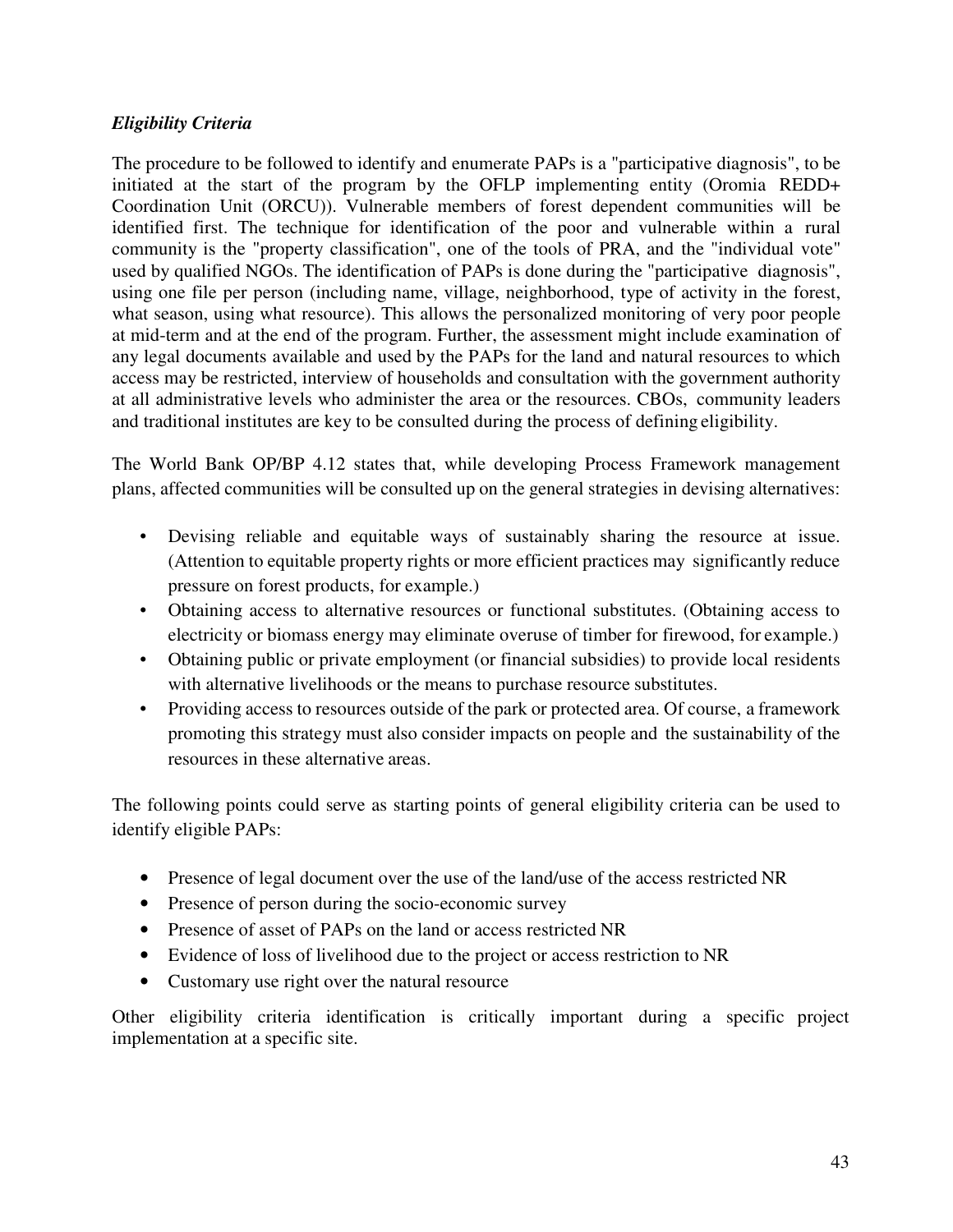## *Measures to Assist PAPs*

Communities (on communal lands) that permanently lose land and/or access to assets and or resources under statutory or customary rights will be eligible for compensation. The measures to be taken for assisting PAPs could be:

- In kind compensation e.g. land for land compensation, asset for asset
- Access permit into NR elsewhere
- Payment in monetary terms
- Job opportunity or other livelihood means.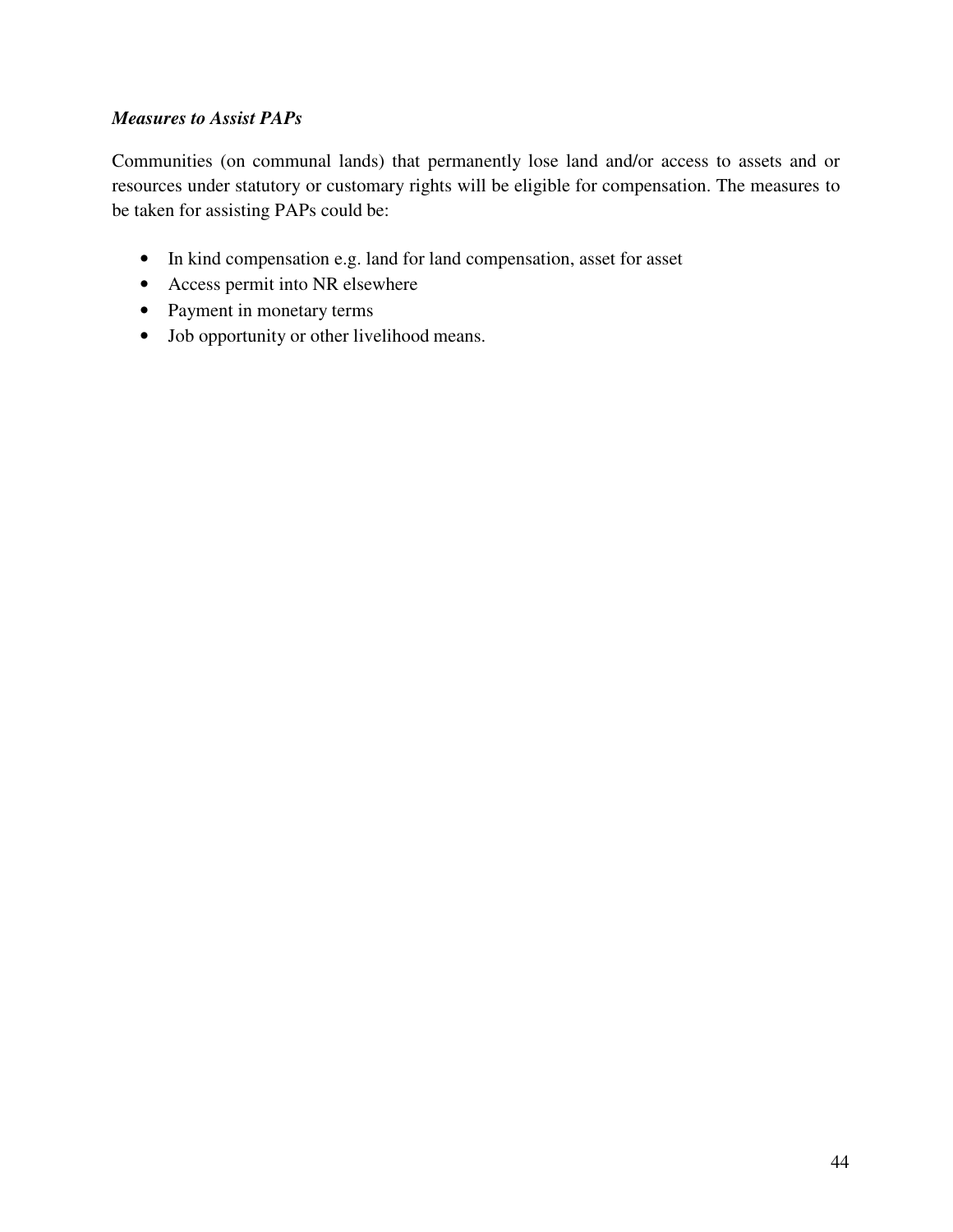#### **References**

- Alemayehu Mengistu (2006). Country Pasture/Forage Resource Profiles, Ethiopia. FAO report, Rome, Italy.
- Andrew Nelson & Kenneth Chomitz, Protected Area Effectiveness in Reducing Tropical Deforestation: A Global Analysis of the Impact of Protection Status, WORLD BANK INDEP. EVAL. GROUP EVAL. BRIEF 7 (October 2009), available at http://siteresources.worldbank.org/INTOED/Resources/protected areas eb.pdf. In: Rainforest Foundation Norway (RFN) and Center for International Environmental (CIEL) (2011). A complaint mechanism for REDD+.
- Betru Nedessa, Jawad Ali, and Ingrid Nyborg (2005). Exploring Ecological and Socio-Economic Issues for the Improvement of Area Enclosure Management. A Case Study from Ethiopia. DCG Report No. 38
- Chenje, Munyaradzi and Mohamed-Katerere, Jennifer (2006). Invasive Alien Species. UNEP Africa Environment Outlook 2.
- Deborah Murphy (2011). Safeguards and Multiple Benefits in a REDD+ Mechanism. International Institute for Sustainable Development.
- Ethiopian Coffee Forest Forum (2015). Yayu Biosphere Reserve. August 10, 2015: www.ecff.org.et
- Ethiopian Wildlife Conservation Authority (EWCA) Website (2015).http://www.cbiset.com/ewca: accessed on 12 August 2015
- FCPF, Forest Carbon Partnership Facility (2010). FCPF TAP Synthesis Review of R-PP of Democratic Republic of Congo.
- Griffiths T (2007). Seeing "RED"? "Avoided deforestation" and the rights of Indigenous peoples and local communities. Forest Peoples Progr. June 2007. Moreton-in-Marsh, United Kingdom. http://www.forestpeoples.org/topics/un-redd/publication/2010/seeing-redavoided-deforestation-and-rights-indigenous-peoples-and-I
- http://www.danadeclaration.org/pdf/omotakeover.pdf (2015). The takeover of Ethiopia"s Omo National Park by African Parks Foundation (APF) of the Netherlands. Accessed 13 August 2015.
- Institute of Biodiversity Conservation (2005). National Biodiversity Strategy and Action Plan. Addis Ababa, Ethiopia.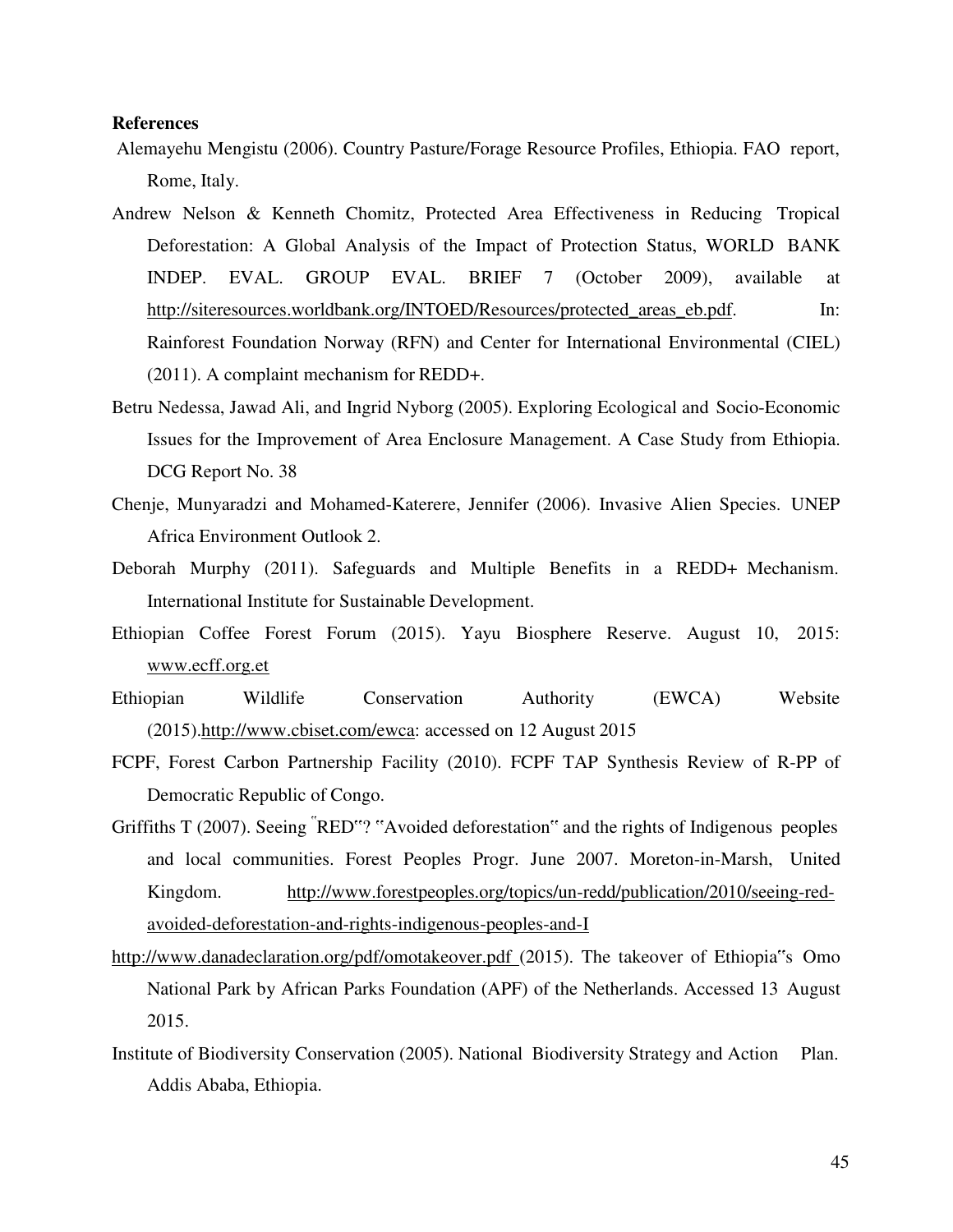- IUCN (1998).United Nations list of protected areas, WCMC and WCPA, Switzerland, Cambridge, UK.
- IUCN (2007). Making REDD work for the poor: The socio-economic implications of market mechanisms for reducing emissions from deforestation and degradation". Policy Brief – IUCN on behalf of the Poverty Environment Partnership. December 2007. http://cmsdata.iucn.org/ downloads/pep\_redd \_policy\_brief\_ final.pdf
- IUCN/SSC/ISSG (2004).Global Invasive Species database. IUCN the World Conservation Union Species Survival Commission, Invasive Species Specialist Group. http://www.issg.org/database/species/search.asp?st=100ss&fr=1&sts. Sited in: Chenje, Munyaradzi and Mohamed-Katerere, Jennifer (2006). Invasive Alien Species
- James Young (2012). Ethiopian Protected Areas a "Snapshot". A Reference Guide for Future Strategic Planning and Project Funding.
- Keenleyside K., Dudley N., Cairns S., Hall C. and Stolton S. (eds) (2012). Ecological Restoration for Protected Areas: Principles, guidelines and best practice, Best Practice Protected Area Guidelines No. 18, IUCN, Gland.
- Nishizaki, Nobuko (2014). "Neoliberal Conservation" In Ethiopia: An Analysis of Current Conflicts in and Around Protected Areas and their Resolution.
- Oldeman, Van Engelen and Pulles (1990). The extent of human induced soil degradation. In: Oldeman, L. R. et. al. (1990). World map of the status of human induced soil erosion: An explanatory note. 2nd ed. International Soil Reference and Information Center. Wageningen, Netherlands.
- Patel T., Dhiaulhaq A., Gritten D.,Yasmi Y., De Bruyn T., Paudel N.S., Luintel H., Khatri D.B., Silori C., Suzuki R. (2013). Predicting Future Conflict under REDD+ Implementation. *Forests* 2013, *4*, 343-363.
- Peskett L, Huberman D, Bowen-Jones E, Edwards G, Brown J(2008). Making REDD work for the Poor, A Poverty Environment Partnership (PEP) Report, ODI London/IUCN Cambridge.
- Rainforest Foundation Norway (RFN) and Center for International Environmental Law (CIEL) (2011). A complaint mechanism for REDD+.
- Samuel Benin and John Pender (2002). Community Management of Grazing Lands and Impact on Environmental degradation in the Ethiopian Highlands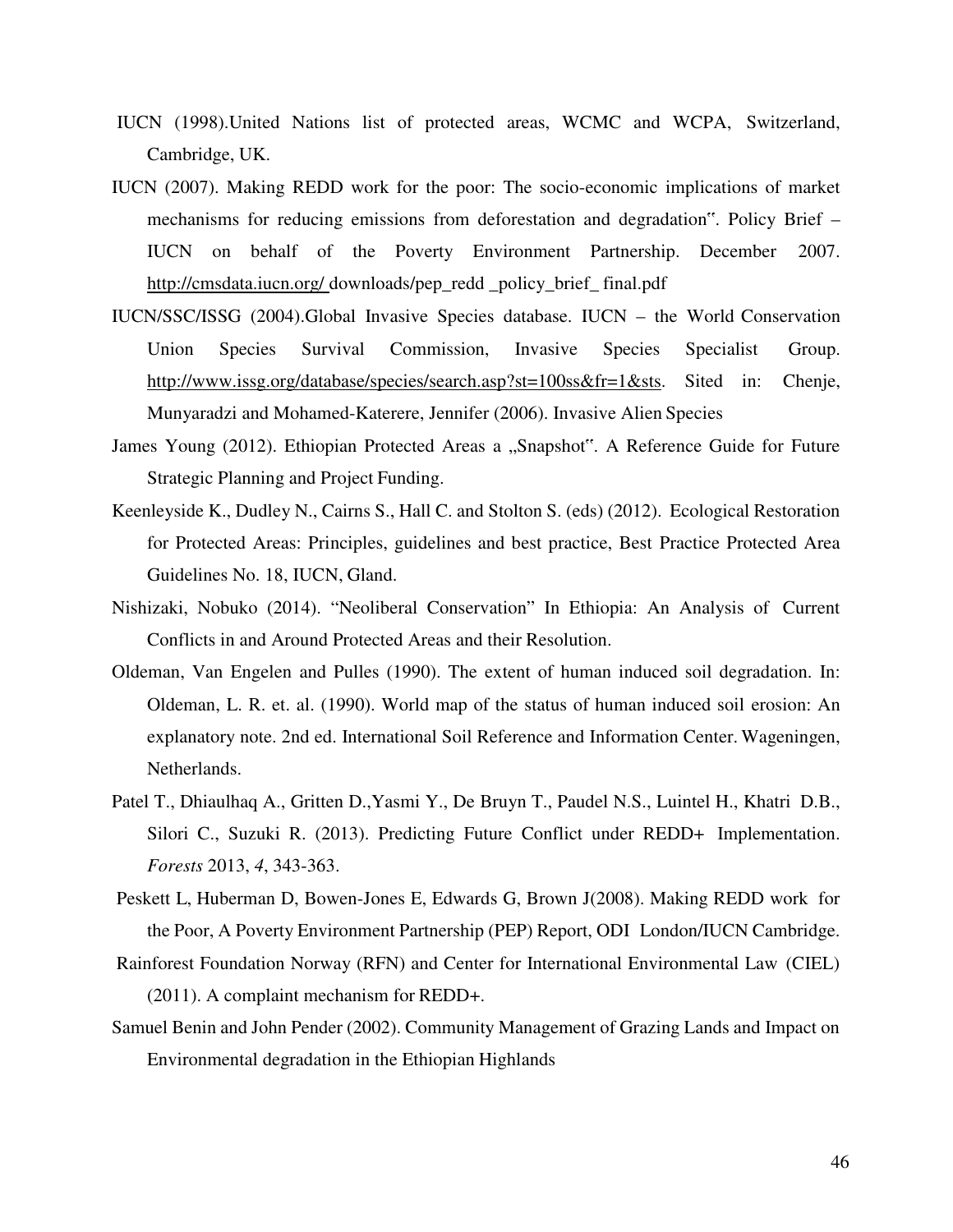- SDPASE, Sustainable Development of the Protected Area System of Ethiopia (2015). https://www.giz.de/en/worldwide/18880.html: Accessed 13 August 2015)
- Stern N (2006). The Economics of Climate Change. 1 Report. House of Lords Select Committee on Economic Affairs. 2nd Report of Session 2005-06. London.
- Stolton S., Maxted N., Ford-Lloyd B., Kell S. and Dudley N. (2006) Food Stores: Using protected areas to secure crop genetic diversity, WWF, Gland.
- The IUCN (1994). The IUCN Commission on National Parks and Protected Areas with the Assistance of the World Conservation Monitoring Centre. Guidelines for the Protected Area Management Categories.
- Traun, M.A. (2009). CITES, sustainable use of wild species and incentive-driven conservation in developing countries, with an emphasis on southern Africa. *Biological Conservation,***142**:948–963.
- United Nations (2007). United Nations Declaration on the Rights of Indigenous Peoples, Adopted on the 107th plenary meeting on 13 September 2007.
- United Nations Environment Programme World Conservation Monitoring Centre, UNEP-WCMC, (2008). State of the World"s Protected Areas: An annual review of global conservation progress, UNEP-WCMC, Cambridge.
- Vreugdenhi,l D.,Vreugdenhil, Astrid M.,Tamirat Tilahun, Anteneh Shimelis and Zelealem Tefera (2012). Gap Analysis of the Protected Areas System of Ethiopia.
- Vreugdenhil, Daan, Vreugdenhi,l Astrid M., Tamirat Tilahun, Anteneh Shimelis and Zelealem Tefera (2012). Gap Analysis of the Protected Areas System of Ethiopia.
- Werf VD, Morton DC, DeFries RS, Olivier JGJ, Kasibhatla PS, Jackson RB, Collatz GJ, Randerson JT (2009). $CO<sub>2</sub>$  Emission From Forest Loss Nat. Geosci., 2(11): 737-738.
- World Resource Institute, WRI, (1992). World Resources 1992-1993. Oxford University Press, New York, USA.
- Young, J. (2012). Ethiopian Protected Areas, A "Snapshot", A reference Guide for future strategic Planning and project funding. Pp; 1-46 http://phe- ethiopia.org/admin/uploads/attachment-1167-Eth Protected Areas Snapshot 1\_4\_2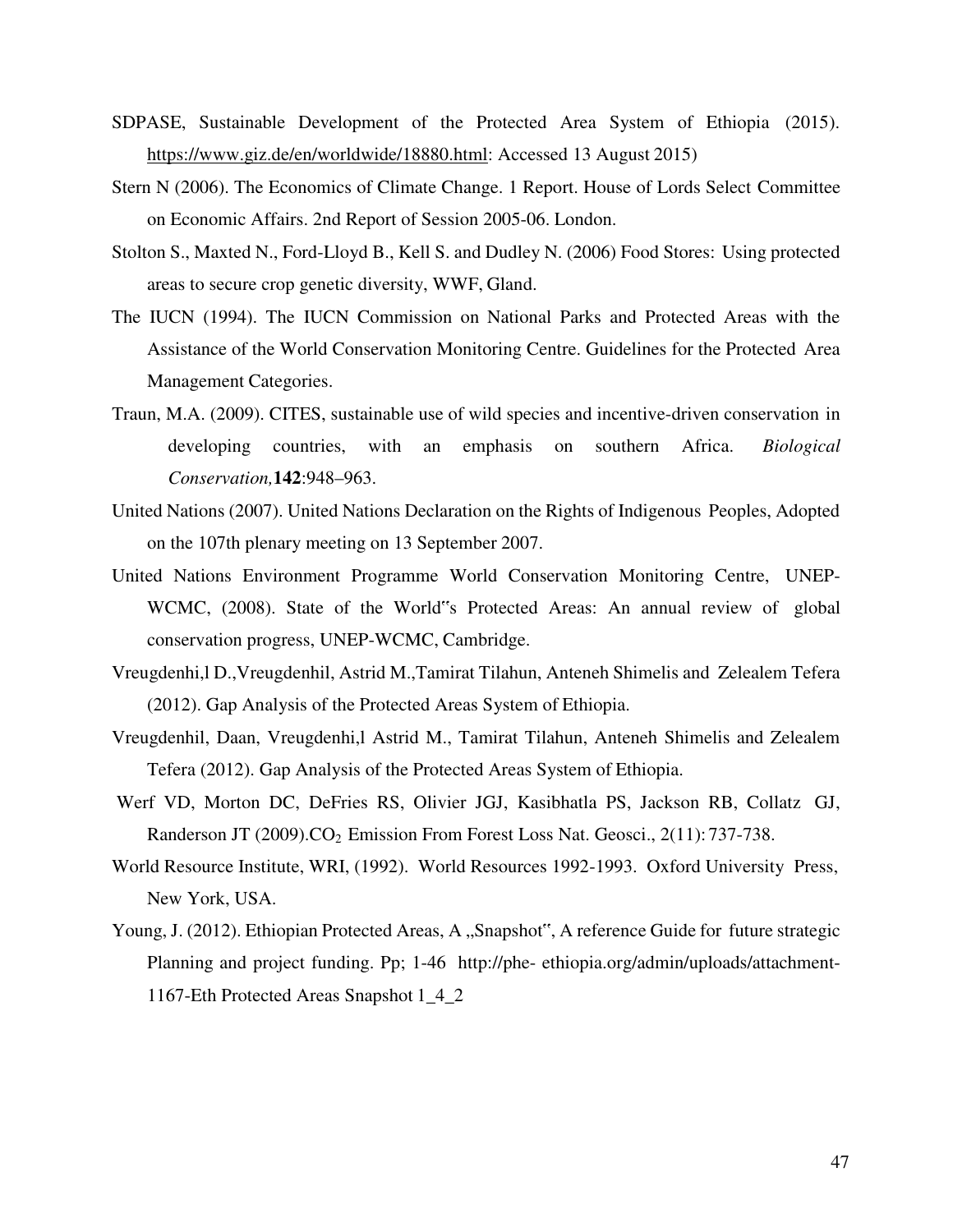## **Appendix**

## **Appendix-I Possible Content for Preparing Site and Project Specific PF**

- Background
- Participatory implementation
- Criteria for eligibility of affected persons
- Measures to Assist the Affected persons
- Conflict resolution and complaint mechanism
- Implementation Arrangements
- Plan of Action
- Disclosure
- Roles and Responsibilities
- Grievance Mechanism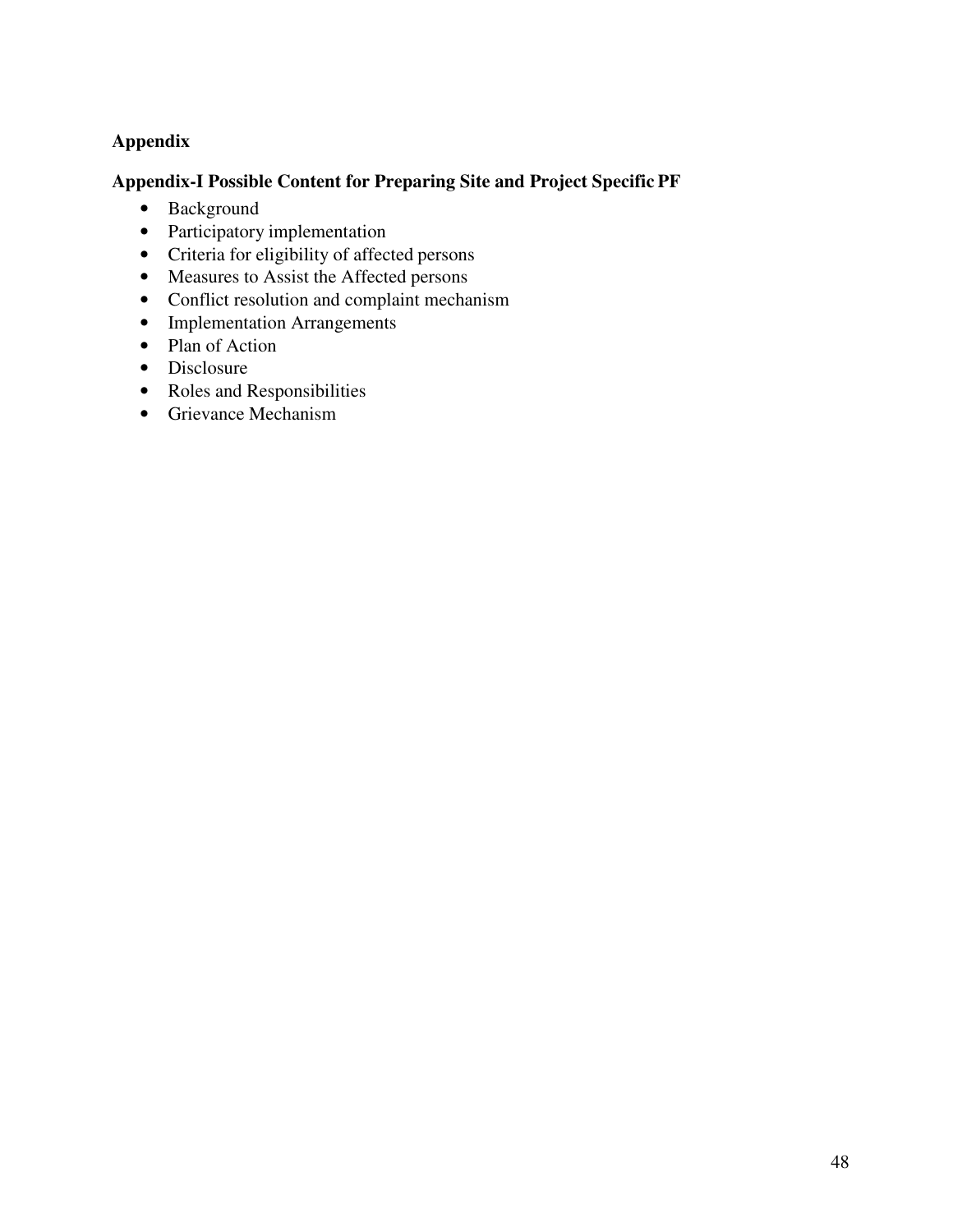| N <sub>o</sub>           | <b>Name</b>           | <b>Sex</b> | <b>Mobile Number</b> | <b>Region</b>             | Wereda                    | <b>Kebele</b>             |
|--------------------------|-----------------------|------------|----------------------|---------------------------|---------------------------|---------------------------|
| 1                        | Sisay nAbera          | Male       | 0911166077           | Oromia                    | Anchar                    |                           |
| $\overline{2}$           | Yehualshet            | Male       | 0922772424           | $\boldsymbol{\mathsf{H}}$ | $\mathbf{H}$              |                           |
| 3                        | Mohammed Yuye         | Male       | 0912782433           | $\mathbf{H}$              | $\mathbf{H}$              |                           |
| $\overline{\mathcal{A}}$ | AbabuTasew            | Male       | 0915242882           | $\mathbf{H}$              | $\mathbf{H}$              |                           |
| 5                        | YeyisTakele           | Male       | 0927866581           | $\pmb{\mathsf{H}}$        | $\pmb{\mathsf{H}}$        |                           |
| 6                        | EdnanaUshra           | Male       | 0910420203           | $\pmb{\mathsf{H}}$        | $\mathbf{H}$              |                           |
| $\overline{7}$           | Gashaw Haile          | Male       | 0935655753           | $\pmb{\mathsf{H}}$        | $\mathbf{H}$              |                           |
| 8                        | AbayneshHailu         | Female     | 0922073922           | $\pmb{\mathsf{H}}$        | $\mathbf{H}$              |                           |
| 9                        | AlmazMarkos           | Female     | 0935835794           | $\pmb{\mathsf{H}}$        | $\pmb{\mathsf{H}}$        |                           |
| 10                       | GelilaJemal           | Female     | 0911549799           | $\pmb{\mathsf{H}}$        | $\mathbf{H}$              |                           |
| 11                       | AshuTamirat           | Female     | 0924103836           | $\pmb{\mathsf{H}}$        | $\mathbf{H}$              |                           |
| 12                       | MuliyeTilaye          | Female     | 0927306608           | $\pmb{\mathsf{H}}$        | $\mathbf{H}$              |                           |
| 13                       | Mohammed Hasen        | Male       | 0924013700           | $\pmb{\mathsf{H}}$        | $\pmb{\mathsf{H}}$        |                           |
| 14                       | TadesseJimas          | Male       | 0910746931           | $\pmb{\mathsf{H}}$        | $\mathbf{H}$              |                           |
| 15                       | AbdurahmanDadi        | Male       | 0922772443           | $\pmb{\mathsf{H}}$        | $\mathbf{H}$              |                           |
| 16                       | <b>Ibrahim Kasim</b>  | Male       | 0934923966           | $\mathbf{H}$              | $\pmb{\mathsf{H}}$        |                           |
| 17                       | Alfanur Ahmed         | Male       | 0931286382           | $\pmb{\mathsf{H}}$        | $\pmb{\mathsf{H}}$        |                           |
| 18                       | <b>Sultan Hussien</b> | Male       | 0923972411           | $\pmb{\mathsf{H}}$        | $\mathbf{H}$              |                           |
| 19                       | TilahunShimelis       | Male       | 0970693458           | $\pmb{\mathsf{H}}$        | $\pmb{\mathsf{H}}$        |                           |
| 20                       | Musa Mohammed         | Male       | 0921758998           | $\pmb{\mathsf{H}}$        | $\mathbf{H}$              |                           |
| 21                       | Ziad Ahmed            | Male       | 0921184012           | $\pmb{\mathsf{H}}$        | $\mathbf{H}$              |                           |
| 22                       | Hamid Hawaso          | Male       | 0923752177           | $\pmb{\mathsf{H}}$        | $\boldsymbol{\mathsf{H}}$ |                           |
| 23                       | AbdurahmanKedir       | Male       | 0937662476           | $\pmb{\mathsf{H}}$        | $\mathbf{H}$              |                           |
| 24                       | YidnekWondimu         | Female     |                      | $\pmb{\mathsf{H}}$        | $\mathbf{H}$              | Dindin                    |
| 25                       | AlemneshGebre         | Female     |                      | $\pmb{\mathsf{H}}$        | $\mathbf{H}$              | $^{\prime\prime}$         |
| 26                       | TatemeFikre           | Male       | 0919557746           | $\pmb{\mathsf{H}}$        | $\pmb{\mathsf{H}}$        | $\pmb{\mathsf{H}}$        |
| 27                       | Wegayehu W/Semaiat    | Female     |                      | $\pmb{\mathsf{H}}$        | $\pmb{\mathsf{H}}$        | $\pmb{\mathsf{H}}$        |
|                          | 28   Ahmed Mohammed   | Male       |                      | $\pmb{\mathsf{H}}$        | $\pmb{\mathsf{H}}$        | $\boldsymbol{\mathsf{H}}$ |
| 29                       | NuneshZeleke          | Female     | 0937483486           | $\pmb{\mathsf{H}}$        | $^{\prime\prime}$         | $\pmb{\mathsf{H}}$        |
| 30                       | GosaTamrat            | Male       |                      | $\pmb{\mathsf{H}}$        | $\mathbf{H}$              | $\mathbf{H}$              |
| 31                       | YehualashetRoge       | Male       |                      | $\pmb{\mathsf{H}}$        | $^{\prime\prime}$         | $\mathbf{H}$              |
| 32                       | Mohammed Sheke        | Male       | 0927306576           | $\pmb{\mathsf{H}}$        | $\mathbf{H}$              | $\pmb{\mathsf{H}}$        |
| 33                       | IbsaAbdelle           | Male       |                      | $\pmb{\mathsf{H}}$        | $\boldsymbol{\mathsf{H}}$ | $\pmb{\mathsf{H}}$        |
| 34                       | Mohammed Ahmed        | Male       |                      | $\pmb{\mathsf{H}}$        | $\mathbf{H}$              | $\pmb{\mathsf{H}}$        |
| 35                       | Abiyi Ode             | Male       |                      | $\pmb{\mathsf{H}}$        | $\mathbf{H}$              | $\pmb{\mathsf{H}}$        |
| 36                       | BayushGisile          | Female     |                      | $\pmb{\mathsf{H}}$        | $\boldsymbol{\mathsf{H}}$ | Midgdu                    |

# **Appendix-II- List of Participants in the Consultations in Sample Districtsof Oromia**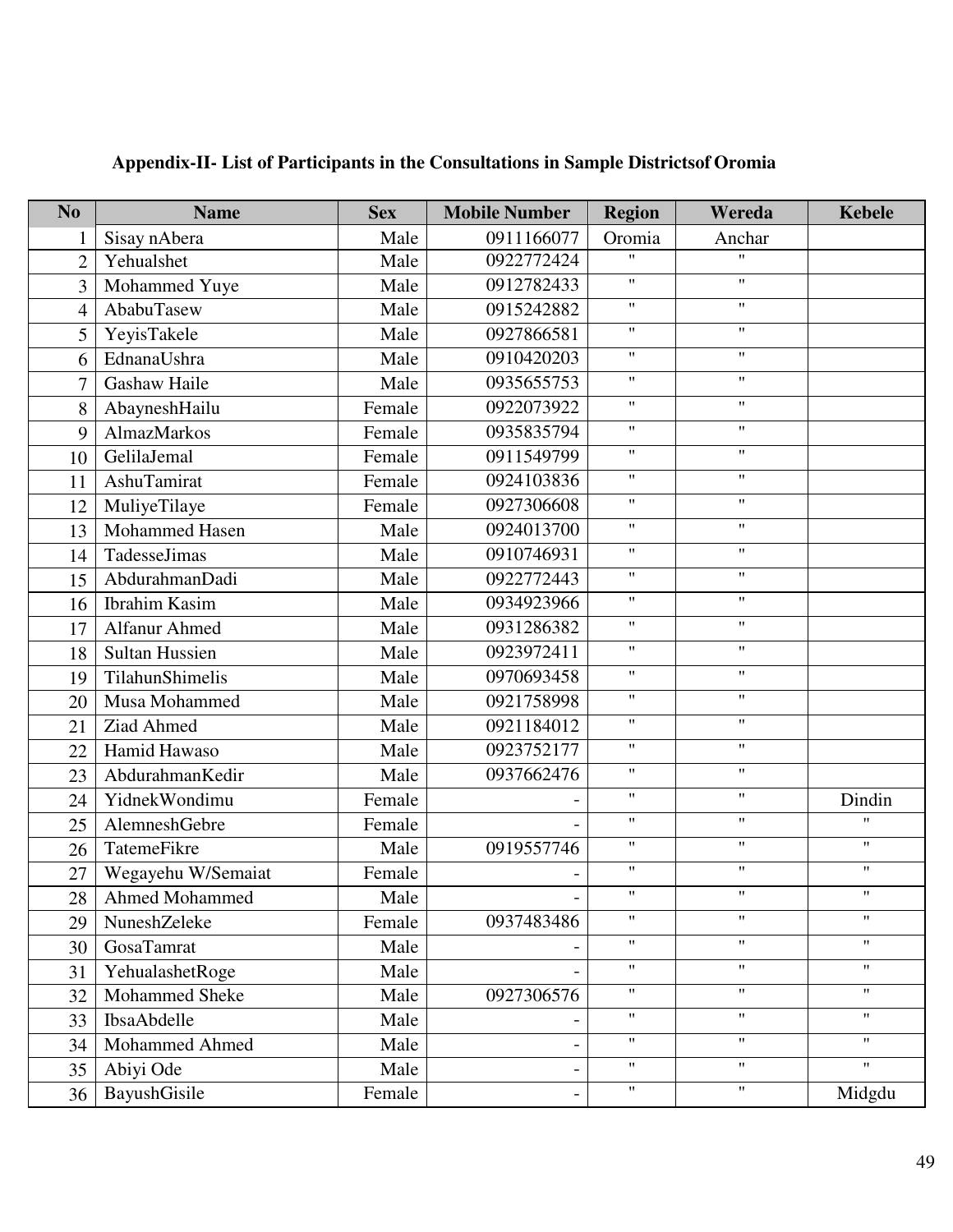| N <sub>o</sub> | <b>Name</b>       | <b>Sex</b> | <b>Mobile Number</b> | <b>Region</b>      | Wereda                    | <b>Kebele</b>             |
|----------------|-------------------|------------|----------------------|--------------------|---------------------------|---------------------------|
| 37             | DemekeBoni        | Male       |                      | $\pmb{\mathsf{H}}$ | $\pmb{\mathsf{H}}$        | $^{\prime\prime}$         |
| 38             | Amsale Haile      | Female     |                      | $\pmb{\mathsf{H}}$ | $\pmb{\mathsf{H}}$        | $\pmb{\mathsf{H}}$        |
| 39             | YesuneshLeul      | Female     |                      | $\pmb{\mathsf{H}}$ | $\pmb{\mathsf{H}}$        | $\mathbf{H}$              |
| 40             | SelamawitLule     | Female     | 0922045033           | $\pmb{\mathsf{H}}$ | $\mathbf{H}$              | $\pmb{\mathsf{H}}$        |
| 41             | HasenHussen       | Male       | 0931458408           | $\pmb{\mathsf{H}}$ | $\pmb{\mathsf{H}}$        | $\pmb{\mathsf{H}}$        |
| 42             | AyeleNigatu       | Male       |                      | $\pmb{\mathsf{H}}$ | $\pmb{\mathsf{H}}$        | $\mathbf{H}$              |
| 43             | MesfinLule        | Male       | 0928206619           | $\pmb{\mathsf{H}}$ | $\pmb{\mathsf{H}}$        | $\pmb{\mathsf{H}}$        |
| 44             | Neguse Abate      | Male       |                      | $\pmb{\mathsf{H}}$ | $\pmb{\mathsf{H}}$        | $\pmb{\mathsf{H}}$        |
| 45             | Dagnachew Yosef   | Male       |                      | $\pmb{\mathsf{H}}$ | $\pmb{\mathsf{H}}$        | $\pmb{\mathsf{H}}$        |
| 46             | Sinke Abate       | Female     |                      | $\pmb{\mathsf{H}}$ | $\pmb{\mathsf{H}}$        | $\pmb{\mathsf{H}}$        |
| 47             | Hide Hullo        | Female     |                      | $\pmb{\mathsf{H}}$ | $\pmb{\mathsf{H}}$        | $\pmb{\mathsf{H}}$        |
| 48             | DinkuBekele       | Male       |                      | $\pmb{\mathsf{H}}$ | $\mathbf{H}$              | $\mathbf{H}$              |
| 49             | WeyneharegAntewen | Female     |                      | $\pmb{\mathsf{H}}$ | $\pmb{\mathsf{H}}$        | $\pmb{\mathsf{H}}$        |
| 50             | HasenBedeso       | Male       | 0916005935           | $\pmb{\mathsf{H}}$ | Dodola                    |                           |
| 51             | HasenWoliyi       | Male       | 0920355535           | $\pmb{\mathsf{H}}$ | 11                        |                           |
| 52             | MarufMesud        | Male       | 0921359719           | $\pmb{\mathsf{H}}$ | $^{\prime\prime}$         |                           |
| 53             | Sultan Genemo     | Male       | 0913467343           | $\pmb{\mathsf{H}}$ | $\mathbf{H}$              |                           |
| 54             | Mustafa Guye      | Male       | 0910959889           | $\pmb{\mathsf{H}}$ | $\pmb{\mathsf{H}}$        |                           |
| 55             | YilmaZeleke       | Male       | 0920171078           | $\pmb{\mathsf{H}}$ | $\pmb{\mathsf{H}}$        |                           |
| 56             | BirhanuWabe       | Male       | 0915830419           | $\pmb{\mathsf{H}}$ | $\mathbf{H}$              |                           |
| 57             | Bezabih W/Samayat | Male       | 0926509987           | $\pmb{\mathsf{H}}$ | $\mathbf{H}$              |                           |
| 58             | KebedeAman        | Male       | 0912083126           | $\pmb{\mathsf{H}}$ | $\pmb{\mathsf{H}}$        |                           |
| 59             | DebebeMekonen     | Male       | 0913624255           | $\pmb{\mathsf{H}}$ | $\pmb{\mathsf{H}}$        |                           |
| 60             | GizawMengiste     | Male       | 0929446561           | $\pmb{\mathsf{H}}$ | $\mathbf{H}$              |                           |
| 61             | TegenieMulugeta   | Male       | 0933850242           | $\pmb{\mathsf{H}}$ | $\mathbf{H}$              |                           |
| 62             | JemalGerchu       | Male       | 0925724294           | $\pmb{\mathsf{H}}$ | $\pmb{\mathsf{H}}$        |                           |
| 63             | Leyla Neguse      | Female     | 0910089324           | $\pmb{\mathsf{H}}$ | $\pmb{\mathsf{H}}$        |                           |
| 64             | Genet Bekele      | Female     | 0920068189           | $\pmb{\mathsf{H}}$ | $\boldsymbol{\mathsf{H}}$ |                           |
| 65             | Hajo Haji         | Female     | 0912265042           | $\pmb{\mathsf{H}}$ | $^{\prime\prime}$         |                           |
| 66             | FoziaKedir        | Female     | 0920067974           | $\pmb{\mathsf{H}}$ | $\mathbf{H}$              |                           |
| 67             | JemilaMengistu    | Female     | 0920174404           | $\pmb{\mathsf{H}}$ | $^{\prime\prime}$         |                           |
| 68             | ImayuAyano        | Female     | 0924560742           | $\pmb{\mathsf{H}}$ | $\mathbf{H}$              | Deneba                    |
| 69             | MituwatTaso       | Female     | 0927292569           | $\pmb{\mathsf{H}}$ | $\mathbf{H}$              | $^{\prime\prime}$         |
| 70             | JamaryaFuni       | Female     | 0925391716           | $\pmb{\mathsf{H}}$ | $^{\prime\prime}$         | $\mathbf{H}$              |
| 71             | AlmazSobaga       | Female     | 0922671882           | $\pmb{\mathsf{H}}$ | $^{\prime\prime}$         | $\pmb{\mathsf{H}}$        |
| 72             | Ansha H/Mikail    | Male       | 0920068434           | $\pmb{\mathsf{H}}$ | $\mathbf{H}$              | $\boldsymbol{\mathsf{H}}$ |
| 73             | GoribaHerbo       | Male       | 0912975318           | $\pmb{\mathsf{H}}$ | $\mathbf{H}$              | $\pmb{\mathsf{H}}$        |
| 74             | <b>BarsoDube</b>  | Male       | 0928038272           | $\pmb{\mathsf{H}}$ | $\mathbf{H}$              | $\boldsymbol{\mathsf{H}}$ |
| 75             | Ibrahim Jarso     | Male       | 0926473066           | $\pmb{\mathsf{H}}$ | $\mathbf{H}$              | $\boldsymbol{\mathsf{H}}$ |
| 76             | DubaGero          | Male       | 0910254087           | $\pmb{\mathsf{H}}$ | Ħ                         | $\pmb{\mathsf{H}}$        |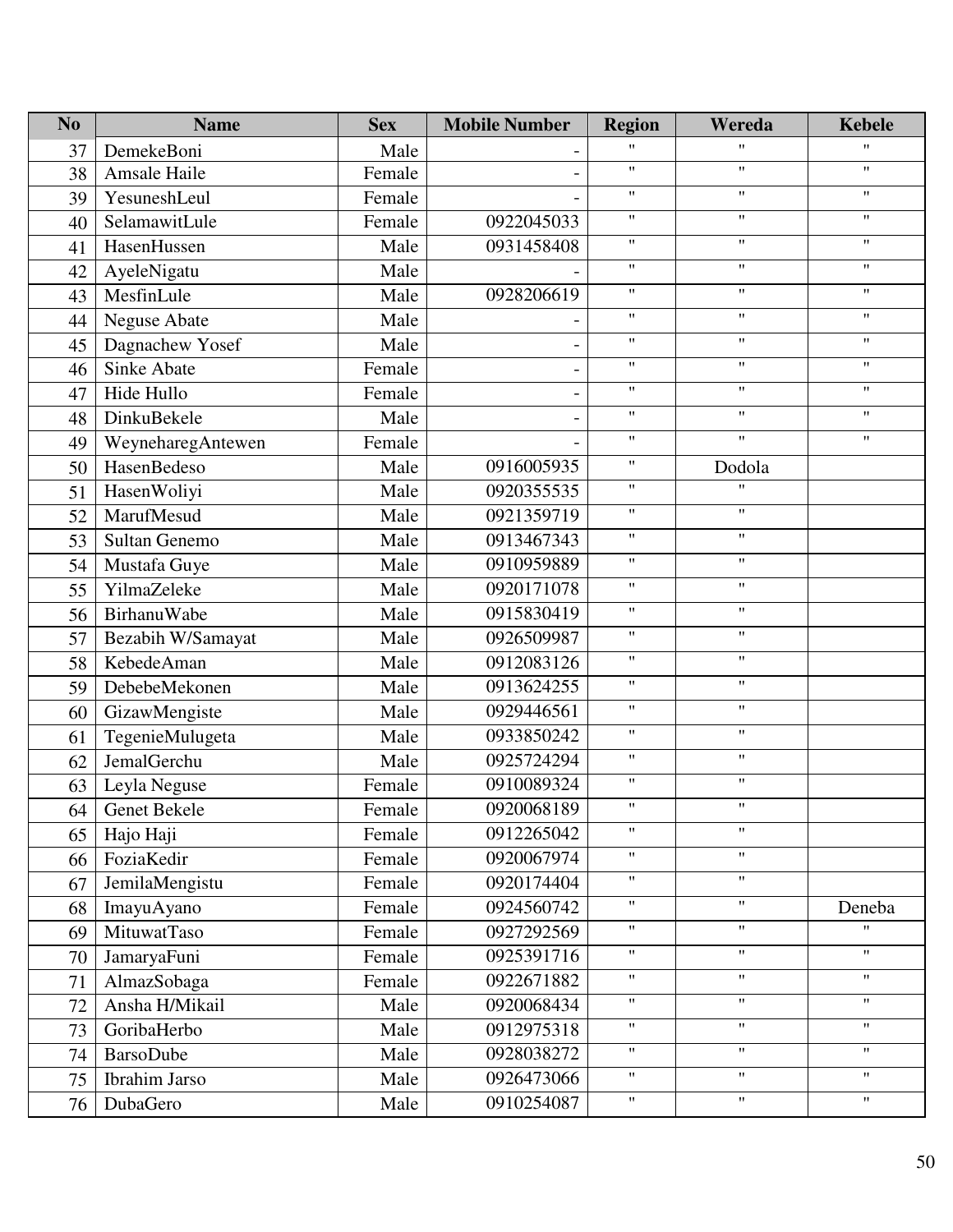| N <sub>o</sub> | <b>Name</b>           | <b>Sex</b> | <b>Mobile Number</b> | <b>Region</b>             | Wereda                    | <b>Kebele</b>             |
|----------------|-----------------------|------------|----------------------|---------------------------|---------------------------|---------------------------|
| 77             | GabayoSimes           | Male       | 0929324998           | $\boldsymbol{\mathsf{H}}$ | $\mathbf{H}$              | $\mathbf{H}$              |
| 78             | ShibruBariso          | Male       | 0916018251           | $\pmb{\mathsf{H}}$        | $\pmb{\mathsf{H}}$        | $\pmb{\mathsf{H}}$        |
| 79             | EriboGuye             | Male       | 0921358779           | $\pmb{\mathsf{H}}$        | $\pmb{\mathsf{H}}$        | $\mathbf{H}$              |
| 80             | KubriFato             | Male       | 0912757123           | $\pmb{\mathsf{H}}$        | $\pmb{\mathsf{H}}$        | $\pmb{\mathsf{H}}$        |
| 81             | UmerHaju              | Male       | 0922701912           | $\pmb{\mathsf{H}}$        | $\mathbf{H}$              | $\pmb{\mathsf{H}}$        |
| 82             | KadirImiy             | Male       | 0916063730           | $\pmb{\mathsf{H}}$        | $\mathbf{H}$              | $\pmb{\mathsf{H}}$        |
| 83             | Jamal Jarse           | Male       | 0924935911           | $\pmb{\mathsf{H}}$        | $\mathbf{H}$              | $\pmb{\mathsf{H}}$        |
| 84             | Mohamommed Amin       | Male       |                      | $\pmb{\mathsf{H}}$        | $\mathbf{H}$              | $\pmb{\mathsf{H}}$        |
| 85             | HamdichoGuyyee        | Male       | 0949294687           | $\pmb{\mathsf{H}}$        | $\mathbf{H}$              | $\boldsymbol{\mathsf{H}}$ |
| 86             | HamuFato              | Male       |                      | $\pmb{\mathsf{H}}$        | $\mathbf{H}$              | <b>Berisa</b>             |
| 87             | MuhammedBiftu         | Male       | 0910821193           | $\pmb{\mathsf{H}}$        | $\mathbf{H}$              | $\mathbf{H}$              |
| 88             | <b>Ibrahim Anfote</b> | Male       | 0910976951           | $\pmb{\mathsf{H}}$        | $\pmb{\mathsf{H}}$        | $\pmb{\mathsf{H}}$        |
| 89             | AmanRoba              | Male       | 0938112106           | $\pmb{\mathsf{H}}$        | $^{\prime\prime}$         | $\mathbf{H}$              |
| 90             | Ahmed Galato          | Male       | 0913895328           | $\pmb{\mathsf{H}}$        | $\boldsymbol{\mathsf{H}}$ | $\pmb{\mathsf{H}}$        |
| 91             | Aman Haji             | Male       | 0923720874           | $\pmb{\mathsf{H}}$        | $\pmb{\mathsf{H}}$        | $\pmb{\mathsf{H}}$        |
| 92             | KediroGelgalu         | Male       | 0922701896           | $\pmb{\mathsf{H}}$        | $\pmb{\mathsf{H}}$        | $\mathbf{H}$              |
| 93             | AbdurazakAljalil      | Male       | 0921711759           | $\pmb{\mathsf{H}}$        | $\mathbf{H}$              | $\boldsymbol{\mathsf{H}}$ |
| 94             | KekiHasen             | Male       | 0945814466           | $\pmb{\mathsf{H}}$        | $\mathbf{H}$              | $\pmb{\mathsf{H}}$        |
| 95             | Kemaria Koji          | Female     | 0912097511           | $\pmb{\mathsf{H}}$        | $\boldsymbol{\mathsf{H}}$ | $\mathbf{H}$              |
| 96             | AmaneGamado           | Female     |                      | $\pmb{\mathsf{H}}$        | $\mathbf{H}$              | $\pmb{\mathsf{H}}$        |
| 97             | Taiba Judo            | Female     |                      | $\pmb{\mathsf{H}}$        | $\boldsymbol{\mathsf{H}}$ | $\boldsymbol{\mathsf{H}}$ |
| 98             | HusenKalilo           | Male       | 0921089258           | Ħ                         | Dinsho                    | ZaloAbebo<br>(02)         |
| 99             | AbdureKalil           | Male       |                      | $\pmb{\mathsf{H}}$        | $\mathbf{H}$              | $\boldsymbol{\mathsf{H}}$ |
| 100            | Ibrahim Kalil         | Male       | 0921394981           | $\pmb{\mathsf{H}}$        | $\mathbf{H}$              | $\pmb{\mathsf{H}}$        |
| 101            | BirkaKadir            | Male       |                      | $\pmb{\mathsf{H}}$        | $\mathbf{H}$              | $\boldsymbol{\mathsf{H}}$ |
| 102            | AliyiSheko            | Male       | 0916864427           | $\pmb{\mathsf{H}}$        | $\pmb{\mathsf{H}}$        | $\pmb{\mathsf{H}}$        |
| 103            | AbasAdamo             | Male       | 0921451137           | $\pmb{\mathsf{H}}$        | $\mathbf{H}$              | $\pmb{\mathsf{H}}$        |
| 104            | Ahmad K/Adam          | Male       | 0939519015           | $\pmb{\mathsf{H}}$        | Ħ                         | $\mathbf{H}$              |
| 105            | Mohammed K/Adam       | Male       | 0912767166           | $\pmb{\mathsf{H}}$        | Ħ                         | $\pmb{\mathsf{H}}$        |
| 106            | Aman Mohammed         | Male       | 0912315412           | $\pmb{\mathsf{H}}$        | $\mathbf{H}$              | $\mathbf{H}$              |
| 107            | Kadi H/Adam           | Male       | 0912315321           | $\pmb{\mathsf{H}}$        | $\mathbf{H}$              | $\mathbf{H}$              |
| 108            | RukiaAbda             | Female     |                      | $\pmb{\mathsf{H}}$        | Ħ                         | $^{\prime\prime}$         |
| 109            | HawaAbdo              | Female     |                      | $\pmb{\mathsf{H}}$        | $\pmb{\mathsf{H}}$        | $\boldsymbol{\mathsf{H}}$ |
| 110            | Muslima Mahmud        | Female     |                      | $\pmb{\mathsf{H}}$        | $^{\prime\prime}$         | $\mathbf{H}$              |
| 111            | Kemar H/Adam          | Male       | 0912315306           | $\pmb{\mathsf{H}}$        | $^{\prime\prime}$         | Haro Soba                 |
| 112            | KasimWagritu          | Male       | 0913926716           | $\pmb{\mathsf{H}}$        | Ħ                         | $\mathbf{H}$              |
| 113            | Amino H/Hussen        | Male       | 0921089736           | $\pmb{\mathsf{H}}$        | $\mathbf{H}$              | $^{\prime\prime}$         |
| 114            | M/Jemal H/Said        | Male       | 0913968680           | $\pmb{\mathsf{H}}$        | $\mathbf{H}$              | $\mathbf{H}$              |
| 115            | H/KadirTufo           | Male       |                      | $\pmb{\mathsf{H}}$        | $\boldsymbol{\mathsf{H}}$ | $\pmb{\mathsf{H}}$        |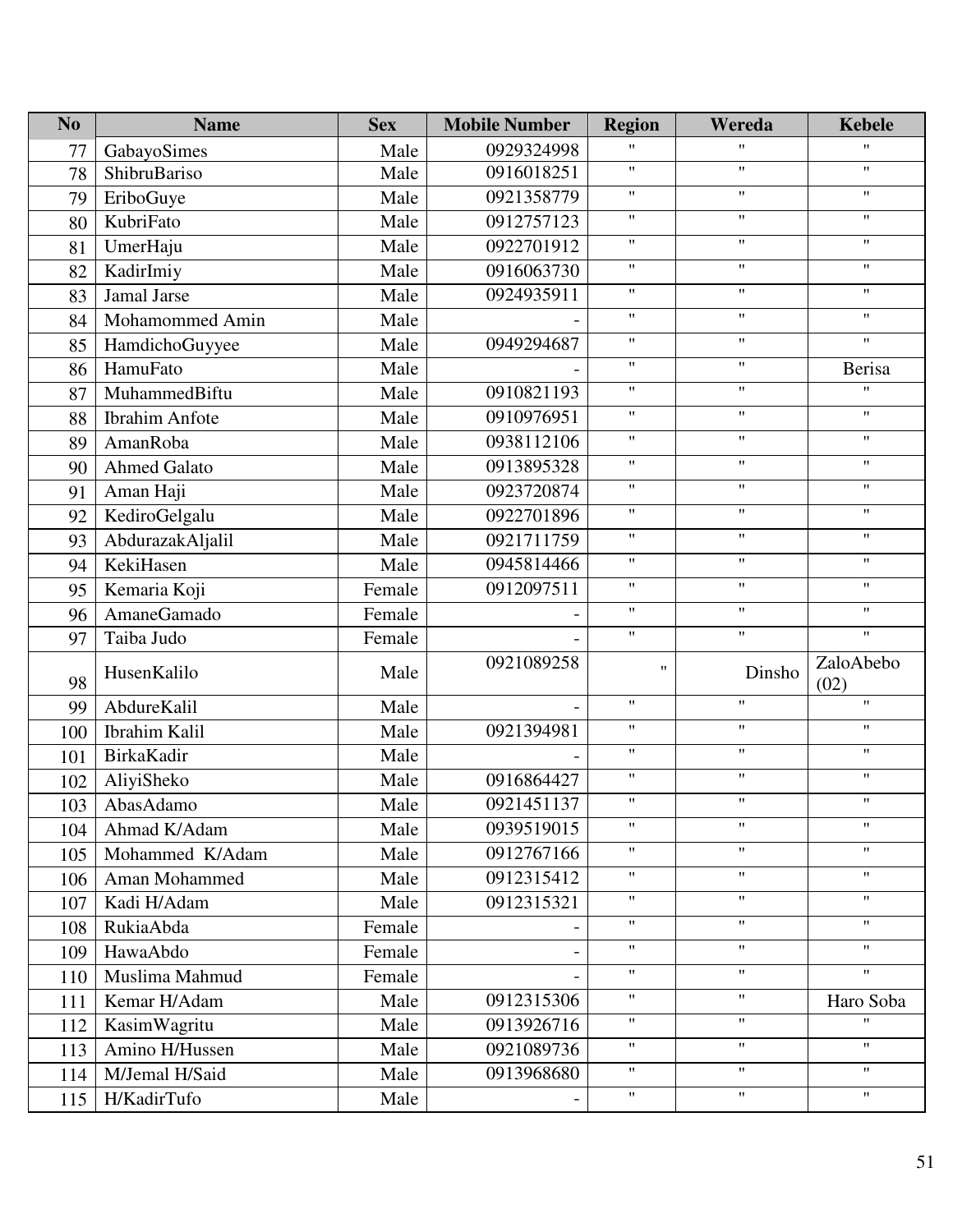| N <sub>o</sub> | <b>Name</b>       | <b>Sex</b> | <b>Mobile Number</b> | <b>Region</b>             | Wereda                    | <b>Kebele</b>             |
|----------------|-------------------|------------|----------------------|---------------------------|---------------------------|---------------------------|
| 116            | ShlfahoAbdo       | Male       | 0922050436           | $\mathbf{H}$              | 11                        | $^{\prime\prime}$         |
| 117            | Mohammed Kadir    | Male       | 0910362386           | $\pmb{\mathsf{H}}$        | $\pmb{\mathsf{H}}$        | $\pmb{\mathsf{H}}$        |
| 118            | AloAbdo           | Male       | 0920357895           | $^{\prime\prime}$         | $\pmb{\mathsf{H}}$        | $\boldsymbol{\mathsf{H}}$ |
| 119            | LochoSube         | Female     |                      | $\pmb{\mathsf{H}}$        | $\pmb{\mathsf{H}}$        | $\pmb{\mathsf{H}}$        |
| 120            | AmaneHagahiyi     | Female     |                      | $\pmb{\mathsf{H}}$        | $\mathbf{H}$              | $^{\prime\prime}$         |
| 121            | YeshiYesuf        | Female     | 0937822645           | $\pmb{\mathsf{H}}$        | $\boldsymbol{\mathsf{H}}$ | $\pmb{\mathsf{H}}$        |
| 122            | EsamuUmer         | Male       | 0913223452           | Oromia                    | HarenaBuluk               |                           |
| 123            | Kalid Rube        | Male       | 0913394099           | $^{\prime\prime}$         | $\mathbf{H}$              |                           |
| 124            | MuhammedAdem      | Male       | 0922510258           | $\pmb{\mathsf{H}}$        | $\pmb{\mathsf{H}}$        |                           |
| 125            | Isa KasoAman      | Male       | 0940313699           | $\pmb{\mathsf{H}}$        | $\pmb{\mathsf{H}}$        |                           |
| 126            | HussenMuhammed    | Male       | 0926136826           | $\pmb{\mathsf{H}}$        | $\pmb{\mathsf{H}}$        |                           |
| 127            | AbebeBekele       | Male       | 0920943409           | $\pmb{\mathsf{H}}$        | $\pmb{\mathsf{H}}$        |                           |
| 128            | MergaGeda         | Male       | 0916841749           | $\pmb{\mathsf{H}}$        | $\mathbf{H}$              |                           |
| 129            | RamatesUlariyo    | Male       | 0925661031           | $\pmb{\mathsf{H}}$        | $\pmb{\mathsf{H}}$        |                           |
| 130            | HussenAliyu       | Male       | 0932312131           | $\pmb{\mathsf{H}}$        | $\pmb{\mathsf{H}}$        |                           |
| 131            | KadirAdem         | Male       | 0920381915           | $^{\prime\prime}$         | $\mathbf{H}$              |                           |
| 132            | Mohammed Hussen   | Male       | 0919264464           | $\pmb{\mathsf{H}}$        | $\pmb{\mathsf{H}}$        |                           |
| 133            | AyenewBekele      | Male       | 0912451152           | $\pmb{\mathsf{H}}$        | $\pmb{\mathsf{H}}$        |                           |
| 134            | SufianAbdo        | Male       | 0922758285           | $^{\prime\prime}$         | $\pmb{\mathsf{H}}$        |                           |
| 135            | Abdu Ahu          | Male       | 0926627374           | $\pmb{\mathsf{H}}$        | $\pmb{\mathsf{H}}$        |                           |
| 136            | TaibaAbdulahi     | Female     | 0932143352           | $\pmb{\mathsf{H}}$        | $\pmb{\mathsf{H}}$        |                           |
| 137            | Nagasso Luke      | Male       | 0912812604           | $\pmb{\mathsf{H}}$        | $\pmb{\mathsf{H}}$        |                           |
| 138            | Shewangizaw Haile | Male       | 0913601216           | $\pmb{\mathsf{H}}$        | $\pmb{\mathsf{H}}$        |                           |
| 139            | TigistMilku       | Male       | 0921097559           | $\pmb{\mathsf{H}}$        | $\pmb{\mathsf{H}}$        |                           |
| 140            | Aman Ahmed        | Male       | 0913352066           | $\pmb{\mathsf{H}}$        | $\boldsymbol{\mathsf{H}}$ | SodoWelmel                |
| 141            | <b>Usman Mume</b> | Male       |                      | $\pmb{\mathsf{H}}$        | $\pmb{\mathsf{H}}$        | $^{\prime}$               |
| 142            | DergaHussien      | Male       |                      | $\pmb{\mathsf{H}}$        | $\pmb{\mathsf{H}}$        | $\pmb{\mathsf{H}}$        |
| 143            | DergaHassen       | Male       |                      | $\pmb{\mathsf{H}}$        | $\pmb{\mathsf{H}}$        | $\pmb{\mathsf{H}}$        |
| 144            | AmanAbdulkadir    | Male       |                      | $\pmb{\mathsf{H}}$        | $\pmb{\mathsf{H}}$        | $\mathbf{H}$              |
| 145            | MesfinMerga       | Male       |                      | $\pmb{\mathsf{H}}$        | $^{\prime\prime}$         | $\mathbf{H}$              |
| 146            | SeyfuAdem         | Male       |                      | $\pmb{\mathsf{H}}$        | Ħ                         | $\pmb{\mathsf{H}}$        |
| 147            | RedwanAbafita     | Male       | 0922763126           | $\pmb{\mathsf{H}}$        | $\pmb{\mathsf{H}}$        | $\mathbf{H}$              |
| 148            | JemalAbdulwahid   | Male       | 0927909065           | $\pmb{\mathsf{H}}$        | $\boldsymbol{\mathsf{H}}$ | $\mathbf{H}$              |
| 149            | GursumaKedir      | Female     | 0932322092           | $\pmb{\mathsf{H}}$        | $\pmb{\mathsf{H}}$        | $^{\prime\prime}$         |
| 150            | FatumaAliye       | Female     |                      | $\pmb{\mathsf{H}}$        | Ħ                         | $^{\prime\prime}$         |
| 151            | HawaKedir         | Female     |                      | $\boldsymbol{\mathsf{H}}$ | $\mathbf{H}$              | $\mathbf{H}$              |
| 152            | TeyibaTeyib       | Female     |                      | $\pmb{\mathsf{H}}$        | $\pmb{\mathsf{H}}$        | $\mathbf{H}$              |
| 153            | ZubeydaHashim     | Female     |                      | $\pmb{\mathsf{H}}$        | $\mathbf{H}$              | Shawe                     |
| 154            | AmaneAdem         | Female     |                      | $\pmb{\mathsf{H}}$        | $\pmb{\mathsf{H}}$        | $\mathbf{H}$              |
| 155            | ShemsiaAnsha      | Female     | 0946583935           | $\pmb{\mathsf{H}}$        | $\pmb{\mathsf{H}}$        | $\mathbf{H}$              |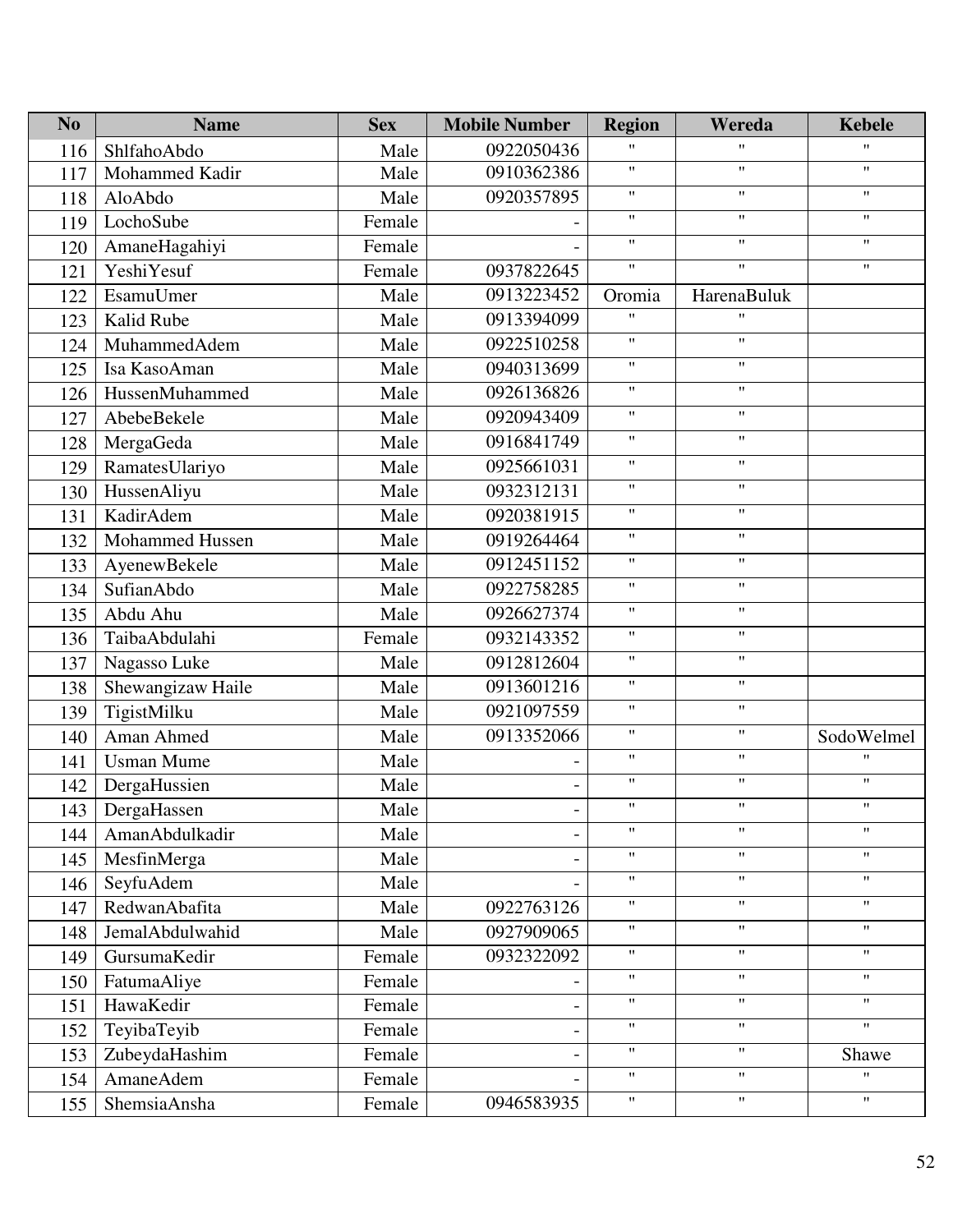| N <sub>o</sub> | <b>Name</b>            | <b>Sex</b> | <b>Mobile Number</b>     | <b>Region</b>      | Wereda                    | <b>Kebele</b>             |
|----------------|------------------------|------------|--------------------------|--------------------|---------------------------|---------------------------|
| 156            | TemimaHunde            | Female     |                          | 11                 | 11                        | $^{\prime\prime}$         |
| 157            | EsmaelAdem             | Male       |                          | 11                 | $\pmb{\mathsf{H}}$        | $\pmb{\mathsf{H}}$        |
| 158            | UmerKedir              | Male       | 0915745531               | 11                 | $\mathbf{H}$              | $\mathbf{H}$              |
| 159            | Mahmud Adem            | Male       | 0927314010               | 11                 | $\pmb{\mathsf{H}}$        | $\pmb{\mathsf{H}}$        |
| 160            | Ahmed Adem             | Male       | 0922672263               | 11                 | $^{\prime\prime}$         | $\pmb{\mathsf{H}}$        |
| 161            | MalimHussen            | Male       |                          | 11                 | $\boldsymbol{\mathsf{H}}$ | $\mathbf{H}$              |
| 162            | <b>UmerButa</b>        | Male       |                          | 11                 | $\pmb{\mathsf{H}}$        | $\pmb{\mathsf{H}}$        |
| 163            | HussienRoba            | Male       | 0924327520               | 11                 | $\pmb{\mathsf{H}}$        | $\mathbf{H}$              |
| 164            | Husseinh/Mohammed      | Male       |                          | 11                 | $\pmb{\mathsf{H}}$        | $\pmb{\mathsf{H}}$        |
| 165            | GorumeWodajo           | Male       |                          | Oromia             | Yayu                      | Wobo                      |
| 166            | KebedeHordofa          | Male       | $\overline{a}$           | $\mathbf{H}$       | $\mathbf{H}$              | $^{\prime\prime}$         |
| 167            | TekaDabola             | Male       |                          | 11                 | $\boldsymbol{\mathsf{H}}$ | $\mathbf{H}$              |
| 168            | YadataDoba             | Male       |                          | 11                 | $\pmb{\mathsf{H}}$        | $\pmb{\mathsf{H}}$        |
| 169            | FeteneBulcha           | Male       | $\overline{a}$           | 11                 | $\pmb{\mathsf{H}}$        | $\mathbf{H}$              |
| 170            | GeremweNuru            | Male       |                          | 11                 | $\pmb{\mathsf{H}}$        | $\mathbf{H}$              |
| 171            | FirdiKena              | Male       |                          | 11                 | $\pmb{\mathsf{H}}$        | $\pmb{\mathsf{H}}$        |
| 172            | NuruGebeyhu            | Male       | $\overline{\phantom{0}}$ | $\pmb{\mathsf{H}}$ | $\pmb{\mathsf{H}}$        | $\mathbf{H}$              |
| 173            | AdugnaGebeyhu          | Male       | $\overline{a}$           | 11                 | $\pmb{\mathsf{H}}$        | $\mathbf{H}$              |
| 174            | TekalegnLema           | Male       |                          | 11                 | $\pmb{\mathsf{H}}$        | $\pmb{\mathsf{H}}$        |
| 175            | GetachewTesema         | Male       | $\overline{a}$           | 11                 | $\pmb{\mathsf{H}}$        | $\pmb{\mathsf{H}}$        |
| 176            | GetuBefirdu            | Youth      |                          | 11                 | $\pmb{\mathsf{H}}$        | $\mathbf{H}$              |
| 177            | YeshiTesfaye           | Female     |                          | 11                 | $\pmb{\mathsf{H}}$        | $\pmb{\mathsf{H}}$        |
| 178            | AlmazNura              | Female     | ۰                        | $^{\prime\prime}$  | $\pmb{\mathsf{H}}$        | $\mathbf{H}$              |
| 179            | RabiyaBefekadu         | Female     | -                        | 11                 | $\pmb{\mathsf{H}}$        | $\mathbf{H}$              |
| 180            | <b>BruktawwitHailu</b> | Female     |                          | 11                 | $\pmb{\mathsf{H}}$        | $\mathbf{H}$              |
| 181            | ShitayeDebisa          | Female     | $\overline{\phantom{0}}$ | $\pmb{\mathsf{H}}$ | $\mathbf{H}$              | Gechi                     |
| 182            | Asiya Nasir            | Female     | $\overline{\phantom{0}}$ | 11                 | $\pmb{\mathsf{H}}$        | $^{\prime\prime}$         |
| 183            | BirhaneJenber          | Female     |                          | 11                 | $\pmb{\mathsf{H}}$        | $\pmb{\mathsf{H}}$        |
| 184            | TafesuWorku            | Female     |                          | $\mathbf{H}$       | $\pmb{\mathsf{H}}$        | $\mathbf{H}$              |
| 185            | DenkuOljira            | Female     |                          | 11                 | $\boldsymbol{\mathsf{H}}$ | $\mathbf{H}$              |
| 186            | ZumeraDhisa            | Female     |                          | $\pmb{\mathsf{H}}$ | $\mathbf{H}$              | $\boldsymbol{\mathsf{H}}$ |
| 187            | AmirasaEliyas          | Female     |                          | 11                 | $\pmb{\mathsf{H}}$        | $\mathbf{H}$              |
| 188            | MitikuTiruneh          | Male       |                          | 11                 | $\pmb{\mathsf{H}}$        | $\mathbf{H}$              |
| 189            | HabtamuTafese          | Male       | 0919122784               | 11                 | $\pmb{\mathsf{H}}$        | $\boldsymbol{\mathsf{H}}$ |
| 190            | AsefaAmente            | Male       | 0948969076               | 11                 | $\mathbf{H}$              | $\mathbf{H}$              |
| 191            | Ibrahim Kedir          | Male       | 0919105619               | 11                 | $\boldsymbol{\mathsf{H}}$ | $\mathbf{H}$              |
| 192            | BekumNurfath           | Male       | 0919119085               | 11                 | $\pmb{\mathsf{H}}$        | $\boldsymbol{\mathsf{H}}$ |
| 193            | AtinafuTadesse         | Male       |                          | 11                 | $\pmb{\mathsf{H}}$        | $\mathbf{H}$              |
| 194            | Tamsgene Ayana         | Male       |                          | 11                 | $\pmb{\mathsf{H}}$        | $\pmb{\mathsf{H}}$        |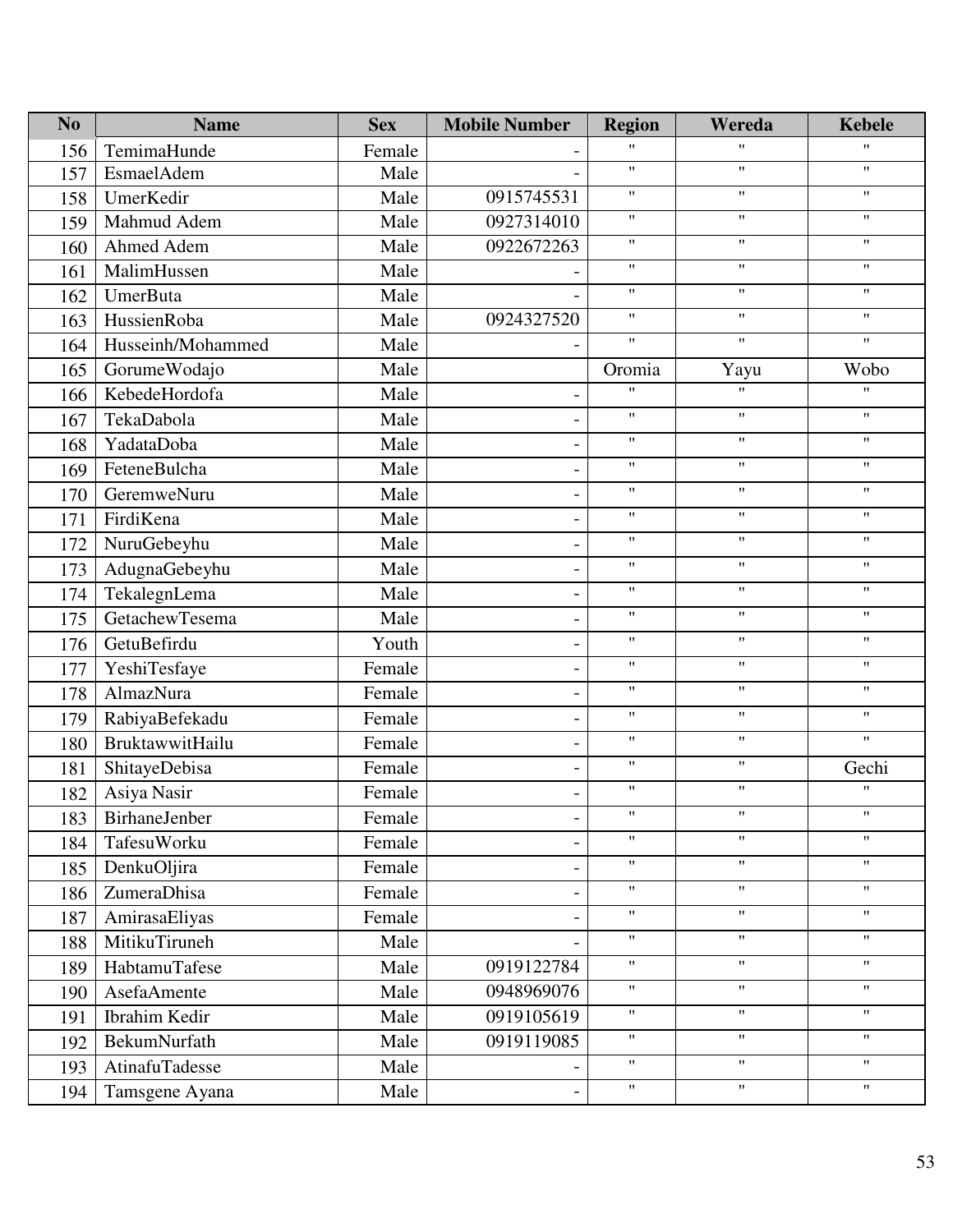| N <sub>o</sub> | <b>Name</b>           | <b>Sex</b> | <b>Mobile Number</b> | <b>Region</b>      | Wereda                    | <b>Kebele</b>      |
|----------------|-----------------------|------------|----------------------|--------------------|---------------------------|--------------------|
| 195            | BulaBekele            | Male       | 0932459849           | 11                 | $\pmb{\mathsf{H}}$        | $\pmb{\mathsf{H}}$ |
| 196            | AdisuEtefa            | Youth      | 0917964494           | 11                 | $\pmb{\mathsf{H}}$        | $\pmb{\mathsf{H}}$ |
| 197            | SisayTarekegn         | Youth      | 0923336604           | 11                 | $\pmb{\mathsf{H}}$        | $^{\prime\prime}$  |
| 198            | NisroHussen           | Youth      | 0917464371           | 11                 | $\boldsymbol{\mathsf{H}}$ | $\mathbf{H}$       |
| 199            | Sukare Abdu           | Female     |                      | 11                 | $\pmb{\mathsf{H}}$        | Yoye 01            |
| 200            | <b>BirhaneMorke</b>   | Female     |                      | 11                 | $\pmb{\mathsf{H}}$        | $^{\prime}$        |
| 201            | <b>Birhane Tariku</b> | Female     | 0921061558           | 11                 | $\pmb{\mathsf{H}}$        | $\pmb{\mathsf{H}}$ |
| 202            | AyahushTesema         | Female     |                      | 11                 | $\pmb{\mathsf{H}}$        | $\pmb{\mathsf{H}}$ |
| 203            | <b>Aster Gizaw</b>    | Female     | 0917310081           | $\mathbf{H}$       | $\pmb{\mathsf{H}}$        | $^{\prime\prime}$  |
| 204            | TadalechFita          | Female     | 0913292664           | 11                 | $\pmb{\mathsf{H}}$        | $\pmb{\mathsf{H}}$ |
| 205            | MeleseManfo           | Male       |                      | 11                 | $\pmb{\mathsf{H}}$        | $\pmb{\mathsf{H}}$ |
| 206            | Tesfa Belay           | Male       | 0917806452           | $\mathbf{H}$       | $\pmb{\mathsf{H}}$        | $^{\prime\prime}$  |
| 207            | FikaduHailu           | Male       | 0912319299           | 11                 | $\boldsymbol{\mathsf{H}}$ | $\pmb{\mathsf{H}}$ |
| 208            | TemegnuBorena         | Male       | 0917117248           | 11                 | $\pmb{\mathsf{H}}$        | $\pmb{\mathsf{H}}$ |
| 209            | MeressaGeisa          | Male       | 0917026616           | 11                 | $\pmb{\mathsf{H}}$        | $\pmb{\mathsf{H}}$ |
| 210            | TesfayeKebede         | Male       | 0911756394           | 11                 | $\pmb{\mathsf{H}}$        | $\pmb{\mathsf{H}}$ |
| 211            | TesfayeYadesa         | Male       | 0917025595           | 11                 | $\boldsymbol{\mathsf{H}}$ | $\pmb{\mathsf{H}}$ |
| 212            | FedesaFeyesa          | Male       | 0912117086           | 11                 | $\pmb{\mathsf{H}}$        | $^{\prime\prime}$  |
| 213            | EteneshAbedeta        | Youth      | 0932439106           | 11                 | $\pmb{\mathsf{H}}$        | $\pmb{\mathsf{H}}$ |
| 214            | Tahir Siraje          | Youth      | 0917118452           | 11                 | $\boldsymbol{\mathsf{H}}$ | $\pmb{\mathsf{H}}$ |
| 215            | Laila Kali            | Youth      | 0912528522           | 11                 | $\mathbf{H}$              | $^{\prime\prime}$  |
| 216            | TayituMulegeta        | Female     | 0927577836           | 11                 | Gera                      | Chira              |
| 217            | KedejaAbagojam        | Female     |                      | 11                 | $\pmb{\mathsf{H}}$        | $\pmb{\mathsf{H}}$ |
| 218            | TajuKedir             | Female     | 0928302996           | 11                 | $\boldsymbol{\mathsf{H}}$ | $\pmb{\mathsf{H}}$ |
| 219            | DejeneKebede          | Youth      | 0917062215           | 11                 | $\pmb{\mathsf{H}}$        | $\pmb{\mathsf{H}}$ |
| 220            | Mohammed AbaOli       | Youth      | 0949004275           | 11                 | $\pmb{\mathsf{H}}$        | $\pmb{\mathsf{H}}$ |
| 221            | Nasir Aba Lulisa      | Youth      | 0917263752           | 11                 | $\pmb{\mathsf{H}}$        | $\pmb{\mathsf{H}}$ |
| 222            | SherifAbagaro         | Youth      | 0917263690           | 11                 | $\pmb{\mathsf{H}}$        | $\pmb{\mathsf{H}}$ |
| 223            | AwolAbagidi           | Youth      | 0917258715           | 11                 | $\pmb{\mathsf{H}}$        | $\pmb{\mathsf{H}}$ |
| 224            | SahiliAbagidi         | Youth      | 0917325103           | 11                 | $\mathbf{H}$              | $\pmb{\mathsf{H}}$ |
| 225            | JafarKemale           | Youth      | 0927570787           | 11                 | $\pmb{\mathsf{H}}$        | $\pmb{\mathsf{H}}$ |
| 226            | Sultan Saman          | Youth      |                      | 11                 | $\pmb{\mathsf{H}}$        | $\pmb{\mathsf{H}}$ |
| 227            | GetuTesfaye           | Youth      | 0917056383           | 11                 | $\mathbf{H}$              | $\pmb{\mathsf{H}}$ |
| 228            | FarisAbafogi          | Male       | 0917505082           | 11                 | $\pmb{\mathsf{H}}$        | $\pmb{\mathsf{H}}$ |
| 229            | DegaAbabugu           | Male       | 0917905660           | 11                 | $\pmb{\mathsf{H}}$        | $\pmb{\mathsf{H}}$ |
| 230            | RegasChala            | Male       | 0917066695           | 11                 | $\pmb{\mathsf{H}}$        | $\pmb{\mathsf{H}}$ |
| 231            | NursemanShehshafi     | Male       | 0924493840           | 11                 | $\pmb{\mathsf{H}}$        | $^{\prime\prime}$  |
| 232            | Hafiz SheheShafi      | Male       | 0937175067           | 11                 | $\pmb{\mathsf{H}}$        | $\pmb{\mathsf{H}}$ |
| 233            | Nasir Abamecha        | Male       |                      | $\pmb{\mathsf{H}}$ | $\pmb{\mathsf{H}}$        | $\pmb{\mathsf{H}}$ |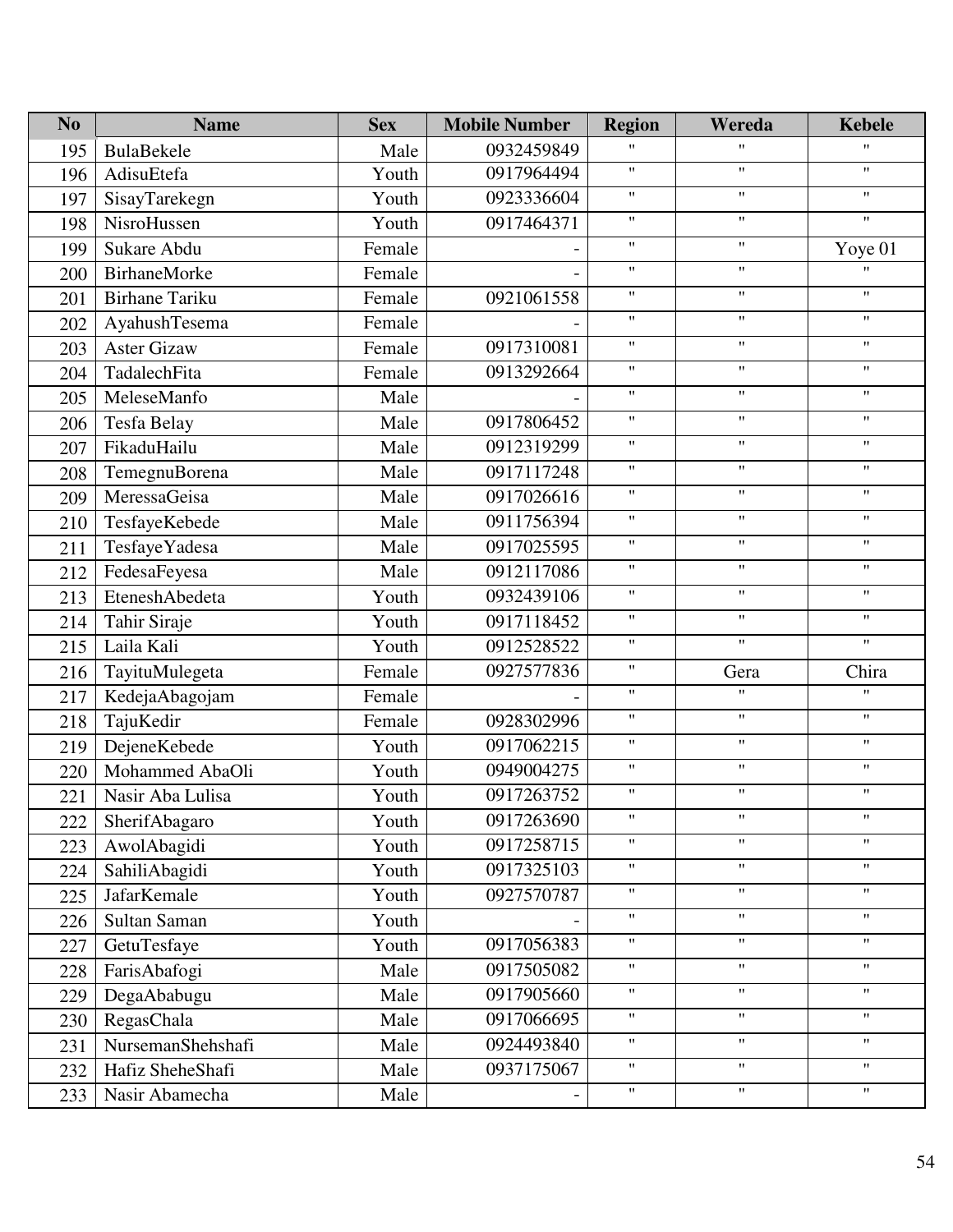| N <sub>o</sub> | <b>Name</b>           | <b>Sex</b> | <b>Mobile Number</b> | <b>Region</b>      | Wereda                    | <b>Kebele</b>      |
|----------------|-----------------------|------------|----------------------|--------------------|---------------------------|--------------------|
| 234            | TemamAbadilbo         | Male       | 0917259221           | $\pmb{\mathsf{H}}$ | $^{\prime\prime}$         | $^{\prime\prime}$  |
| 235            | Husien Ali Mohammed   | Male       | 0917104207           | $\pmb{\mathsf{H}}$ | $\pmb{\mathsf{H}}$        | $\pmb{\mathsf{H}}$ |
| 236            | BederuAbaoli          | Male       | 0945669290           | $\pmb{\mathsf{H}}$ | $\pmb{\mathsf{H}}$        | $\mathbf{H}$       |
| 237            | AbaoliAbakedir        | Male       | 0917313921           | $\mathbf{H}$       | $\mathbf{H}$              | $\pmb{\mathsf{H}}$ |
| 238            | <b>Sultan Ahemed</b>  | Male       | 0917899403           | $\pmb{\mathsf{H}}$ | $\pmb{\mathsf{H}}$        | $\pmb{\mathsf{H}}$ |
| 239            | Nasir Lemicha         | Male       |                      | $\pmb{\mathsf{H}}$ | $\mathbf{H}$              | GenjiChalla        |
| 240            | Al Giddi Al Jobir     | Male       |                      | $\pmb{\mathsf{H}}$ | $\mathbf{H}$              | $^{\prime\prime}$  |
| 241            | Al Daga Al Kabe       | Male       |                      | $\pmb{\mathsf{H}}$ | $\pmb{\mathsf{H}}$        | $\mathbf{H}$       |
| 242            | TerefeKumsa           | Male       | 0917202270           | $\pmb{\mathsf{H}}$ | $\mathbf{H}$              | $\mathbf{H}$       |
| 243            | Temam A/Gero          | Male       |                      | $\pmb{\mathsf{H}}$ | $\boldsymbol{\mathsf{H}}$ | $\pmb{\mathsf{H}}$ |
| 244            | Al Biyya A Mecha      | Male       |                      | $\pmb{\mathsf{H}}$ | $\pmb{\mathsf{H}}$        | $\pmb{\mathsf{H}}$ |
| 245            | AbdoAloli             | Youth      |                      | $\pmb{\mathsf{H}}$ | $\pmb{\mathsf{H}}$        | $\mathbf{H}$       |
| 246            | WajiSeheAbedela       | Youth      |                      | $\mathbf{H}$       | $\mathbf{H}$              | $\pmb{\mathsf{H}}$ |
| 247            | Ferdi Al Lulesa       | Youth      | 0917751336           | $\pmb{\mathsf{H}}$ | $\boldsymbol{\mathsf{H}}$ | $\pmb{\mathsf{H}}$ |
| 248            | Mohammed Amin Almacha | Youth      | 0940567883           | $\mathbf{H}$       | $\mathbf{H}$              | $\mathbf{H}$       |
| 249            | TeshomeGezahegn       | Male       | 0917108302           | $\mathbf{H}$       | $\mathbf{H}$              | GuraAfalo          |
| 250            | Al Nega Al Dura       | Male       |                      | $\mathbf{H}$       | $\mathbf{H}$              | $^{\prime\prime}$  |
| 251            | Abdulqadir Al Gidi    | Male       | 0927571357           | $\pmb{\mathsf{H}}$ | $\pmb{\mathsf{H}}$        | $\mathbf{H}$       |
| 252            | BirhanuAyele          | Male       |                      | $\mathbf{H}$       | $\mathbf{H}$              | $\pmb{\mathsf{H}}$ |
| 253            | Nasir Al Fogi         | Male       | 0917616877           | $\pmb{\mathsf{H}}$ | $\boldsymbol{\mathsf{H}}$ | $\pmb{\mathsf{H}}$ |
| 254            | Sultan Al Fira        | Male       | 0917913472           | $\pmb{\mathsf{H}}$ | $\pmb{\mathsf{H}}$        | $\mathbf{H}$       |
| 255            | YimamAhimed           | Male       |                      | $\mathbf{H}$       | $\mathbf{H}$              | $\pmb{\mathsf{H}}$ |
| 256            | ZinabuKatema          | Male       |                      | $\mathbf{H}$       | $\mathbf{H}$              | $\pmb{\mathsf{H}}$ |
| 257            | Jihad Aldura          | Male       | 0917244122           | $\pmb{\mathsf{H}}$ | $\mathbf{H}$              | $\mathbf{H}$       |
| 258            | AltemamAlgaro         | Male       | 0935117901           | $\mathbf{H}$       | $\mathbf{H}$              | $\pmb{\mathsf{H}}$ |
| 259            | AlgidiAlgero          | Male       |                      | $\pmb{\mathsf{H}}$ | $\mathbf{H}$              | $\pmb{\mathsf{H}}$ |
| 260            | AhimedAlfita          | Male       | 0910203768           | $\pmb{\mathsf{H}}$ | $\pmb{\mathsf{H}}$        | $\pmb{\mathsf{H}}$ |
| 261            | Abeba G/Senbet        | Female     | -                    | $\pmb{\mathsf{H}}$ | $\pmb{\mathsf{H}}$        | $\pmb{\mathsf{H}}$ |
| 262            | FatumaAlgaro          | Female     |                      | $\pmb{\mathsf{H}}$ | $\mathbf{H}$              | $\pmb{\mathsf{H}}$ |
| 263            | JimitiAlmacha         | Female     |                      | $\pmb{\mathsf{H}}$ | $\mathbf{H}$              | $\mathbf{H}$       |
| 264            | Aster Kefyalew        | Female     |                      | $\pmb{\mathsf{H}}$ | Ħ                         | $\mathbf{H}$       |
| 265            | <b>BirtukanTesma</b>  | Female     |                      | $\pmb{\mathsf{H}}$ | $\boldsymbol{\mathsf{H}}$ | $\mathbf{H}$       |
| 266            | AsnakuGebre           | Female     |                      | $\pmb{\mathsf{H}}$ | $\mathbf{H}$              | $\mathbf{H}$       |
| 267            | ZeynebaAlmecha        | Female     |                      | $\pmb{\mathsf{H}}$ | $\pmb{\mathsf{H}}$        | $\mathbf{H}$       |
| 268            | ZaharaShehmohammed    | Female     |                      | $\pmb{\mathsf{H}}$ | $\boldsymbol{\mathsf{H}}$ | $\mathbf{H}$       |
| 269            | HikmaYimam            | Female     |                      | $\pmb{\mathsf{H}}$ | $\mathbf{H}$              | $\mathbf{H}$       |
| 270            | FatumaAlsimal         | Female     |                      | $\pmb{\mathsf{H}}$ | Ħ                         | $\mathbf{H}$       |
| 271            | ZaharaAlfosi          | Female     |                      | $\pmb{\mathsf{H}}$ | $\mathbf{H}$              | $\mathbf{H}$       |
| 272            | HawaAlgero            | Female     |                      | $\pmb{\mathsf{H}}$ | $\boldsymbol{\mathsf{H}}$ | $\pmb{\mathsf{H}}$ |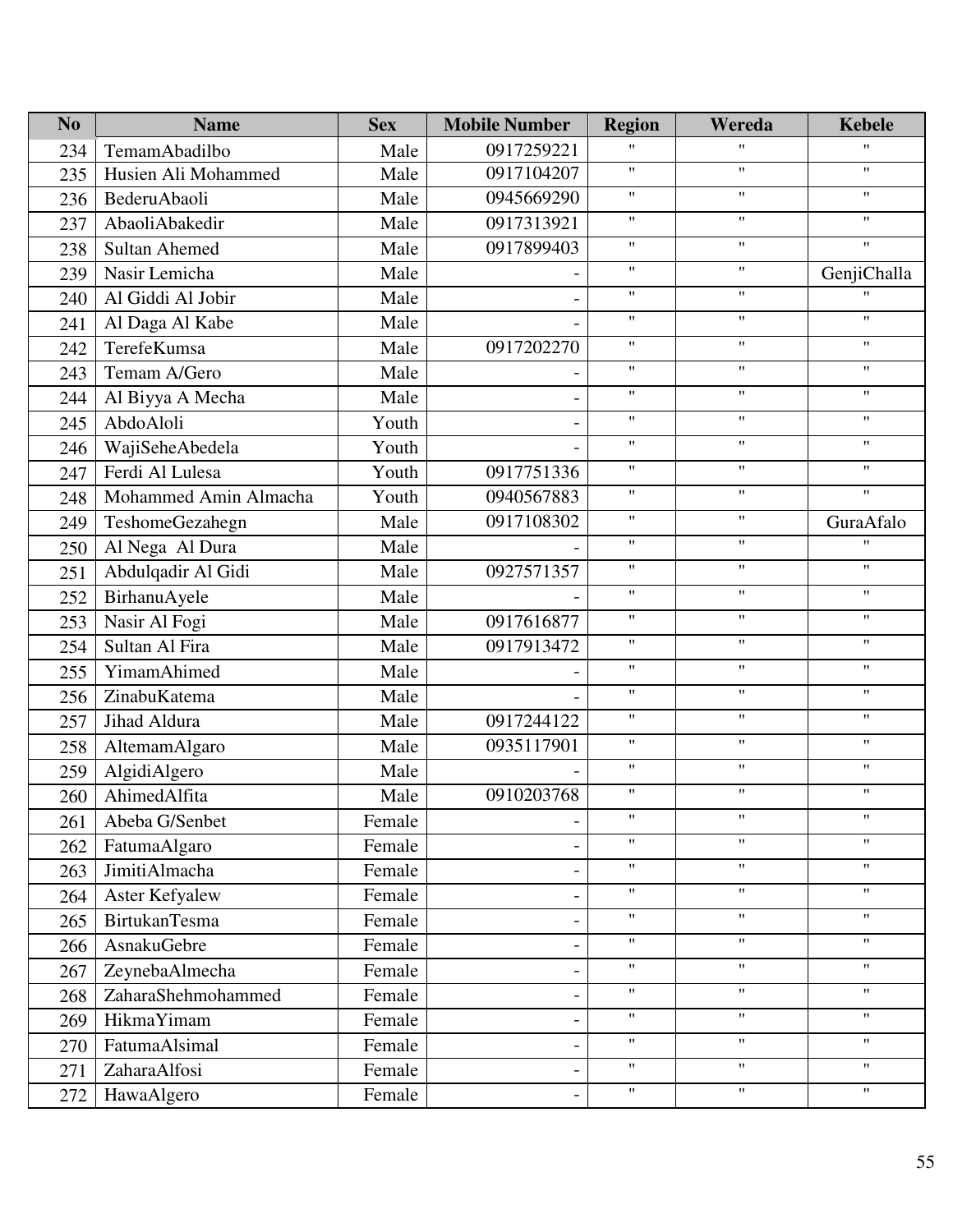| N <sub>o</sub> | <b>Name</b>          | <b>Sex</b> | <b>Mobile Number</b> | <b>Region</b>      | Wereda                    | <b>Kebele</b>      |
|----------------|----------------------|------------|----------------------|--------------------|---------------------------|--------------------|
| 273            | KasahunKetema        | Youth      |                      | $\pmb{\mathsf{H}}$ | $\mathbf{H}$              | $\mathbf{H}$       |
| 274            | KedirAltemam         | Youth      |                      | $\pmb{\mathsf{H}}$ | $\boldsymbol{\mathsf{H}}$ | $\pmb{\mathsf{H}}$ |
| 275            | MudareAlgero         | Youth      |                      | $\pmb{\mathsf{H}}$ | $^{\prime\prime}$         | $\mathbf{H}$       |
| 276            | EngedaTefera         | Youth      |                      | $\mathbf{H}$       | $\mathbf{H}$              | $\pmb{\mathsf{H}}$ |
| 277            | Nasir Temam          | Youth      | 0933726418           | $\mathbf{H}$       | $\boldsymbol{\mathsf{H}}$ | $\pmb{\mathsf{H}}$ |
| 278            | ShiferaJiru          | Male       |                      | Oromia             | Didu                      |                    |
| 279            | YesufMammo           | Male       |                      | $\pmb{\mathsf{H}}$ | $^{\prime\prime}$         |                    |
| 280            | ShafiKedir           | Male       | 0923347309           | $\pmb{\mathsf{H}}$ | $\mathbf{H}$              |                    |
| 281            | Kebede Abdu          | Male       | 0934256733           | $\pmb{\mathsf{H}}$ | $\pmb{\mathsf{H}}$        |                    |
| 282            | EbrahimBazen         | Male       |                      | $\pmb{\mathsf{H}}$ | $\mathbf{H}$              |                    |
| 283            | AsfawYebo            | Male       |                      | $\pmb{\mathsf{H}}$ | $\mathbf{H}$              |                    |
| 284            | BirhanuDegafu        | Male       | 0943211532           | $\pmb{\mathsf{H}}$ | $\pmb{\mathsf{H}}$        |                    |
| 285            | TekaZebenu           | Male       | 0935174974           | $\pmb{\mathsf{H}}$ | $\mathbf{H}$              |                    |
| 286            | BayushAshenafi       | Female     | 0917340763           | $\pmb{\mathsf{H}}$ | $\mathbf{H}$              |                    |
| 287            | TsehayneshGelane     | Female     | 0912754907           | $\pmb{\mathsf{H}}$ | $\pmb{\mathsf{H}}$        |                    |
| 288            | Zara Zewde           | Male       | 0919441139           | $\pmb{\mathsf{H}}$ | $\mathbf{H}$              |                    |
| 289            | NayimeSherif         | Male       | 0932029353           | $\pmb{\mathsf{H}}$ | $\mathbf{H}$              |                    |
| 290            | Ayana Guddeta        | Male       | 0941519856           | $\pmb{\mathsf{H}}$ | $\pmb{\mathsf{H}}$        |                    |
| 291            | Nezif Mohamed        | Male       | 0934676037           | $\pmb{\mathsf{H}}$ | $\mathbf{H}$              |                    |
| 292            | MohamudHusen         | Male       | 0917995703           | $\pmb{\mathsf{H}}$ | $\mathbf{H}$              |                    |
| 293            | <b>BuliGudeta</b>    | Female     | 0919111880           | $\pmb{\mathsf{H}}$ | $\pmb{\mathsf{H}}$        |                    |
| 294            | DagituAbera          | Female     | 0917612978           | $\pmb{\mathsf{H}}$ | $\mathbf{H}$              |                    |
| 295            | RahmetTemam          | Female     | 0917276583           | $\pmb{\mathsf{H}}$ | $\mathbf{H}$              |                    |
| 296            | AlmazAbera           | Female     | 0934073464           | $\pmb{\mathsf{H}}$ | $\pmb{\mathsf{H}}$        |                    |
| 297            | MelkamuKebede        | Male       | 0961878933           | $\pmb{\mathsf{H}}$ | $\mathbf{H}$              |                    |
| 298            | ShitayeAyele         | Female     | 0917995705           | $\pmb{\mathsf{H}}$ | $\pmb{\mathsf{H}}$        |                    |
| 299            | MiskiyaNuru          | Female     | 0917781957           | $\pmb{\mathsf{H}}$ | $\mathbf{H}$              |                    |
| 300            | <b>BirhaneTadese</b> | Male       | 0917883172           | $\pmb{\mathsf{H}}$ | $\pmb{\mathsf{H}}$        |                    |
| 301            | Bekelechgezahagn     | Female     | 0935174701           | $\pmb{\mathsf{H}}$ | $\boldsymbol{\mathsf{H}}$ |                    |
| 302            | MiskiyaWedajo        | Female     | 0917781940           | $\pmb{\mathsf{H}}$ | $\mathbf{H}$              |                    |
| 303            | ReyimaKedir          | Female     | 0939330146           | $\pmb{\mathsf{H}}$ | $\mathbf{H}$              |                    |
| 304            | KifleMerdasa         | Male       | 0931637142           | $\pmb{\mathsf{H}}$ | $\boldsymbol{\mathsf{H}}$ | Gordomo            |
| 305            | KebedeWadajo         | Male       | 0932029077           | $\pmb{\mathsf{H}}$ | $\mathbf{H}$              | $\pmb{\mathsf{H}}$ |
| 306            | BeliyuKebeda         | Female     |                      | $\pmb{\mathsf{H}}$ | $\pmb{\mathsf{H}}$        | $\mathbf{H}$       |
| 307            | <b>BekeleGamta</b>   | Male       |                      | $\pmb{\mathsf{H}}$ | $\mathbf{H}$              | $\pmb{\mathsf{H}}$ |
| 308            | Abdisa Danu          | Male       | 0917277626           | $\pmb{\mathsf{H}}$ | $\mathbf{H}$              | $\mathbf{H}$       |
| 309            | BahruAnbecha         | Male       |                      | $\pmb{\mathsf{H}}$ | $\pmb{\mathsf{H}}$        | $\pmb{\mathsf{H}}$ |
| 310            | BiratuHika           | Male       |                      | $\pmb{\mathsf{H}}$ | $\mathbf{H}$              | $\mathbf{H}$       |
| 311            | GelanaKumsa          | Male       |                      | $\pmb{\mathsf{H}}$ | $\pmb{\mathsf{H}}$        | $\mathbf{H}$       |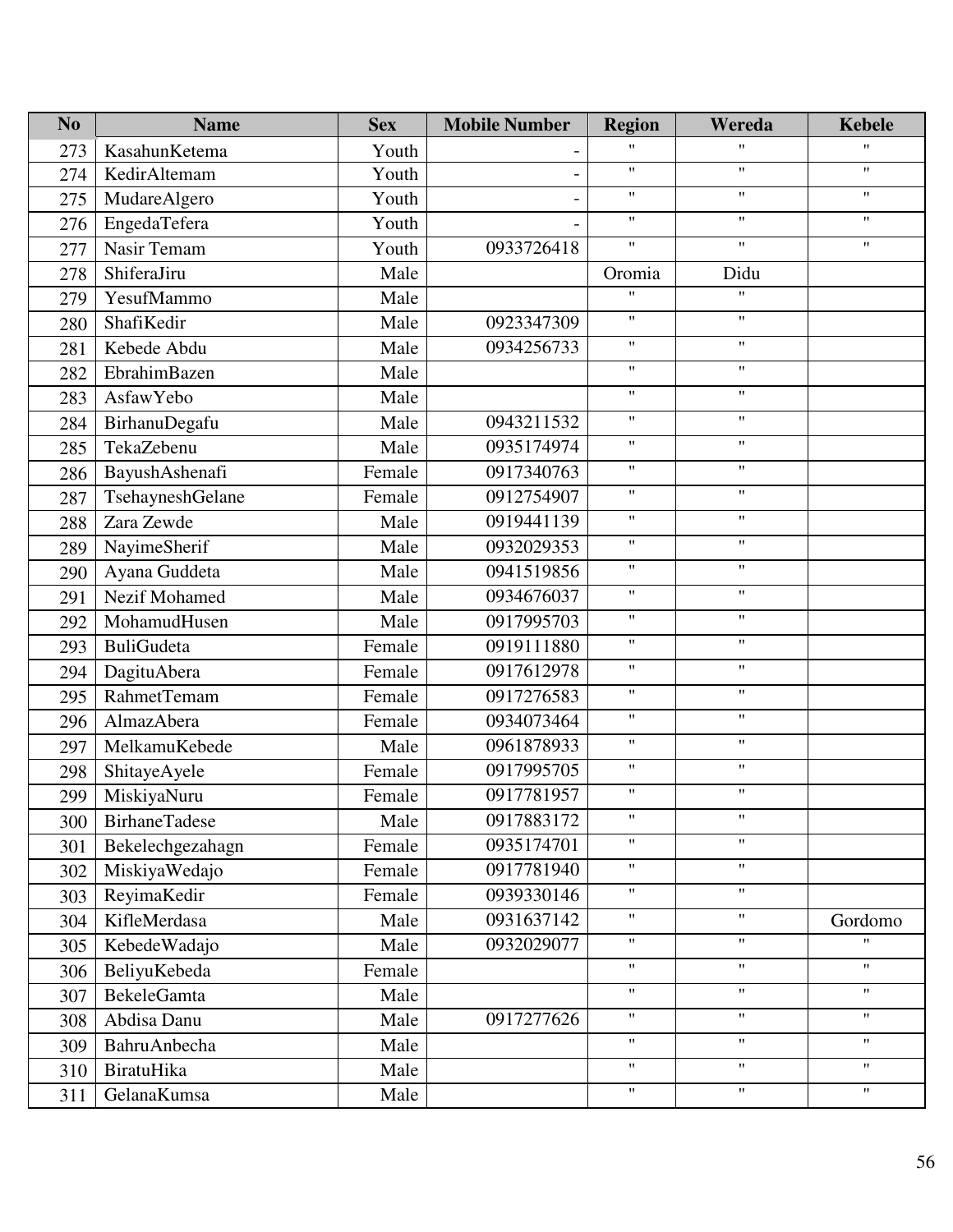| N <sub>o</sub> | <b>Name</b>      | <b>Sex</b> | <b>Mobile Number</b> | <b>Region</b>             | Wereda                    | <b>Kebele</b>             |
|----------------|------------------|------------|----------------------|---------------------------|---------------------------|---------------------------|
| 312            | TeshomeGemta     | Male       | 0934256666           | $\mathbf{H}$              | $\mathbf{H}$              | $\mathbf{H}$              |
| 313            | Amare Adem       | Male       |                      | $\pmb{\mathsf{H}}$        | $\boldsymbol{\mathsf{H}}$ | $\mathbf{H}$              |
| 314            | TesemaKuma       | Male       |                      | 11                        | $\mathbf{H}$              | $\mathbf{H}$              |
| 315            | MuluMekonnen     | Female     |                      | $\pmb{\mathsf{H}}$        | $\pmb{\mathsf{H}}$        | $\pmb{\mathsf{H}}$        |
| 316            | BekeluBishura    | Female     | 092307522            | $\boldsymbol{\mathsf{H}}$ | $\boldsymbol{\mathsf{H}}$ | $\boldsymbol{\mathsf{H}}$ |
| 317            | ChaltuAdme       | Female     |                      | Oromia                    | Didu                      | Gordomo                   |
| 318            | WudituBirhanu    | Female     |                      | 11                        | $\pmb{\mathsf{H}}$        | $\pmb{\mathsf{H}}$        |
| 319            | GirmaAbdisa      | Male       | 0921213456           | $\pmb{\mathsf{H}}$        | $\boldsymbol{\mathsf{H}}$ | $\mathbf{H}$              |
| 320            | BirhanuAbdisa    | Male       | 0913529032           | 11                        | $\mathbf{H}$              | $\mathbf{H}$              |
| 321            | Gezahegn Ayana   | Male       | 0986154990           | 11                        | $\pmb{\mathsf{H}}$        | $\pmb{\mathsf{H}}$        |
| 322            | GobanaTekuma     | Male       |                      | $\pmb{\mathsf{H}}$        | $\boldsymbol{\mathsf{H}}$ | $\boldsymbol{\mathsf{H}}$ |
| 323            | EshetuDibessa    | Male       | 0923340555           | $^{\prime\prime}$         | $\mathbf{H}$              | $\pmb{\mathsf{H}}$        |
| 324            | AbadirKedir      | Male       |                      | 11                        | $\boldsymbol{\mathsf{H}}$ | $\pmb{\mathsf{H}}$        |
| 325            | AlemayoGalana    | Male       |                      | $\boldsymbol{\mathsf{H}}$ | $\boldsymbol{\mathsf{H}}$ | $\mathbf{H}$              |
| 326            | Abdi Hussen      | Male       |                      | $^{\prime\prime}$         | $\mathbf{H}$              | Kochi                     |
| 327            | AbebeAyele       | Male       | 0935137430           | 11                        | $\pmb{\mathsf{H}}$        | $\pmb{\mathsf{H}}$        |
| 328            | TajuKedir        | Male       | 09310698             | $\pmb{\mathsf{H}}$        | $\boldsymbol{\mathsf{H}}$ | $\boldsymbol{\mathsf{H}}$ |
| 329            | DessalegnBefkadu | Male       | 0917276988           | $\pmb{\mathsf{H}}$        | $\pmb{\mathsf{H}}$        | $\pmb{\mathsf{H}}$        |
| 330            | BirhanuBefkadu   | Male       | 0917995787           | $\pmb{\mathsf{H}}$        | $\pmb{\mathsf{H}}$        | $\pmb{\mathsf{H}}$        |
| 331            | Badiruu Kemal    | Male       | 0917613072           | $\pmb{\mathsf{H}}$        | $\boldsymbol{\mathsf{H}}$ | $\mathbf{H}$              |
| 332            | Temamabdu        | Male       |                      | $\pmb{\mathsf{H}}$        | $\mathbf{H}$              | $\pmb{\mathsf{H}}$        |
| 333            | TadeseGobu       | Male       |                      | 11                        | $\pmb{\mathsf{H}}$        | $\pmb{\mathsf{H}}$        |
| 334            | EbrahimSheussen  | Male       | 0917995781           | $\pmb{\mathsf{H}}$        | $\boldsymbol{\mathsf{H}}$ | $\boldsymbol{\mathsf{H}}$ |
| 335            | Haile Awajo      | Male       |                      | $\pmb{\mathsf{H}}$        | $\pmb{\mathsf{H}}$        | $\pmb{\mathsf{H}}$        |
| 336            | AliyiAzabi       | Male       |                      | $\pmb{\mathsf{H}}$        | $\mathbf{H}$              | $\pmb{\mathsf{H}}$        |
| 337            | AwaluKedir       | Male       | 0943212159           | $\pmb{\mathsf{H}}$        | $\boldsymbol{\mathsf{H}}$ | $\pmb{\mathsf{H}}$        |
| 338            | ShafiKalifa      | Male       | 0917272711           | $^{\prime\prime}$         | $\pmb{\mathsf{H}}$        | $\pmb{\mathsf{H}}$        |
| 339            | Kemale Abdu      | Male       | 0917218095           | 11                        | $\pmb{\mathsf{H}}$        | 11                        |
| 340            | ShibiruWorkineh  | Male       | 0937176497           | 11                        | $\pmb{\mathsf{H}}$        | $\pmb{\mathsf{H}}$        |
| 341            | HussenDawud      | Male       | 0928290099           | 11                        | $\mathbf{H}$              | $\pmb{\mathsf{H}}$        |
| 342            | GirmTadese       | Male       |                      | 11                        | $\pmb{\mathsf{H}}$        | $\pmb{\mathsf{H}}$        |
| 343            | BirhanuMekonnen  | Male       | 0917358497           | 11                        | $\pmb{\mathsf{H}}$        | $\pmb{\mathsf{H}}$        |
| 344            | HussienJimaa     | Male       |                      | $\pmb{\mathsf{H}}$        | $\pmb{\mathsf{H}}$        | $\mathbf{H}$              |
| 345            | EshetuTadesse    | Male       | 0931064683           | 11                        | $\boldsymbol{\mathsf{H}}$ | $\mathbf{H}$              |
| 346            | YasinWarraqi     | Male       |                      | $\pmb{\mathsf{H}}$        | $\mathbf{H}$              | $\mathbf{H}$              |
| 347            | AberashFirisa    | Male       | 0941192179           | 11                        | $\mathbf{H}$              | $\mathbf{H}$              |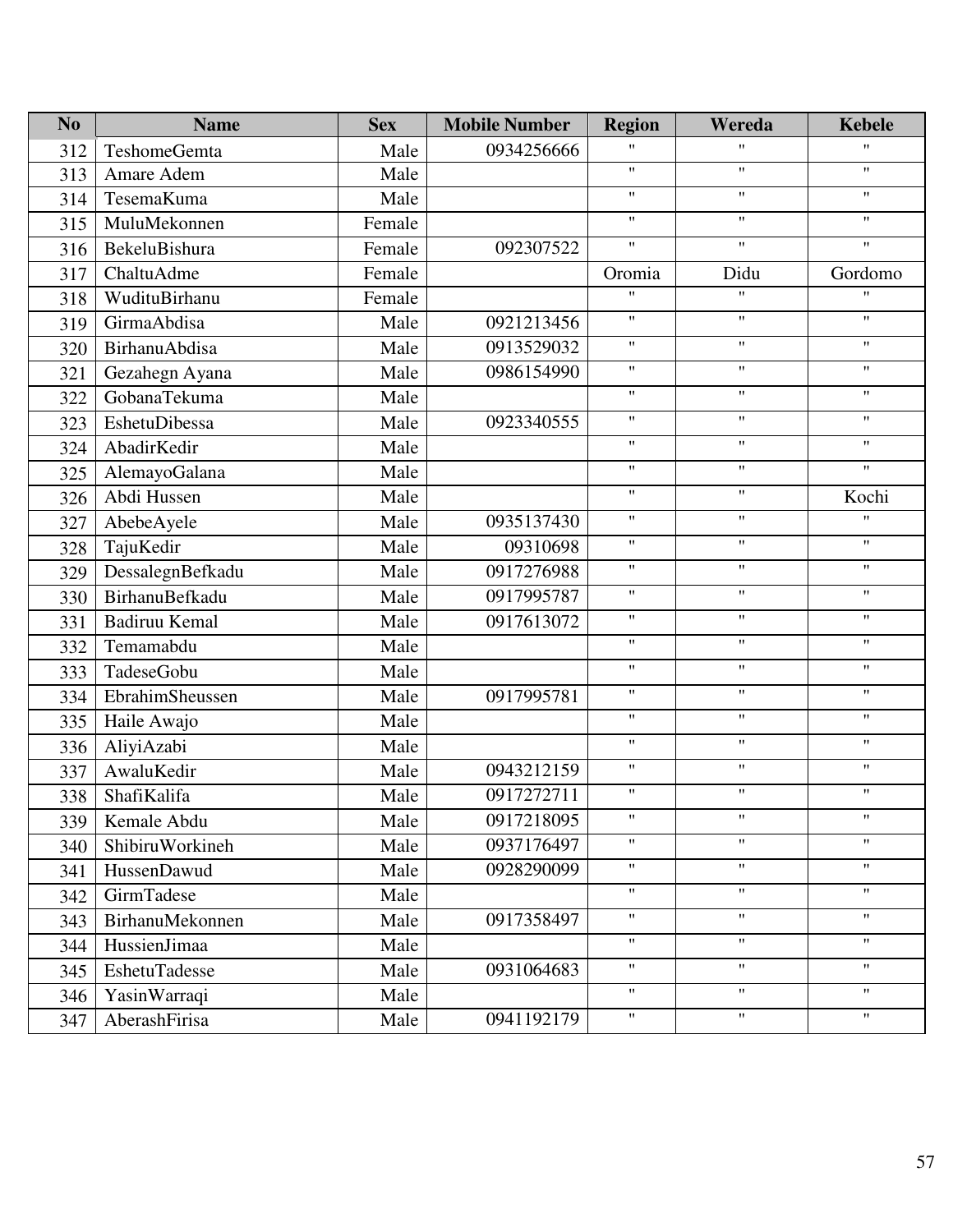| Name of area   |                            | <b>High Forest (ha)</b> |                  | Man-   | <b>Other</b> | <b>Total</b> |
|----------------|----------------------------|-------------------------|------------------|--------|--------------|--------------|
|                |                            | <b>Slightly</b>         | <b>Heavily</b>   | made   | forest       | area (ha)    |
|                |                            | <b>Disturbed</b>        | <b>Disturbed</b> | forest | (ha)         |              |
|                |                            |                         |                  | (ha)   |              |              |
| $\mathbf{1}$   | Arbagugu                   | n.a                     | 63000            | 1600   | 13500        | 21400        |
| $\overline{2}$ | Chilalo Galama             | n.a                     | n.a              | 1400   | 20600        | 22000        |
| 3              | Munesa<br>Shashemne        | 7000                    | 10200            | 6800   | 74200        | 98200        |
| $\overline{4}$ | Neshe-Batu Adaba<br>Dodola | n.a                     | 10000            | 1700   | 28300        | 40000        |
| 5              | Goro Bele                  | 9800                    | 50000            | 200    | 40000        | 10000        |
| 6              | Harena Kokosa              | 20000                   | 70000            | n.a    | 92000        | 182000       |
| $\overline{7}$ | Kubayo                     | 5000                    | 17900            | 300    | 55200        | 78400        |
| 8              | Mena-Angetu                | 20000                   | 50000            | 200    | 119800       | 190000       |
| 9              | Sekela Mariam              | n.a                     | n.a              | 2000   | 8000         | 10000        |
| 10             | Dindin Arbagugu            | n.a                     | n.a              | 5900   | 57600        | 66800        |
| 11             | Gara Muleta                | n.a                     | 2600             | 2000   | 2400         | 7000         |
| 12             | Jalo Muktare               | n.a                     | 2500             | 4100   | 14700        | 21300        |
| 13             | Iaro Gursum                | n.a                     | 1500             | 4500   | 46300        | 52300        |
| 14             | Gebre Dima                 | 50000                   | 82000            | n.a    | 33000        | 165000       |
| 15             | Godere                     | 40000                   | 100000           | 500    | 19500        | 160000       |
| 16             | Sibo Tale Kobo             | 28000                   | 50000            | 1900   | 20100        | 100000       |
| 17             | Sigemo Geba                | 67700                   | 190000           | 2300   | 20000        | 280000       |
| 18             | Yayu                       | 20000                   | 100000           | 300    | 29700        | 150000       |
| 19             | Abelti Gibe                | n.a                     | 4700             | 1300   | 4000         | 10000        |
| 20             | Babiya Fola                | n.a                     | 45000            | 900    | 28400        | 74300        |
| 21             | <b>Belate Gera</b>         | 76500                   | 35200            | 1100   | 35700        | 148500       |
| 22             | Gura Farda                 | 80000                   | 35100            | 800    | 224100       | 340000       |
| 23             | Tiro Boter Becho           | 16000                   | 23300            | 2300   | 44200        | 85800        |
| 24             | Chilimo Gaji               | n.a                     | 2000             | 800    | 23200        | 26000        |
| 25             | Gedo                       | 2000                    | 3000             | n.a    | 5000         | 10000        |
| 26             | Jibate Muti Jegenfo        | n.a                     | 5000             | n.a    | 33500        | 38500        |
| 27             | Menagesha Suba             | n.a                     | 3600             | 1300   | 4900         | 9800         |
| 28             | AnferaraWadera             | n.a                     | 13000            | 3700   | 89900        | 106600       |
| 29             | <b>Bore Anferara</b>       | n.a                     | 33000            | 1400   | 182900       | 217300       |
| 30             | Megada                     | 5000                    | 10000            | 1300   | 4500         | 20800        |
| 31             | Negele                     | n.a                     | 1200             | 300    | 16300        | 17800        |
| 32             | Yabelo Arero               | n.a                     | 8000             | 150    | 41750        | 49900        |
| 33             | Chato Sengi<br>Dengeb      | n.a                     | 5000             | 60     | 39800        | 44860        |
| 34             | Gergeda                    | 20000                   | 20000            | 1000   | 96400        | 137400       |

# **Appendix-III- Oromia Forest Priority Areas (as of 2012)**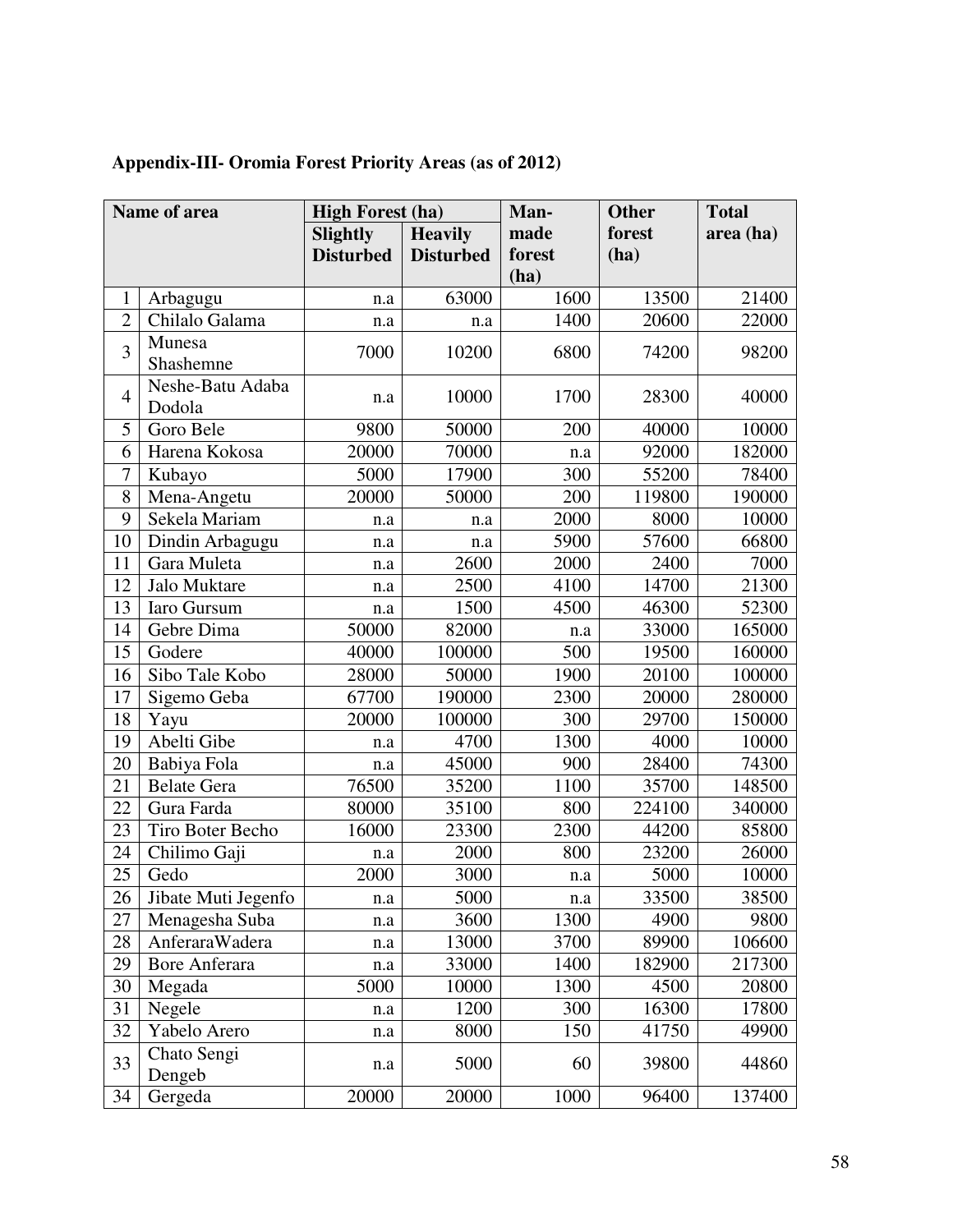| 35 | Gidame           | n.a     | 10000    | n.a   | 7000      | 17000     |
|----|------------------|---------|----------|-------|-----------|-----------|
| 36 | Jurgo Wato       | n.a     | 15000    | 200   | 4700      | 19900     |
| 37 | Komto Waja Tsega | n.a     | 1000     | 1200  | 6900      | 9100      |
| 38 | Konchi           | 10000   | 5000     | n.a   | 8000      | 23000     |
|    | Total            | 477,000 | ,077,800 | 53510 | 1,596,050 | 3,060,960 |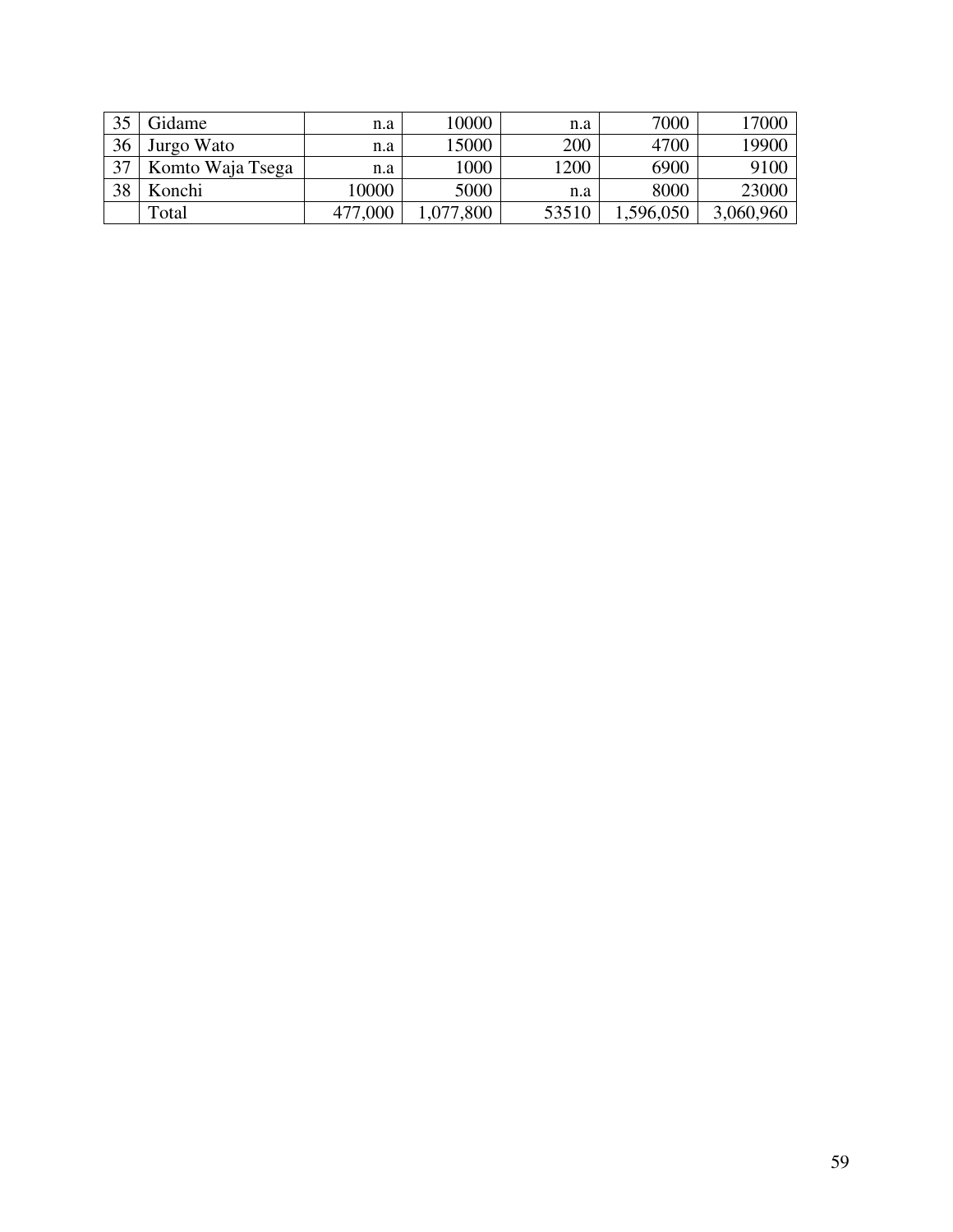| <b>Name</b>                | Year<br><b>Area</b> |                     | <b>Ecosystem Category</b>      | <b>No. of Species</b> |             | <b>Major species</b>                           |  |
|----------------------------|---------------------|---------------------|--------------------------------|-----------------------|-------------|------------------------------------------------|--|
|                            | (Km <sup>2</sup> )  | <b>Establish</b>    |                                | Mamm                  | <b>Bird</b> | conserved                                      |  |
|                            |                     | ed                  |                                | al                    |             |                                                |  |
| Abijata-                   | 800                 | 1970                | Acacia-Commiphora<br>woodland, | 37                    | 370         | Great White Pelicans,                          |  |
| <b>Shalla Lakes</b><br>N/P |                     |                     |                                |                       |             | Flamingoes, Egyptian<br>geese, Storks, Eagles, |  |
|                            |                     |                     |                                |                       |             | herons,                                        |  |
| Awash N/P                  | 756                 | Establishe          | Acacia-Commiphora              | 76                    | 451         | Beisa Oryx,                                    |  |
|                            |                     | d                   | woodland &                     |                       |             | Soemmering"s gazelle,                          |  |
|                            |                     | in 1966,            | Evergreen scrub                |                       |             | Swayne"s Hartebeest &                          |  |
|                            |                     | gazetted<br>in 1969 |                                |                       |             | Ostrich                                        |  |
| Bale                       | 2400                | 1980                | Afroalpine & sub-              | 67                    | 262         | Mountain Nyala,                                |  |
| Mountains                  |                     |                     | afroalpine, Dry                |                       |             | Ethiopian Wolf,                                |  |
| N/P                        |                     |                     | evergreen montane              |                       |             | Menelik"s Bushbuck $&$                         |  |
|                            |                     |                     | forest & Evergreen             |                       |             | Giant Mole Rat.                                |  |
|                            |                     |                     | scrub                          |                       |             |                                                |  |
| <b>Babille</b>             | 6982                | 1970                | Desert & semi-desert           | 22                    | 106         | African Elephant                               |  |
| Elephant                   |                     |                     | scrubland, Acacia-             |                       |             |                                                |  |
| Sanctuary                  |                     |                     | Commiphora<br>woodland &       |                       |             |                                                |  |
|                            |                     |                     | Evergreen scrub                |                       |             |                                                |  |
| Senkelle                   | 54                  | 1971                | Acacia-Commiphora              | 13                    | 91          | Swayne"s                                       |  |
| Swayne"s                   |                     |                     | woodland &                     |                       |             | Hartebeest, Oribi                              |  |
| Hartebees                  |                     |                     | Evergreen scrub                |                       |             |                                                |  |
| t                          |                     |                     |                                |                       |             |                                                |  |
| Yabello                    | 2500                | 1985                | Desert and semi-               | 43                    | 280         | Abyssinian Bush Crow                           |  |
| Sanctuary                  |                     |                     | desert scrubland &             |                       |             |                                                |  |
|                            |                     |                     | Evergreen scrub                |                       |             |                                                |  |

# **Appendix-IV-Parks, Wildlife Reserve and Sanctuaries in Oromia**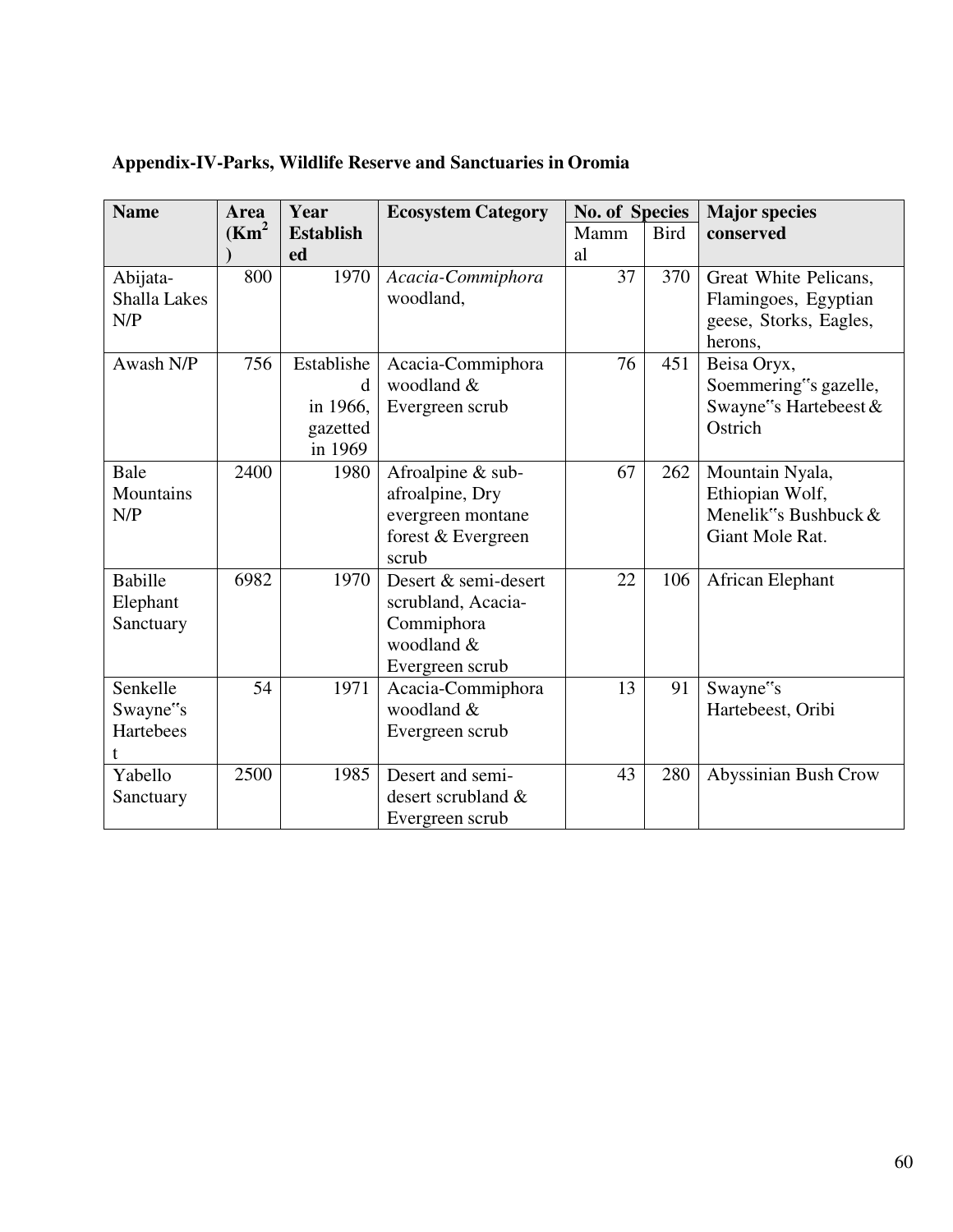| <b>Name</b> | <b>Area</b>        | <b>Region</b> | <b>Ecosystem</b>             | <b>Major wild animal species</b> |
|-------------|--------------------|---------------|------------------------------|----------------------------------|
|             | (Km <sup>2</sup> ) |               |                              | conserved                        |
| Alledeghi   | 1,832              | Oromiya       | Desert and semi-desert       | Oryx, Soemmerring"s Gazelle,     |
|             |                    |               | scrubland                    | Greater & Lesser Kudu, Ostrich,  |
|             |                    |               | &Acacia-Commiphora           | etc                              |
|             |                    |               | woodland                     |                                  |
| Awash       | 1781               | Oromiya       | Acacia-Commiphora            | Greater and Lesser kudus and     |
| west        |                    |               | woodland & Evergreen scrub   | Oryx                             |
| Bale        | 1766               | Oromiya       | Dry evergreen montane forest | Mountain Nyala and Menelik"s     |
|             |                    |               | & Afroalpine and             | Bush buck                        |
|             |                    |               | Subafroalpine                |                                  |

*List of Wildlife Reserve Areas in Oromia*

## *List of Controlled Hunting Areas in Oromia*

| <b>Name</b>     | Area<br>(Km <sup>2</sup> ) | <b>Region</b> | Form of<br>hunting | <b>Major Trophy</b><br><b>Species</b> |
|-----------------|----------------------------|---------------|--------------------|---------------------------------------|
| Hanto           | 480                        | Oromiya       | Concession         | Mountain Nyala                        |
|                 |                            |               |                    | Menelik"s Bush                        |
|                 |                            |               |                    | buck                                  |
| Arbagugu        | 225                        | Oromiya       | Concession         | Mountain Nyala                        |
|                 |                            |               |                    | Menelik"s Bush                        |
|                 |                            |               |                    | buck                                  |
| Munessa Kuke    | 111                        | Oromiya       | Concession         | Mountain Nyala                        |
|                 |                            |               |                    | Menelik"s Bush                        |
|                 |                            |               |                    | buck                                  |
| Ababasheba      | 210                        | Oromiya       | Concession         | Mountain Nyala                        |
| Demero          |                            |               |                    | Menelik"s Bush                        |
|                 |                            |               |                    | buck                                  |
|                 |                            |               |                    | <b>Giant Forest Hog</b>               |
| Besmena Odobulu | 350                        | Oromiya       | Concession         | Mountain Nyala                        |
|                 |                            |               |                    | Menelik"s Bush                        |
|                 |                            |               |                    | buck                                  |
|                 |                            |               |                    | <b>Giant Forest Hog</b>               |
| Gara Miti       | n.a                        | Oromiya       | Open               | Klipspringer                          |
|                 |                            |               |                    | Dik dik                               |
| Debrelibanos    | n.a                        | Oromiya       | Open               | Gelada Baboon                         |
| Aluto Kulito    | n.a                        | Oromiya       | Open               | <b>Greater Kudu</b>                   |
| Jibat           | n.a                        | Oromiya       | Open               | Giant Forest hog                      |
|                 |                            |               |                    | Bush pig                              |
|                 |                            |               |                    | Menelik"s Bush                        |
|                 |                            |               |                    | buck                                  |
|                 |                            |               |                    | Colobus Monkey                        |
| Koka            | n.a                        | Oromiya       | Open               | <b>Bohor Reed buck</b>                |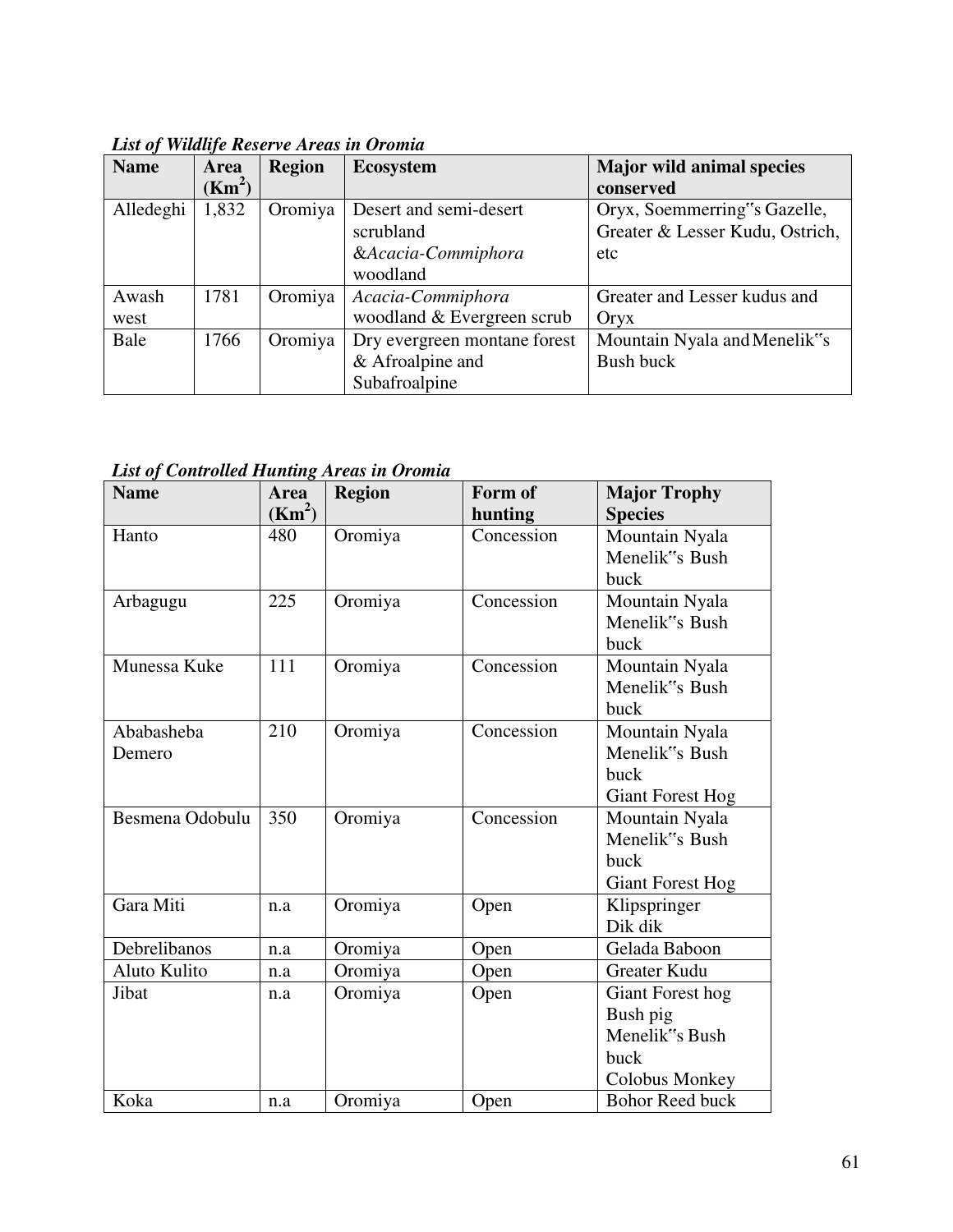| <b>Roles in PA</b><br>management | <b>State</b>                                                                                                     | <b>Community</b>                                                                                         | <b>Civil society</b>                                                                                                                                              | <b>Private</b><br>sector                                                                                                                            | <b>Individual</b>          |
|----------------------------------|------------------------------------------------------------------------------------------------------------------|----------------------------------------------------------------------------------------------------------|-------------------------------------------------------------------------------------------------------------------------------------------------------------------|-----------------------------------------------------------------------------------------------------------------------------------------------------|----------------------------|
| Current roles                    | • Enacts<br>policy and<br>strategy<br>• Exclusively<br>manage and<br>administer                                  | • Almost no role<br>except NGOs<br>make them<br>involve<br>• Only community<br>leaders involve if<br>any | • Extremely<br>limited role and<br>involvement                                                                                                                    | $\bullet$ Extremely<br>limited<br>$\bullet$ only few<br>involve in<br>wildlife<br>PAs                                                               | No role                    |
| Desirable roles                  | • Continued<br>leadership<br>• Shared<br>responsibilit<br>y<br>• Shared<br>enforcement<br>of law<br>• Facilitate | • Take part in the<br>management of<br>PA<br>$\bullet$ Manage<br>community based<br>PA                   | • Propose better<br><b>PA</b><br>management<br>system<br>• Promote<br>community<br>involvement in<br>PA<br>management<br>• Work on public<br>awareness<br>raising | $\bullet$ Involve in<br>the PA<br>business<br>• Manage<br>PA on<br>behalf of<br>governmen<br>• Develop<br>infrastructu<br>re to attract<br>tourists | $\bullet$ Manage<br>non-PA |

**Appendix-V- Protected area management Roles for the General Stakeholder Categories**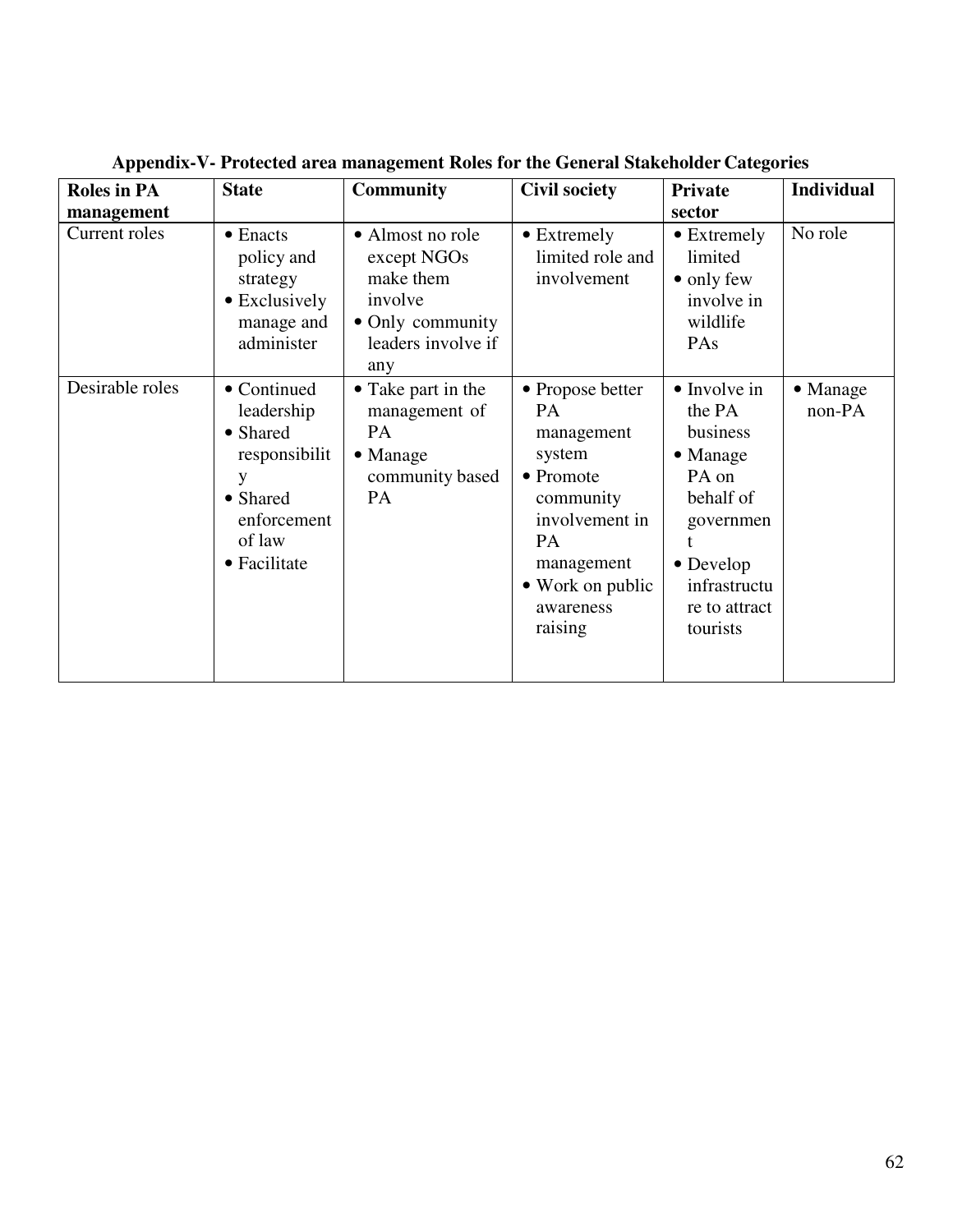#### **Annex-VI- Stakeholder and Community Consultation Picture Gallery**



*Dodola Woreda Consultation Participants*



*Dodola Woreda Consultation Participants-2*



*Gera Woreda Men and Women FGD Participants- PIC-1*



*Gera Woreda Men and Women FGD Participants- PIC-2*



*Gera Woreda Men and Women FGD Participants- PIC-3*



*Jibat Key Informants-1*



*Oromia BoA Expert Consultation*



*Yayu Community Consultation-1*



*Yayu Community Consultation-2*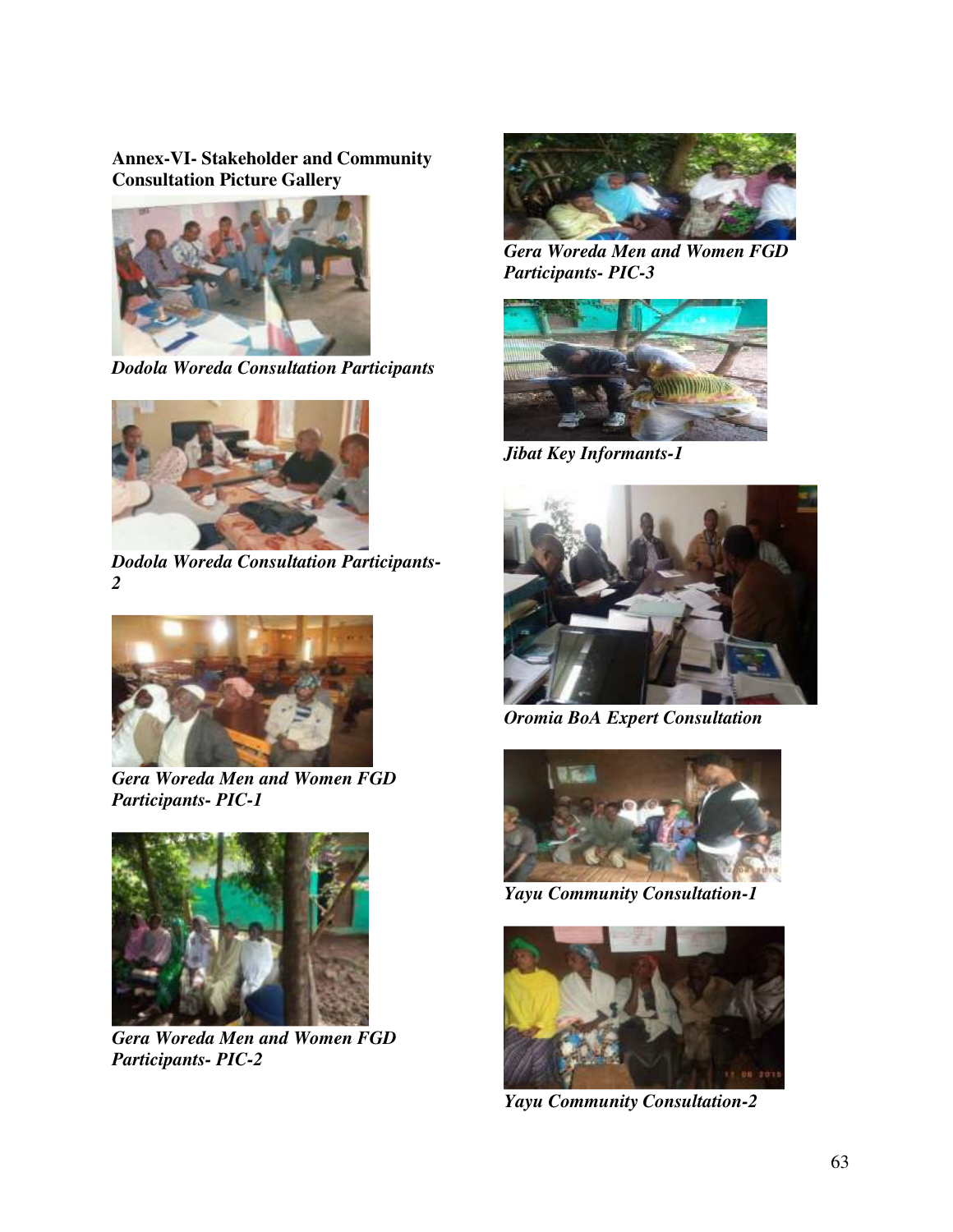| Woreda Compensation and Resettlement                                | Kebele Compensation and Implementing                        |  |  |
|---------------------------------------------------------------------|-------------------------------------------------------------|--|--|
| Committee                                                           | Committee                                                   |  |  |
| Woreda Administrator<br>$\bullet$                                   | Kebele Administrator (Chairperson);<br>$\bullet$            |  |  |
| Woreda Agriculture Office                                           | Kebele Development Agent (Natural                           |  |  |
| Woreda Water, Mining and Energy Office                              | Resources extension worker);                                |  |  |
| Woreda Women, Children and Youth Office<br>$\bullet$                | Representative of PAPs;                                     |  |  |
| Woreda Heath Office                                                 | Village Elder / Leader (rotating position                   |  |  |
| <b>Woreda Education Office</b>                                      | with one Leader representing a number                       |  |  |
| Woreda Rural Land and Environmental                                 | of villages and attending in rotation,                      |  |  |
| <b>Protection Office</b>                                            | depending on the village and affected                       |  |  |
| Representative from local NGO or CBO<br>٠                           | party being dealt with);                                    |  |  |
| Community Representative<br>$\bullet$                               | Representative from local NGO or CBO<br>$\bullet$           |  |  |
| EPLAUA representative                                               |                                                             |  |  |
| <b>Responsibilities</b>                                             | <b>Responsibilities</b>                                     |  |  |
| The Woreda Committees are responsible for:                          | The local Kebele Committees are responsible                 |  |  |
| $\overline{\phantom{a}}$ Evaluate the OFLPs on the ground           | for:                                                        |  |  |
| investment activities and determining if an                         | $\overline{\phantom{a}}$ Validate inventories of PAPs and   |  |  |
| action plan is required to set the process                          | affected assets, livelihoods due to the                     |  |  |
| on addressing issues of access restriction                          | restriction of access;                                      |  |  |
| $\overline{\text{+}}$ Evaluate the agreed restriction with extent   | $\overline{\phantom{a}}$ Coordinate the process to identify |  |  |
| and time frame,                                                     | alternative access to resources,                            |  |  |
| $\overline{\phantom{a}}$ Assess the boundaries of the access        | propose solutions                                           |  |  |
| restricted land/resources with brief                                | $\overline{\phantom{a}}$ Allocate land where required to    |  |  |
| description                                                         | permanently affected households;                            |  |  |
| $\triangleq$ Clarify the polices to the <i>Kebele</i>               | $\overline{\text{+}}$ Monitor the disbursement of funds;    |  |  |
| compensation committees;                                            | $\overline{\phantom{a}}$ Guide and monitoring the           |  |  |
| $\overline{\phantom{a}}$ Establish standards to unit rates of       | implementation of relocation;                               |  |  |
| affected assets and compensation                                    | $\overline{\phantom{a}}$ Coordinate activities between the  |  |  |
| estimates; according to the guidelines in                           | various organizations involved in                           |  |  |
| the PF and RPF;                                                     | relocation and access restriction;                          |  |  |
| $\overline{\phantom{a}}$ Coordinate and supervising                 | $\overline{\phantom{a}}$ Facilitate conflict resolution and |  |  |
| implementation by Kebele compensation                               | addressing grievances; and                                  |  |  |
| committees as stipulated in the PF;                                 | $\overline{\phantom{a}}$ Provide support and assistance to  |  |  |
| $\overline{\phantom{a}}$ Ensure that appropriate compensation       | vulnerable groups.                                          |  |  |
| procedures are followed; and                                        |                                                             |  |  |
| $\overline{\phantom{a}}$ Oversee the project"s requirements related |                                                             |  |  |
| to social impacts included resettlement                             |                                                             |  |  |

## **Annex VII-Woreda and Kebele Compensation and Resettlement Committee Composition and Responsibility for the Implementation of the PF**